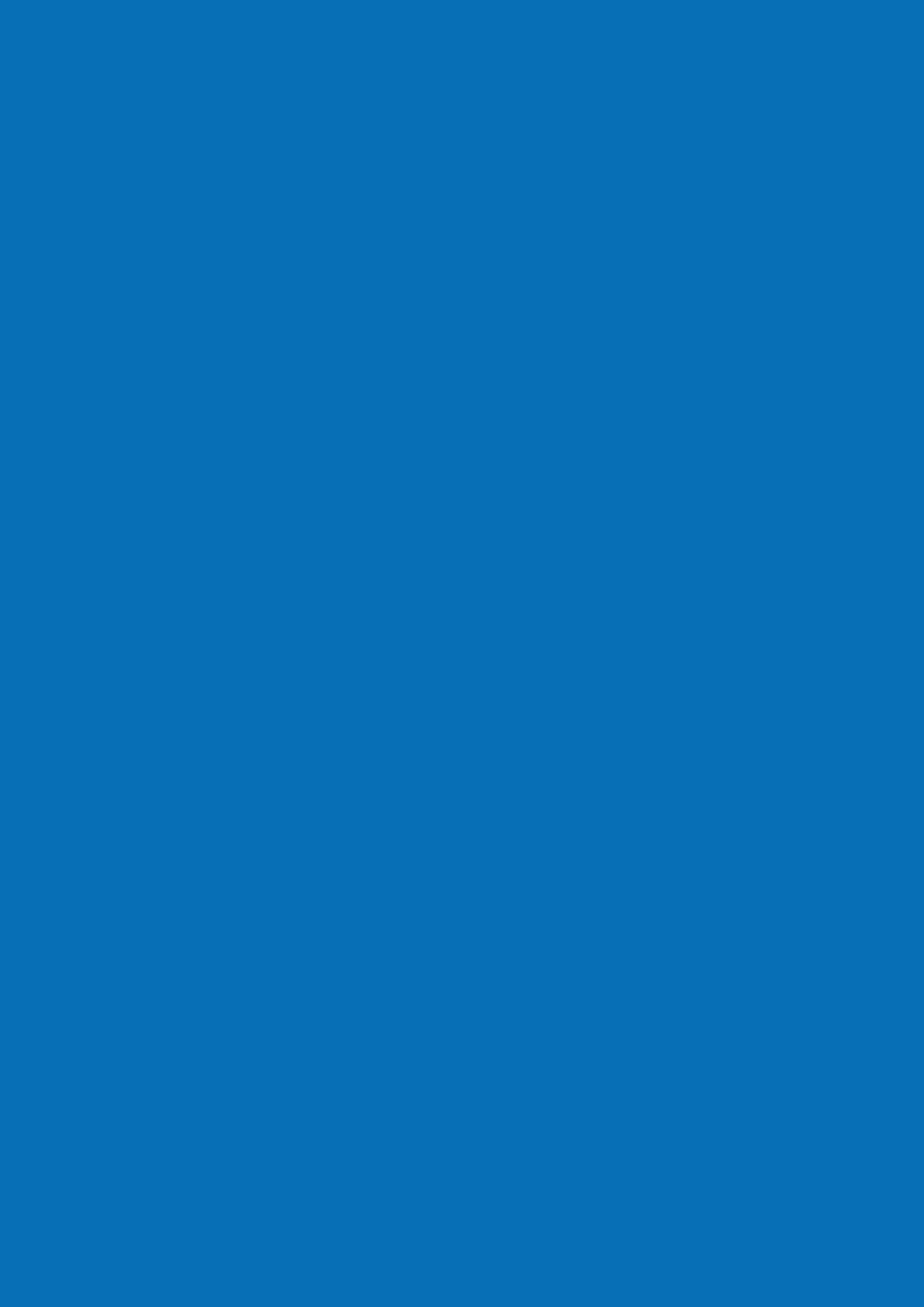UNITED NATIONS OFFICE ON DRUGS AND CRIME Vienna

# HIV Prevention, Treatment, Care and Support for People Who Use Stimulant Drugs

TECHNICAL GUIDE



UNITED NATIONS Vienna, 2019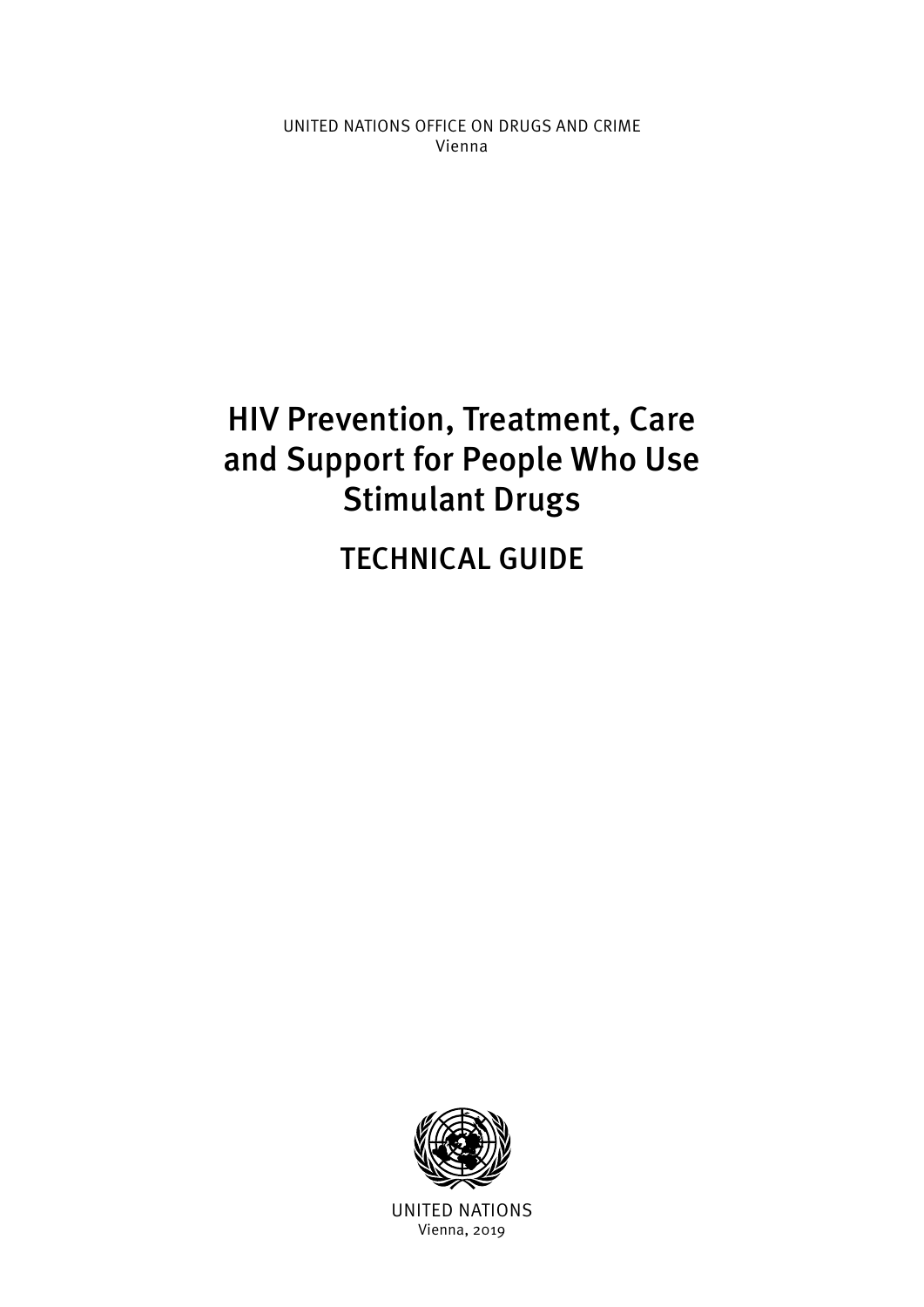Recommended citation

United Nations Office on Drugs and Crime. HIV Prevention, Treatment, Care and Support for People Who Use Stimulant Drugs. Technical Guide UNODC; Vienna 2019.

### © United Nations Office on Drugs and Crime 2019

The content of this document does not necessarily reflect the views of the United Nations Office on Drugs and Crime (UNODC) as well as of the World Health Organization (WHO) and the Joint United Nations Programme on HIV/AIDS (UNAIDS), or their Member States. The description and classification of countries and territories in this publication and the arrangement of the material do not imply the expression of any opinion whatsoever on the part of the Secretariat of the United Nations concerning the legal status of any country, territory, city or area, or of its authorities, or concerning the delimitation of its frontiers or boundaries, or regarding its economic system or degree of development.

Publishing production: English, Publishing and Library Section, United Nations Office at Vienna.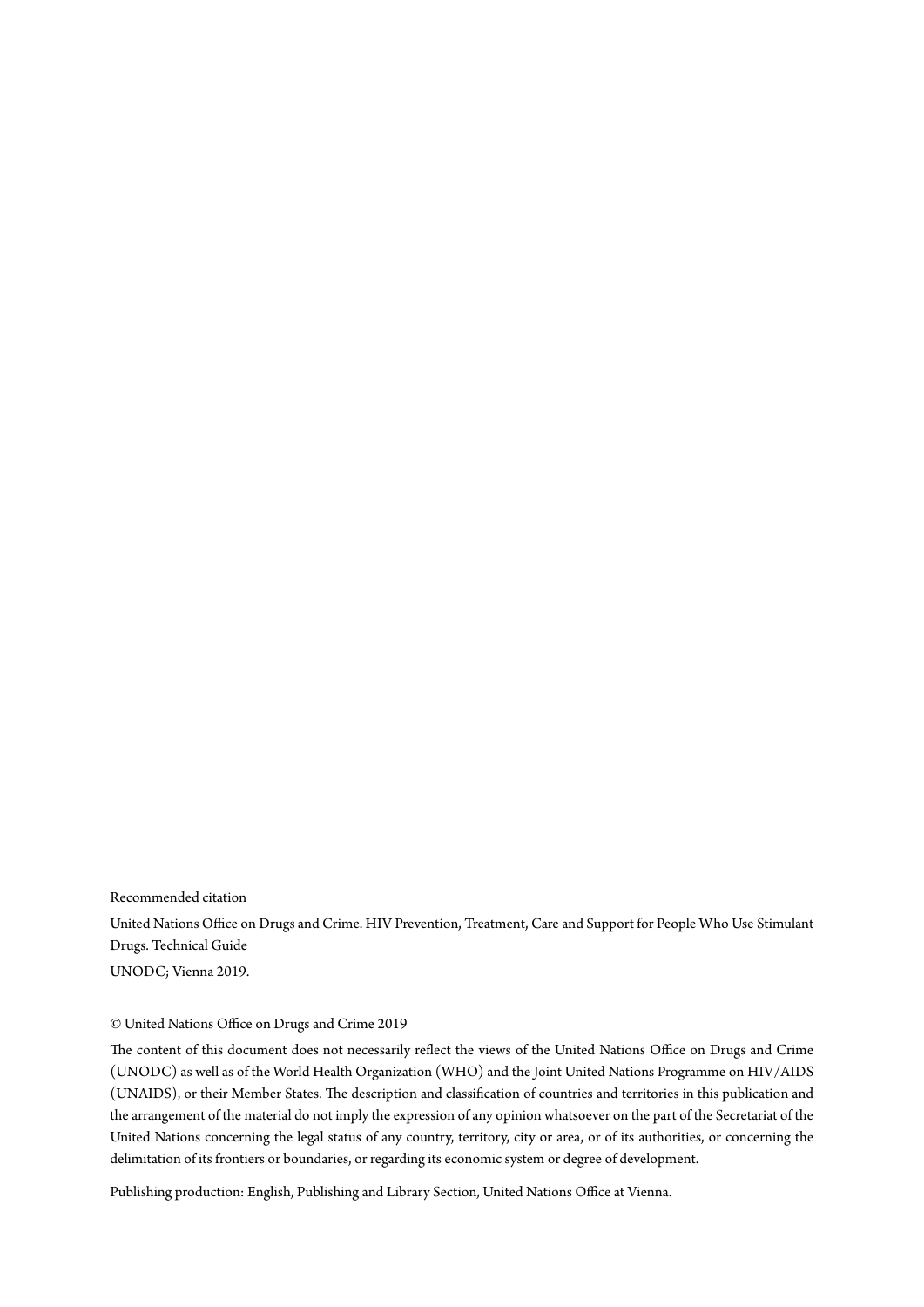# **Contents**

| Chapter 1. |     |                                                                                                      |  |  |  |
|------------|-----|------------------------------------------------------------------------------------------------------|--|--|--|
|            | 1.1 |                                                                                                      |  |  |  |
|            | 1.2 |                                                                                                      |  |  |  |
|            | 1.3 | Stimulant drug use and HIV/HBV/HCV transmission risks among key populations 16                       |  |  |  |
|            | 1.4 | The impact of criminal sanctions on HIV transmission among key populations 18                        |  |  |  |
|            |     |                                                                                                      |  |  |  |
|            | 2.1 |                                                                                                      |  |  |  |
|            | 2.2 |                                                                                                      |  |  |  |
|            | 2.3 |                                                                                                      |  |  |  |
|            | 2.4 |                                                                                                      |  |  |  |
|            | 2.5 | Evidence-based psychosocial interventions and drug dependence treatments 28                          |  |  |  |
|            | 2.6 | Prevention, diagnosis and treatment of sexually transmitted infections, hepatitis and tuberculosis31 |  |  |  |
|            | 2.7 |                                                                                                      |  |  |  |
|            | 2.8 |                                                                                                      |  |  |  |
|            |     |                                                                                                      |  |  |  |
|            | 3.1 |                                                                                                      |  |  |  |
|            | 3.2 |                                                                                                      |  |  |  |
|            | 3.3 |                                                                                                      |  |  |  |
|            | 3.4 |                                                                                                      |  |  |  |
|            |     |                                                                                                      |  |  |  |
|            | 4.1 |                                                                                                      |  |  |  |
|            | 4.2 |                                                                                                      |  |  |  |
|            | 4.3 |                                                                                                      |  |  |  |
|            | 4.4 |                                                                                                      |  |  |  |
|            | 4.5 |                                                                                                      |  |  |  |
|            | 4.6 |                                                                                                      |  |  |  |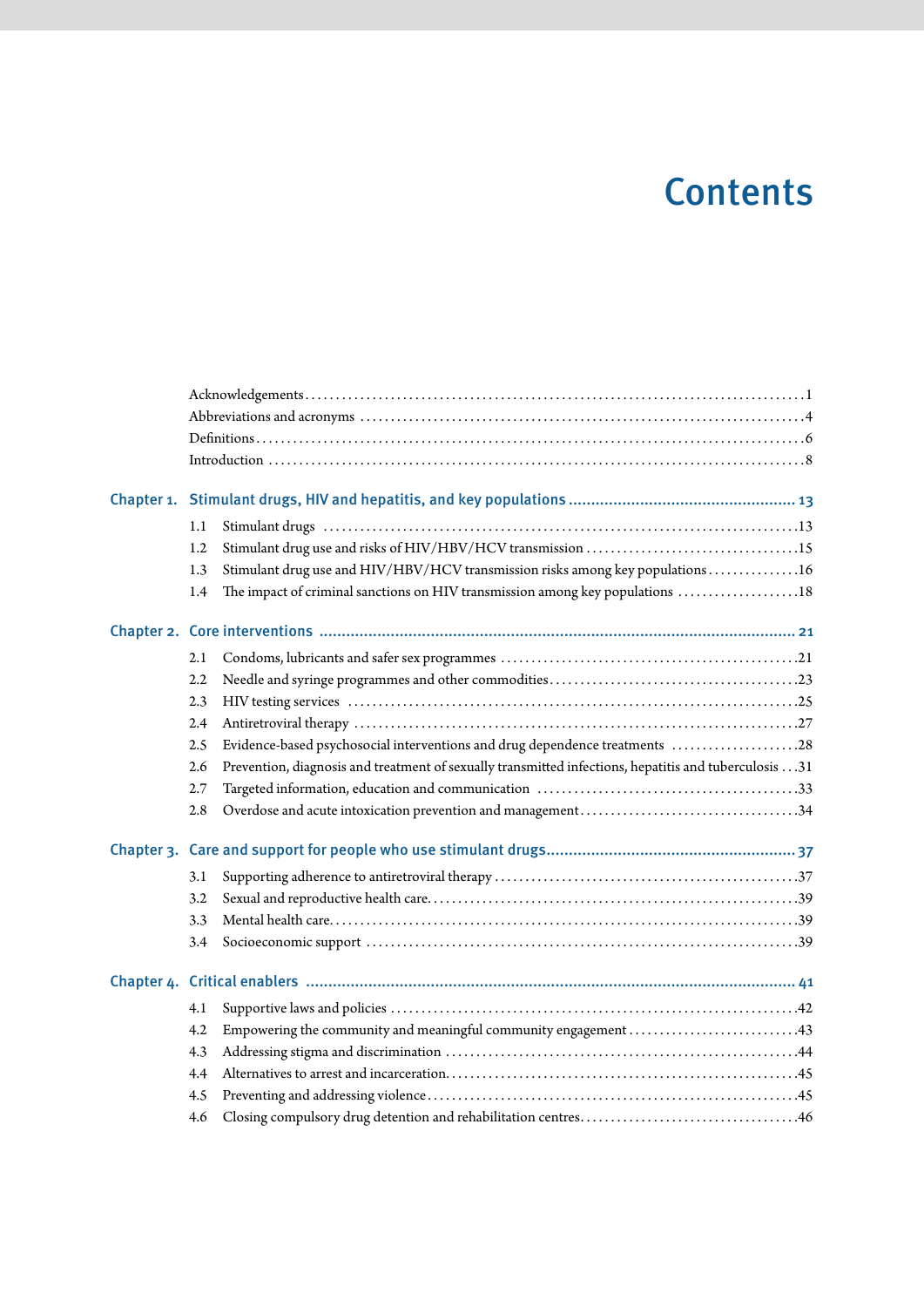|              | 5.1                                                                  | Intersection between groups of people who use stimulant drugs and overlapping risks47 |  |
|--------------|----------------------------------------------------------------------|---------------------------------------------------------------------------------------|--|
|              | 5.2                                                                  |                                                                                       |  |
|              | 5.3                                                                  |                                                                                       |  |
|              | 5.4                                                                  |                                                                                       |  |
|              | 5.5                                                                  |                                                                                       |  |
|              | 5.6                                                                  |                                                                                       |  |
| <b>Annex</b> | HIV harm reduction checklists for people who use stimulant drugs  55 |                                                                                       |  |
|              | 1.                                                                   |                                                                                       |  |
|              | 2.                                                                   |                                                                                       |  |
|              | 3.                                                                   |                                                                                       |  |
|              | 4.                                                                   |                                                                                       |  |
|              |                                                                      |                                                                                       |  |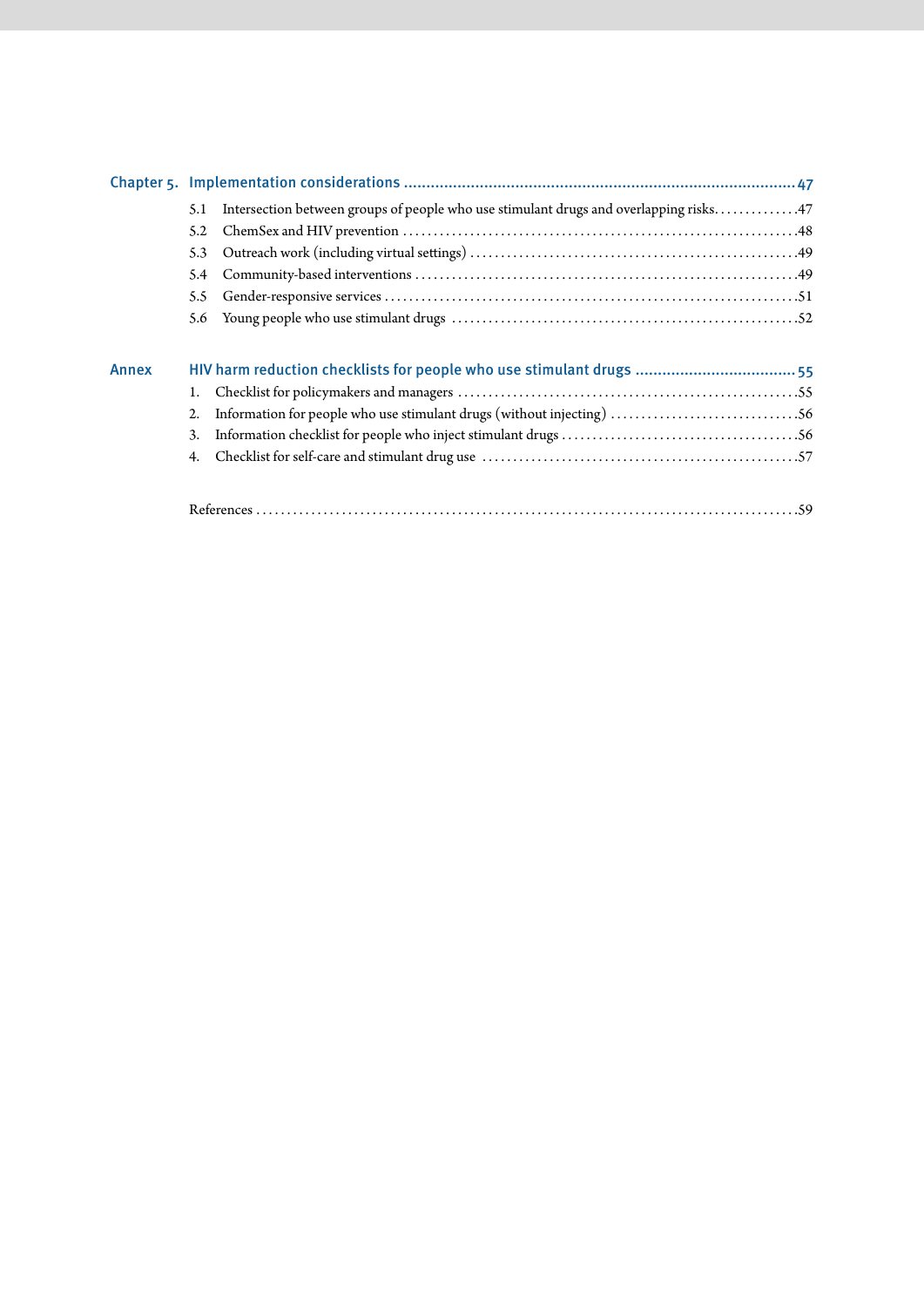# <span id="page-6-0"></span>**Acknowledgements**

This guide was developed by the United Nations Office on Drugs and Crime (UNODC) in collaboration with representatives from the community of people who use drugs and international experts in the field.

Marcus Day and Mat Southwell coordinated the development of the guide under the supervision of Fabienne Hariga, Senior Expert, HIV/AIDS Section, UNODC. Other UNODC staff who made significant contributions include Gilberto Gerra, Chief, Drug Prevention and Health Branch; Monica Beg, Chief, HIV/AIDS Section and Global Coordinator for HIV/AIDS; and Monica Ciupagea, Expert on Drug Use and HIV and Civil Society Focal Point.

The guide builds on a discussion paper developed by Steve Shoptaw of the Departments of Family Medicine and Psychiatry and Biobehavioral Sciences, University of California Los Angeles, updated and enriched with the inclusion of scientific data from a comprehensive literature review prepared for UNODC by Anna Williams, and by the outcomes of the UNODC 2016 scientific consultation on HIV and stimulant drugs. The meaningful involvement of people who use drugs has been critical in the development and writing of this guide.

We give special thanks to the contributing writers: Luciano Colonna, Marcus Day, Brun González, Jean-Paul Grund, Alastair Hudson, Laura LeMoon, Russell Newcombe, Cheryl Overs, Les Papas, Shaun Shelly, Valentin Simionov, Mat Southwell and Pascal Tanguay. We also thank our reviewers: Ruth Birgin, Peter Blanken, Lee Hertel, Mark Kinzly and Jay Levy, as well as reviewers from other United Nations organizations, including Virginia MacDonald, Fabio Mesquita and Annette Verster (World Health Organization) and Boyan Konstantinov (United Nations Development Programme).

We thank the other experts who provided comments via an electronic consultation:

**George Ayala**, MPact Global Action for Gay Men's Health and Rights; **Gavin Bart**, Director, Division of Addiction Medicine, Hennepin Healthcare and Associate Professor of Medicine, University of Minnesota (United States); **Adam Bourne**, La Trobe University (Australia); **Jamie Bridge**, International Drug Policy Consortium (United Kingdom); **Daniel Deimel**, German Institute on Addiction and Prevention Research, Catholic University of Applied Science North-Rhine Westphalia (Germany); **Don Des Jarlais**, Icahn School of Medicine at Mount Sinai, New York City (United States); **Andrew Doupe**, HIV and legal consultant (Australia); **Evanno Jerome**, Paroles Autour de la Santé, Guadeloupe (Burkina Faso); **Andrej Kastelic**, Centre for Treatment for Drug Addiction, Ljubljana University Psychiatric Hospital and South Eastern European Adriatic Addiction Treatment Network (Slovenia); **Igor Koutsenok**, Department of Psychiatry, University of California San Diego (United States); **Sherry Larkins**, Integrated Substance Abuse Program, University of California Los Angeles (United States); **Nicole Lee**, Curtin University and 360Edge (Australia); **Howie Lim**, University of Malaysia (Malaysia); **Helena Maria Medeiros Lima**, Pontifícia Universidade Católica de São Paulo (Brazil); **Ruth Morgan Thomas**, Global Network of Sex Work Projects; **Kevin Mulvey**, Substance Abuse and Mental Health Services Administration (United States); **Chris Obermeyer**, Fulbright Public Policy Fellow, Ministry of Health of Ukraine (Ukraine); **Emily Rowe**, Harm Reduction International; **Katie Stone**, Harm Reduction International; **Lucas Wiessing**, European Monitoring Centre for Drugs and Drug Addiction.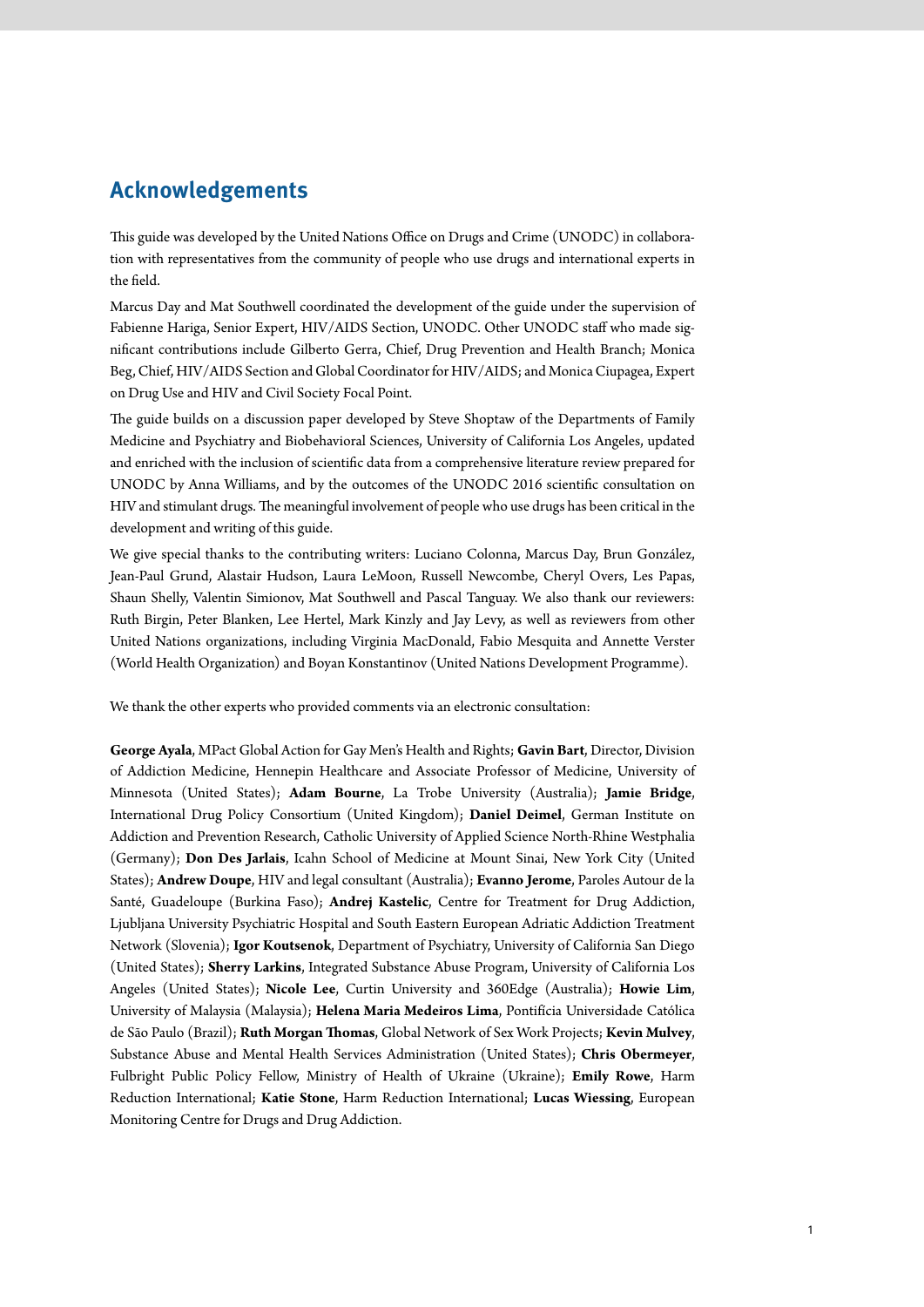We are also grateful to the experts who participated in three country consultations:

#### **Ho Chi Minh City, Viet Nam, 5-6 December 2017:**

**Bình Dương**; **Dr Bùi Mình Kha**, Provincial AIDS Centre Bà Rịa – Vũng Tàu; **Dr Bùi Thị Minh Hiền**, FHI 360; **Prof. Bùi Tôn Hiến**, University of Labor and Social Affairs; **Dr Cao Kim Thoa**, Vietnam Authority of AIDS Control (VAAC); **Cao Tan Thanh,** VNPUD; **Đặng Quốc Phong,** VNMSM; **Prof. Dr Đỗ Văn Dũng**, Ho Chi Minh City University of Medicine and Pharmacy; **Dr Hoàng Đình Cảnh**, Vietnam Authority of AIDS Control (VAAC); **Dr Huỳnh Thanh Hiển**, Mental Health Hospital, Ho Chi Minh City; **La Thị Hồng Lan**, Đại học Y Dược Ho Chi Minh City**; Lại Phước Thanh Huy**, Provincial AIDS Centre Hồ Chí Minh; Lê Huỳnh Thị Cẩm Hồng, Ho Chi Minh City University of Medicine and Pharmacy; Lê Thành, G-link; Lê Thị Bích Huyền, VNSW**; Mai Như Sơn**, CBO Xuân Hợp – Đồng Nai**; Mai Thị Hoài Sơn**, Provincial AIDS Centre Ho Chi Minh; **Nguyễn Anh Ngọc**, G-link (MSM); **Nguyễn Công Hậu** Centre for Life Quality Promotion (LIFE); **Dr Nguyễn Hồng Hải**, Vietnam Authority of AIDS Control (VAAC); **Nguyễn Hồng Phúc**, Centre for Supporting Community Development Initiatives (SCDI); **Nguyễn Ly Lai**, Đại học Mở Ho Chi Minh City; **Nguyễn Ngọc Phương**,CBO MARS HCM City; **Dr Nguyễn Quang Thông**, Provincial AIDS Centre Cần Thơ; **Dr Nguyễn Thu Trang**, Hanoi Medical University; **Nguyễn Thụy An My**, VNSW; **Dr Nguyễn Thùy Anh**, Hanoi Medical University; **Nguyễn Thùy Linh**,Centre for Supporting Community Development Initiatives (SCDI); **Nguyễn Viết Hùng,** CBO Muối Trắng BR; **Phạm Hồng Sơn**, G3VN; **Dr Phạm Thanh Thành**, Provincial AIDS Centre Bình Thuận; **Trần Mạnh Thắng**, VNPUD; **Trần Ngọc Du**, Department of Labour, Invalids and Social Affairs HCM; **Dr Trần Trung Tá**, Provincial AIDS Centre Đồng Nai; **Vincent Trias**, ESTHER; **Trương Ngọc Phương Bình**, Provincial AIDS Centre Bình Thuận; **Trương Thị Nhung**, Centre for Life Quality Promotion (LIFE); **Võ Hoàng Nam**, CBO Trăng Khuyết; **Võ Hoàng Sơn**, FHI 360; **Dr Võ Thị Năm**, Provincial AIDS Centre Cần Thơ; **Vũ Thị Hiền**, Centre for Supporting Community Development Initiatives (SCDI); **Vũ Thị Tường Vi**, Ho Chi Minh City University of Medicine and Pharmacy; **Vũng Tàu**.

#### **Bras**í**lia, Brazil, 14-15 December 2017:**

**Nara Araújo**, UNAIDS; **Irina Bacci**, LGBTI National Alliance; **Cláudio Barreiros**, General Coordination of Mental Health, Alcohol and other Drugs, Ministry of Health; **Francisco Bastos**, Oswaldo Cruz Foundation (Fiocruz); **Sandra Fergutz Batista**, Brazilian Network of Harm Reduction and Human Rights (REDUC); **Gustavo Camilo**, Board of Articulation and Projects of the National Secretariat on Drug Policies (SENAD-MJSP); **Maria Angélica Comis**, Brazilian Platform of Drug Policies, and member of *Respire* Project of the Community and Cultural Centre É de Lei; **Ana Carolina Conceição**, General Coordination of Mental Health, Alcohol and other Drugs, Ministry of Health; **Paula Dame**, Department of Surveillance, Prevention and Control of STIs, HIV/AIDS and Viral Hepatitis, Ministry of Health; **Marco Duarte**, State University of Rio de Janeiro (UERJ); **Cleiton Euzébio**, UNAIDS; **Liandro Lindner**, Brazilian Harm Reduction Association (ABORDA); **Leonardo Moreira**, Coordination of Research and Training of the National Secretariat on Drug Policies (SENAD-MJSP); **Dênis Petuco**, Department of Surveillance, Prevention and Control of STIs, HIV/AIDS and Viral Hepatitis, Ministry of Health; **Monique Prata**, Central Sex Workers Union Confederation (CUTS); **Marcelo Ryngelblum**, Community and Cultural Centre É de Lei; **Juma Santos**, Latin American Network of People who use Drugs (LANPUD).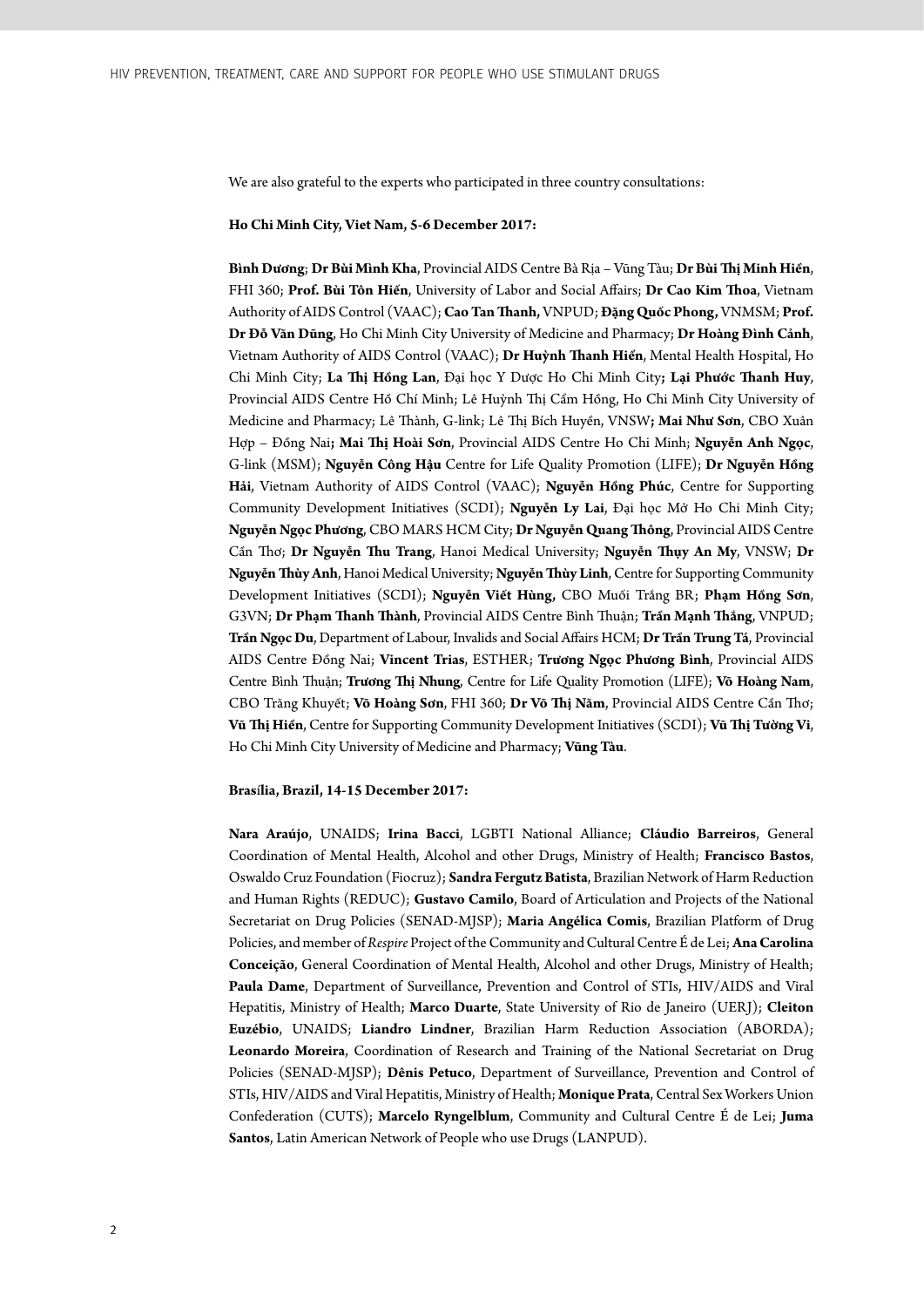#### **Kiev, Ukraine, 22-23 January 2018**

*From Moldova:* **Svetlana Doltu**,AFI Moldova; **Lilia Fiodorova**,Dispensary Department, Republican Narcology Dispensary; **Alexander Goncear**, AIDS Centre; **Ala Latco**, Union for HIV Prevention and Harm Reduction; **Veaceslav Mulear**,GENDERDOC-M; **Natalia Nicula**,UNODC; **Ruslan Poverga**, NGO "Positive Initiative"; **Roman Sandu**, NGO "Zdorovoe Budushee"; **Ion Turcanu**, National Antidrug Commission.

*From Belarus:* **Oleg Aizberg**, Department of Psychiatry and Narcology, Belarusian Academy of Postgraduate Education; **Alexei Alexandrov**, Minsk Regional Clinical Centre "Psychiatry-Narcology"; **Liudmila Buzel**, Red Cross Belarus; **Aliaksei Kralko**, Republican Scientific and Practical Centre for Psychiatry and Addiction, Republican Centre for Narcological Monitoring and Preventology; **Sergei Kryzhevich**, Republican Social Public Association "Your Chance"; **Alexandr Nevero**, State Committee of Forensic Expertise, Republic of Belarus; **Andrei Saladounikav**, Main Directorate for Drug Control and Countering Trafficking in Human Beings, Ministry of Internal Affairs, Republic of Belarus; **Alena Smirnova**, Belarusian Association of UNESCO Clubs; **Iryna Statkevich**, Belarusian Public Association "Positive Movement"; **Liudmila Truhan**, UNODC Belarus.

*From Ukraine:* **Olga Belyaeva**, EACB; **Yuri Bukovski**, Antidrug Department, National Police; **Andrei Chernyshev**, Alliance Global; **Olga Dudina**, USAID; **Sergii Dvoriak**, Ukrainian Institute on Public Health Policy; **Anna Garkusha**, Users of Ukraine; **Sergei Gartsev**, Republican Social Public Association "Your Chance"; **Natalia Isaeva**, Legalife Ukraine; **Evgen Krivosheev**,Club Enei; **Aleksei Kurmanaevski**, Eurasian Network of People who use Drugs; **Vyacheslav Kushakov**, Alliance for Public Health; **Igor Kyzin**, Public Health Centre; **Igor Kyzmenko**, DUNews; **Anna Martyniuk**, VOLNA Convictus Ukraine; **Vasili Melnichyuk**, Antidrug Department, National Police; **Ekaterina Mikhina**, Club Enei; **Natalia Nizova**, Vice Premier Minister Adviser; **Iryna Pashek**, UNAIDS; **Gennady Roshchupkin**, Eurasian Coalition on Male Health; **Sergei Rudoi**, Deloitte; **Natalia Salabai**, UNAIDS; **Sergii Shum**, Ukrainian Monitoring and Medical Centre for Drugs and Alcohol, Ministry of Health; **Vladimir Tymoshenko,** EIH; **Jacek Tyszko**, UNAIDS; **Vladimir Yarii**, Kyiv City Narcological Clinical Hospital "Sociotherapy"; **Oleksandr Zeziulin**, Ukrainian Institute on Public Health Policy.

This publication was edited by James Baer.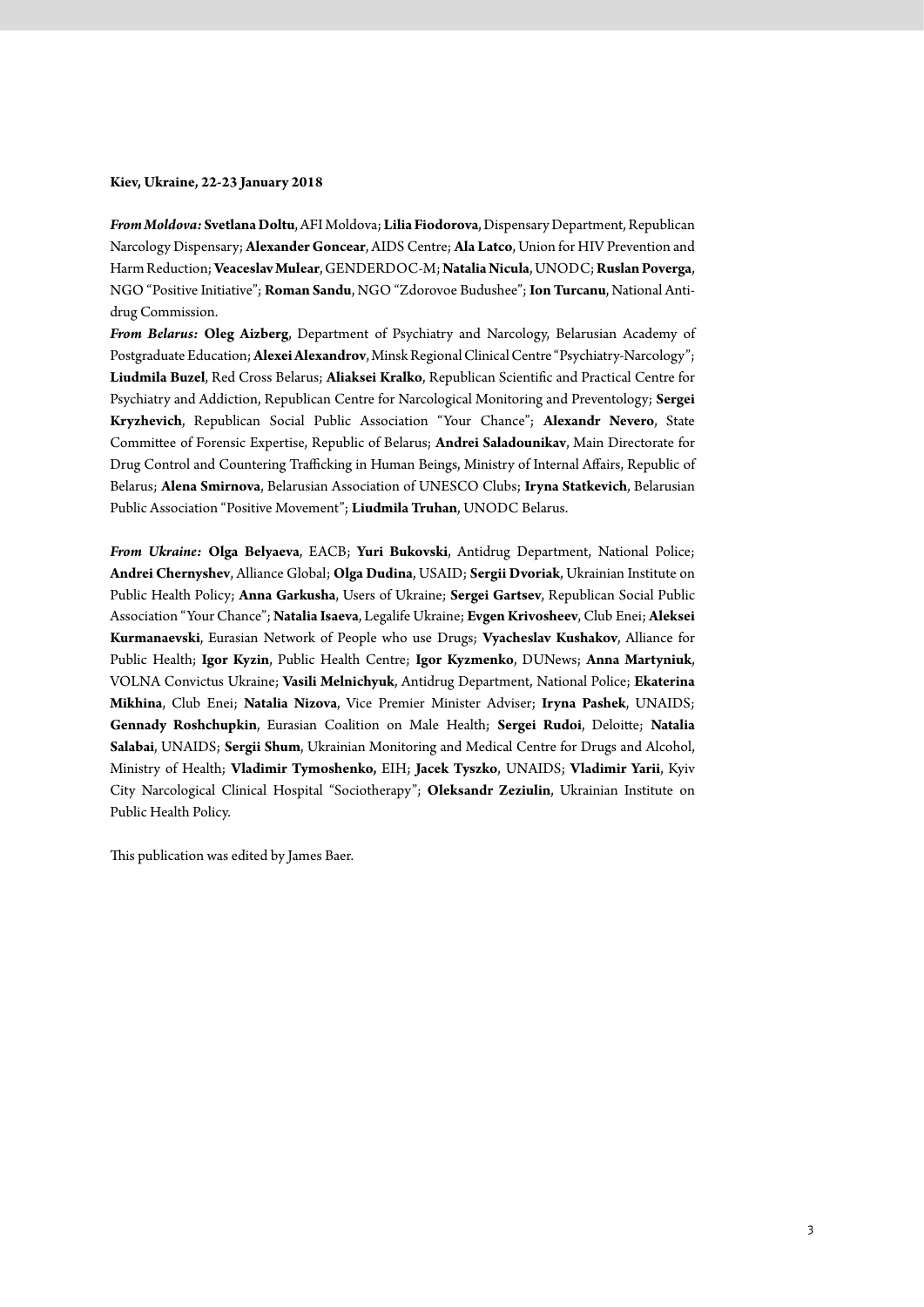# <span id="page-9-0"></span>**Abbreviations and acronyms**

| <b>AIDS</b>     | Acquired immunodeficiency syndrome                                                                                                                    |
|-----------------|-------------------------------------------------------------------------------------------------------------------------------------------------------|
| ART             | Antiretroviral therapy                                                                                                                                |
| <b>ARV</b>      | Antiretroviral drug                                                                                                                                   |
| <b>ATS</b>      | Amphetamine-type stimulants                                                                                                                           |
| <b>CSO</b>      | Civil society organization                                                                                                                            |
| <b>EMCDDA</b>   | European Monitoring Centre for Drugs and Drug Addiction                                                                                               |
| <b>HBV</b>      | Hepatitis B virus                                                                                                                                     |
| <b>HCV</b>      | Hepatitis C virus                                                                                                                                     |
| HIV             | Human immunodeficiency virus                                                                                                                          |
| <b>HLM 2016</b> | United Nations High Level Meeting on Ending AIDS (2016)                                                                                               |
| <b>HTS</b>      | HIV testing services                                                                                                                                  |
| <b>IDUIT</b>    | Implementing comprehensive HIV and HCV programmes with people who inject<br>drugs: practical guidance for collaborative interventions (UNODC, 2017)   |
| IEC             | Information, education and communication                                                                                                              |
| <b>INPUD</b>    | International Network of People Who Use Drugs                                                                                                         |
| <b>LDSS</b>     | Low dead-space syringe                                                                                                                                |
| <b>MDMA</b>     | Methylenedioxymethamphetamine (Ecstasy)                                                                                                               |
| ΜI              | Motivational interviewing                                                                                                                             |
| <b>MSMIT</b>    | Implementing comprehensive HIV and STI programmes with men who have sex with<br>men: practical guidance for collaborative interventions (UNFPA, 2015) |
| <b>NPS</b>      | New psychoactive substances                                                                                                                           |
| <b>NSP</b>      | Needle and syringe programme                                                                                                                          |
| <b>NSWP</b>     | Global Network of Sex Work Projects                                                                                                                   |
| 0ST             | Opioid substitution therapy                                                                                                                           |
| <b>PEP</b>      | Post-exposure prophylaxis                                                                                                                             |
| <b>PMTCT</b>    | Prevention of mother-to-child transmission                                                                                                            |
| <b>PrEP</b>     | Pre-exposure prophylaxis                                                                                                                              |
| <b>SDG</b>      | Sustainable Development Goal                                                                                                                          |
| <b>STI</b>      | Sexually transmitted infection                                                                                                                        |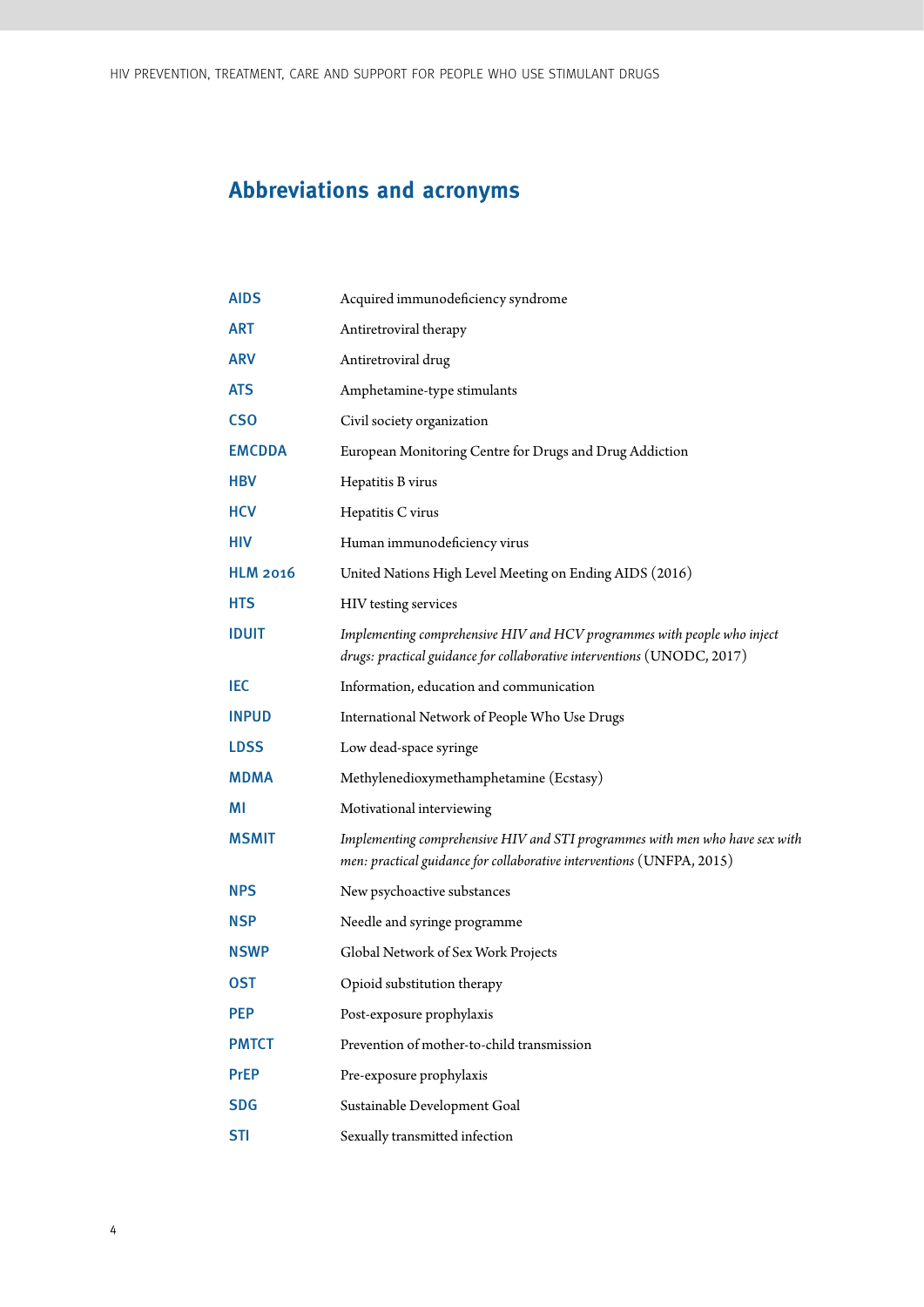| <b>SWIT</b>        | Implementing comprehensive HIV/STI programmes with sex workers: practical<br>approaches from collaborative interventions (WHO, 2013)          |
|--------------------|-----------------------------------------------------------------------------------------------------------------------------------------------|
| <b>TB</b>          | Tuberculosis                                                                                                                                  |
| <b>TRANSIT</b>     | Implementing comprehensive HIV and STI programmes with transgender people:<br>practical guidance for collaborative interventions (UNDP, 2016) |
| <b>UNAIDS</b>      | Joint United Nations Programme on HIV/AIDS                                                                                                    |
| <b>UNDP</b>        | United Nations Development Programme                                                                                                          |
| <b>UNFPA</b>       | United Nations Population Fund                                                                                                                |
| <b>UNGASS 2016</b> | United Nations General Assembly Special Session on the World Drugs<br>Problem $(2016)$                                                        |
| <b>UNODC</b>       | United Nations Office on Drugs and Crime                                                                                                      |
| <b>USAID</b>       | United States Agency for International Development                                                                                            |
| <b>WHO</b>         | World Health Organization                                                                                                                     |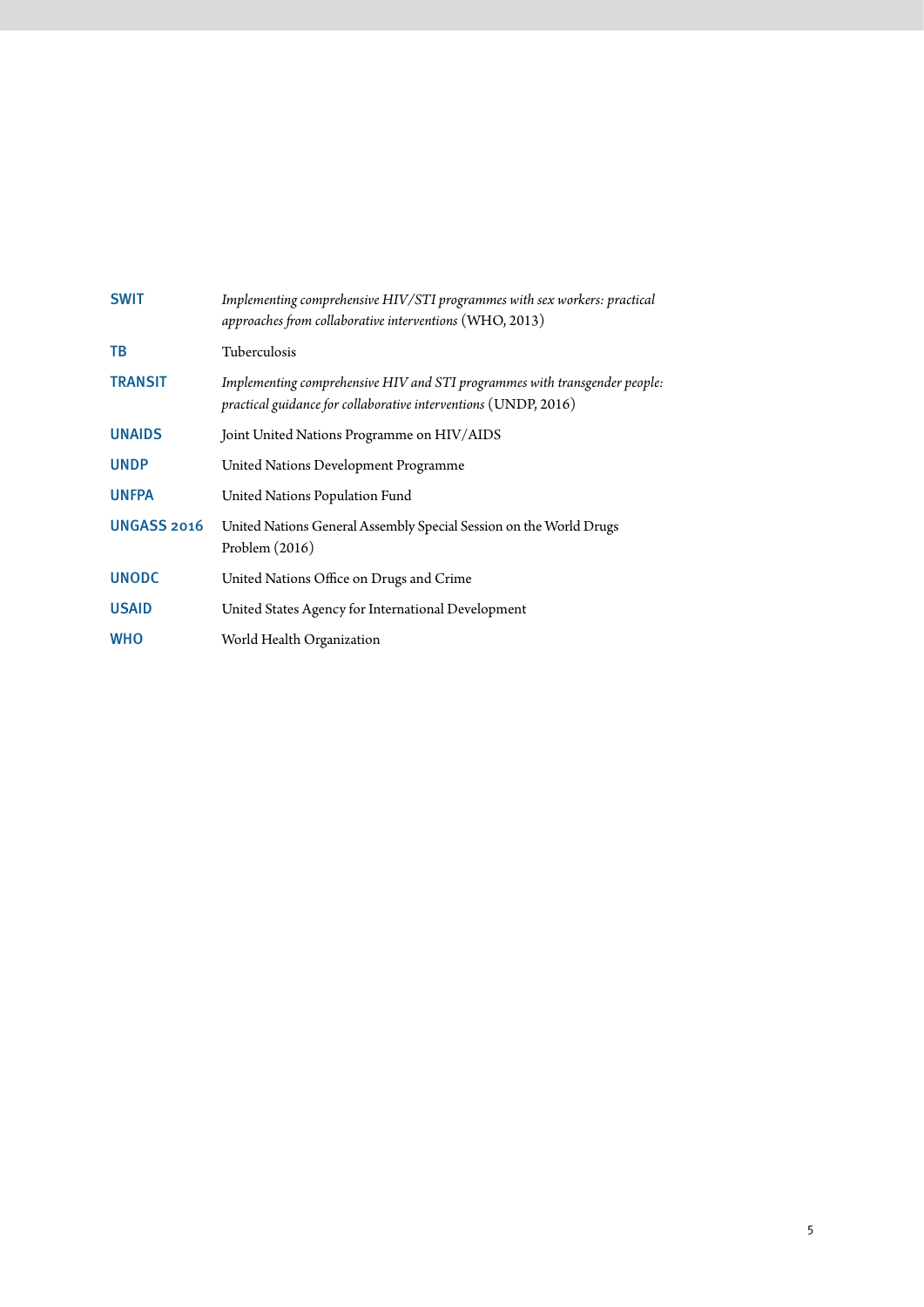# <span id="page-11-0"></span>**Definitions**

| Amphetamine-type<br>stimulants (ATS) | A group of drugs, mostly synthetic in origin, whose principal<br>members include amphetamine, methamphetamine and MDMA. ATS<br>are available in the form of crystals (methamphetamines), powder or<br>formulated tablets. ATS can be taken orally, intranasally (snorted),<br>smoked as a vapour (pipe), inserted anally or injected.                                                                                                               |
|--------------------------------------|-----------------------------------------------------------------------------------------------------------------------------------------------------------------------------------------------------------------------------------------------------------------------------------------------------------------------------------------------------------------------------------------------------------------------------------------------------|
| <b>ChemSex</b>                       | The use of any combination of crystal methamphetamine,<br>mephedrone and GHB/GBL by men who have sex with men before or<br>during sex, to facilitate sexual sessions lasting several hours or<br>days with multiple sexual partners. ChemSex is a term used<br>primarily in western Europe; in other parts of the world, the terms<br>vary, e.g., "party and play" (PNP/PnP) in the United States of<br>America, or "high-fun", "chem-fun" in Asia. |
| Coca paste                           | An intermediate product in the process of extracting cocaine<br>hydrochloride from coca leaves. It is accessible in urban areas in<br>Latin America and is known by many street names, such as pasta<br>base, coca or paco. Coca paste is usually rolled into a cigarette<br>mixed with tobacco and/or cannabis and smoked.                                                                                                                         |
| Cocaine                              | The main psychoactive alkaloid obtained from coca leaves. It is<br>generally encountered in two forms which differ in their route of<br>administration: cocaine hydrochloride, which is snorted, injected or<br>inserted anally; and cocaine base, which is smoked.                                                                                                                                                                                 |
| <b>Crack or freebase</b>             | Cocaine base (crystal) that is usually smoked in a pipe. It is made<br>from powder cocaine hydrochloride by stripping it of the<br>hydrochloride molecule. Inhalation of the heated vapours of cocaine<br>base results in a quick onset of effects. Cocaine base may be<br>returned to its salt base via the application of an acidic agent, to be<br>injected.                                                                                     |
| <b>Entactogen</b> (or<br>empathogen) | A substance that induces a condition that allows users to "make<br>contact" with their own feelings and those of others.                                                                                                                                                                                                                                                                                                                            |
| <b>Euphoriant</b>                    | A substance that induces euphoria.                                                                                                                                                                                                                                                                                                                                                                                                                  |
| <b>Hepatitis A (HAV)</b>             | A viral liver disease that can cause mild to severe acute illness.<br>Hepatitis A is never chronic. HAV is transmitted through ingestion of<br>contaminated food and water or through direct contact with an<br>infectious person.                                                                                                                                                                                                                  |
| <b>Hepatitis B (HBV)</b>             | A viral infection that attacks the liver and can cause both acute and<br>chronic disease. The virus is transmitted through contact with the<br>blood or other body fluids of an infected person. Chronic infection<br>puts people at risk of death from cirrhosis and liver cancer. HBV can<br>be prevented by a vaccine.                                                                                                                           |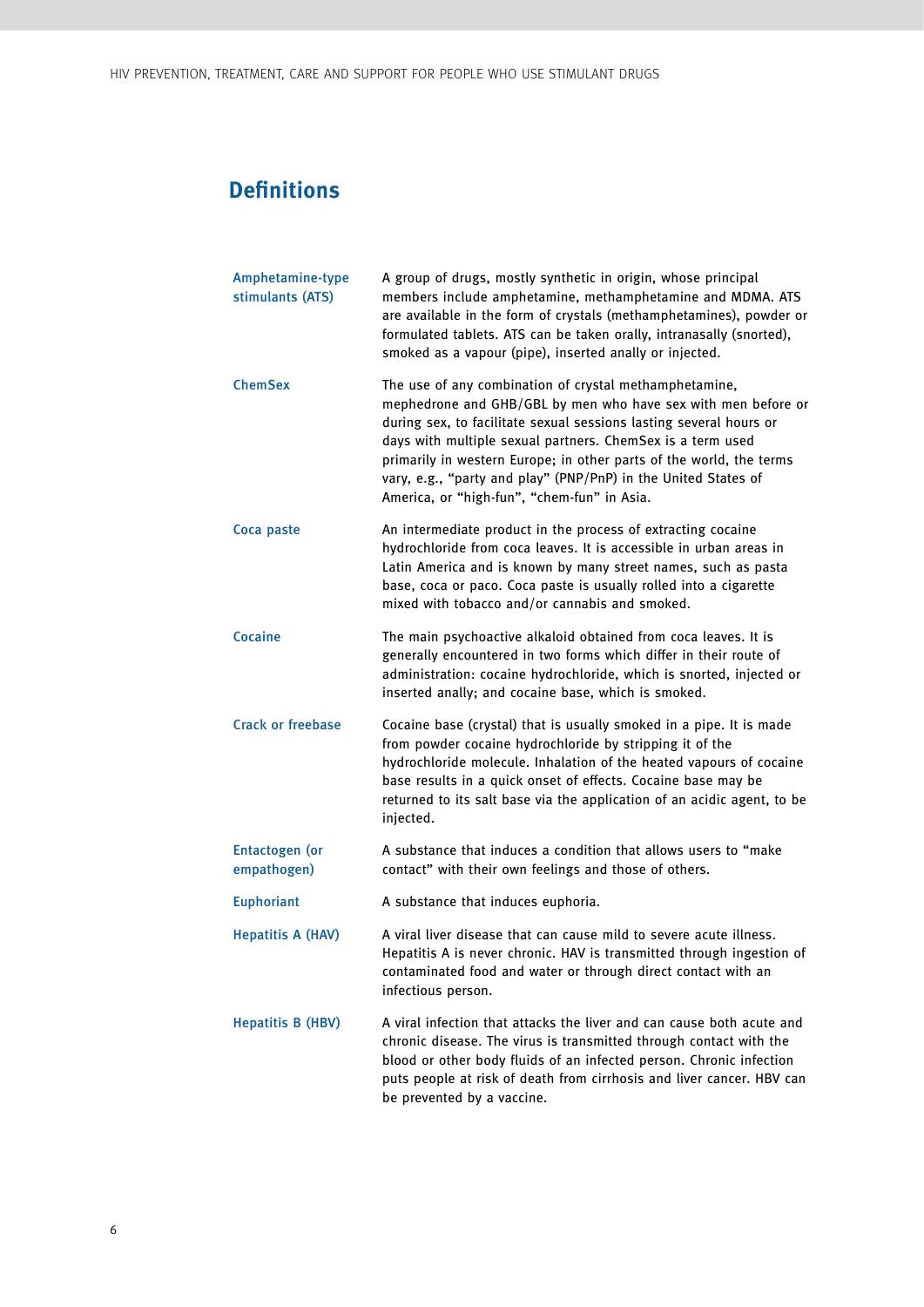| <b>Hepatitis C (HCV)</b>                           | A viral infection that attacks the liver and can cause both acute and<br>chronic hepatitis, ranging in severity from a mild illness lasting a<br>few weeks to a serious, lifelong illness. The most common mode of<br>transmission is through exposure to small quantities of blood. HCV<br>can also be transmitted sexually and can be passed from an<br>infected mother to her infant.                                                                                                                              |
|----------------------------------------------------|-----------------------------------------------------------------------------------------------------------------------------------------------------------------------------------------------------------------------------------------------------------------------------------------------------------------------------------------------------------------------------------------------------------------------------------------------------------------------------------------------------------------------|
| Methamphetamine                                    | A synthetic amphetamine-type stimulant drug, often in crystal form.<br>It has many street names, including crystal, crystal meth, ice, meth,<br>shabu, tina, tic and yaba.                                                                                                                                                                                                                                                                                                                                            |
| <b>New psychoactive</b><br>substances (NPS)        | UNODC defines new psychoactive substances as substances that are<br>not controlled by the 1961 Single Convention on Narcotic Drugs or<br>the 1971 Convention on Psychotropic Substances but that may pose<br>a public-health threat. Street names include "legal highs", "bath<br>salts" or "research chemicals". According to the UNODC World Drug<br>Report 2017, between 2009 and 2016 there were reports on 739<br>NPS, of which 36 per cent were stimulant drugs.                                                |
| <b>Opioids</b>                                     | "Opioids" is a generic term that refers both to opiates and their<br>synthetic analogues. Opiates are naturally occurring alkaloids found<br>in the opium poppy, such as morphine, codeine and thebaine, as well<br>as their semi-synthetic derivatives, such as heroin, hydrocodone,<br>oxycodone and buprenorphine. The term "opioids" also includes<br>synthetic opioids, which are structurally diverse substances.                                                                                               |
| <b>Serosorting</b>                                 | A person choosing a sexual partner known to be of the same HIV<br>serostatus, often to engage in unprotected sex, in order to reduce<br>the risk of acquiring or transmitting HIV.                                                                                                                                                                                                                                                                                                                                    |
| <b>Slamming</b>                                    | Injecting drug use in the context of ChemSex (mainly ATS and<br>mephedrone), prevalent in some groups of men who have sex with<br>men. Also referred to as blasting.                                                                                                                                                                                                                                                                                                                                                  |
| <b>Stimulant</b>                                   | In reference to the central nervous system (CNS), any agent that<br>activates, enhances or increases neural activity. Stimulants may also<br>be called psychostimulants or CNS stimulants. They include<br>amphetamine-type stimulants, cocaine, caffeine, nicotine etc.                                                                                                                                                                                                                                              |
| <b>Stimulant drug</b>                              | In reference to the central nervous system, a substance that<br>activates, enhances or increases neural activity by influencing levels<br>and action of the dopamine, norepinephrine and serotonin<br>neurotransmitters.                                                                                                                                                                                                                                                                                              |
| <b>Strategic positioning</b><br>(sero-positioning) | Among some men who have sex with men, the act of choosing a<br>sexual position or practice depending on the HIV serostatus of one's<br>partner. Typically, it means that a person living with HIV chooses to<br>take the receptive position ("bottom") during unprotected anal sex<br>with a partner believed to be HIV negative. The practice is based on<br>the belief that it is less likely for HIV to be transmitted from a<br>receptive partner to an insertive partner ("top") during unprotected<br>anal sex. |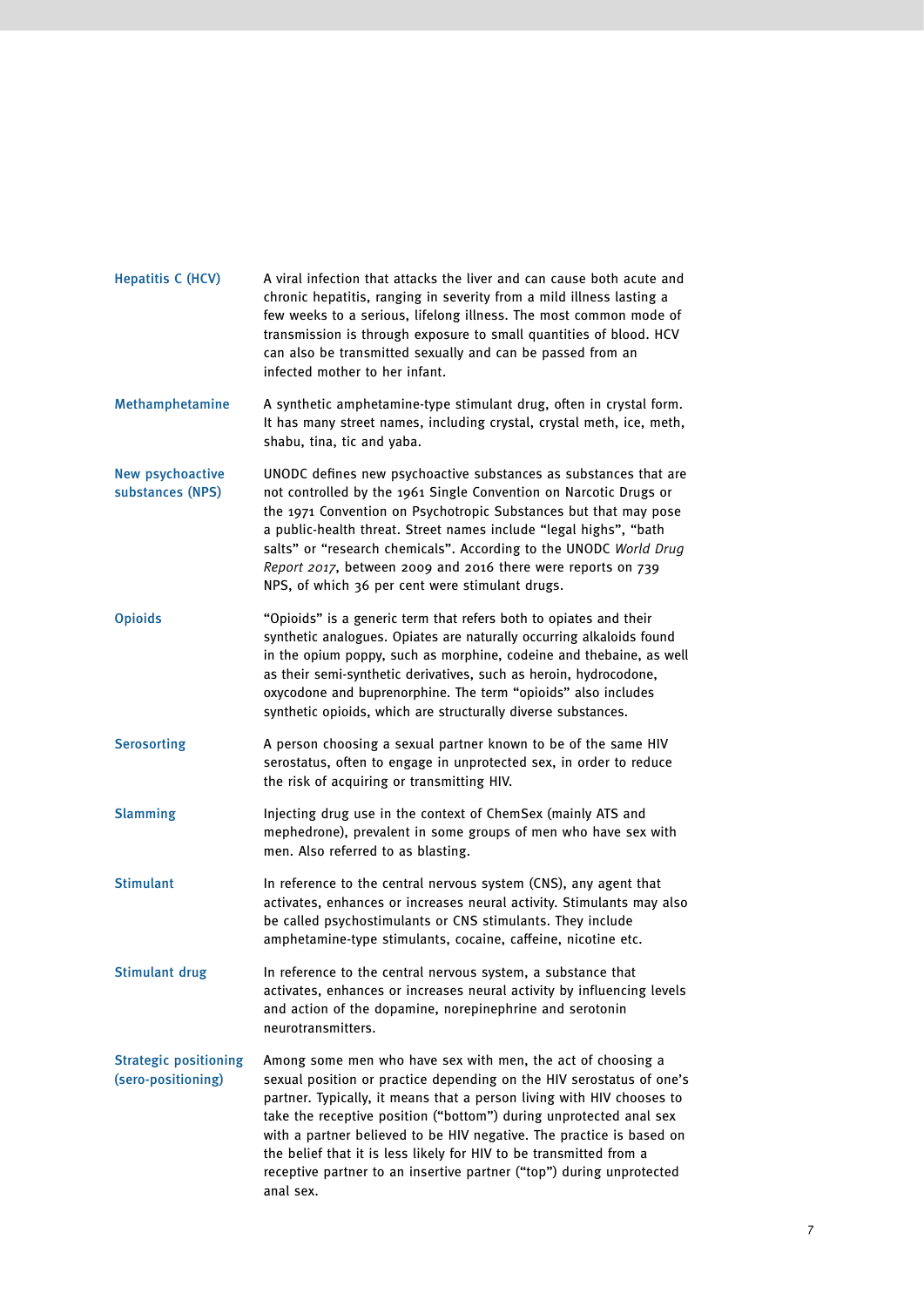# <span id="page-13-0"></span>**Introduction**

In 2017 there were an estimated 1.8 million new HIV infections globally, and 47 per cent of these occurred among members of key populations – men who have sex with men, people who inject drugs, [sex workers, transgender women and prisoners – and their sexual partners \[1\]. Members of key popula](#page-64-0)tions are estimated to be far more likely to be living with HIV than members of the general population (Box 1).



- People who inject drugs are 22 times more likely to be living with HIV than members of the general population
- Female sex workers are 13 times more likely than other women
- Men who have sex with men are 28 times more likely than other men
- Transgender people are 13 times more likely than adults in the general population
- Prisoners are 5 times more likely than adults in the general population

Sources: *Global AIDS update 2018* (UNAIDS, 2018) [1]; for prisoners – *Prevention gap report 2016* (UNAIDS, 2016) [\[2\].](#page-64-0) For prisoners, data are from 2015; for other key populations, data are from 2017.

Since the beginning of the HIV epidemic, the focus on HIV prevention, treatment and care among people who use drugs has concentrated on the needs of people who inject drugs, and mainly on those who inject opioids. However, data show that there are HIV-related risks associated with the use of non-injecting stimulant drugs, as well as with the unsafe injection of such drugs, including cocaine, amphetamine-type stimulants (ATS) (excluding MDMA),<sup>1</sup> and stimulant new psychoactive substances (NPS). Use of stimulant drugs has also been associated with higher risk of HIV transmission through unsafe sexual [behaviours in certain subsets of key populations \[3\].](#page-64-0) 

In 2015, the United Nations General Assembly adopted the Sustainable Development Goals (SDGs). SDG 3, "Ensure healthy lives and promote well-being for all at all ages", includes in its target 3.3 ending the epidemics of AIDS and tuberculosis by 2030 and combating hepatitis (among other [diseases\) \[4\]](#page-64-0)*.* The 2016-2021 UNAIDS Fast-Track strategy, aligned with the SDGs, articulates this aim with three targets: (1) the "90–90–90" treatment target (90 per cent of people living with HIV will get tested and know the result, 90 per cent of people who know they are living with HIV will be on treatment, and 90 per cent of those on treatment will have undetectable levels of HIV); (2) the prevention target of reducing the annual number of new HIV infections to 500,000; and (3) the zero discrimina[tion target \[5\]. The Fast-Track strategy was adopted by Member States at the United Nations High](#page-64-0)  [Level Meeting on Ending AIDS in 2016 \(HLM 2016\)\[6\].](#page-64-0)

To achieve SDG target 3.3 and the UNAIDS Fast-Track strategy for ending AIDS by 2030, it is crucial to address the needs of people who use stimulant drugs who are at risk of HIV, with specific attention to the intersections among key populations. Ending the AIDS epidemic is only achievable if we ensure that the right people access the right services, delivered in the right place at the right time, leaving no one behind.

<sup>1</sup>No evidence of increased risk for HIV related to the use of MDMA has been identified. This publication therefore does not cover this topic.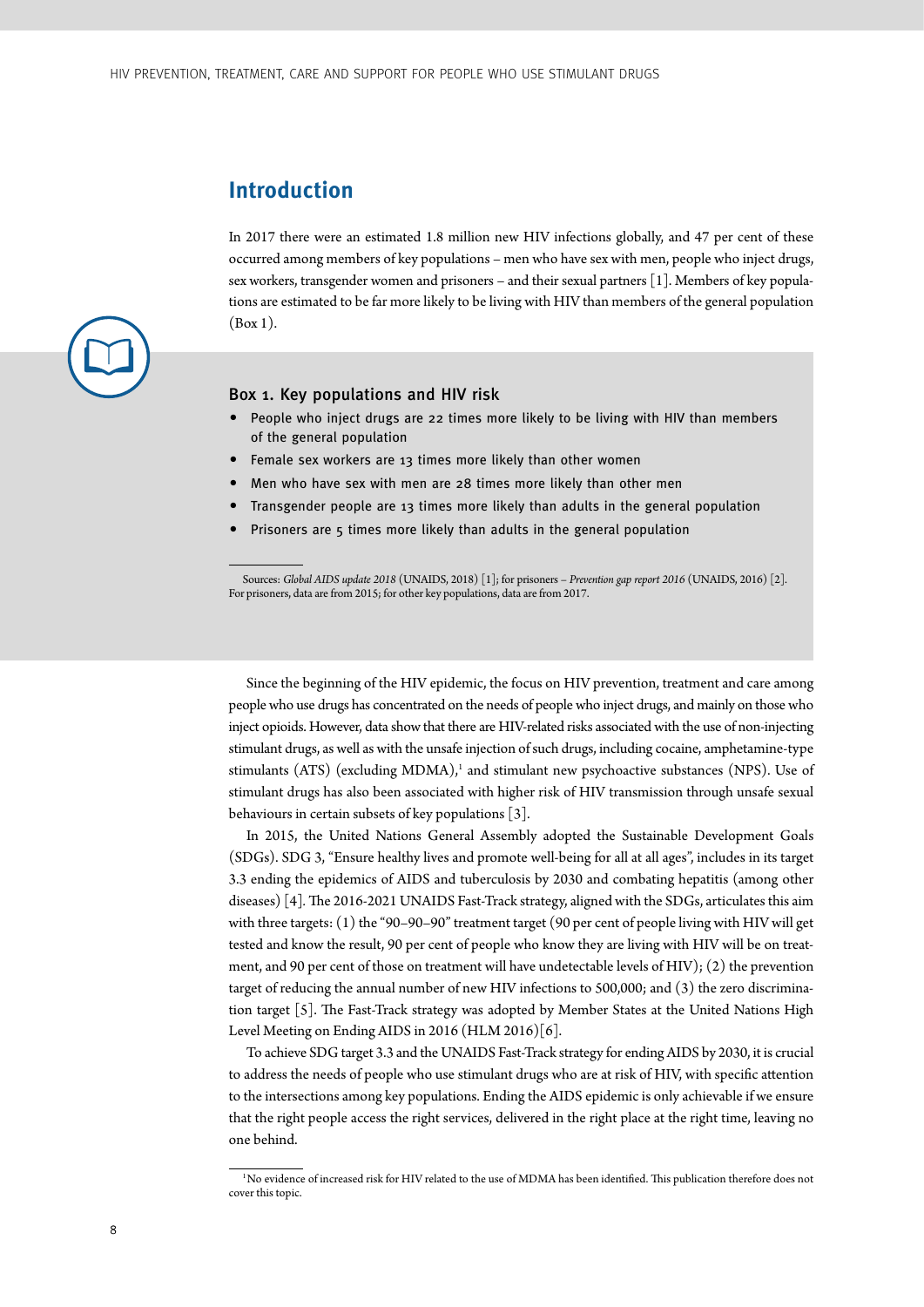# **Purpose of this guide**

The purpose of this publication is to provide guidance on implementing HIV, hepatitis C (HCV) and hepatitis B (HBV) programmes for people who use stimulant drugs and who are at risk of contracting these viruses. It aims to:

- Increase awareness of the needs and issues faced by the affected groups, including the intersectionality among different key populations
- Provide implementation guidance to help establish and expand access to core HIV and hepatitis prevention, treatment, care and support services

It is a global document that should be adapted according to the specific context, including the type of stimulant drug used (cocaine, ATS or NPS) and the key populations involved, which vary considerably according to regions.

The present guide proposes a package of core interventions adapted from existing international guidance:

- [WHO, UNODC, UNAIDS technical guide for countries to set targets for universal access to HIV](http://apps.who.int/iris/bitstream/10665/77969/1/9789241504379_eng.pdf)  [prevention, treatment and care for injecting drug users](http://apps.who.int/iris/bitstream/10665/77969/1/9789241504379_eng.pdf)[\[7\]](#page-64-0)
- [WHO Consolidated guidelines on HIV prevention, diagnosis, treatment and care for key popula](https://www.who.int/hiv/pub/guidelines/keypopulations-2016/en/)tions - 2016 update  $\lceil 8 \rceil$
- [Implementing comprehensive HIV and HCV programmes with people who inject drugs: practi](http://www.unodc.org/documents/hiv-aids/publications/Implementing_Comprehensive_HIV_and_HCV_Programmes_with_People_Who_Inject_Drugs_PRACTICAL_GUIDANCE_FOR_COLLABORATIVE_INTERVENTIONS.pdf,)[cal guidance for collaborative intervention](http://www.unodc.org/documents/hiv-aids/publications/Implementing_Comprehensive_HIV_and_HCV_Programmes_with_People_Who_Inject_Drugs_PRACTICAL_GUIDANCE_FOR_COLLABORATIVE_INTERVENTIONS.pdf,)[s \(the "IDUIT"\) \[9\]](#page-64-0)

It also incorporates guidance from the implementation tools for other key populations:

- [Implementing comprehensive HIV/STI programmes with sex workers: practical approaches](https://www.who.int/hiv/pub/sti/sex_worker_implementation/en/)  [from collaborative interventions](https://www.who.int/hiv/pub/sti/sex_worker_implementation/en/) [\(the "SWIT"\) \[10\]](#page-64-0)
- [Implementing comprehensive HIV and STI programmes with men who have sex with men:](https://www.unfpa.org/publications/implementing-comprehensive-hiv-and-sti-programmes-men-who-have-sex-men)  [practical guidance for collaborative interventions](https://www.unfpa.org/publications/implementing-comprehensive-hiv-and-sti-programmes-men-who-have-sex-men) [\(the "MSMIT"\) \[11\]](#page-64-0)
- [Implementing comprehensive HIV and STI programmes with transgender people: practical](https://www.unfpa.org/publications/implementing-comprehensive-hiv-and-sti-programmes-transgender-people-practical-guidance)  [guidance for collaborative intervention](https://www.unfpa.org/publications/implementing-comprehensive-hiv-and-sti-programmes-transgender-people-practical-guidance)[s \(the "TRANSIT"\) \[12\]](#page-64-0)

However, none of these guidance documents and tools addresses the specific needs of people who use stimulant drugs and are at risk for HIV and hepatitis B and C – hence the need for this publication.

# **Audience**

The guide is intended for use by policymakers, programme managers and service providers, including community-based organizations, at the national, regional or local levels, who undertake to address HIV prevention, treatment and care. It also provides useful information for development and funding agencies and for academia.

# **Structure**

The guide is divided into five chapters.

• Chapter 1 explains the nature and effects of stimulant drugs, the associated risks of HIV and hepatitis transmission, and the issues surrounding stimulant drug use and HIV and hepatitis risk in specific key populations and other vulnerable groups.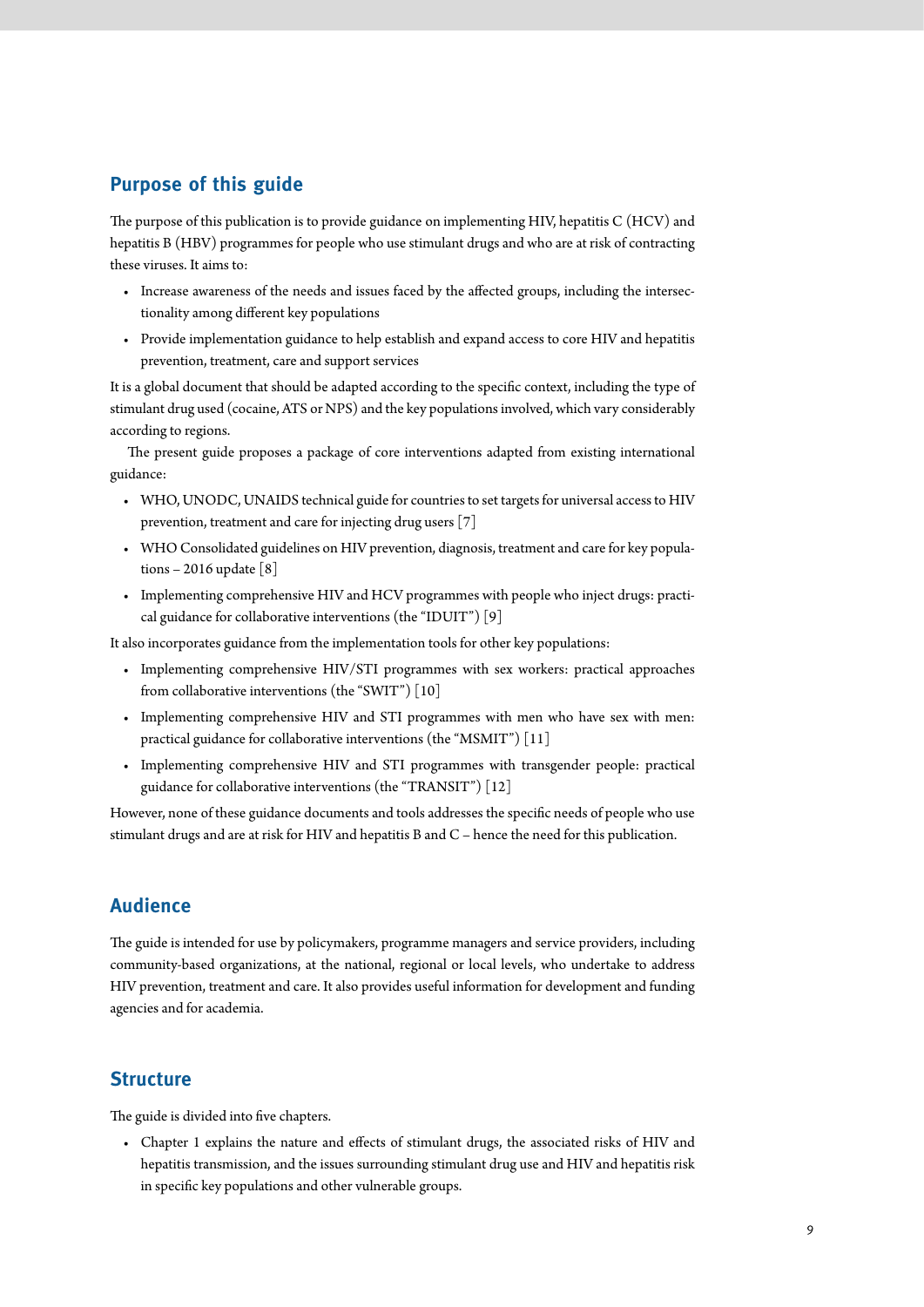- Chapter 2 presents the package of core HIV interventions for key populations who use stimulant drugs.
- Chapter 3 describes approaches to care and support for people who use stimulant drugs, particularly in the context of HIV and hepatitis.
- Chapter 4 describes six critical enablers activities and strategies that are needed to ensure access to the interventions in the core package.
- Chapter 5 outlines further considerations for implementing programmes.

Within each chapter, further resources are listed. Case studies are provided throughout the guide to illustrate specific aspects of programmes that have been implemented in different countries.

There is also an annex presenting a series of checklists and other practical tools for policymakers and implementers.

# **Principles**

Two important overarching principles are stressed throughout this publication. The first is better integration of HIV, hepatitis B and C and sexually transmitted infection (STI) services for people who use stimulant drugs within existing HIV harm reduction services<sup>2</sup> and drug treatment services for people who inject drugs*,* and within sexual and reproductive health and other HIV services for key populations. The second is the meaningful involvement of people who use stimulant drugs, people living with HIV and other key populations in planning, implementing, monitoring and evaluating interventions. This is key to their success and sustainability.

Finally, the implementation of HIV-related services for people who use stimulant drugs should adhere to human-rights principles as described in the implementation tools mentioned above – the SWIT, MSMIT, TRANSIT and IDUIT.

# **Methodology**

In its June 2009 session, the UNAIDS Programme Coordinating Board (PCB) called upon "Member States, civil society organizations and UNAIDS to increase attention on certain groups of non-injecting drug users, especially those who use crack cocaine and ATS, who have been found to have increased risk of contracting HIV through high-risk sexual practices". UNODC therefore commissioned a review and organized a Global Expert Group Technical Meeting on Stimulant Drugs and HIV, held in Brazil in 2010. A discussion paper on HIV prevention, treatment and care among people who use (noninjecting) crack and cocaine or other stimulant drugs, particularly ATS, was developed in 2012.

In 2013 the UNODC HIV Civil Society Organization (CSO) group established a Stimulant Drugs and HIV working group, with representatives from civil society and experts on HIV and stimulant drugs. The group organized consultations with representatives of the community and CSOs, including on the margins of the International Harm Reduction Conference in Kuala Lumpur in 2015.

<sup>&</sup>lt;sup>2</sup> For the purposes of this guide, harm reduction is defined by the nine interventions of the "comprehensive package" of services detailed in the [WHO, UNODC, UNAIDS Technical guide for countries to set targets for universal access to HIV prevention,](http://apps.who.int/iris/bitstream/10665/77969/1/9789241504379_eng.pdf) [treatment and care for injecting drug users](http://apps.who.int/iris/bitstream/10665/77969/1/9789241504379_eng.pdf) (see citation 7). These are: 1. Needle and syringe programmes; 2. Opioid substitution therapy and other drug dependence treatment; 3. HIV testing and counselling; 4. Antiretroviral therapy; 5. Prevention and treatment of sexually transmitted infections; 6. Condom programmes for people who inject drugs and their sexual partners; 7. Targeted information, education and communication; 8. Prevention, vaccination, diagnosis and treatment for viral hepatitis; 9. Prevention, diagnosis and treatment of tuberculosis.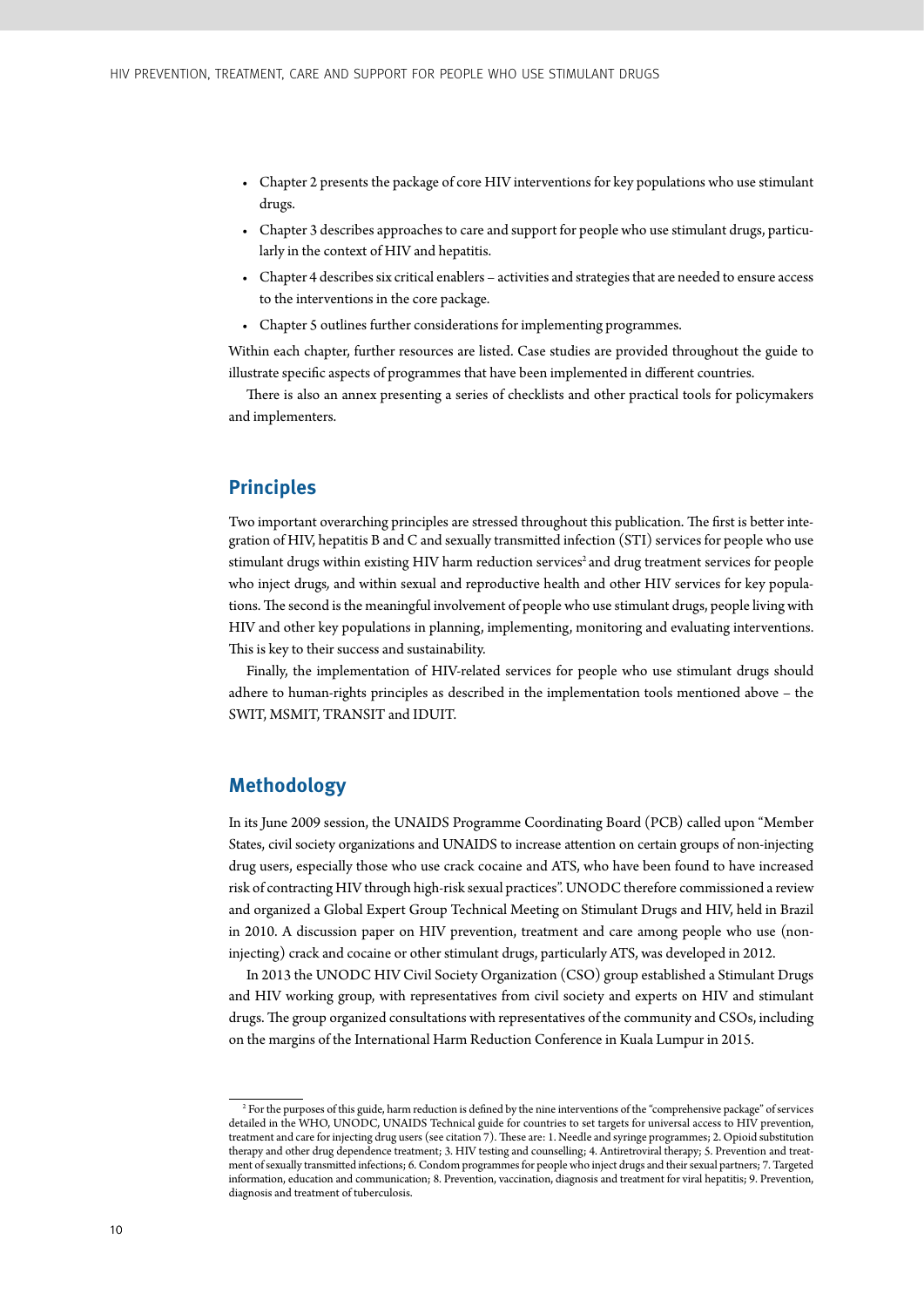In December 2014, the Strategic Advisory Group to the United Nations on HIV and injecting drug use, consisting of representatives of networks and organizations of people who use drugs, academics, donors, implementers and United Nations organizations, recommended conducting a new literature review on stimulant drugs and HIV and hepatitis C. In 2015 UNODC, together with WHO and UNAIDS, defined the scope of this new literature review, and accordingly UNODC commissioned it to cover the extent, patterns and geographic distribution of injecting and non-injecting stimulant drug use (particularly crack, cocaine, ATS and stimulant NPS) in men who have sex with men, sex workers and other groups of stimulant drug users, and their possible link to HIV and hepatitis B and C vulnerability and transmission; and effective interventions for prevention, treatment and care of HIV and hepatitis B and C among people who use such stimulant drugs. The results of the literature review were published by UNODC in 2016 in five papers covering the following topics:

- [Methodology and summary](http://www.unodc.org/documents/hiv-aids/2017/1_Stim_HIV_Syst_Lit_rev_Part_1_methodology_and_summary.pdf) [3]
- [ATS \[13\]](#page-64-0)
- [Cocaine and crack cocaine](http://www.unodc.org/documents/hiv-aids/2017/2_Stim_HIV_Syst_Lit_Rev_Part_2_ATS.pdf) [\[14\]](#page-64-0)
- [NPS](http://www.unodc.org/documents/hiv-aids/2017/4_Stim_HIV_Syst_Lit_Rev_Part_4_-_New_Psychoactive_Substances.pdf)  $[15]$
- [Treatment and prevention of HIV, HCV & HBV among stimulant drug users](http://www.unodc.org/documents/hiv-aids/2017/5_Stim_HIV_Syst_Lit_rev_Part_5_Prevention_and_treatment.pdf) [\[16\].](#page-65-0)

Subsequently, in the framework of preparations for the United Nations General Assembly Special Session on the World Drug Problem (UNGASS 2016) and the HLM 2016, UNODC organized a scientific consultation on HIV and drug use, including stimulant drugs. The papers relating to stimulant drugs presented at the Commission on Narcotic Drugs in March 2016 covered: cocaine and crack cocaine use and HIV in the United States; ATS and men who have sex with men in Asia; and antiretroviral therapy (ART) and stimulant drug use. The recommendations of the contributing scientists were summarized as part of a scientific statement presented in New York on the margins of the UNGASS 2016 and the HLM 2016 [17]. The statement stressed the need to address HIV among people who use stimulant drugs, including the structural, social and personal mediating factors for HIV transmission, such as polydrug use, STIs, mental health, homophobia, discrimination and punitive laws. The scientists recommended the provision of ART to all people using stimulant drugs living with HIV, and the implementation of new prevention tools such as pre-exposure prophylaxis (PrEP) and the use of social media for communication. The statement also emphasizes that with proper support for adherence, ART is effective among people living with HIV who use stimulant drugs.

In 2017, UNODC commissioned the development of the present publication, *HIV prevention, treatment, care and support for people who use stimulant drugs: an implementation guide.* Based on the results of the scientific reviews and of the expert group meetings, and on international guidance and country practices that have been identified as effective in meeting the needs of people who use stimulant drugs, a first draft of the document was developed under the guidance of the UNODC CSO Stimulant Drugs and HIV working group. The draft guide was reviewed by external peer reviewers, United Nations agency reviewers and community representatives through an electronic consultation and three face-to-face consultations held in Viet Nam (2017), Brazil (2017) and Ukraine (2018).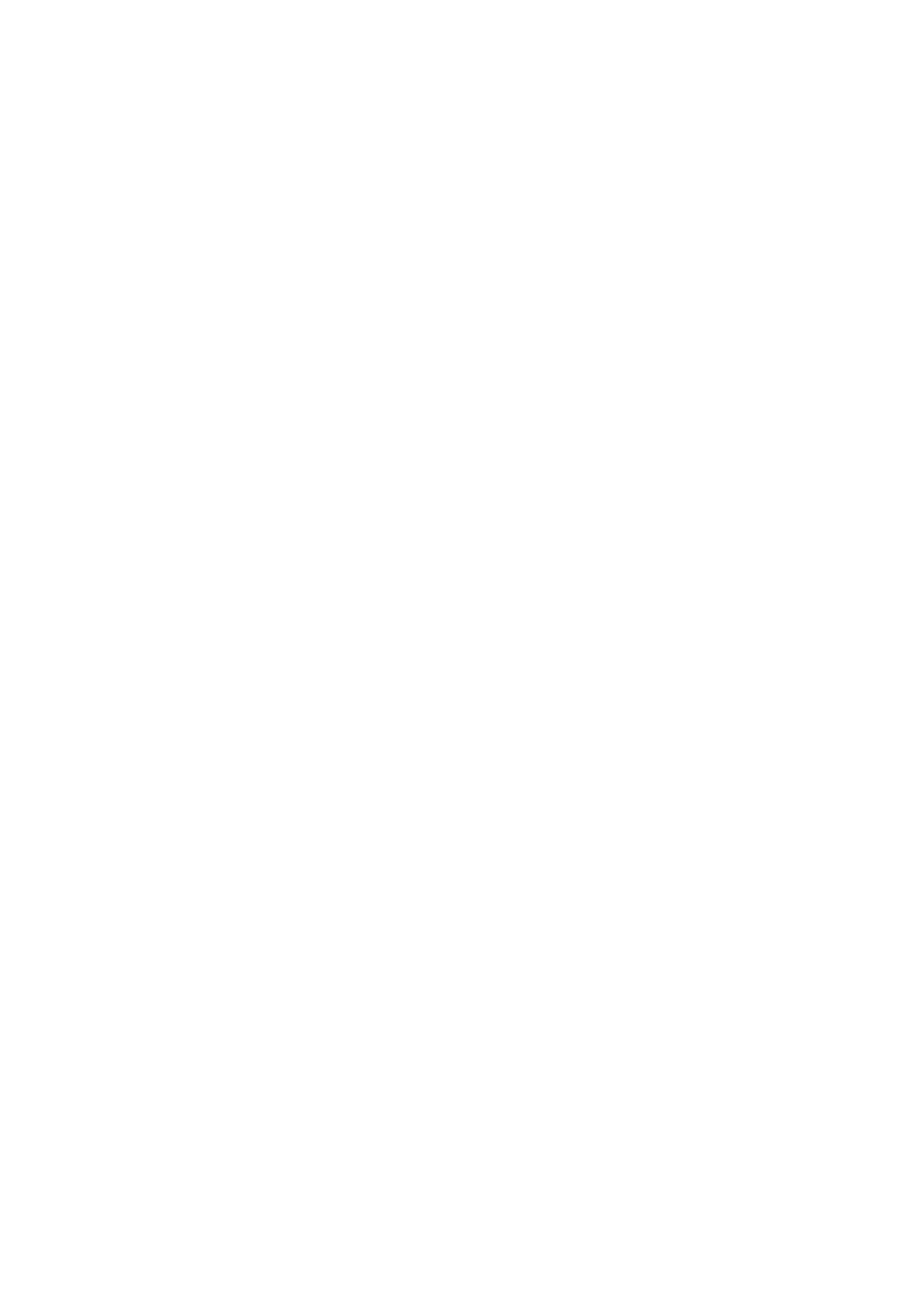# Chapter 1

# <span id="page-18-0"></span> Stimulant drugs, HIV and hepatitis, and key populations

The *World Drug Report 2019* estimates that about 29 million people used ATS in 2017, and 18 million [used cocaine \[18\]. There is no estimate of the total number of people using NPS. The great majority of](#page-65-0)  people who use stimulant drugs do so on an occasional basis which may be characterized as "recreational", and they will not develop dependence or any other health problem.

There is evidence that the prevalence of ATS use, particularly methamphetamines, is increasing in some regions, including North America, Oceania and most parts of Asia. In addition, between 2009 [and 2016, there were reports of 739 NPS, of which 36 per cent were classified as stimulant drugs \[19\].](#page-65-0) 

Only a small proportion of people who use stimulant drugs inject them; most smoke, snort or use them orally or anally. However, the *World Drug Report 2017* states that 30 per cent of people who inject drugs inject stimulant drugs, either as their drug of first choice or in addition to opiates.

Despite evidence showing that certain subgroups of people who use stimulant drugs are at greater risk of HIV, prevention, testing and treatment programmes for these population groups remain very limited in scope and scale across the globe, and their specific needs are often overlooked.

# **1.1 Stimulant drugs**

Stimulant drugs are chemically diverse substances that are similar in their capacity to activate, increase or enhance the neural activity of the central nervous system, resulting in a common set of effects in most people who use them, including increased alertness, energy and/or euphoria.3

This publication considers three types of stimulant drugs for which data have shown a link with increased HIV risk among some key populations:

• *Cocaine:* Found in various forms, e.g. smokable cocaine, crack cocaine, freebase, paste or pasta base, paco, basuco. Depending on the form, it may be sniffed or snorted, injected, ingested or inserted anally.

<sup>&</sup>lt;sup>3</sup> For more detailed information on different stimulant drugs and their effects, see: Terminology and information on drugs. Third edition. New York (NY), United Nations, 2016 (https://www.unodc.org/documents/scientific/Terminology\_and\_ Information\_on\_Drugs-3rd\_edition.pdf, accessed 15 January 2019).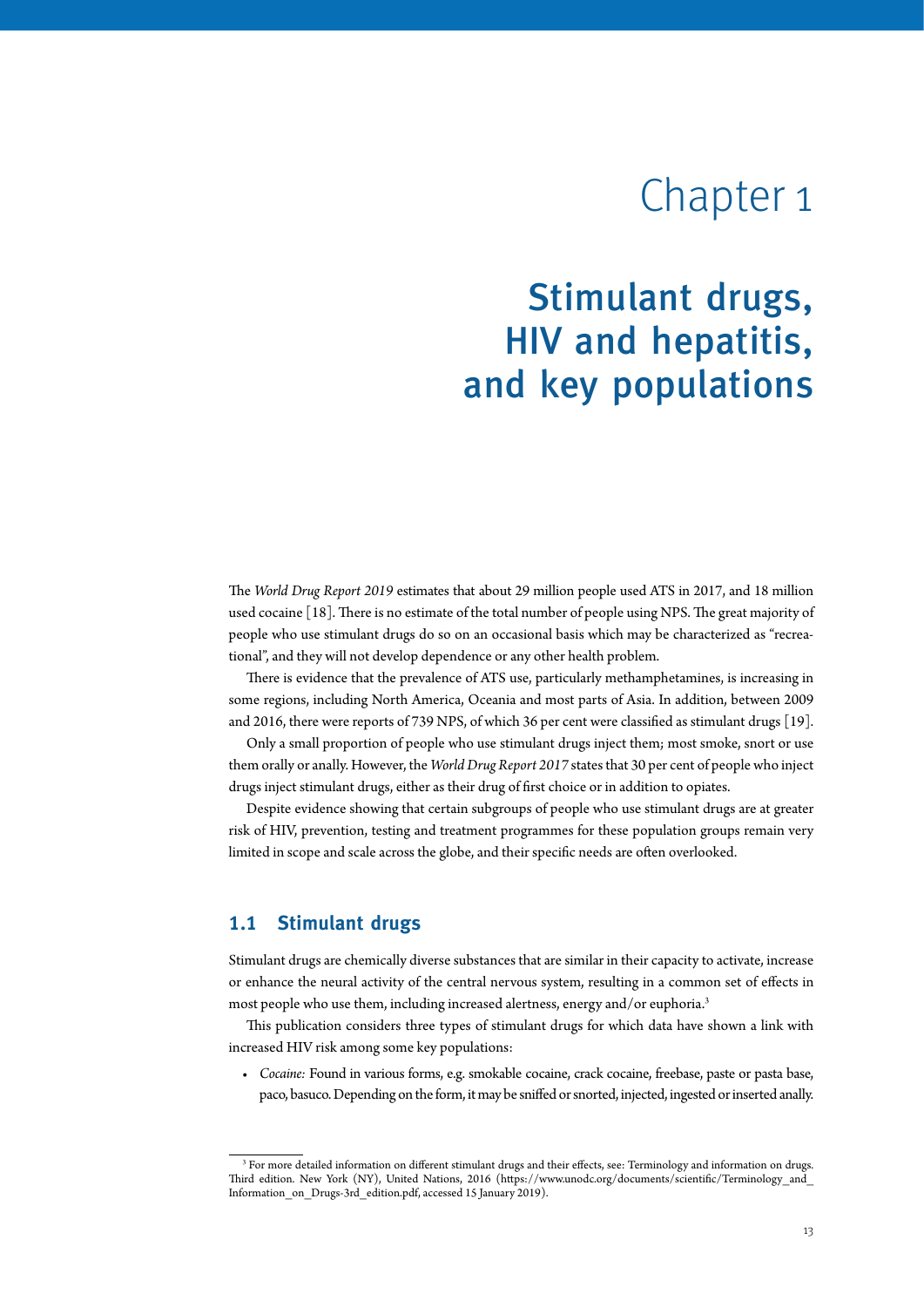- *Amphetamine-type stimulants:* Amphetamines and methamphetamines (excluding MDMA) are [found in different forms, e.g. crystals \(methamphetamines\), powder or formulated tablets \[20\].](#page-65-0)  They are taken orally, smoked from a pipe, sniffed or snorted, inserted anally or injected in a solution.
- *Stimulant new psychoactive substances:* Found in various forms, e.g.synthetic cathinone, phenethylamines, aminoindanes and piperazines. They are sometimes referred to as "bath salts" [21][22]. Depending on the form, NPS are taken orally, smoked, inserted anally or injected.

All types of stimulant drugs have common effects:

- *Mental:* Euphoria, raised libido, reduced appetite and sleep drives, enhanced perception, increased alertness, cognitive improvements and deficits (attention, working memory, long-term memory), emotional intensity and excitability, and increased confidence.
- *Behavioural:* Talkativeness, hypervigilance, hyperactivity, increased sociability, disinhibition, changes in sexual behaviour (including sexual sessions of longer than usual duration), faster reaction, and repetitive activity ("tweaking"); hyper-excitability, insomnia, restlessness, panic, erratic behav-iour, and sometimes aggressive or violent behaviour [\[23\].](#page-65-0)
- *Physical:* Increased heart rate (including palpitations), raised temperature (hyperthermia), circulatory changes (higher blood pressure, vasoconstriction), increased breathing rate, dry mouth, teeth-grinding, jaw-clenching/gurning, faster eye-movements, and dilated pupils.

The onset and duration of these effects vary according to the drug, its form, dosage, route of administration, the characteristics of the individual using it, and the context of use.

Chronic use of stimulant drugs can lead to psychological dependence; development of tolerance; destruction of tissues in the nose if snorted or sniffed; chronic bronchitis, which can lead to chronic obstructive pulmonary disease; malnutrition and weight loss; disorientation, apathy, confusion, exhaustion due to lack of sleep, and paranoid psychosis. During withdrawal there may be a long period of sleep and depression.

### Cocaine

Cocaine is generally encountered in two forms which differ in their route of administration: cocaine hydrochloride (HCL), a powder, which is snorted, injected or taken anally, and cocaine base (crack, freebase, or crystal) which is smokable and usually taken in a pipe. A third form, coca paste (pasta base, paco, coca pasta, etc.), is an intermediate product of the process of extraction of HCL from the coca leaves. Available mainly in Latin America, it is usually smoked in a cigarette.

Cocaine is a powerful stimulant whose effects diminish quickly, prompting the user to repeatedly administer additional doses. When snorted, cocaine produces a slow wave of euphoria, followed by a plateau and then a "come down" period.

In its smokable form, cocaine has a more intense and immediate effect. Severe anticipatory anxiety about the impending low may result in repeat dosing. This cycle may take around 5 to 10 minutes.

The use of cocaine is more prevalent in North and South America than in the rest of the world.

# Amphetamine-type stimulants (ATS)

Amphetamine and methamphetamine are synthetic drugs whose effects include euphoria, arousal and psychomotor activation. ATS can be taken orally, intranasally, smoked as a vapour (pipe), inserted anally or injected. Immediately after smoking or injecting, people experience a pleasurable "rush". Intranasal and oral ingestion produce a gradual euphoria or "come up".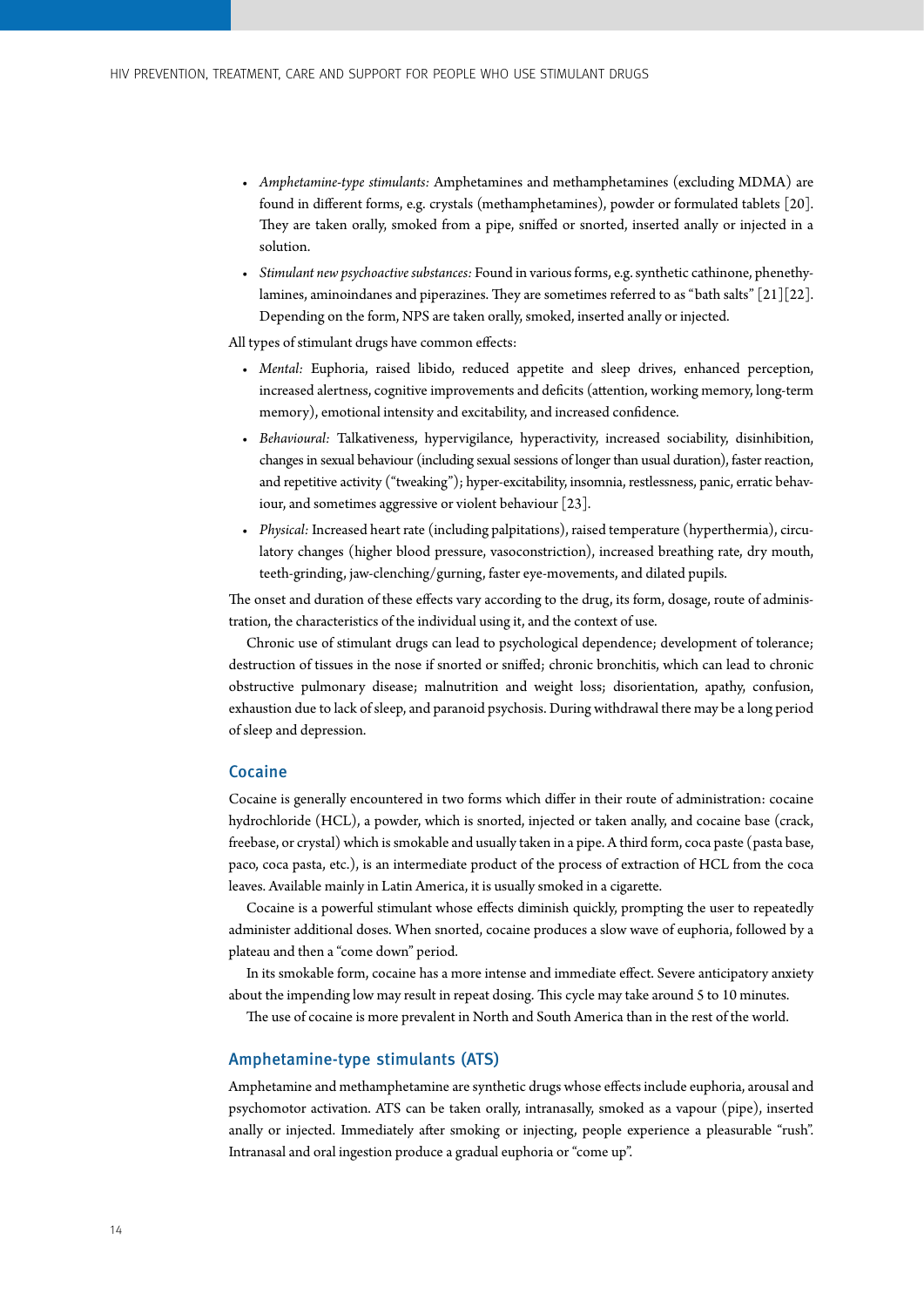<span id="page-20-0"></span>Depending on the level of tolerance, the effects of methamphetamine may last four hours, or as long [as 24 hours for someone new to the drug \[24\]. Some people who use methamphetamine may experi](#page-65-0)ence a feeling of invincibility, with an accompanying propensity to engage in high-risk behaviours, [creating vulnerabilities to acquiring HIV \[25\]. The direct health impacts of ATS include insomnia and](#page-65-0)  cardiovascular stress. Long-term negative effects may include dopamine physical dependence, psychological dependence, psychosis and paranoia, and depression.

Amphetamine and methamphetamine use is reported in all parts of the world.

### Stimulant new psychoactive substances

There are a various types of new psychoactive substances (NPS), with different molecular structures, but the majority of stimulant NPS are synthetic cathinones, which have a similar molecular structure to cathinone found in the khat plant. Common synthetic cathinones include mephedrone, pentedrone, methylone or methcathinone. They fall into two main families: euphoriants and entactogens.NPS are taken orally, can also be snorted or inserted anally, and less frequently are injected. Stimulant NPS produce similar mental, physical and behavioural effects to traditional stimulant drugs such as cocaine, amphetamines and methamphetamines. Synthetic cathinones and other stimulant NPS are also used [to improve sexual experience \[26\].](#page-65-0) 

The use of synthetic cathinone such as mephedrone (sometimes called "bath salts") has recently emerged [18]. [Studies from Hungary \[27\]\[28\]\[29\], Ireland \[30\]\[31\], Israel \[32\], Romania \[33\] and](#page-65-0)  [the United Kingdom \[34\] suggest that due to a shortage in heroin supply and easy access to synthetic](#page-66-0)  cathinone, a significant proportion of people who inject drugs have switched to injecting synthetic cathinone in recent years.

# **1.2 Stimulant drug use and risks of HIV/HBV/HCV transmission**

The HIV/HBV/HCV risk associated with stimulant drug use is linked to a higher prevalence of unprotected anal and vaginal sex, and of sharing pipes, straws and injection equipment, in some groups of men who have sex with men, sex workers, people who inject drugs and people in prisons.

### Transmission risks through concurrent stimulant drug use and unprotected sex

Inconsistent condom use by people who use stimulant drugs has been identified as a prime means of contracting STIs, including HIV, particularly as a result of the concurrent use of stimulant drugs with frequent sexual activity of long duration with multiple partners or in groups. Stimulant drug use may also facilitate longer penetration (which can lead to condom breakages), and more intense acts such as fisting that increase the opportunity of anal and vaginal tears or bleeding.

# Transmission risks through sharing injection equipment

Injecting methamphetamine, cocaine or NPS entails a similar risk to injecting other drugs when needles and injecting equipment are shared. Given that many stimulant drugs have a shorter duration of action compared with opioids, people who inject stimulant drugs report a higher frequency of injecting, with compulsive re-injecting and a greater likelihood of sharing and reusing needles and syringes that may be contaminated [22][34]. HIV and HCV risk is also increased when cocaine or crack is co[administered with heroin, including injection of heroin and cocaine \("speedballing"\) \[35\].](#page-66-0) 

Coexisting injecting drug use and unprotected sex further increases the likelihood of HIV and hepatitis transmission, especially in high-incidence communities. This pattern has been seen, for example,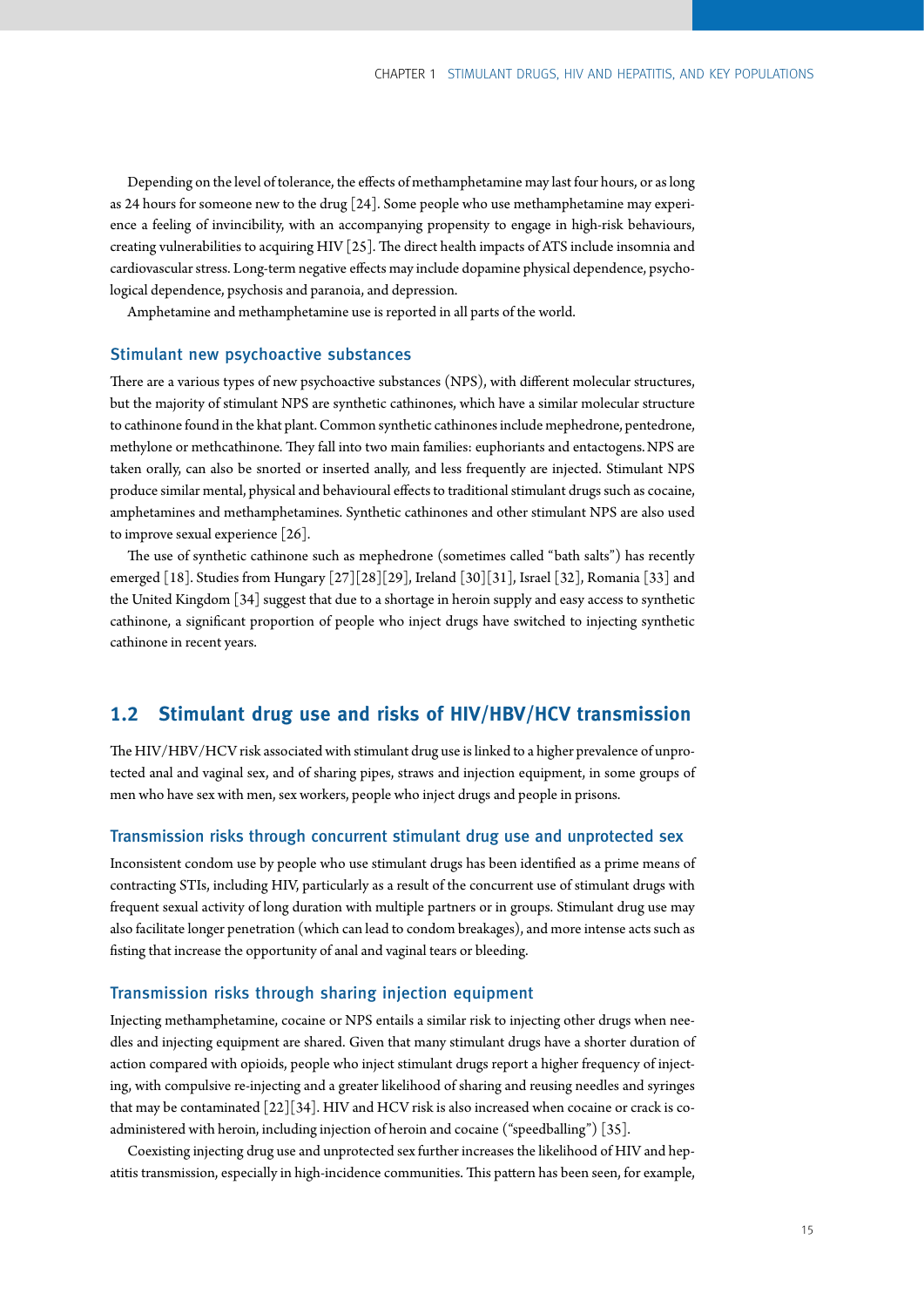<span id="page-21-0"></span>with the use of home-made ATS, such as *boltushka* in Ukraine. People who inject *boltushka* engage in high levels of injecting risk behaviours and in sexual risk behaviour post use. They are young and poor, [and the great majority are already living with HIV \[36\].](#page-66-0)

### Hepatitis C transmission through straws or pipes

HCV is transmitted through blood or, less commonly, through sexual contact. HCV can be transmitted from a person living with hepatitis who has oral or nasal sores or lacerations through sharing of [straws or pipes \[37\]\[38\]\[39\]\[40\]. Compared with the general population, higher HCV prevalence](#page-66-0)  rates, ranging from 2.3 to 17 per cent, have been observed among people who smoke or sniff stimulant [drugs \[41\]. However, it is difficult to determine whether HCV transmission in these cases occurred](#page-66-0)  through blood exposure, sexual activity, or both.

# **1.3 Stimulant drug use and HIV/HBV/HCV transmission risks among key populations**

### Men who have sex with men

There seems to be a clear association between ATS use among men who have sex with men and risk of HIV infection. Methamphetamine use has been associated with increased frequency of unprotected sex among some men who have sex with men, thereby increasing vulnerability to STIs, HBV and HIV [\[42\]\[43\]\[44\]\[45\]. Studies have indicated HIV prevalence rates among men who have sex with men](#page-66-0)  who use methamphetamine ranging between 17 and 61 per cent, and HIV incidence ranging from [2.71 per 100 person-years \[46\] to 5 per 100 person-years \[47\].](#page-66-0)

The use of stimulant drugs by some men who have sex with men to facilitate sex (referred to as ChemSex)4 has been linked to decreased condom use, sex with multiple partners and other high-risk [sexual behaviours that increase likelihood of HIV and HCV transmission \[48\]\[49\]. Increased sexual risk](#page-66-0)  behaviours, including unprotected sex, coupled with potential anal or rectal trauma resulting from longer, more frequent and intense sexual encounters under the influence of drugs, could facilitate STI transmission among men who have sex with men, including HCV among men who have sex with men living with HIV. Risk-reduction strategies for HIV prevention such as serosorting<sup>s</sup> and strategic positioning<sup>6</sup> are inefficient for the prevention of other STIs, HBV or HCV. The association between ChemSex, drug use and sexually transmitted acute HCV infection among men living with HIV who have sex with men has been [documented in several countries and regions \[50\].](#page-67-0)

ChemSex is mostly associated with non-injecting drug use, although some may also inject synthetic cathinones, amphetamines and methamphetamines (referred to as "slamming" or "blasting" within

<sup>4</sup> "ChemSex" is a term used on geo-sexual networking apps by gay men in Europe (and adopted by the gay men's health sector) that refers to the use of any combination of drugs that includes crystal methamphetamine, mephedrone and/or GHB/GBL before or during sex to facilitate sexual sessions lasting several hours or days with multiple sexual partners. While drugs such as alkyl nitrites (poppers) have long played a minor role in the gay sex scene, ChemSex is less of a traditional sex and drugs issue; it has been adopted by a small but very sexually active group of men who are far more likely to contract HIV through this behaviour (due to high HIV prevalence within the population of men who have sex with men).

<sup>&</sup>lt;sup>5</sup>Serosorting is defined as a person choosing a sexual partner known to be of the same HIV serostatus, often to engage in unprotected sex, in order to reduce the risk of acquiring or transmitting HIV (*[WHO Guidelines: prevention and treatment of HIV](https://www.who.int/hiv/pub/guidelines/msm_guidelines2011/en/) [and other sexually transmitted infections among men who have sex with men and transgender people: recommendations for a public](https://www.who.int/hiv/pub/guidelines/msm_guidelines2011/en/) [health approach 2011](https://www.who.int/hiv/pub/guidelines/msm_guidelines2011/en/)*)

<sup>6</sup> Strategic positioning, also known as sero-positioning, is the act of choosing a different sexual position or practice depending on the HIV serostatus of one's partner. Typically, it means that a person living with HIV chooses to take the receptive position ("bottom") during unprotected anal sex with a partner believed to be HIV-negative. The practice is based on the belief that it is less likely for HIV to be transmitted from a receptive partner to an insertive partner ("top") during unprotected anal sex. (*[MSMGF technical bulletin series: serosorting and strategic positioning](http://msmgf.org/files/msmgf/documents/TechBulletins/EN/Sec5MSMGF_TechBulletins2012.pdf)*, 2012).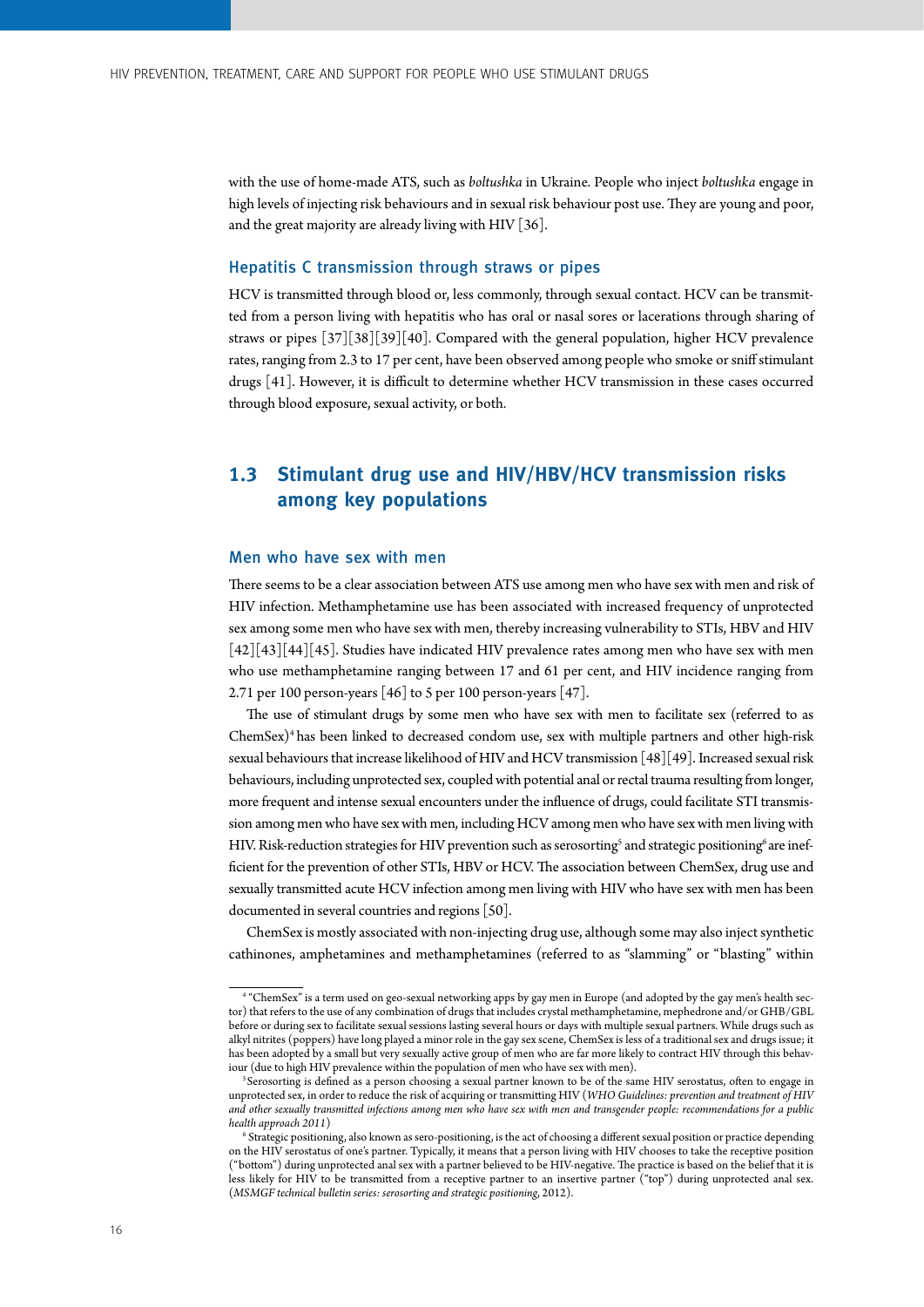[the context of ChemSex\) \[51\], with a high level of sharing of injection equipment and consequently](#page-67-0)  higher risks of HIV and HCV transmission [52][53][54]. Mephedrone use seems to have risen among men who have sex with men in the context of ChemSex [52].

The use of erectile dysfunction medications such as sildenafil is often reported among men who have sex with men who also consume methamphetamines and has been identified as increasing rates of unprotected sex and HBV, syphilis and HIV risks [46][48][55].

# People who inject drugs

Injecting stimulant drugs carries the greatest risk of acquiring HCV or HIV, due primarily to the sharing of contaminated needles and syringes. People who inject cocaine, ATS or heroin have a risk of acquiring HIV that is respectively 3.6, 3.0, and 2.8 times greater than people using stimulant drugs [without injecting \[56\]. Outbreaks of HIV or hepatitis C among people who inject drugs, partly due to](#page-67-0)  [the increased use of synthetic cathinone as a replacement for heroin, have been reported in Greece \[57\],](#page-67-0)  [Hungary \[29\] and Romania \[33\]\[58\].](#page-67-0)

People who inject stimulant drugs such as ATS show higher prevalence of sexual risk behaviours [compared with people who inject opiates, and similar to non-injecting ATS users \[59\]\[60\]\[61\]\[62\].](#page-67-0)

## Sex workers

Exchanging sex for crack cocaine or money has been associated with several HIV risk behaviours, such [as having a greater number of clients per week \[63\], high levels of unprotected sex \[64\], sharing crack](#page-67-0)  [cocaine with clients \[65\] and heavier crack use, as well as structural vulnerabilities like homelessness](#page-68-0)  [and unemployment \[66\]. One study reported a higher HIV prevalence among those who exchange sex](#page-68-0)  [for drugs or money than among those who did not \[67\]. Individuals with drug dependencies who](#page-68-0)  [exchange sex for drugs may have reduced power and control over sexual interactions \[68\]. The use of](#page-68-0)  [methamphetamines by female sex workers has been associated with engaging in unsafe sex \[69\].](#page-68-0) 

Female sex workers who use smokable cocaine are often homeless or poorly housed in economically depressed neighbourhoods, and have poor access to health services, including HIV services, as well as to prenatal and reproductive care and to social support. Sex workers, whether male, female or transgender, may be coerced into consuming drugs with their clients, increasing the risk of unprotected sex and violence.

Male, female and transgender sex workers face barriers to accessing and using services due to the multiple stigma surrounding drug use, sex work and sexual orientation, which are criminalized to varying degrees in many jurisdictions around the world.

### Transgender people

The use of methamphetamines, smokable cocaine or cocaine among transgender women has been [associated with higher risks of HIV transmission, mainly through sex \[70\]\[71\]. For example, a survey](#page-68-0)  conducted among transgender women in high-risk venues and on the streets of Los Angeles, United States, indicated that recent methamphetamine and/or smokable cocaine use was associated with a [more than twofold higher risk of reported HIV-positive status \[72\].](#page-68-0)

# People living in prisons and other closed settings

People who use stimulant drugs, such as methamphetamine, in prisons are more likely to engage in a number of sexual risk behaviours, including use of methamphetamines in the context of sex and incon[sistent use of condoms \[73\]\[74\].](#page-68-0)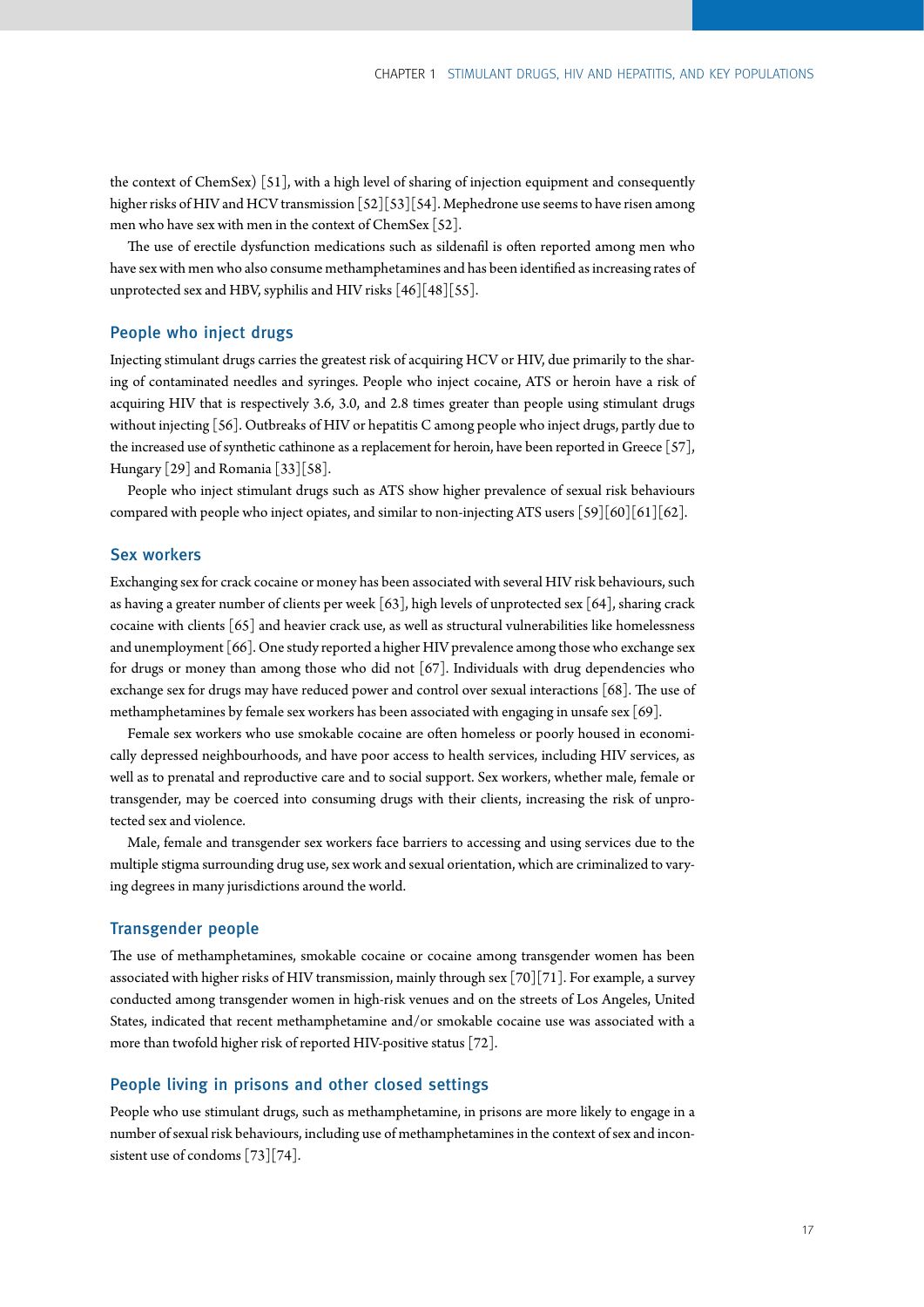### <span id="page-23-0"></span>Women who use drugs

Women who use drugs face stigma and other barriers to accessing essential health and HIV services, including gender-based violence, fear of forced or coerced sterilization or abortion, or loss of child custody. Cross-cultural stigma associated with women vacating gender roles, such as caring for their [family, being pregnant and being mothers of infants and children, is a major challenge \[75\]. Many](#page-68-0)  women who use drugs face unequal power dynamics in relationships, and higher rates of poverty; these factors interfere with their ability to access reproductive health supplies, including condoms and [other contraceptives \[76\].](#page-68-0) 

### People living with HIV

Although cocaine or methamphetamine use has a negative impact on the immune system, particularly among people living with HIV, the immunodepressive effect disappears when people living with HIV [who use stimulant drugs adhere to antiretroviral therapy \[77\]. People living with HIV using stimulant](#page-68-0)  drugs experience the worst HIV outcomes when they do not know they are living with HIV, or cannot access ART.

A review of the literature reports findings that psychological, behavioural and social factors all play a role, separately and in combination, in determining HIV outcomes in patients, their access to health services, and adherence to ART:

- In people living with HIV, regular methamphetamine use has measurable negative effects upon neuropsychological functioning (e.g. deficits in episodic memory, executive functions and infor[mation-processing speed\) \[78\] over and above the negative neurocognitive effects caused by](#page-68-0)  [HIV and HCV \[79\]. This may impact their health-protective behaviour, health-services-seeking,](#page-68-0)  access to HIV clinics and adherence to ART. In addition, HIV-specific traumatic stress and related negative affect are independently associated with greater stimulant-drug risk behaviours and [reduced ART adherence \[80\].](#page-68-0)
- Cocaine and ATS have a negative impact on the immune system, increasing vulnerability to opportunistic diseases and accelerating the evolution of HIV among people who do not adhere [to ART \[77\]\[81\]. \(See section 2.4 for more information on the interactions between ART and](#page-69-0)  stimulant drugs).
- Some communities of people who use stimulant drugs are very marginalized, extremely poor and have few resources, including access to adequate nutrition, and this also impacts their access to services and consequently the evolution of HIV infection.

To reach people who frequently use stimulant drugs and retain them in effective HIV treatment regimes, access and adherence barriers related to HIV treatment must be accurately identified and addressed. When assessing why a patient who uses stimulant drugs is lost to follow-up, important factors that should be considered include stigma, discrimination, mental health, employment status, poverty, homelessness, migration, exposure to violence, incarceration, fear of criminalization, and family responsibilities. See chapter 4 for more information.

# **1.4 The impact of criminal sanctions on HIV transmission among key populations**

Stigma, discrimination and criminal sanctions against people who use drugs, men who have sex with men, transgender people, sex workers and people living with HIV have a direct impact on their ability and willingness to access and use HIV and other health services. These also impede the ability of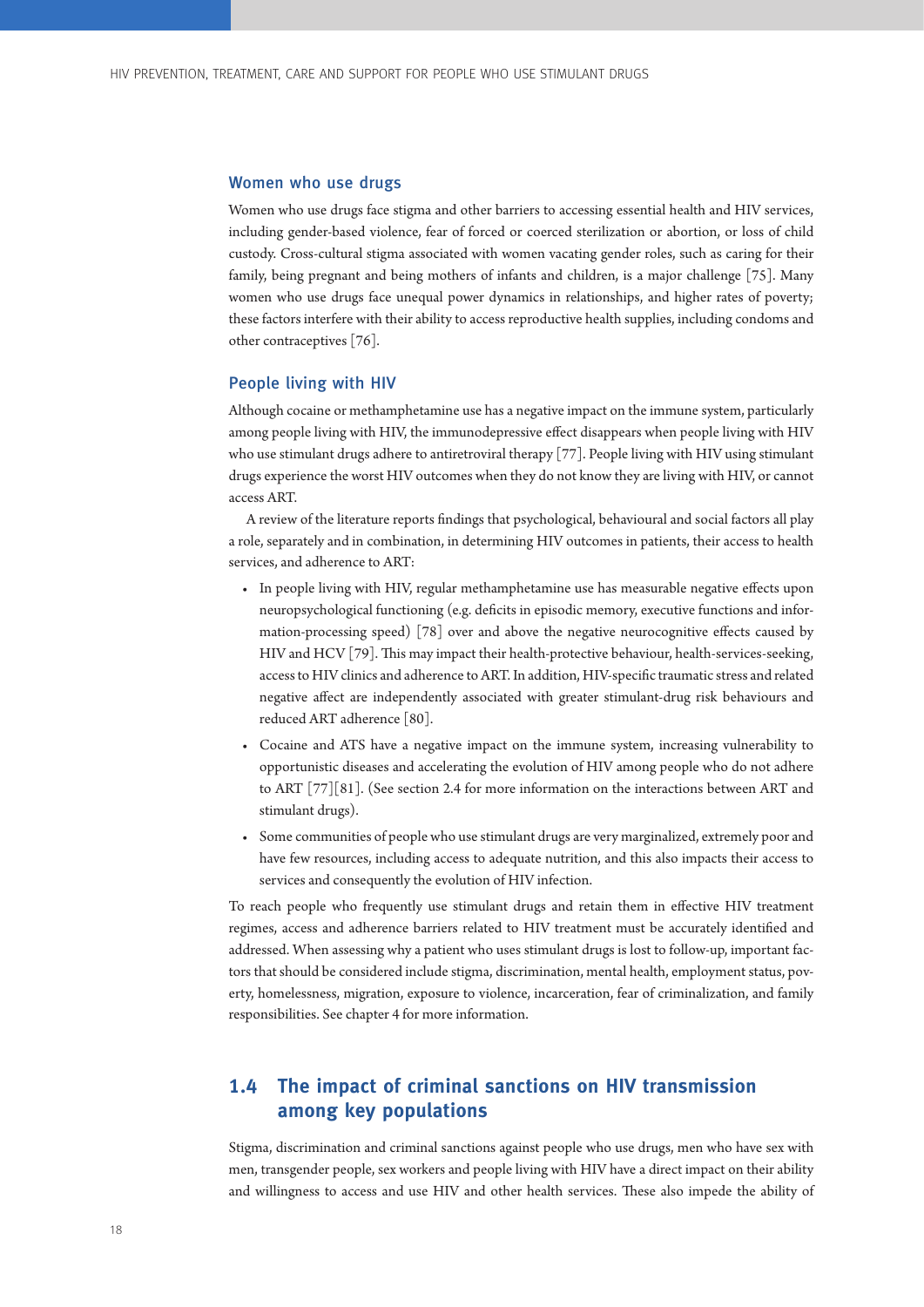people from key populations to access the commodities or services needed to practise protective behaviours, including condom use, and to access sterile injecting equipment, HIV testing and HIV treatment.

A systematic review of 106 peer-reviewed studies published between 2006 and 2014 examined the association between [criminal sanctions for drug use and HIV prevention and treatment-related outcomes among people who inject drugs \[82\].](#page-69-0)  While the studies were mainly conducted in North America and Asia, the findings highlighted that criminal sanctions were responsible for substantial barriers to HIV treatment and prevention interventions for people who inject drugs.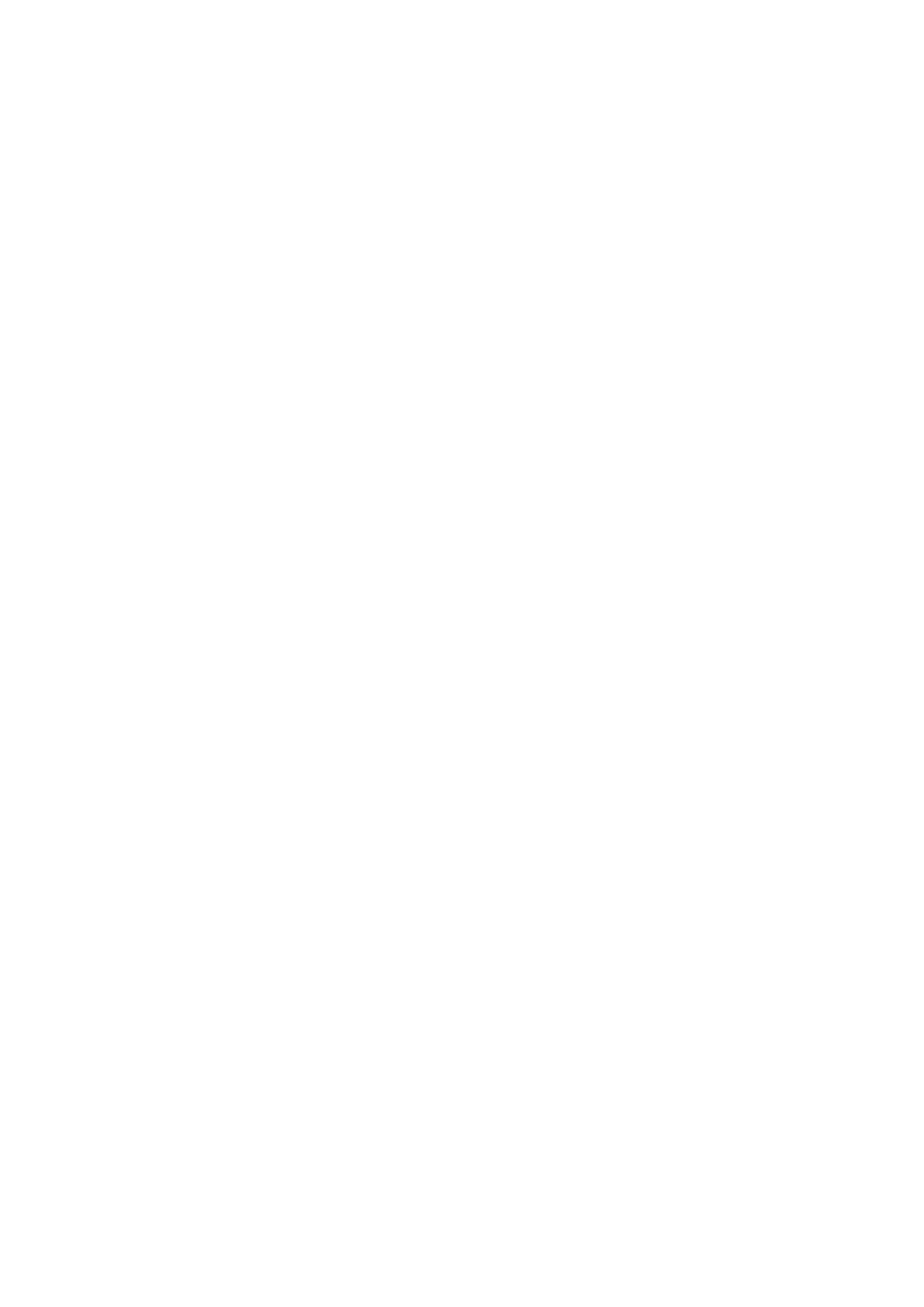# Chapter 2

# <span id="page-26-0"></span>Core interventions

Following an extensive literature review and technical consultations at country and global levels, expert participants in a number of consultations agreed on a package of eight core interventions for HIV prevention, treatment, care and support among people who use stimulant drugs and are at risk of HIV. These interventions have been adapted from the WHO/UNODC/UNAIDS Comprehensive Package for HIV and people who inject drugs, and from the WHO Consolidated Package for HIV and key populations [7][8].

- **1** Condoms, lubricants and safer sex programmes
- **2** Needle and syringe programmes (NSP) and other commodities
- **3** HIV testing services (HTS)
- **4** Antiretroviral therapy (ART)
- **5** Evidence-based psychosocial interventions and drug dependence treatments
- **6** Prevention, diagnosis and treatment of STIs, hepatitis and tuberculosis (TB)
- **7** Targeted information, education and communication (IEC) for people who use stimulant drugs and their sexual partners
- **8** Prevention and management of overdose and acute intoxication

The core interventions should be adapted to the specific needs of different key populations. An assessment of the population to be served will assist in providing the evidence needed to design a clientcentred package of services that responds to specific needs.

# **2.1 Condoms, lubricants and safer sex programmes**

People who have sex while under the influence of stimulant drugs are more likely to engage in sexual risk [behaviours, especially unprotected sex \[83\]. They may have reduced sexual inhibitions and a feeling of](#page-69-0)  invincibility, which makes choosing or remembering to use a condom more challenging. Other factors that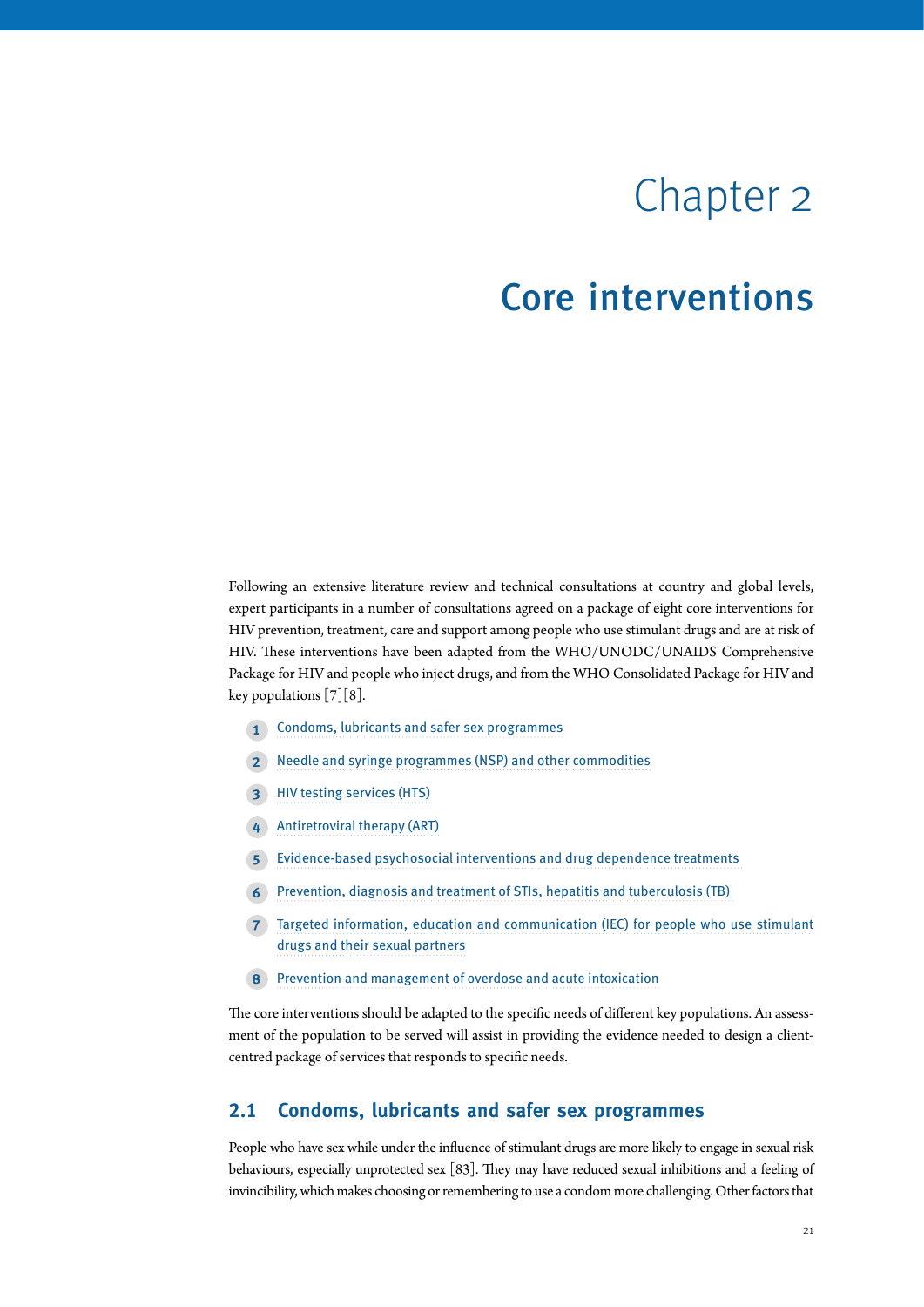can contribute to inconsistent condom use include lack of access to condoms and lubricants when needed, [poor safe-sex negotiations skills, being on PrEP \[84\] and engaging in risk-reduction strategies such as](#page-69-0)  serosorting or strategic positioning. These strategies have their limits in terms of risk for HIV transmission, particularly if people are under the influence of stimulant drugs, and they do not prevent transmission of other STIs including HBV and HCV.

The use of stimulant drugs may increase sexual risk behaviour and affect the capacity to negotiate and adhere to safer sex.

Promoting the use of male and female condoms and appropriate lubricants remains a core HIV prevention strategy for people who use stimulant drugs and their sexual partners. Condoms offer protection against HIV, other STIs such as syphilis and gonorrhoea, and possible sexual transmission of HBV or HCV. Condoms can also prevent unintended pregnancy.

Condoms and lubricants should be available widely, and without charge. Targeted distribution of free condoms helps overcome the barriers associated with their cost and can help reinforce the social acceptability of condom use. Distribution of condoms and sex-education information by peers and outreach workers plays an important role, including in the street or party setting.

It is important to consider the variety of condoms available to meet key population preferences, and their distribution, to ensure wide availability of condoms and lubricant and access to them in places where people engage in stimulant drug use and sex concurrently. For example, in the case of sex-onpremises venues or nightclubs, simply making condoms available in the usual places, such as toilets or at the bar, is often not sufficient to ensure that people have them to hand when they need them. Consultation with the beneficiaries is critical to ensure easy access. Similarly, to ensure access to condoms in prisons, strategies must be tailored to each prison, based on its architecture, regime and the movements of prisoners within the prison.

Safer-sex education for people who use stimulant drugs should cover:

- Promotion of condoms and lubricant use
- Information on sexual transmission of HIV, hepatitis and STIs
- Safe-sex negotiation strategies
- Information on strategies to reduce risks of HIV transmission (sero-sorting and strategic positioning), including their limitations
- Information on pre-exposure prophylaxis of HIV (PrEP)

# Box 2. Web information on harm reduction in the context of ChemSex

The website "[Sleaze without consequences](https://sexntina.nl/en/sleazen-zonder-nasleep/)", created by the Dutch organizations Soa Aids Netherland and Mainline, provides information on reducing the risks of hepatitis, HIV and other STIs, and safer-sex information for men who have sex with men engaging in ChemSex.

The website includes information on what measures to take if the ChemSex party is taking place at one's own home (such as providing condoms, disinfectants etc.), and what commodities should be taken along when going to another place to have sex under the influence of methamphetamines, to reduce risks of HIV or hepatitis transmission.

#### Further resources

The four key population implementation guides (the [IDUIT](http://www.unodc.org/documents/hiv-aids/publications/Implementing_Comprehensive_HIV_and_HCV_Programmes_with_People_Who_Inject_Drugs_PRACTICAL_GUIDANCE_FOR_COLLABORATIVE_INTERVENTIONS.pdf,), [MSMIT](https://www.unfpa.org/publications/implementing-comprehensive-hiv-and-sti-programmes-men-who-have-sex-men), [SWIT](https://www.who.int/hiv/pub/sti/sex_worker_implementation/en/) and [TRANSIT\)](https://www.unfpa.org/publications/implementing-comprehensive-hiv-and-sti-programmes-transgender-people-practical-guidance) provide useful general information on condoms, lubricants and safer sex programming for people who inject drugs, men who have sex with men, sex workers and transgender people.

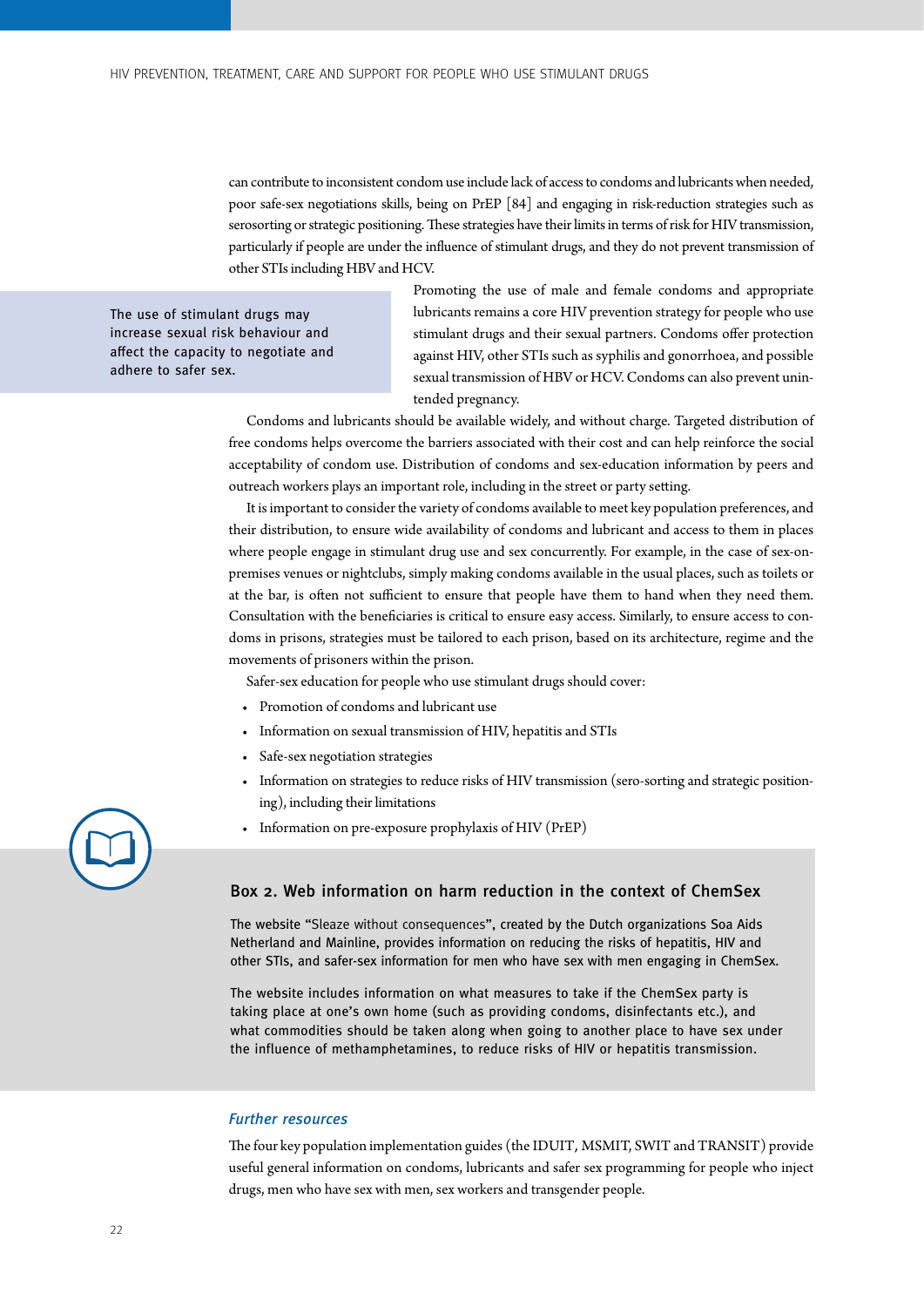# <span id="page-28-0"></span>**2.2 Needle and syringe programmes and other commodities**

Due to the short duration of their effects, injection of stimulant drugs is frequently associated with rapidly repeated injecting, with some individuals reporting more than 20 injections a day. Injecting may take place in groups, and people may use several different stimulant drugs and other types of drug in the same session. These patterns of use increase the likelihood that non-sterile equipment will be used or shared, elevating the risk of HIV and hepatitis transmission.

The accessibility and design of needle and syringe programmes (NSPs) must take into account the nature of stimulant drugs and patterns of their use. People who inject stimulant drugs should be educated, encouraged and supported to acquire sufficient sterile syringes. NSP policies and protocols should allow people who inject stimulant drugs access to enough injecting equipment for themselves and their peers. One-for-one exchange or other forms of restricted access to needles and syringes are not recommended in any situation and are particularly unhelpful with people who inject stimulant [drugs \[85\]\[86\].](#page-69-0) 

In the party and club scene, injecting stimulant drugs is more likely to take place outside the normal operating hours of HIV harm reduction services. NSPs and other community drug services do not always engage with the party and club scene, compounding the lack of service availability or HIV prevention messaging. This lack of access is particularly problematic for people who inject stimulant drugs, who would benefit from access to an NSP and other services.

Creative strategies can be used to make sterile needles and syringes available to people who inject stimulant drugs, particularly outside operating hours, and in the places where stimulant drugs are purchased or used. These may include satellite NSPs in projects or clinics for key populations, needle and syringe dispensing machines, secondary NSP, outreach programmes, safer clubbing initiatives, outreach at sex-on-premises venues (bars, saunas, clubs, etc.), outreach programmes at festivals, and community mobilization initiatives.

NSPs designed to address the needs of people who use stimulant drugs, including all key populations, are well positioned to provide an entry point to a coordinated cascade of services, starting with voluntary HTS. They can also offer information on how to reduce risks related to the use of drugs, distribute female and male condoms and lubricant, and provide route transition interventions (see below). Efforts to understand the context of an individual's drug use, their injecting equipment needs, and their concurrent sexual behaviours will help ensure that appropriate messaging is used.

NSPs should also provide education, advice and equipment to support safer injecting practices, including on the importance of hand hygiene, avoiding sharing any paraphernalia (filters, water) associated with injecting, and keeping even the smallest amounts of blood out of the space where drugs are prepared for injection. It is also important to provide syringe disposal bins or plastic bins or

containers for the safe disposal of used injecting equipment, which is key to preventing needle-stick injuries and reducing risk or inconvenience to the wider community associated with illicit drug injection.

Syringes with colour-coded barrels provide an example of a promising practice that supports people who inject stimulant drugs in group settings. Each participant is assigned a different colour and provided with syringes of that colour which he or she alone is to use. This can help reduce the accidental sharing of injecting equipment, particularly if it is reused.

[Evidence shows that injections with](#page-69-0) low dead-space syringes (LDSS) reduce the amount of blood in a used syringe compared with regular or high dead-space syringes. WHO recommends LDSS to reduce the risk of transmission of viral hepatitis in case sharing does take place [87].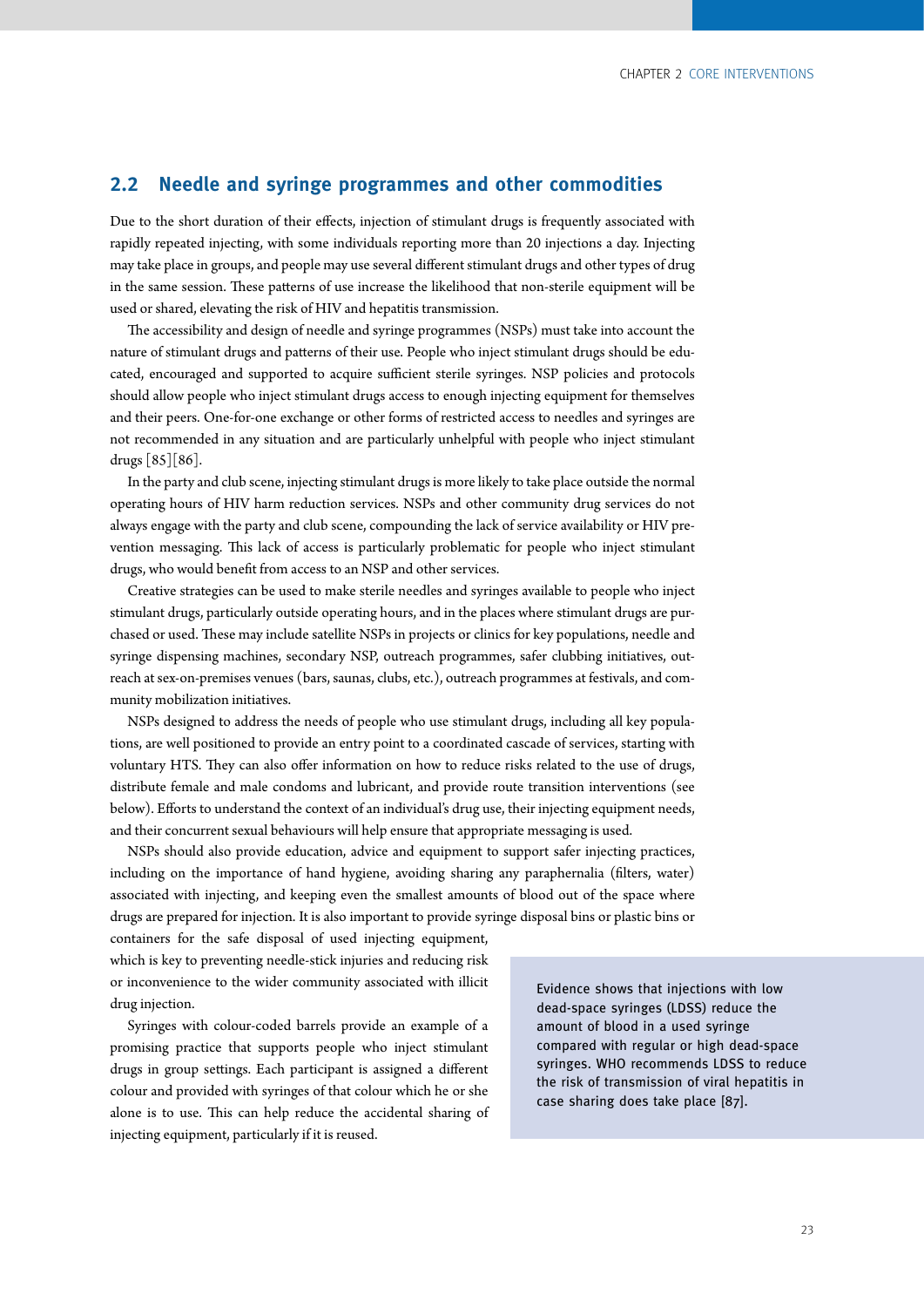#### Further resources

*[Guide to starting and managing needle and syringe programmes](https://www.who.int/hiv/pub/idu/needleprogram/en/)* [\(WHO, UNAIDS, UNODC, 2007\) \[88\]](#page-69-0) *[Implementing comprehensive HIV and HCV programmes with people who inject drugs: practical guidance](http://www.unodc.org/documents/hiv-aids/publications/Implementing_Comprehensive_HIV_and_HCV_Programmes_with_People_Who_Inject_Drugs_PRACTICAL_GUIDANCE_FOR_COLLABORATIVE_INTERVENTIONS.pdf,) [for collaborative interventions](http://www.unodc.org/documents/hiv-aids/publications/Implementing_Comprehensive_HIV_and_HCV_Programmes_with_People_Who_Inject_Drugs_PRACTICAL_GUIDANCE_FOR_COLLABORATIVE_INTERVENTIONS.pdf,)* (the IDUIT) (UNODC, INPUD, UNDP, UNFPA, WHO, UNAIDS, USAID, 2017) [9]

*[Guidance on prevention of viral hepatitis B and C among people who inject drugs](http://www.who.int/hiv/pub/guidelines/hepatitis/en/)* (WHO, 2012) [87]

#### Route transition interventions

Route transition interventions support people who use drugs to avoid initiation into injecting, or to encourage people who are injecting to transition to non-injecting routes of administration. Behavioural interventions, peer education interventions and the provision of commodities that support alternatives to injecting, such as pipes, mouthguards and aluminium foil, can be used to engage with people who inject heroin and/or stimulant drugs.



# Box 3. A harm reduction programme for people who smoke cocaine or methamphetamines in the Pacific North-West United States

The People's Harm Reduction Alliance (PHRA) is a peer-based harm reduction programme for people who use drugs in the Pacific North-West of the United States, established in 2007. In its first year, PHRA provided syringes and sterile injection equipment; however, the need to expand services to include people who smoke drugs became quickly apparent via the peer-based framework and feedback from clients. In 2008, PHRA launched a crack pipe programme to reach a different group of people who use drugs. The programme has become a point of contact for them to access additional services. In 2015, the programme was expanded to include methamphetamine pipes because participants informed PHRA that lack of access to pipes led them to inject more frequently than they would otherwise do.

Both pipe programmes have increased the inclusion of people who smoke crack and methamphetamine at PHRA and linked them to other essential health services. In 2016, PHRA expanded services for non-injectors further with a snorting programme.

# HIV and HCV prevention opportunities for people who smoke stimulant drugs

Crack cocaine, cocaine base and methamphetamine can be smoked in a pipe, offering access to the high-dose surging effect. The repeated use of heated crack pipes can cause blisters, cracking and sores on the tongue, lips, face, nostrils and fingers. It has been suggested that this may facilitate HCV transmission via unsterile paraphernalia (although this has not been clearly established). People smoking stimulant drugs in pipes do not require single-use equipment but will benefit from having personal (individual) smoking equipment, and messaging that pipes should not be shared. The same principle applies for straws used to inhale cocaine.

The distribution of pipes, mouthguards and other piping paraphernalia provides practical strategies for engaging stimulant drug smokers and reinforces the "Don't share pipes" message. The principles of distributing paraphernalia and engaging people who smoke stimulant drugs with messages about HIV and hepatitis prevention remain the same.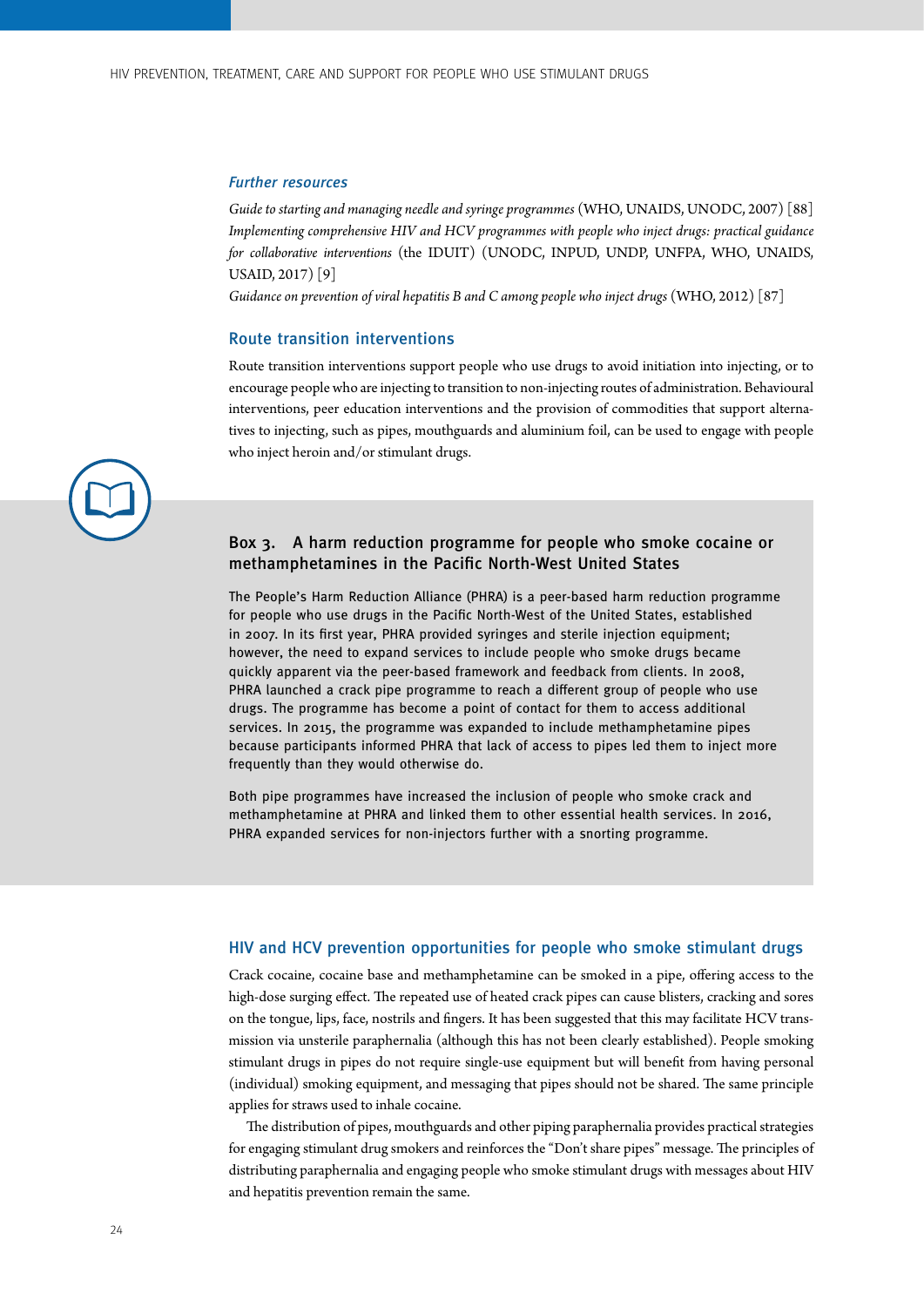

### <span id="page-30-0"></span>Box 4. Example of content of kits for safer smoking

- Pipes
- Mouth- or lip guards a rubber band, rubber tubing, or sometimes specially produced
- Stainless steel wool, used as gauze to suspend the crack cocaine inside the pipe
- Alcohol wipes to clean the pipe and reduce risks associated with sharing
- Lip balm containing vitamin E, to help protect and heal chapped or injured lips
- Sterile dressing to cover wounds or burns arising from smoking crack
- Sugar-free chewing gum which can help stimulate saliva production to protect teeth and reduce dental damage
- Condoms and lubricants to support safer sex practices
- Health promotion leaflets

## Safe tattooing

In some population groups who use stimulant drugs, unsafe tattooing is frequent and constitutes a risk for transmission of HCV. This is a particular issue in prisons where tattooing is prohibited and hidden and unhygienic tattooing is common. NSPs and other low-threshold services can offer safe tattooing information, training and safe equipment.

# **2.3 HIV testing services**

HIV testing provides an opportunity to deliver HIV prevention messages and to link people to HIVprevention and other relevant health and support services. HIV testing services (HTS) are also the critical entry point to ART (see section 2.4). Given the evidence that individuals who are ARTadherent and have achieved viral suppression do not transmit HIV, HTS is a crucial component of HIV prevention programmes.

It is important to increase the opportunities for people who use stimulant drugs to access and use confidential, easy and convenient HIV testing that is linked to the provision of ART for those who test positive. Community-based rapid HIV testing provides an opportunity to deliver results immediately. This can be of particular importance with street- or venue-based people who use stimulant drugs, where the primary source of engagement may be outreach programmes brought to where they are,

rather than waiting for them to present at a specific testing location. Other outreach opportunities may also be used to distribute HIV self-test kits.

Regardless of the testing modality, it is important to have a protocol to assist people to get a confirmatory test if they test positive, and to access and successfully use HIV care and treatment services if needed, including immediate access to ART, post-exposure prophylaxis (PEP) or PrEP, as appropriate.

All HIV testing must be voluntary, confidential and accompanied by post-test counselling, based on the specific HIV test result and the needs of the individual (see the WHO [Consolidated guidelines on HIV](https://www.who.int/hiv/pub/guidelines/hiv-testing-services/en/)  [testing services](https://www.who.int/hiv/pub/guidelines/hiv-testing-services/en/)) [\[89\]](#page-69-0).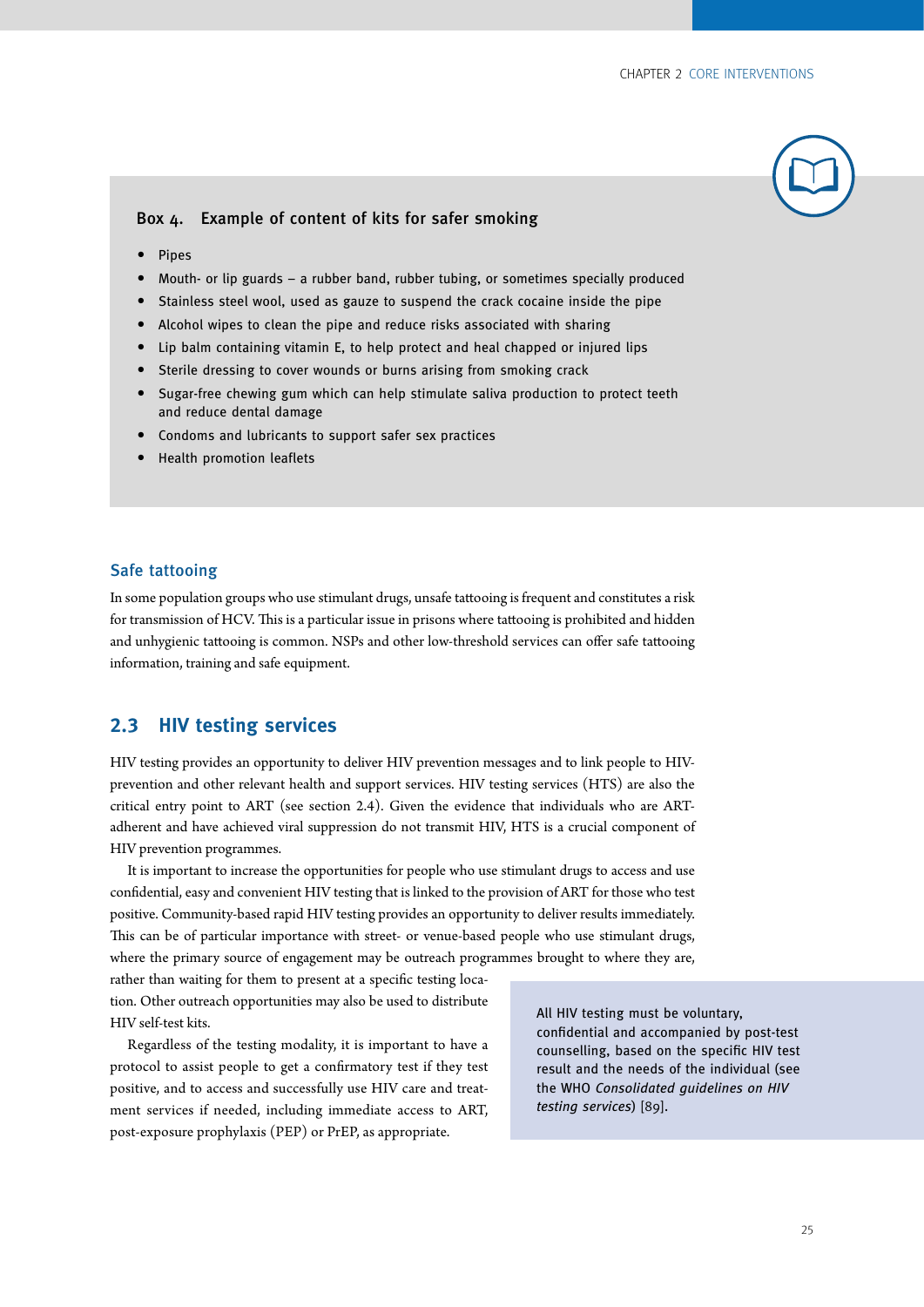On-site HIV testing can pose challenges, including the possible lack of confidentiality that comes especially with small, closed communities. Outreach workers and service providers need to ensure that HIV testing is always voluntary and that coercive use of self-test kits by third parties such as law enforcement or employers to test any individual (e.g., sex workers) is unacceptable.





# Box 5. Increasing access to HIV testing for key populations in Brazil: Viva Melhor Sabendo

In 2014, the Department of Surveillance, Prevention and Control of STIs, HIV/AIDS and Viral Hepatitis of Brazil's Ministry of Health developed the "Viva Melhor Sabendo" (VMS) strategy. The strategy, implemented nationally in partnership with CSOs, aimed to increase access to HIV testing for key populations through rapid oral-fluid testing.

Voluntary, confidential and free HIV testing was offered in the locations where key populations live and socialize, including on the street, in the homes of female sex workers and transvestites (travestis), saunas and gay cinemas, sex-work locations, bars, nightclubs, parties and drug-use scenes. Different strategies to establish contact were tested, but most opted for a one-on-one approach, emphasizing the necessary discretion in places such as sex-work points or the drug-use scene.

Community engagement was key to reaching these population groups at alternative times and places and outside health service structures. Trained peer educators conducted all activities and offered information on HIV prevention, diagnosis and treatment. Post-test counselling was offered to all individuals who underwent an HIV test. Those with a positive test result were referred to health services, and the CSOs were responsible for monitoring these individuals until confirmation of diagnosis and initiation of treatment.

Data on 43,000 individuals who participated in the VMS project between 2014 and 2016 showed that 43 per cent were women, 32 per cent heterosexual men, 20 per cent men who have sex with men, and 5 per cent transgender people or *travestis*. Prevalence of drug use was 62 per cent, and it was highest among heterosexual men (79 per cent) and among men who have sex with men (72 per cent). Among people who used drugs, 52 per cent received an HIV test for the first time, and 2.4 per cent of these tested positive.

# Further resources

*[Consolidated guidelines on HIV testing services](https://www.who.int/hiv/pub/guidelines/hiv-testing-services/en/)* (WHO, 2015) [89]

*[Guidelines on HIV self-testing and partner notification: supplement to consolidated guidelines on HIV testing](https://www.who.int/hiv/pub/vct/hiv-self-testing-guidelines/en/) [services](https://www.who.int/hiv/pub/vct/hiv-self-testing-guidelines/en/)* [\(WHO, 2016\) \[90\]](#page-69-0)

More detailed guidance on community HIV testing and counselling can be found in the [IDUIT](http://www.unodc.org/documents/hiv-aids/publications/Implementing_Comprehensive_HIV_and_HCV_Programmes_with_People_Who_Inject_Drugs_PRACTICAL_GUIDANCE_FOR_COLLABORATIVE_INTERVENTIONS.pdf,), [MSMIT,](https://www.unfpa.org/publications/implementing-comprehensive-hiv-and-sti-programmes-men-who-have-sex-men) [SWIT](https://www.who.int/hiv/pub/sti/sex_worker_implementation/en/) and [TRANSIT](https://www.unfpa.org/publications/implementing-comprehensive-hiv-and-sti-programmes-transgender-people-practical-guidance).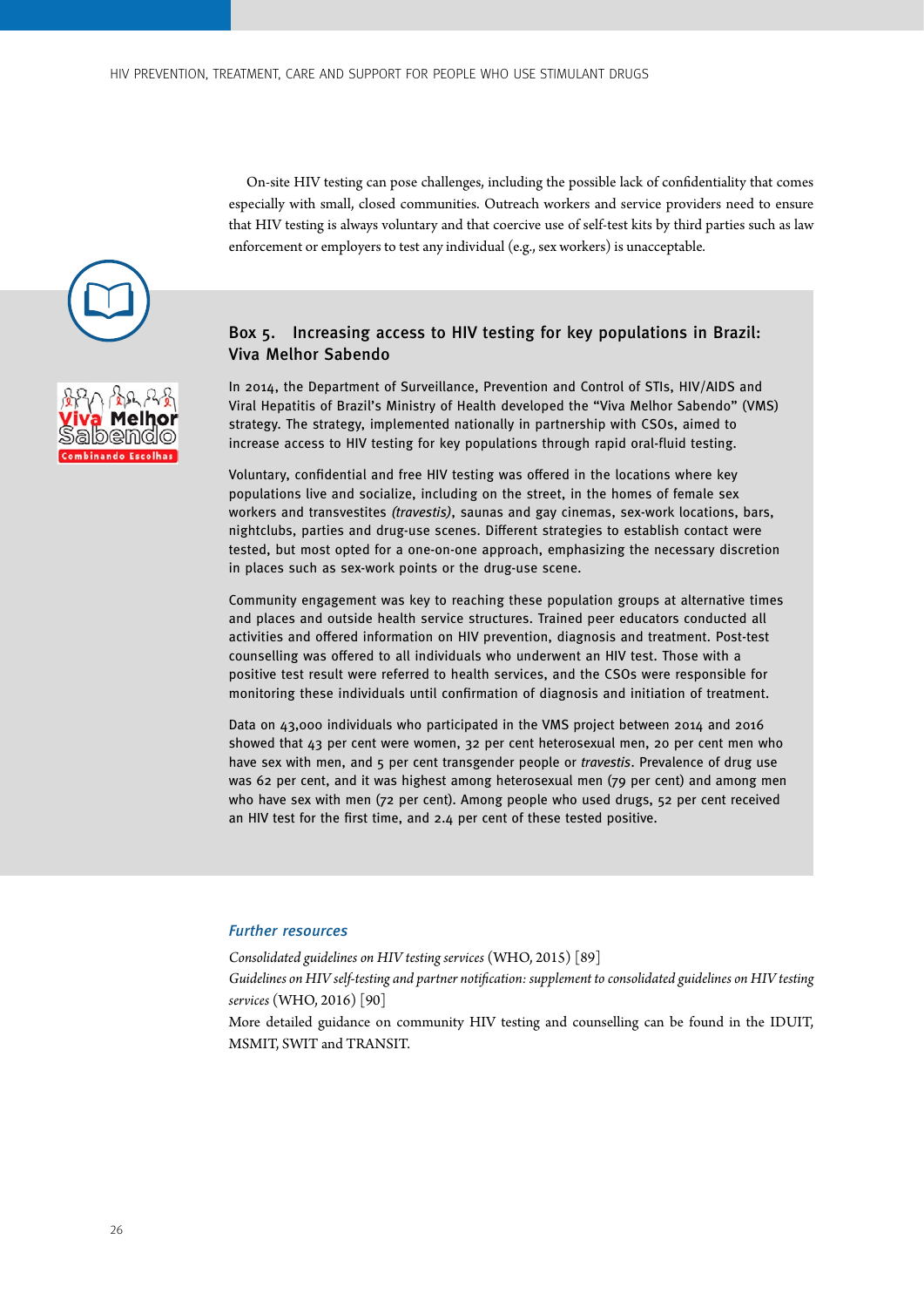# <span id="page-32-0"></span>**2.4 Antiretroviral therapy**

Antiretroviral therapy (ART) is the treatment of people living with HIV with medications that suppress the replication of the virus. Currently the standard treatment consists of a combination of antiretroviral drugs (ARVs), and it is indicated for all people living with HIV, irrespective of their CD4 count. ART reduces morbidity and mortality rates among people living with HIV, improves their quality of life and reduces risks of transmission of HIV. ARVs are also administered to some groups of people at risk for HIV acquisition either before exposure (PrEP) or after (PEP). ART is also needed for prevention of mother-to-child transmission of HIV.

Cocaine and ATS have been associated with faster disease progression in people living with HIV, due to weakening of the immune system by the drugs. However, if adherence is maintained, the effectiveness of ART is not reduced in people who use stimulant drugs: ART reduces viral load and improves immune function, just as it does for other people living with HIV [77].

All frontline practitioners and all people enrolled in ART must understand how the treatment works, possible interactions with stimulant drugs (including side-effects and the risk of overdose), and the benefits and limitations of ART.

Strategies to support adherence to ART, including peer and outreach support, are described in section 3.1.

# Side-effects of antiretroviral drugs and interactions with stimulant drugs

As with many medications, ARVs have been associated with various side-effects, including acute or chronic alterations of the renal function, or hepatic dysfunction. Some medications can cause sideeffects in the central nervous system, such as depression.

Liver toxicity is one of the most commonly reported adverse consequences associated with ARVs. This can range from asymptomatic elevation of the liver enzymes to a hepatic failure. Risks for ARVrelated adverse consequences for the liver are higher in cases of cocaine use, excessive alcohol use, coinfection with HBV or HCV, fibrosis of the liver, concomitant treatment for TB and advanced age.

# Impact of stimulant drugs on antiretroviral drug serum level

Cocaine, mephedrone and methamphetamines interact with several ARVs, influencing the serum level of the medications and the risk of side-effects. As scientific knowledge progresses, new ARV regimens may be proposed, with the potential for interactions with the NPS that are frequently appearing on the market. The University of Liverpool provides a regularly updated website on HIV medication interactions, including the interaction of ARVs with stimulant drugs:

[https://www.hiv-druginteractions.org/treatment\\_selectors.](https://www.hiv-druginteractions.org/treatment_selectors)

### Impact of antiretroviral drugs on serum level of stimulant drugs

Serum levels of methamphetamines may increase up to three times when used by someone who is also taking protease inhibitors, especially ritonavir. Fatal cases attributed to inhibition of the metabolism of MDMA and amphetamines by ritonavir have been reported.

# Oral pre-exposure prophylaxis

Oral pre-exposure prophylaxis (PrEP) is the use of antiretroviral medications to prevent the acquisition of HIV infection by uninfected persons. WHO recommends daily oral PrEP as a prevention [choice for people at substantial risk of HIV \[91\]; it can be stopped during periods of low or no risk.](#page-69-0)  Taken as prescribed, PrEP can reduce the risk of getting HIV from sex with an HIV-positive person by [more than 90 per cent \[92\].](#page-69-0)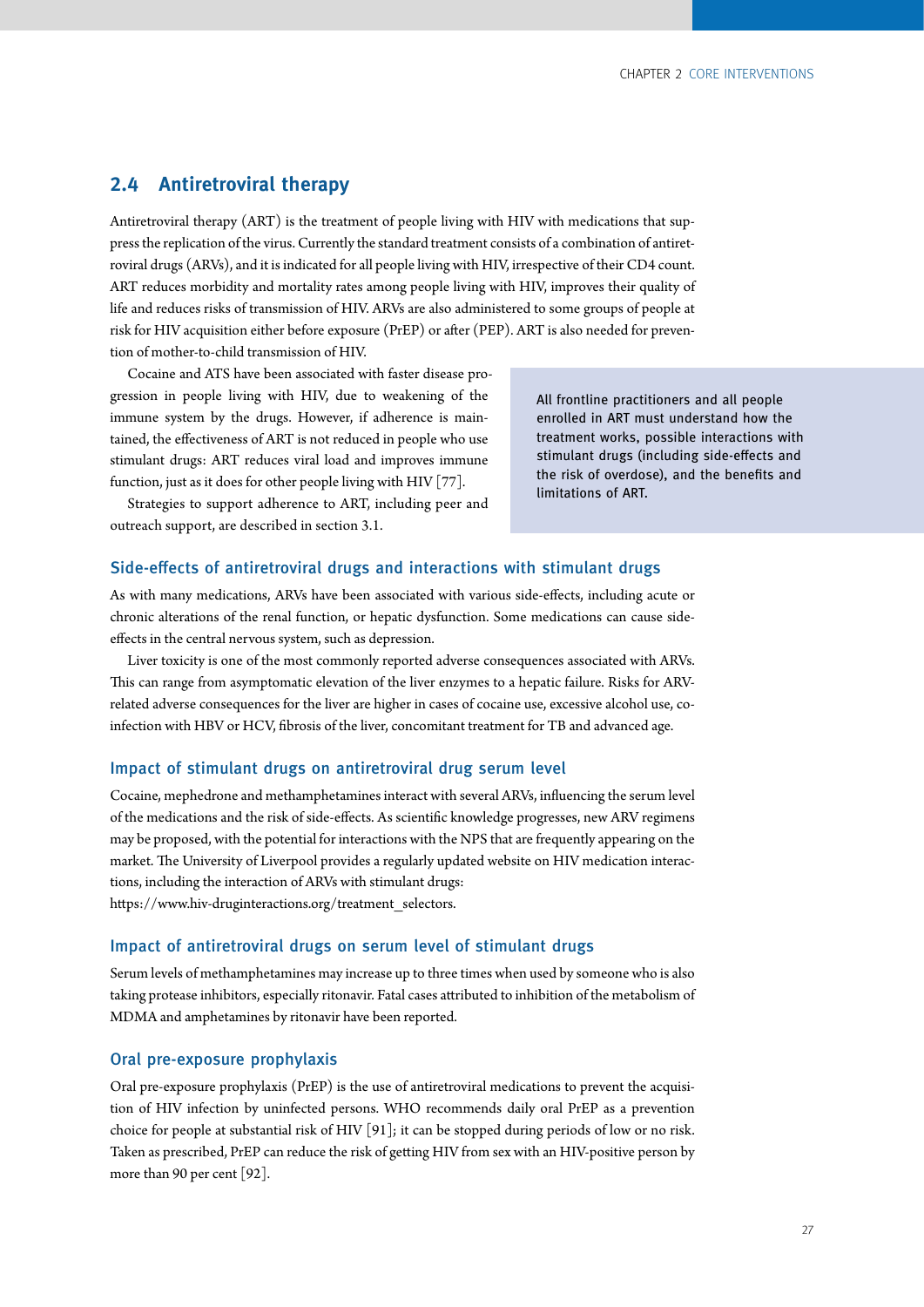<span id="page-33-0"></span>PrEP has been effective in communities where the primary vector for transmission is sexual, such as men who have sex with men, and is therefore appropriate for people who use stimulant drugs. PrEP does not replace HIV prevention interventions, such as comprehensive condom programming for sex workers and men who have sex with men. It does not prevent transmission of hepatitis and other STIs.

Services for people who inject stimulant drugs should prioritize evidence-based comprehensive HIV prevention interventions, including NSP, condoms and lubricants. For men who have sex with men who use stimulant drugs and engage in high-risk sex, PrEP should always be proposed, whether or not the individual injects drugs.

Adherence to PrEP is essential, and it may be challenging for people using stimulant drugs for several days in a row. People who use stimulant drugs and engage in concurrent sex should be encouraged and supported to plan ahead to use condoms, lubricants and PrEP in combination, to ensure better protection against HIV and to prevent other STIs, including hepatitis C and B.

As with other prevention tools, the effectiveness of PrEP is optimized when interventions are implemented by, and in close consultation with, prospective beneficiary communities.

### Further resources

*[Implementation tool for pre-exposure prophylaxis \(PrEP\) of HIV infection](https://www.who.int/hiv/pub/prep/prep-implementation-tool/en/)* [\(WHO, 2017\) \[93\]](#page-69-0)

### Post-exposure prophylaxis

Post-exposure prophylaxis (PEP) is the administration of ARVs for a short term (one month) to prevent HIV infection after exposure to HIV through unprotected sex or contact with blood. PEP should be offered to all individuals who have potentially been exposed to HIV, whether through unprotected sex (including sexual assault), needle-stick injury or sharing drug injection equipment. It should be initiated as early as possible, ideally within 72 hours.

People who use stimulant drugs and engage in sex concurrently are known to often have multiple sexual partners. The chances of unprotected sex or condom failure are increased with stimulant drug use or with the increase in the number of partners. A participative stakeholder process should lead to the development of protocols for community access to PEP, from local to national levels, to ensure that the required medications are promptly accessible and are used by those who need them. People who use stimulant drugs and who access PEP regularly should be assessed as likely candidates for PrEP.

# Further resources

*[Consolidated guidelines on the use of antiretroviral drugs for treating and preventing HIV infection.](https://www.who.int/hiv/pub/arv/arv-2016/en/ ) [Recommendations for a public health approach - Second edition](https://www.who.int/hiv/pub/arv/arv-2016/en/ )* (WHO, 2016) [162]

# **2.5 Evidence-based psychosocial interventions and drug dependence treatments**

The impact of a drug is determined by the complex interactions between the substance, set (the mindset of the individual) and setting (the context), which mediate the drug's effect and its associated [impact on the individual, including the move towards dependent or high-risk drug use \[94\]. The great](#page-69-0)  majority of people who use stimulant drugs do so on an occasional basis that may be characterized as "recreational", and they will not develop dependence. This group has little need for high-intensity interventions. This section provides an overview of possible interventions, mainly psychosocial ones, that show effectiveness specifically for reducing risk behaviours and provide support for people who regularly use stimulant drugs, including people living with HIV.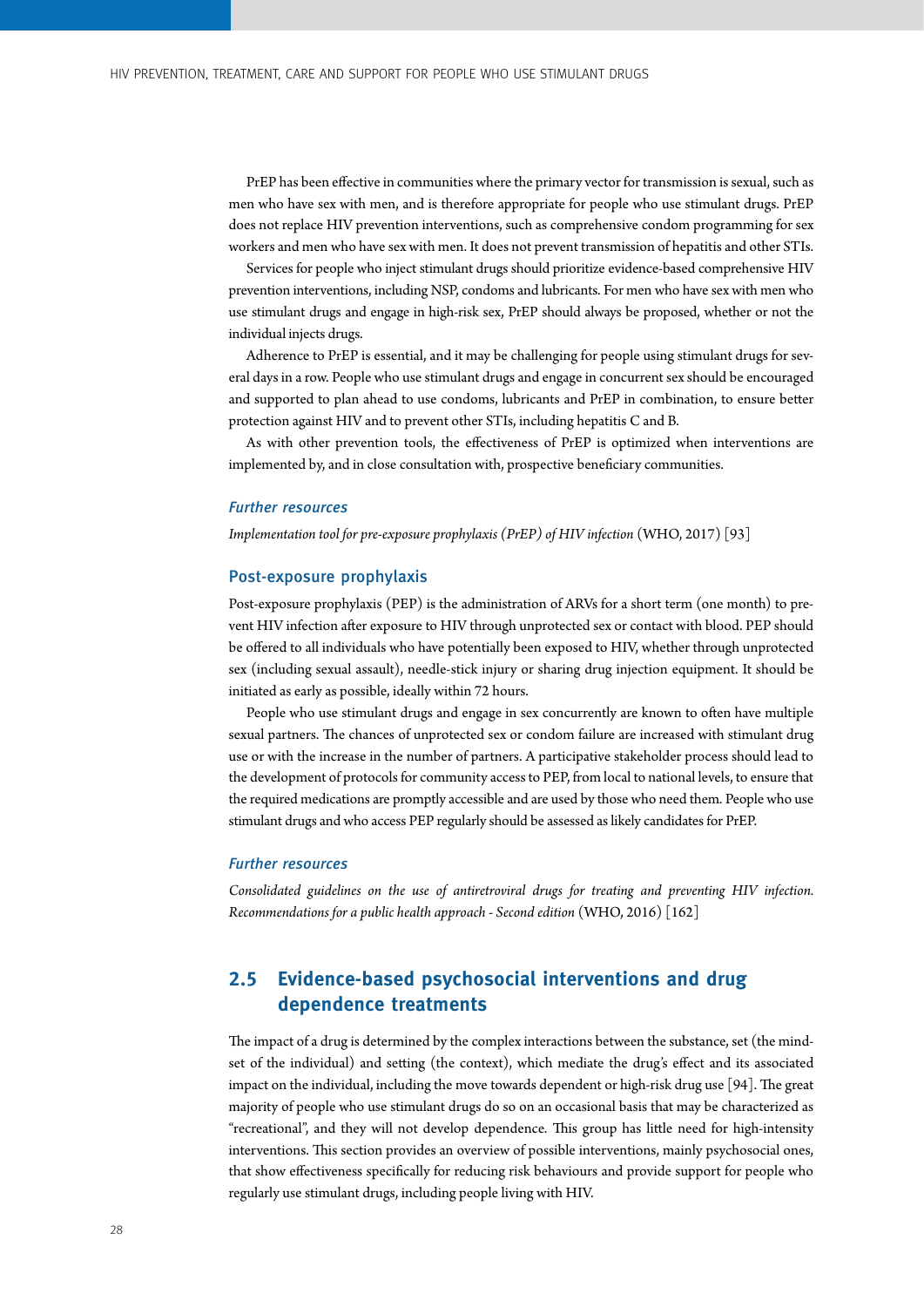The treatment of cocaine or ATS drug dependence requires time-intensive approaches that are not addressed here. Unlike the treatment of opioid dependence, there are currently no substitution medi[cations available to treat dependence on cocaine or ATS \[95\]\[96\]. Some emerging practices around](#page-69-0)  dispensing dexamphetamine as a substitute for cocaine or methamphetamine dependence have shown early promise, but further research is needed.

Behavioural interventions, self-regulation coaching and psychosocial counselling can support HIV/HCV prevention and treatment objectives for people who use stimulant drugs, while also contributing to longer-term and broader health and wellness goals. There is evidence that brief interventions that concentrate on providing information about safe behaviours and harm mitiga[tion are effective in moderating drug-related harms \[97\] and main](#page-69-0)[taining ART adherence for those who are living with HIV \[98\].](#page-69-0) 

Motivational interviewing, contingency management and brief interventions for dependence to stimulant drugs can reduce drug-related high-risk sexual behaviours and increase adherence to ART and PrEP.

Addressing the potential risks associated with the nexus of drug use and HIV requires individual, [structural and combination approaches \[99\]. Psychosocial services such as motivational interviewing,](#page-69-0)  brief interventions, contingency management and cognitive behavioural therapy are critical to effectively support HIV prevention and treatment among people who use stimulant drugs. Some of these approaches are described below. A 2016 review of psychosocial interventions for stimulant drug-use disorders found that all showed improved retention in ART compared with no intervention, although [no single intervention showed a sustained benefit over the others \[100\].](#page-70-0)

Psychosocial services should be based on principles of community inclusion and participation, peer support and the needs of the individual. When developing HIV prevention interventions, it is important that sexual partners of people who use stimulant drugs be included in the process, focusing on the HIV risks that are associated with drug use and concurrent sexual behaviours.

# Motivational interviewing

Motivational interviewing is a person-centred, semi-directive approach for exploring motivation and ambivalence in order to facilitate self-motivational statements and behavioural changes. It consists in establishing a partnership between the provider and the individual and enabling the individual to become aware of the discrepancy between their present situation and their own values. The technique relies on four principles: express empathy, develop discrepancy, roll with resistance and support selfefficacy. These can easily be used by trained non-specialist staff, including outreach workers, in formal or informal counselling, IEC and other conversations. Motivational interviewing generally requires just one or two sessions. The success of motivational interviewing has led to its implementation as a "catch-all" approach to eliciting change in areas such as medication compliance, smoking cessation and [diet and exercise \[101\]. A 2012 Cochrane review suggested that motivational interviewing could reduce](#page-70-0)  risky sexual behaviour, and in the short term lead to a reduction of viral load in young people living with [HIV \[102\]. Research has shown that motivational interviewing can reduce the incidence of unprotected](#page-70-0)  anal intercourse among men who have sex with men  $\lceil 103 \rceil$ , as well as levels of drug use  $\lceil 104 \rceil$ .

### Brief interventions

Brief interventions are short, often opportunistic interactions in which a health worker provides targeted information and advice to individuals during other activities such as distributing sterile injecting equipment or conducting an HIV test. Brief interventions have been shown to reduce drug use as well as associated risks and sexual risk behaviours. Meta-analyses suggest that there is little difference in the outcomes between longer, more intensive interventions and brief interventions, and the latter are [likely to be more practical and cost-effective options, with few barriers to implementation \[105\].](#page-70-0)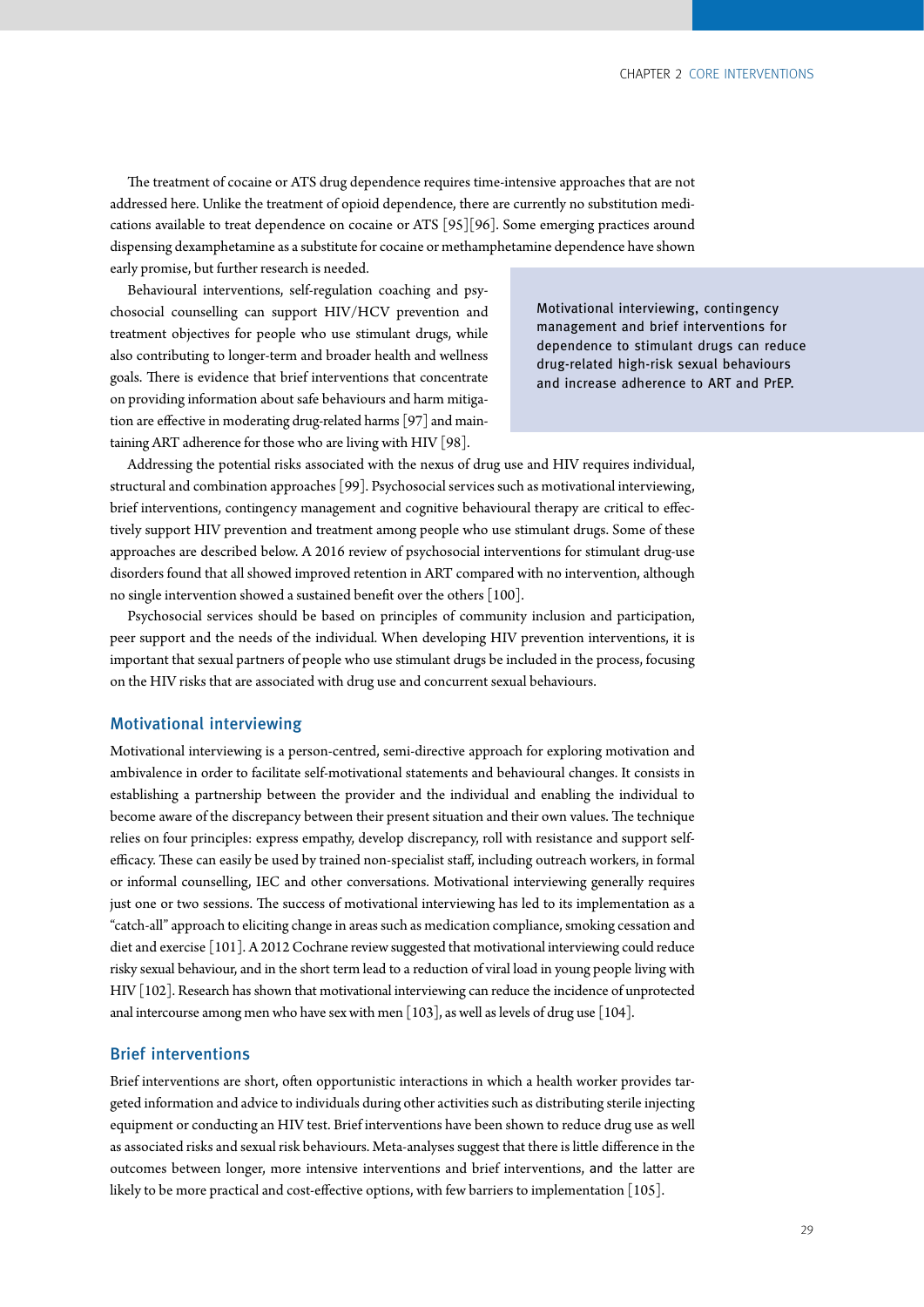### Contingency management

Contingency management is an approach that incentivizes people with rewards such as cash that are contingent on achieving a set of pre-defined outcomes. Contingency management has been shown to [have a moderate yet consistent effect on drug use across different classes of drugs \[106\]. The effective](#page-70-0)ness of contingency management supports the idea that small, regular rewards motivate people to modify behaviours that could be considered harmful. Positive regard, and the client's own expressed belief in their ability to achieve goals, are a critical factor in improving agreed-upon outcomes.

### Cognitive behavioural therapy

Cognitive behavioural therapy (CBT) is a structured approach to counselling that assumes that behaviours are learned and reinforced as a result of cognitive constructs and deficits in coping. The aim of CBT is to "unlearn" behaviours considered unhelpful, such as HIV risk behaviour or certain patterns of drug-taking. While results appear to be sustained over a period, CBT is intensive and time-consuming, [and demands specialist practitioners and individual treatment \[107\].](#page-70-0)

### **Mindfulness**

Mindfulness can be defined as the ability to focus open, non-judgemental attention on the full experience of internal and external phenomena, moment by moment. Positive outcomes – including reducing drug use and risk behaviours, and in relapse prevention – have been documented from mindfulness training as part of approaches to reduce harm, including for people who use stimulant drugs  $[108][109][110]$ .

# Opioid substitution therapy and stimulant drug use

People receiving opioid substitution therapy (OST) for heroin or other opioid dependence may use stimulant drugs because of OST-triggered fatigue, inability to experience pleasure, or the desire to remain connected to the community of people who use drugs. OST is not designed to counter stimulant drug use, and the concurrent use of stimulant drugs while on OST should not be viewed as a breach, nor should it lead to the reduction or discontinuation of OST. The benefits of OST are inde[pendent of stimulant drug use \[111\]. Existing OST providers should be sensitized to this and trained](#page-70-0)  to use the opportunities afforded by regular OST and client engagement to support the delivery of interventions included in this guidance.

#### Further resources

*[mhGAP intervention guide for mental, neurological and substance use disorders in non-specialized health settings](http://www.who.int/mental_health/publications/mhGAP_intervention_guide/en/)* [\(WHO, 2010\) \[112\]](#page-70-0) *[Therapeutic interventions for users of amphetamine-type stimulants](http://www.wpro.who.int/hiv/documents/docs/Brief4forweb_7DF1.pdf?ua=1&ua=1)* [\(WHO, 2011\) \[113\]](#page-70-0) *[Harm reduction and brief interventions for ATS users](http://www.who.int/hiv/pub/idu/ats_brief2.pdf)* (WHO, 2011) [\[114\]](#page-70-0) *[Guidelines for the management of methamphetamine use disorders in Myanmar](https://idpc.net/publications/2018/01/guidelines-for-the-management-of-methamphetamine-use-disorders-in-myanmar)* (Ministry of Health and [Sports, Myanmar, 2017\) \[115\]](#page-70-0) *[Guidance for working with cocaine and crack users in primary care](http://www.rcgp.org.uk/-/media/Files/CIRC/Clinical-resources-S/RCGP-Guidance-working-with-cocaine-and-crack-users-in-primary-care-2004xx.ashx?la=en)* (Royal College of General Practitioners, [2004\) \[116\]](#page-70-0) *[Principles of drug dependence treatment](https://www.unodc.org/documents/drug-treatment/UNODC-WHO-Principles-of-Drug-Dependence-Treatment-March08.pdf)* (UNODC, WHO, 200[8\) \[117\]](#page-71-0) *[Drug abuse treatment and rehabilitation: a practical planning and implementation guide](https://www.unodc.org/pdf/report_2003-07-17_1.pdf)* (UNODC, 2003) [\[118\]](#page-71-0) *[TREATNET quality standards for drug dependence treatment and care service](https://www.unodc.org/docs/treatment/treatnet_quality_standards.pdf)*s (UNODC, 2012) [111] *[Guidelines for the psychosocially assisted pharmacological treatment of opioid dependence](https://www.who.int/hiv/pub/idu/opioid/en/)* (WHO, 2009)[163] *[Treatment of stimulant use disorders: current practices and promising perspectives. Discussion paper](https://www.unodc.org/documents/drug-prevention-and-treatment/Treatment_of_PSUD_for_website_24.05.19.pdf)* (UNODC, 2019)[164]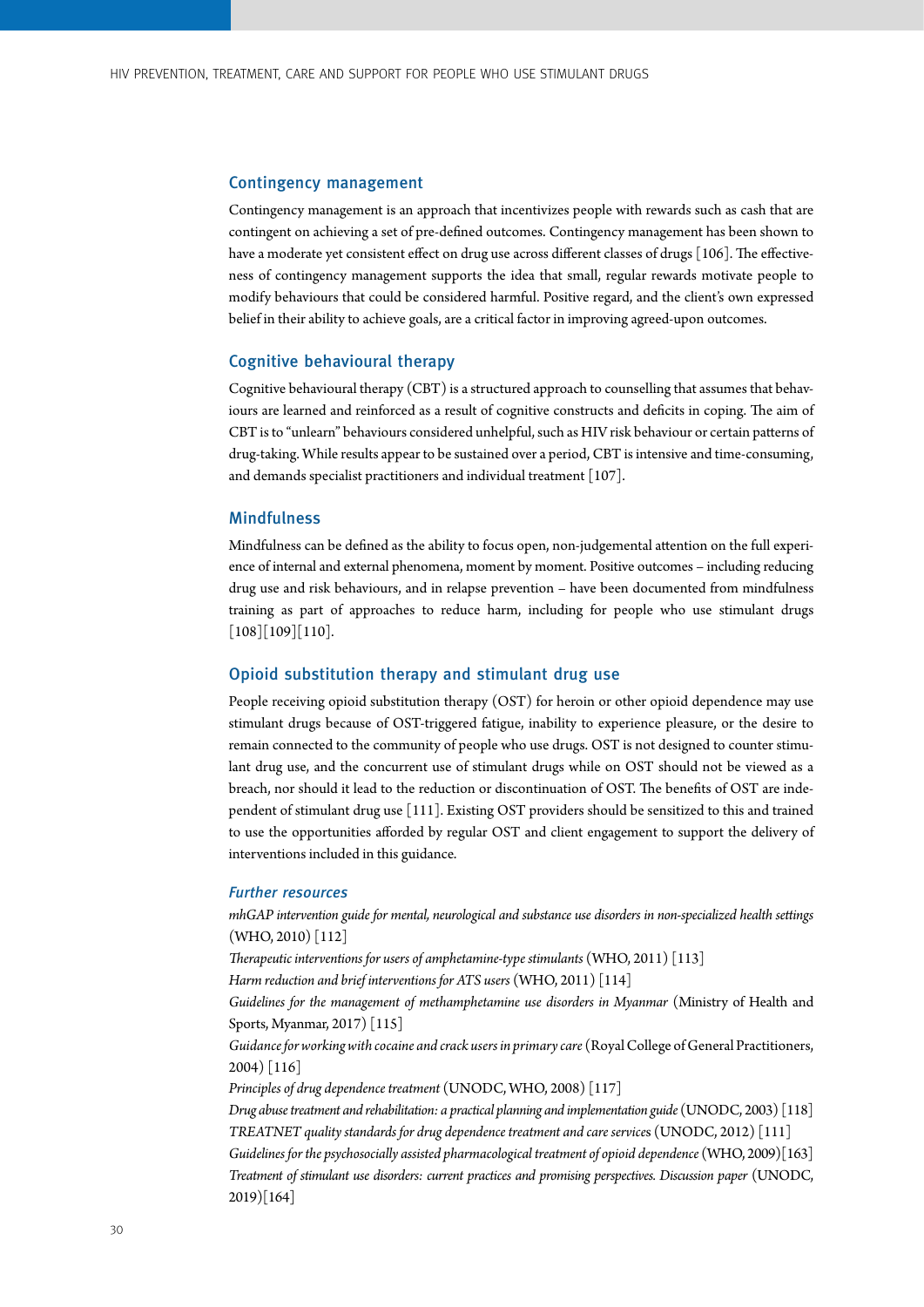## <span id="page-36-0"></span>**2.6 Prevention, diagnosis and treatment of sexually transmitted infections, hepatitis and tuberculosis**

Screening people who use stimulant drugs for infectious diseases, such as sexually transmitted infections (STIs), HBV, HCV and TB, is a crucial part of a comprehensive approach. Along with HIV, these infections are often associated with the use of illicit substances, and they may co-occur with stimulant drug use.

#### Prevention, diagnosis and treatment of sexually transmitted infections

Unsafe sex can lead to acute STIs, which can cause infertility and severe illness. Several STIs, particularly those involving genital or perianal ulcers, may facilitate the sexual transmission of HIV infection. Sex workers, transgender people and men who have sex with men are often at increased risk of STIs such as syphilis, gonorrhoea, chlamydia and herpes. It is therefore important to offer information, male and female condoms and lubricant, and screening, diagnosis and treatment of STIs and possibly HPV vaccine to people using stimulant drugs who are vulnerable to STIs and HIV.

#### Further resources

*[Resources on sexually transmitted and reproductive tract infections](https://www.who.int/reproductivehealth/publications/rtis/en/)* (WHO webpage providing clinical, policy and programmatic, [monitoring and evaluation](https://www.who.int/entity/reproductivehealth/publications/rtis/monitoring/en/index.html) and [advocacy](https://www.who.int/entity/reproductivehealth/publications/rtis/advocacy/en/index.html) guides) [\[119\]](#page-71-0)

#### Prevention, vaccination, diagnosis and treatment of hepatitis B and C

People who inject stimulant drugs are at heightened risk of acquiring HBV and HCV because of frequent injecting and sharing of injection equipment. The risk of sharing equipment is higher when injecting happens in communal settings. HCV is much more virulent than HIV and can survive out[side the body at room temperature, on environmental surfaces, for up to three weeks \[120\], making it](#page-71-0)  more easily transmitted through the sharing of syringes and other injecting paraphernalia. Key populations who use stimulant drugs should be offered hepatitis B or hepatitis A-B vaccination, access to prevention commodities, and voluntary screening and treatment of HBV and HCV.

#### Prevention

NSPs and community mobilization initiatives should distribute relevant equipment, including low dead-space syringes, for injecting, smoking and snorting (see section 2.2). Male and female condom programming is also part of hepatitis B and C prevention interventions as well as sexual and reproductive health services. Education should include messages on the risks of serosorting, and of intense sexual practices involving potential trauma of the mucosa for HCV acquisition and transmission among people living with HIV [50].

#### Hepatitis A and B vaccination

Key populations should be offered the series of HBV immunizations. WHO recommends:

- Offering people the rapid hepatitis B vaccination regimen (days 0, 7 and 21-30).
- Providing people who inject drugs with incentives in order to increase hepatitis B vaccination adherence, at least for the second dose. Even partial immunization confers some immunoprotection. [87]

Hepatitis A (HAV) immunization or combined HAV-HBV immunization should be offered to men [who have sex with men and people using stimulant drugs \[121\].](#page-71-0)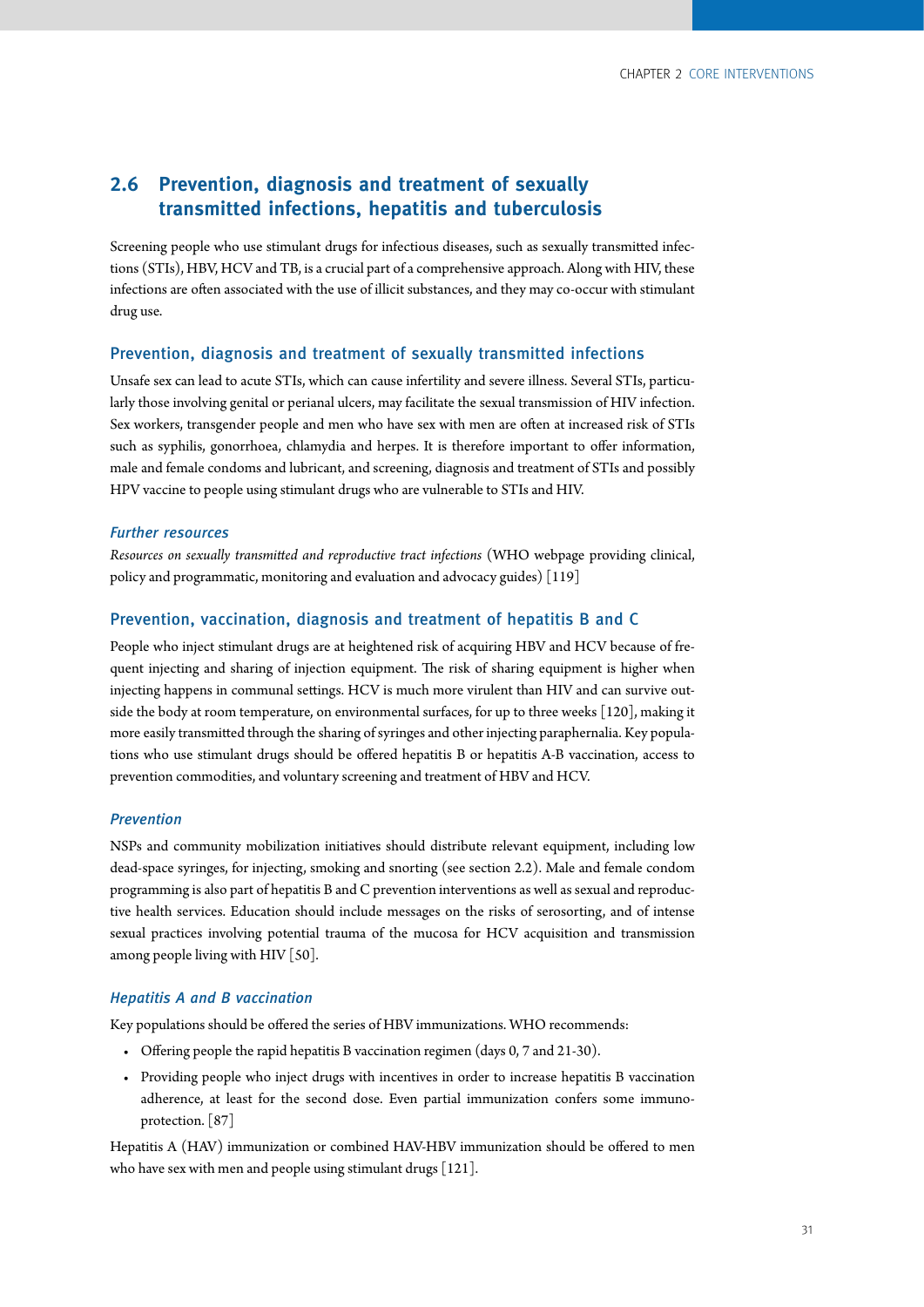<span id="page-37-0"></span>Immunization should be easily accessible and offered at locations and venues frequented by people who use stimulant drugs, such as drop-in centres, NSPs and other community service outlets.

#### Screening for HBV and HCV

Voluntary screening for HBV and/or HCV should be offered to people who use stimulant drugs at risk of these infections. Testing and diagnosis of HBV and HCV infection is an entry point for accessing both prevention and treatment services. Early identification of persons with chronic HBV or HCV infection enables them to receive the necessary care and treatment to prevent or delay the progression of liver disease. Rapid tests for hepatitis C allow for better access to diagnosis, including communitybased testing.

#### Treatment of chronic hepatitis C or B

All people with chronic hepatitis C should receive treatment. With an 8- to 12-week course, directacting antivirals (DAAs) cure more than 95 per cent of persons with HCV infection, reducing the risk of death from liver cancer and cirrhosis. For chronic hepatitis B, antiviral treatment can slow down the progression of cirrhosis and reduces the risk of liver cancer [162].

People who are actively injecting drugs have been shown to adhere to HCV treatment regimens as [well as any other population, particularly when social, emotional and practical support are provided \[122\].](#page-71-0)  All people who use stimulant drugs living with HCV should therefore be offered access to direct-acting antivirals without discrimination.

#### Further resources

*[Guidance on prevention of viral hepatitis B and C among people who inject drugs](http://www.who.int/hiv/pub/guidelines/hepatitis/en/)* (WHO, 2012) [87] *[Guidelines for the screening, care and treatment of persons with chronic hepatitis C infection](https://www.who.int/hepatitis/publications/hepatitis-c-guidelines-2016/en/)* [\(WHO, 2016\) \[123\]](#page-71-0) *[Consolidated guidelines on the use of antiretroviral drugs for treating and preventing HIV infection.](https://apps.who.int/iris/bitstream/handle/10665/208825/9789241549684_eng.pdf;jsessionid=7A8D2949C0412903C86295A3B6BCE893?sequence=1) [Recommendations for a public health approach - Second edition](https://apps.who.int/iris/bitstream/handle/10665/208825/9789241549684_eng.pdf;jsessionid=7A8D2949C0412903C86295A3B6BCE893?sequence=1)* (WHO, 2016) [162]

#### Prevention, diagnosis and treatment of tuberculosis

In 2016, 10.4 million people fell ill with TB. It is a leading killer of people living with HIV: in 2016, 40 [per cent of HIV deaths were due to TB \[124\].](#page-71-0)

Transmission of TB is easily facilitated through airborne particulates, such as by kissing, coughing, sneezing or shouting. TB is easily spread in prisons and other closed settings, and in crowded and poorly ventilated spaces, such as are often found in poor communities or among homeless people.

People who inject drugs are at increased risk of TB, irrespective of their HIV status, and TB is a [leading cause of mortality among people who inject drugs who also have HIV infection \[125\]. People](#page-71-0)  who use drugs who do not inject have also been found to have increased rates of TB. Certain subgroups of stimulant drug users, such as those who use stimulant drugs regularly for days at a time, may be immuno-deficient from lack of sleep and food, facilitating TB transmission. It is therefore important to include TB prevention, screening and treatment in communities and services.

#### Further resources

*[Integrating collaborative TB and HIV services within a comprehensive package of care for people who inject](http://www.who.int/tb/publications/integrating-collaborative-tb-and-hiv_services_for_pwid/en/) [drugs: consolidated guidelines](http://www.who.int/tb/publications/integrating-collaborative-tb-and-hiv_services_for_pwid/en/)* (WHO, 2016) [125]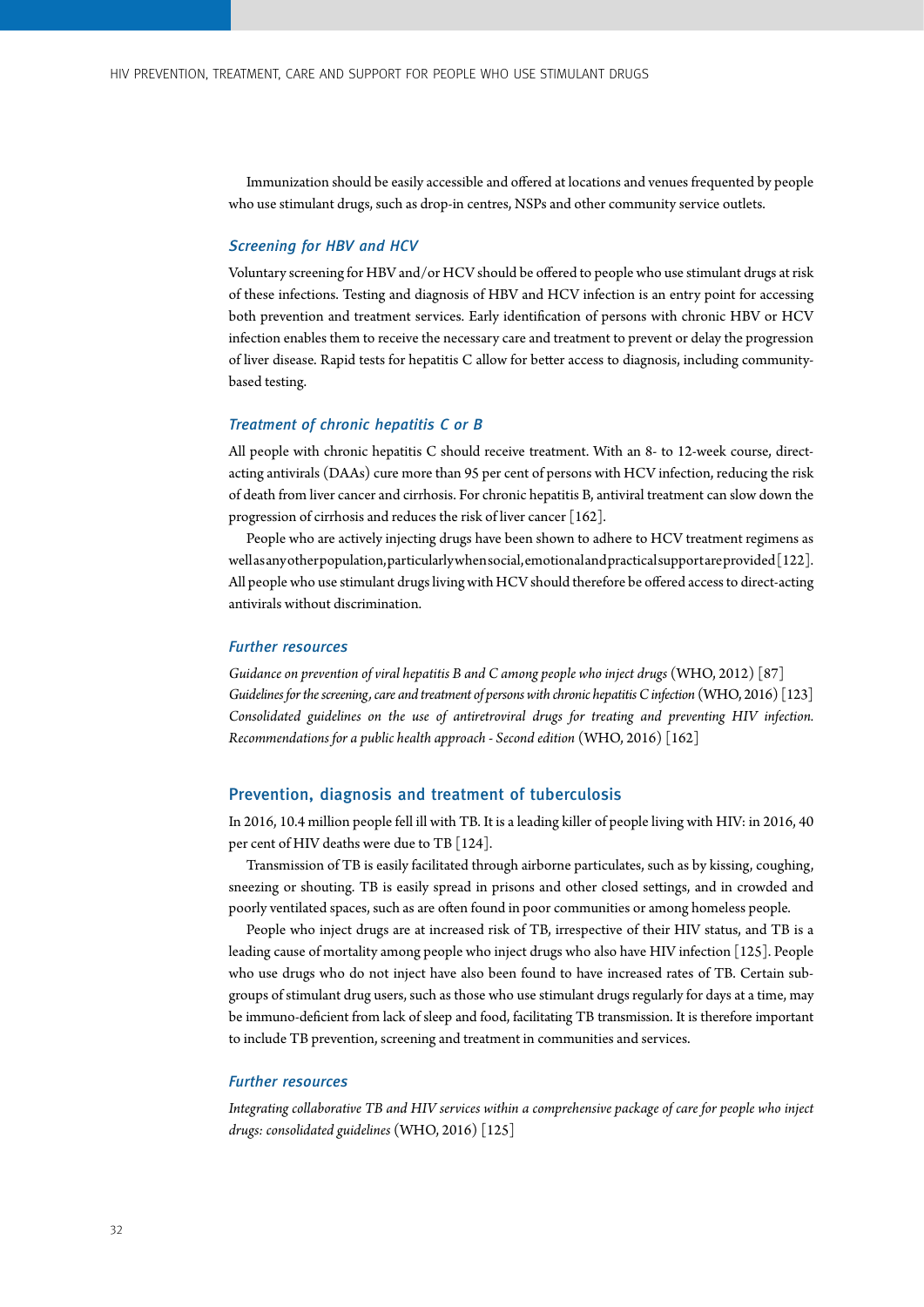#### <span id="page-38-0"></span>**2.7 Targeted information, education and communication**

To reduce the risk of acquiring STIs or HIV, people who use stimulant drugs need knowledge and support. Information, education and communication (IEC) provides information, motivation, education and skills-building to help individuals adopt behaviours that will protect their health.

Effective communication for health targeting people who use stimulant drugs requires addressing two challenges:

- Crafting messages that can overcome long-standing distrust and fear.
- Finding effective means of reaching people who use stimulant drugs with life-saving messages and materials.

Key to meeting these challenges is meaningful engagement with the target audience of people who use stimulant drugs. Communities should be represented at every stage of IEC development, including the overall strategy and concept, and the development, testing, dissemination and evaluation of messages. Working with the community will help ensure that tools and materials are accurate and will be trusted

and used. Recipients of IEC who have invested their own ideas and time in it will be more likely to stand behind the results and be active participants, not only in their own health but in health promotion in their community.

Materials must be easily understandable and to the point. Interactive materials on a digital platform can tailor messaging to the specific situation of the service user and are often helpful in maintaining attention. On the other hand, traditional printed materials have the advantage of not requiring computer, phone or Internet access. They also provide an opportunity for outreach workers or other programme staff distributing the materials to interact with the service users, and a means for service users to easily share information with others.

Given the variety that exists among people who use stimulant drugs, messaging should take into account the sex, gender, sexual orientation, age and setting of recipients of IEC. Literacy levels, social and community inclusion or exclusion, and other cultural and societal variables must also be considered.

#### Using information technology to support behavioural interventions

Online and social media can be a cost-effective manner of reaching targeted audiences. A local assessment can show where using these technologies will be advantageous and appropriate. Free WiFi at drop-in centres and other community points of congregation provides opportunities for access and use. Where people who use stimulant drugs have smartphones, websites and apps can be deployed just as they have been to reach other key populations.

The use of technology has shown promising results in promoting sexual health or adherence to [ART in different settings, including resource-limited settings \[126\]\[127\]. Web-based applications](#page-71-0)  provide an opportunity to reach a large audience at any time and provide information on health and available services. They also allow for online outreach and interactions with people who wish to discuss problems or have questions.

However, when the information relates to drug use, or other criminalized behaviours, the use of some digital media raises concerns about the anonymity of the contacts, and possible risks related to law enforcement must be addressed. Working with communities and low-threshold service providers will help inform the local potential for digital materials and campaigns and help ensure the security of people accessing information.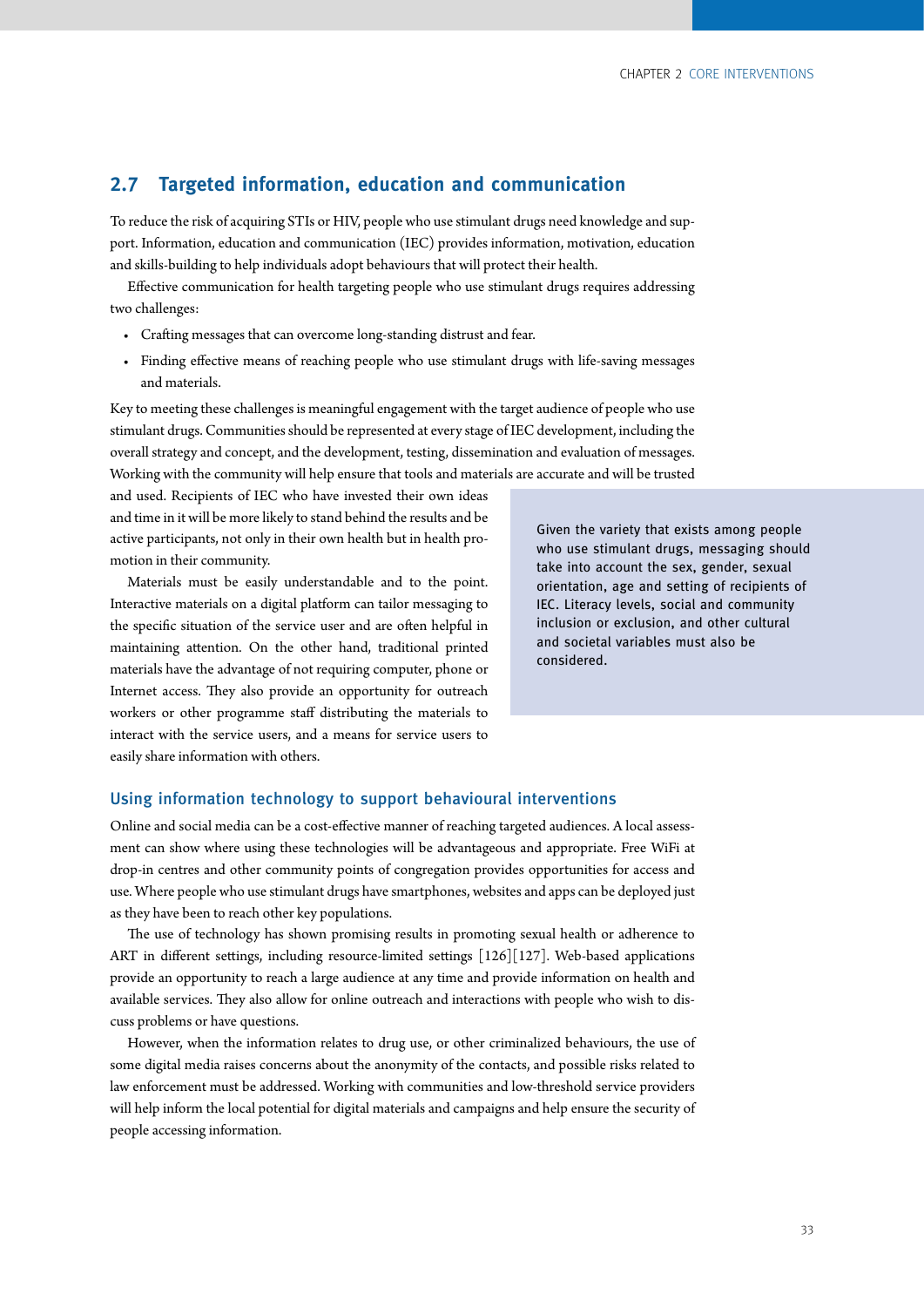<span id="page-39-0"></span>

#### Box 6. Web-based health-check screening tool for people who use ATS in Australia

Web-based health-check tools for people who use stimulant drugs (ketamine, mephedrone and methamphetamine) were developed by a peer-based organization in Australia with the support of St Vincent's Health Australia.

See also section 2.1, box 2.

#### Further resources

The European Centre for Disease Prevention and Control (ECDC) has developed guidance documents for the effective use of social media. While the tools were developed for Europe, and specifically for reaching men who have sex with men, they provide guidance on the relative advantages of different media, such as Facebook, online outreach, Google Ads, SMS and YouTube, that may be useful in other contexts.

*[Effective use of digital platforms for HIV prevention among men who have sex with men in the European](file:///C:\Users\jbaer\Documents\Jobs\UNODC\Stimulants%20guidelines\Effective%20use%20of%20digital%20platforms%20for%20HIV%20prevention%20among%20men%20who%20have%20sex%20with%20men%20in%20the%20European%20Union\European%20Economic%20Area:%20an%20introduction%20to%20the%20ECDC%20guides) [Union/European Economic Area: an introduction to the ECDC guides](file:///C:\Users\jbaer\Documents\Jobs\UNODC\Stimulants%20guidelines\Effective%20use%20of%20digital%20platforms%20for%20HIV%20prevention%20among%20men%20who%20have%20sex%20with%20men%20in%20the%20European%20Union\European%20Economic%20Area:%20an%20introduction%20to%20the%20ECDC%20guides)* [\(ECDC, 2017\) \[128\]](#page-71-0)

#### **2.8 Overdose and acute intoxication prevention and management**

Very high doses of stimulant drugs consumed in a short amount of time can trigger acute respiratory distress, chest pain, palpitations or myocardial infarctions [112]. In extreme cases this can result in cardiac arrest. The first signs of stimulant drugs intoxication are hyperactivity, rapid speech and dilated pupils.

In the case of polydrug use, overdose can be the result of the combination of stimulants with other drugs including opioid or sedative drugs.

The treatment of stimulant drugs intoxication is symptomatic and requires regular monitoring of blood pressure, pulse rate, respiratory rate and temperature (figure I.).

Serotonergic syndrome is caused by an excess of serotonin in the central nervous system associated with the use of ATS. It can result in uncontrollable muscle spasms, tremor, seizures, psychosis, high blood pressure, high body temperature >40°C (hyperthermia) and release of myoglobin from muscles and blood clotting in vessels (disseminated intravascular coagulation), which may lead to severe diseases and potentially death.

People who use stimulant drugs need to be informed on how to reduce the risks of acute intoxications (see the Information checklist for self-care and stimulant drugs in the annex). For people on PrEP, ART or hepatitis treatment, information should be provided on the interactions and possible risks of cocaine and ATS use to serum levels (see section 2.4).

People who use stimulant drugs should be trained to recognize overdoses, provide first aid, including cardiopulmonary resuscitation (CPR) and call immediately for emergency professional assistance if they witness an overdose.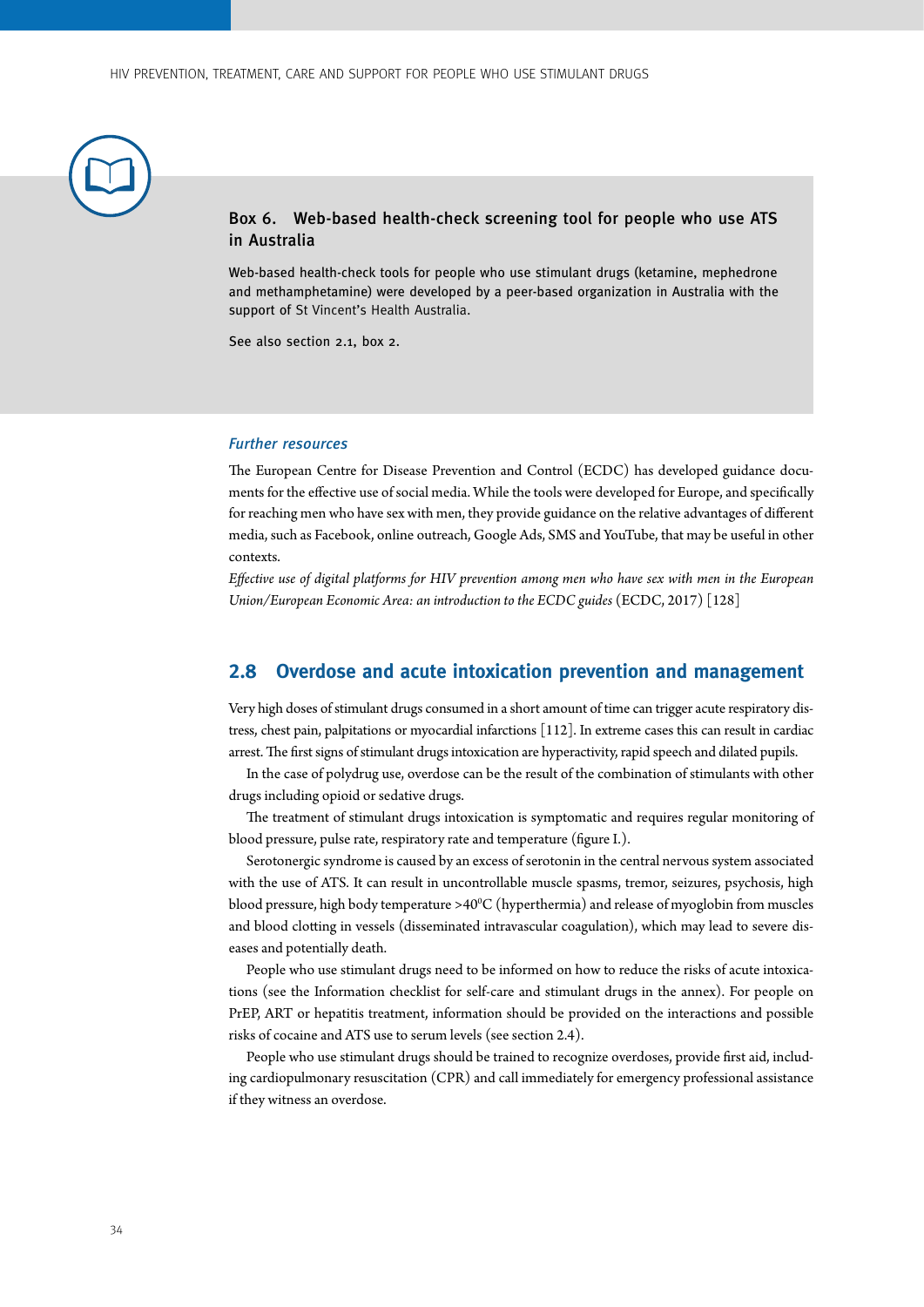#### Further resources

*[Harm reduction and brief interventions for ATS users](http://www.who.int/hiv/pub/idu/ats_brief2.pdf)* (WHO, 2011) [114] *[mhGAP intervention guide for mental, neurological and substance use disorders in non-specialized health](http://www.who.int/mental_health/publications/mhGAP_intervention_guide/en/)  [settings](http://www.who.int/mental_health/publications/mhGAP_intervention_guide/en/)* (WHO, 2010) [112] *Community management of opioid overdose* (WHO, 2014) [166]

#### **Figure I. Management of emergency cases of intoxication with stimulant drugs**

**Is the person in a state of acute stimulant intoxication or overdose?**

- Dilated pupils
- Excited, racing thoughts, disordered thinking, paranoia
- Recent use of cocaine or other stimulants
- Raised pulse and blood pressure
- Aggressive, erratic or violent behaviour

Adapted from: WHO mhGAP intervention guide - version 2.0 (2016)

- → Urgent call the ambulance or take the person to an emergency clinic
- → Make the person drink a lot of fluid

For health-care workers:

- → Give diazepam 5-10 mg orally or i.v. in titrated doses until the person is calm and lightly sedated
- → During the post-intoxication phase, be alert for suicidal thoughts or actions

If the person has chest pain, tachyarrhythmias or other neurological signs:

→ Transfer to hospital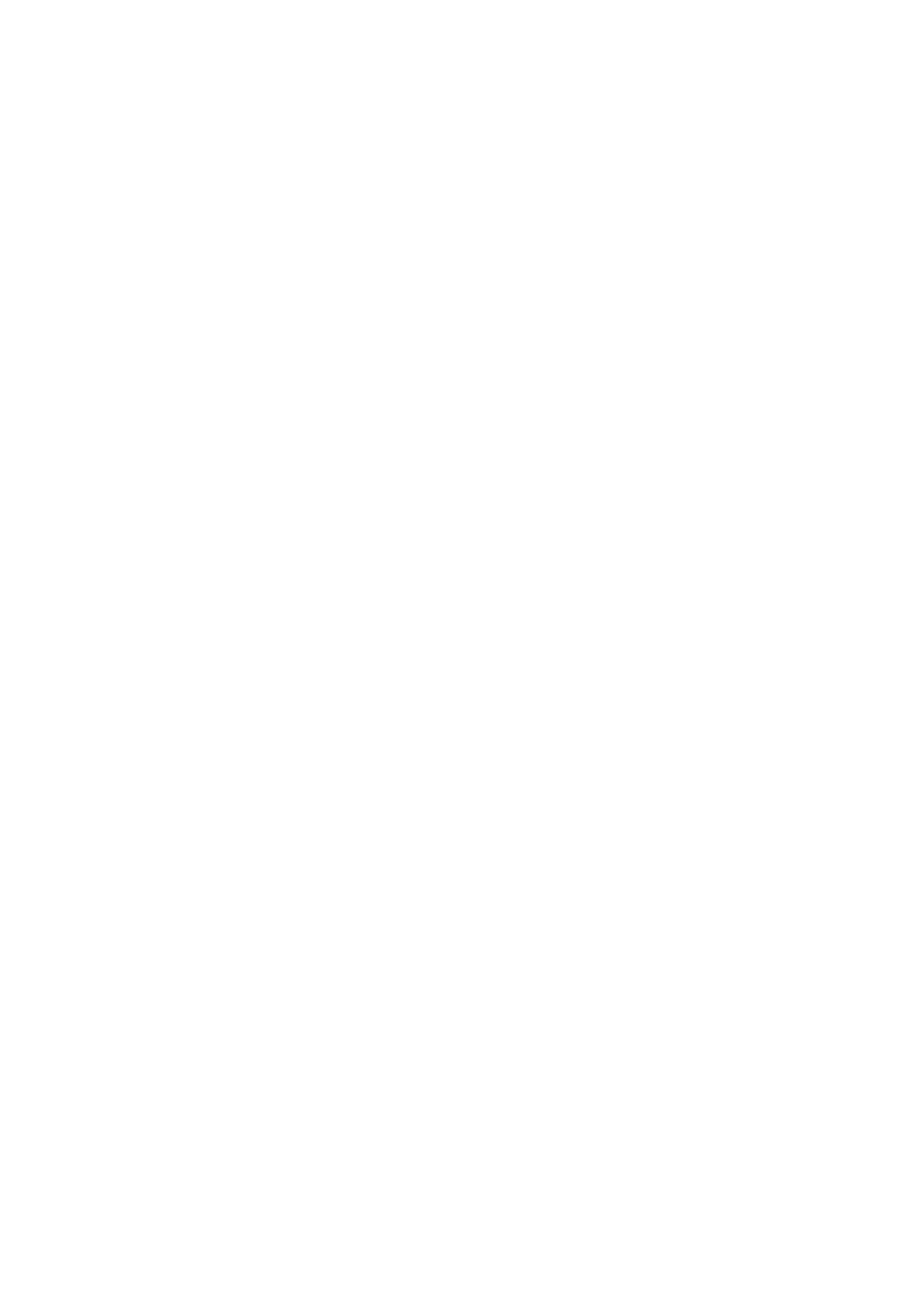# Chapter 3

## <span id="page-42-0"></span>Care and support for people who use stimulant drugs

To improve health outcomes and limit transmission of HIV, HCV, HBV and TB, it is essential that prevention and treatment programmes are accessible, that treatment regimens are adhered to, and that sex and drug use are made safer by protective interventions.

The specific care and support provided should take into account different types of stimulant drug use, different population groups, and varying economic, legal and social contexts.

Offering access to social services and support services, including peer-to-peer support services and outreach services, is essential in order to provide people living with HIV who use stimulant drugs with the resources to adhere to ART and prevent HIV transmission.

#### **3.1 Supporting adherence to antiretroviral therapy**

Many people who use stimulant drugs do not access the health services, education, care and social support services they need, and people living with HIV who use stimulant drugs are too frequently not accessing antiretroviral therapy (ART). A study in Cambodia among female sex workers found that those who used stimulant drugs were 91 per cent less likely to be retained in HIV care than those who did not use stimulant [drugs \[129\]. Women who use stimulant drugs and are living with HIV who are also mothers or pregnant](#page-71-0)  face multiple stigmas, as well as serious physical, social and economic challenges to accessing sexual and reproductive health care. Therefore, at pre- and postnatal clinics attention should be given to ensuring access to ART as part of a comprehensive prevention of mother-to-child transmission (PMTCT) programme.

To ensure access to ART for people who use stimulant drugs, services must be user-friendly, genderresponsive, non-judgemental, physically accessible and flexible enough to be adapted to the needs and lifestyle of people who use stimulant drugs. Outreach workers, including trained peer educators, play an important role in helping people living with HIV who use stimulant drugs to begin and adhere to ART. For example, they can accompany the individual to the ART clinic and serve as a navigator, guiding the person across the relevant health services and to services outside the health sector, such as housing or legal services.

To respond to the specific challenges raised by people living with HIV who frequently use stimulant drugs, innovative IEC strategies are needed. For example, the use of text messages on mobile phones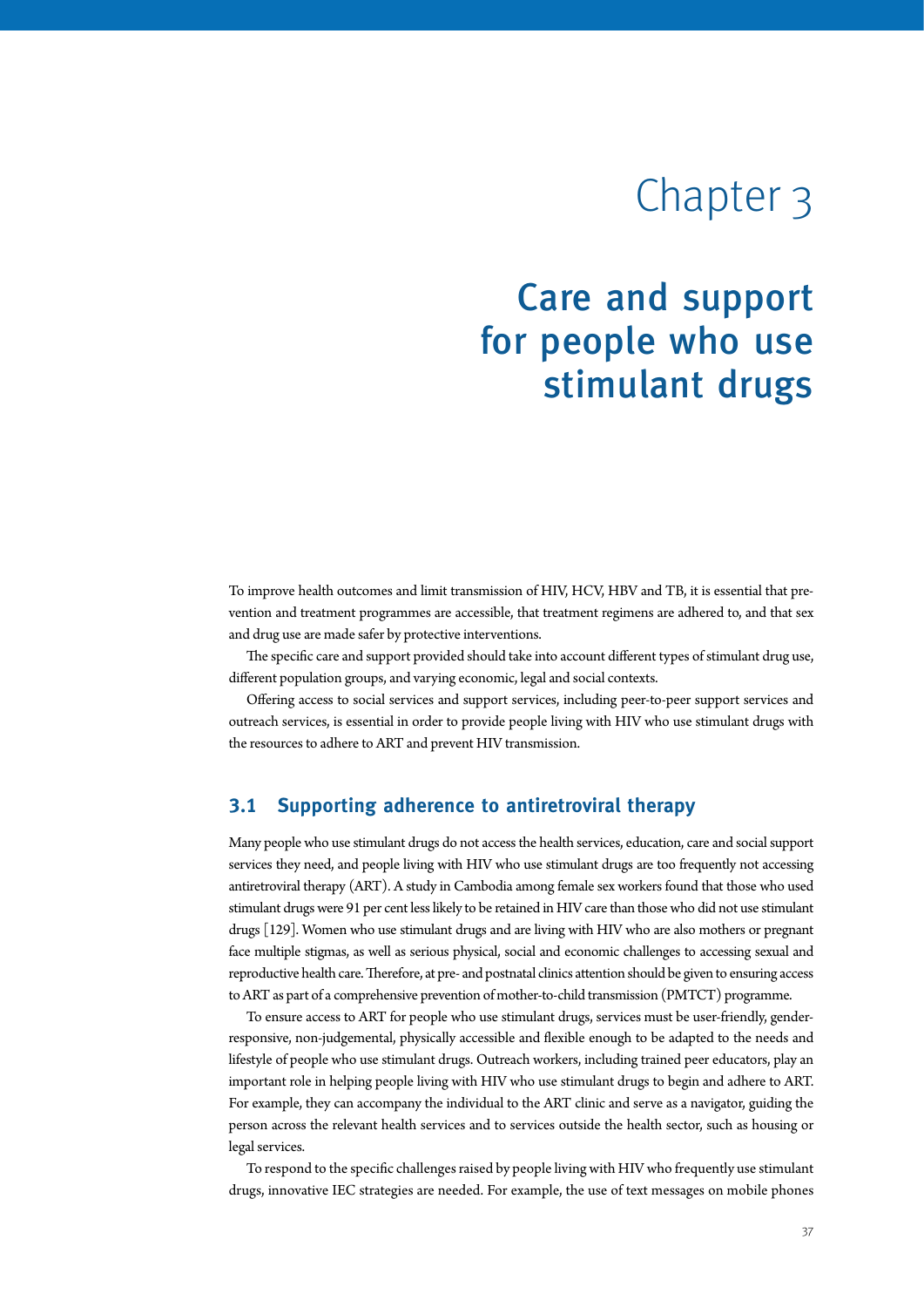<span id="page-43-0"></span>reminding patients to take their treatment has been shown to improve patient outcomes in resource[limited settings \[130\], and this could be applied to people who use stimulant drugs \(see box 7\).](#page-71-0) 

Combining services can also increase access to ART. This could mean providing men who have sex with men living with HIV and their potential partners with counselling on safer sex and drug use, along with rapid access to non-judgemental testing, access to PEP and to PrEP (for partners), and rapid referrals to STI and HIV treatment. Accurate knowledge about HIV treatment has been shown to lead to better adherence and to safer sex behaviours.

People living with HIV who use stimulant drugs should be supported to adhere to ART by psychosocial interventions (see section 2.5), participating in group support activities, mobilizing support networks and, if possible, discussing their stimulant drug use with a supportive health professional. They should not be excluded from services because they continue using drugs, but the interactions of those drugs with ART should be explained to them to encourage them to reduce the risks.

| Social support                   | Informational support                      | "Did he give you a STI? Here's where to go."                                                                                                                                                                                                                                                                                                                                                                                                                                                                                       |  |  |
|----------------------------------|--------------------------------------------|------------------------------------------------------------------------------------------------------------------------------------------------------------------------------------------------------------------------------------------------------------------------------------------------------------------------------------------------------------------------------------------------------------------------------------------------------------------------------------------------------------------------------------|--|--|
|                                  |                                            | "Take care of your body, get vaccinated for hep A and B."                                                                                                                                                                                                                                                                                                                                                                                                                                                                          |  |  |
|                                  | <b>Emotional support</b>                   | "Screw your partner, not your life."                                                                                                                                                                                                                                                                                                                                                                                                                                                                                               |  |  |
|                                  |                                            | "You're worth a new needle."                                                                                                                                                                                                                                                                                                                                                                                                                                                                                                       |  |  |
|                                  | Instrumental support                       | "ATS brings you down, meds bring you up."                                                                                                                                                                                                                                                                                                                                                                                                                                                                                          |  |  |
|                                  |                                            | "Pack your socks with condoms and lube."                                                                                                                                                                                                                                                                                                                                                                                                                                                                                           |  |  |
|                                  | <b>Health threat</b>                       | "You could have a STD drip?"                                                                                                                                                                                                                                                                                                                                                                                                                                                                                                       |  |  |
|                                  |                                            | "ATS can take your teeth."                                                                                                                                                                                                                                                                                                                                                                                                                                                                                                         |  |  |
|                                  | <b>Health behaviours</b><br>to reduce risk | "Don't be a statistic, take your meds."                                                                                                                                                                                                                                                                                                                                                                                                                                                                                            |  |  |
| Health belief                    |                                            | "Inject clean, an abscess is a hot mess."                                                                                                                                                                                                                                                                                                                                                                                                                                                                                          |  |  |
|                                  | Awareness of<br>health risks               | "50% of men with Chlamydia have no symptoms."                                                                                                                                                                                                                                                                                                                                                                                                                                                                                      |  |  |
|                                  |                                            | "Using ATS in public can be risky."                                                                                                                                                                                                                                                                                                                                                                                                                                                                                                |  |  |
|                                  | Self-regulation skills                     | "Weekends getting longer and longer?"                                                                                                                                                                                                                                                                                                                                                                                                                                                                                              |  |  |
|                                  |                                            | "Don't have an open sores relationship."                                                                                                                                                                                                                                                                                                                                                                                                                                                                                           |  |  |
| Social cognitive                 | Self-efficacy                              | "Say 1 <sup>st</sup> thing you're positive. You can do it."                                                                                                                                                                                                                                                                                                                                                                                                                                                                        |  |  |
|                                  |                                            | "You can take your meds, even when you party."                                                                                                                                                                                                                                                                                                                                                                                                                                                                                     |  |  |
|                                  |                                            | Theory-based messaging content was delivered several times each day by peer health<br>educators to methamphetamine-using men who have sex with men in Los Angeles Cour<br>United States. The two-week intervention pilot of Project Tech Support was mediated by<br>health educators, with up to four text-message conversations per day, consisting of up<br>20 text messages each way per conversation. Significant reductions in methamphetami<br>use and sexual risk behaviours were found at two-month follow-up evaluations. |  |  |
| Source: Reback et al, 2012 [131] |                                            |                                                                                                                                                                                                                                                                                                                                                                                                                                                                                                                                    |  |  |

#### Box 7. Text messaging reduces HIV risk behaviours among methamphetamine-using men who have sex with men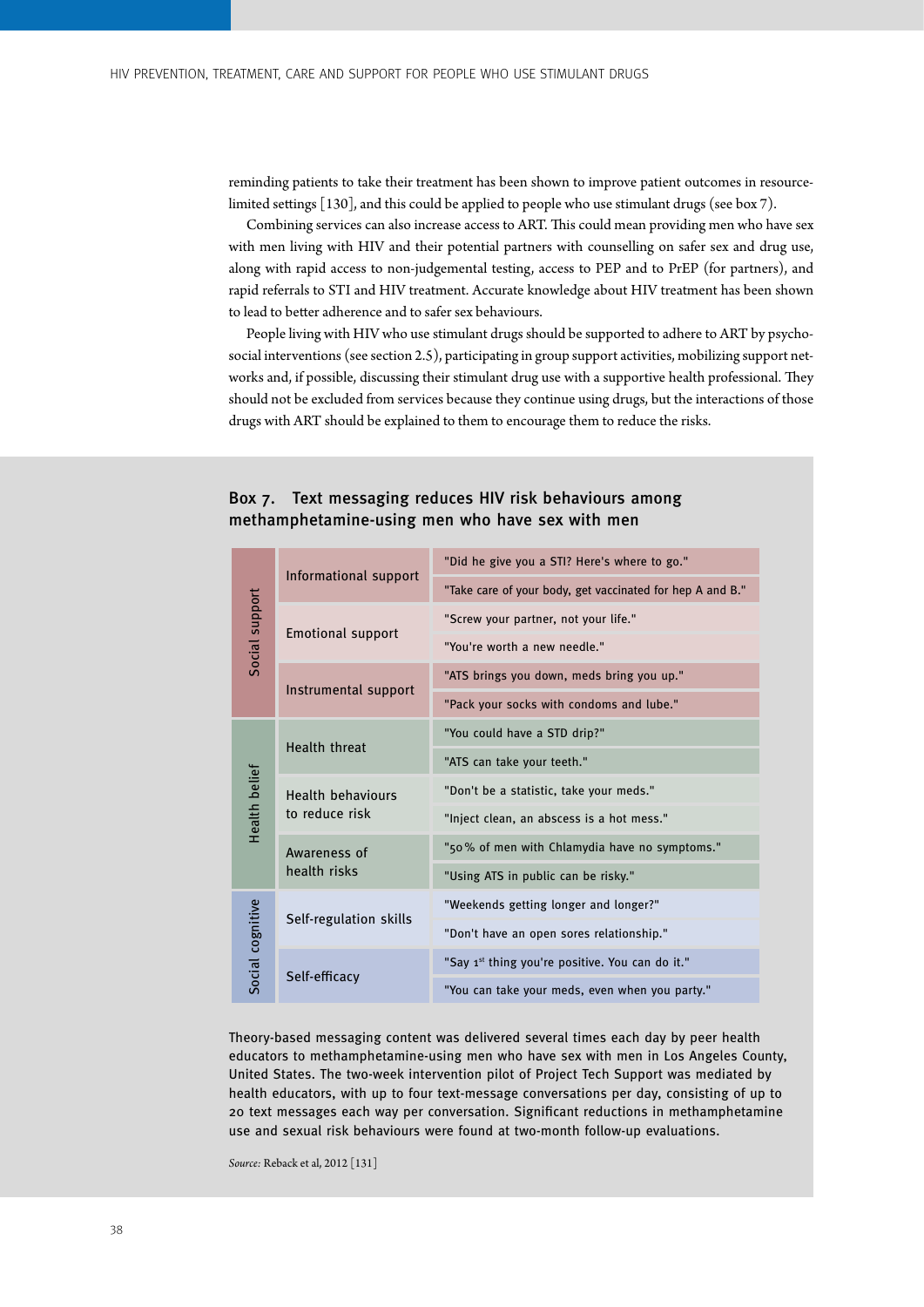#### <span id="page-44-0"></span>Further resources

Further information on community-led outreach to specific key populations can be found in the [IDUIT,](http://www.unodc.org/documents/hiv-aids/publications/Implementing_Comprehensive_HIV_and_HCV_Programmes_with_People_Who_Inject_Drugs_PRACTICAL_GUIDANCE_FOR_COLLABORATIVE_INTERVENTIONS.pdf,) [MSMIT](https://www.unfpa.org/publications/implementing-comprehensive-hiv-and-sti-programmes-men-who-have-sex-men), [SWIT](https://www.who.int/hiv/pub/sti/sex_worker_implementation/en/) and [TRANSIT.](https://www.unfpa.org/publications/implementing-comprehensive-hiv-and-sti-programmes-transgender-people-practical-guidance)

*[Differentiated service delivery for HIV: A decision framework for differentiated antiretroviral therapy delivery](http://www.differentiatedservicedelivery.org/Portals/0/adam/Content/2a0WxWUHfUKtul1mKWdmGQ/File/Decision%20Framework%20Key%20Population%20Web.pdf)  [for key populations](http://www.differentiatedservicedelivery.org/Portals/0/adam/Content/2a0WxWUHfUKtul1mKWdmGQ/File/Decision%20Framework%20Key%20Population%20Web.pdf)* (IAS, 2018) [167]

International AIDS Society (IAS) special website on Differentiated Service Delivery [https://www.](https://www.iasociety.org/Differentiated-Service-Delivery) [iasociety.org/Differentiated-Service-Delivery.](https://www.iasociety.org/Differentiated-Service-Delivery)

#### **3.2 Sexual and reproductive health care**

People who use stimulant drugs need access to sexual and reproductive health information and services, including STI diagnosis and treatment, family planning, and screening and treatment for cervical and/ or rectal cancers.

The anal administration of stimulant drugs increases the risks of anorectal trauma, especially when coupled with long, intense sexual sessions.

Pregnant and nursing women living with HIV need non-discriminatory access to pre- and postnatal clinics, PMTCT services for HIV, syphilis and hepatitis, and information and support during pregnancy and after delivery.

#### **3.3 Mental health care**

People who use stimulant drugs may have a wide range of mental health needs related to the drugs themselves, to stress or other personal situations, linked to HIV infection or to some ARVs. High doses of stimulant drugs and extended periods of using, long periods without sleep, and periods of malnourishment can result in paranoia, severe depression or attempted suicide, especially after the effects of stimulant drugs wear off. Dependence and chronic use of methamphetamines is probably associated with "methamphetamine psychosis", which requires emergency mental health care.

#### **3.4 Socioeconomic support**

Socioeconomic support as part of the psychosocial milieu is often minimized, but it is at the core of a comprehensive HIV prevention programme. Services should strive to create an environment that facilitates protective behaviours, ART adherence and achieving viral suppression. For example, people who are without stable accommodation are more likely to engage in a variety of HIV-risk-related [behaviours \[132\] and to have a detectable viral load \[99\]. The provision or facilitation of housing and](#page-71-0)  other social services has been shown to have a significant positive impact on both HIV and drug[related measures \[133\]. Employment has also been shown to improve outcomes \[134\].](#page-71-0)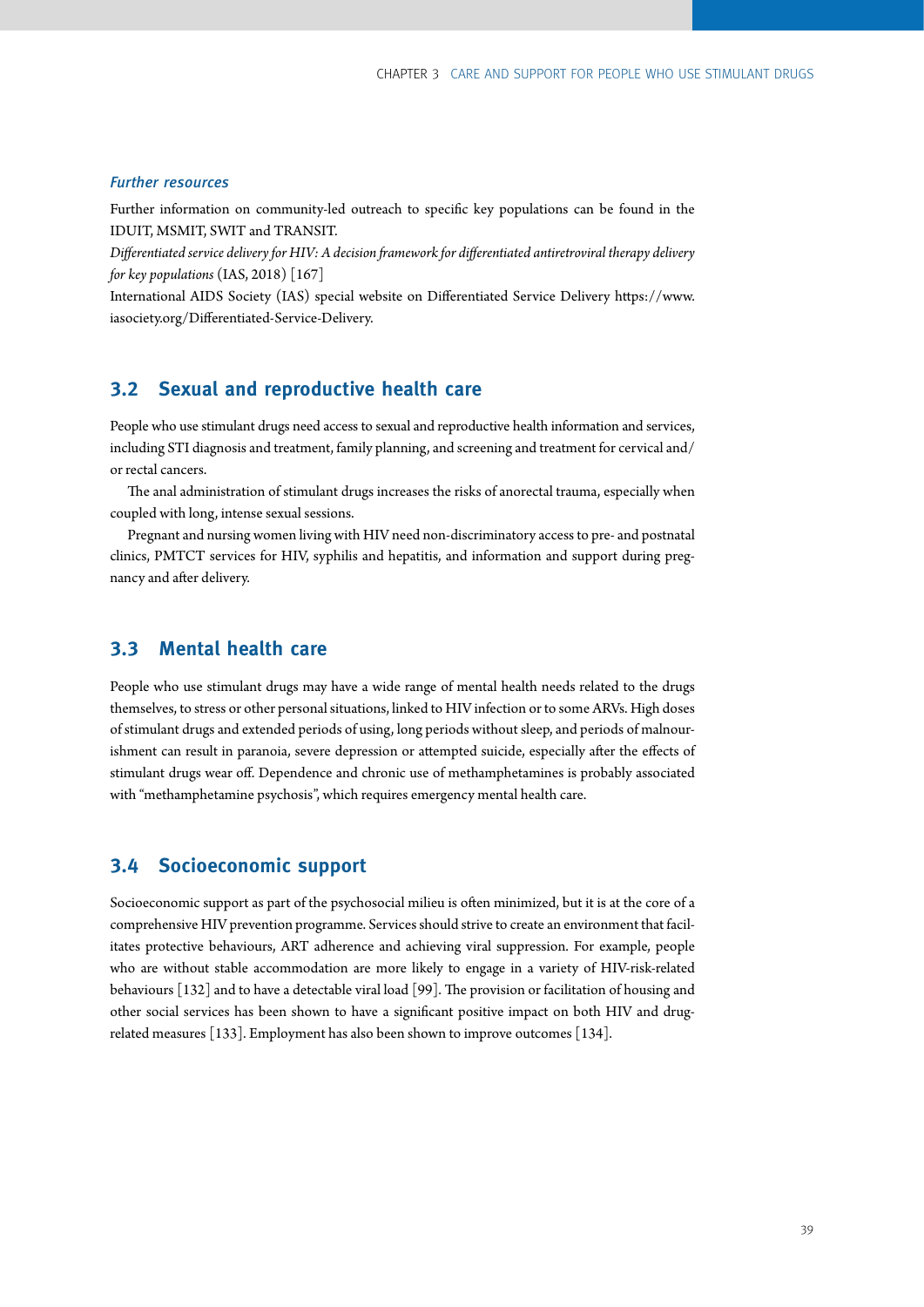#### Box 8. Comprehensive social and health support to homeless people using crack: the De Braços Abertos Programme

Launched in January 2014 by the municipality of São Paulo, Brazil, the De Braços Abertos ("With Open Arms") programme aimed to socially reintegrate people using crack and homeless people living in an area of the city known as Cracolândia ("Crackland"), and to restore their quality of life. The area was experiencing high rates of violence, and an increasing number of people were using crack in the street.

In contrast to the long-standing attempt to restore public security through a repressive approach, the project adopted a health-oriented and human-rights-based approach, focusing on addressing the rights of people to housing, food, income and health. All beneficiaries were offered three meals a day, training and a small weekly allowance of 130 reais (USD 40) in exchange for 20 hours of work such as gardening or street-cleaning. A mobile unit (tent) was established in the area, offering health care, social assistance, workshops and socio-cultural activities, according to the demands of the community.

Health care included low-threshold drug treatment provided by a multidisciplinary team. All women could access gynaecological services. Rapid testing for HIV and syphilis was provided through the mobile clinic, and people who tested positive (4 per cent for HIV and 26 per cent for syphilis) were referred for treatment. Drug-dependence treatment supported participants in increasing their self-care and reducing substance use at their own pace and by their own choice. The programme had a strong community- and peer-based component that allowed it to develop services tailored to the needs of the community, such as safer spaces for crack/cocaine smoking.

The programme rapidly demonstrated a positive impact, delivering more than 10,000 health interventions within two months, and leading to a reduction of 50-70 per cent in crack use among participants. At the same time, public safety improved significantly in the area, with a 50 per cent reduction in the number of crimes observed during the first six months of the programme.

By December 2014, the programme had assisted 500 people, of whom 50 were living with their families again, 20 had a formal employment contract, 42 had been trained and were working in the public park, and 80 were receiving mental health care. Many beneficiaries reported that stable housing and employment improved their quality of life, minimizing conflict and reducing problematic use of crack. The evaluation also highlighted that community-based interventions with a strong peer-education component were essential to address the cultural specificities and the needs of the communities.

#### Further resources

*[mHGAP intervention guide for mental, neurological and substance use disorders in non-specialized health](http://www.who.int/mental_health/publications/mhGAP_intervention_guide/en/) [settings](http://www.who.int/mental_health/publications/mhGAP_intervention_guide/en/)* (WHO, 2010) [112]

*[Guidelines for the management of methamphetamine use disorders in Myanmar](https://idpc.net/publications/2018/01/guidelines-for-the-management-of-methamphetamine-use-disorders-in-myanmar)* (Ministry of Health and Sports, Myanmar, 2017) [115]

*[Harm reduction and brief interventions for ATS users](http://www.who.int/hiv/pub/idu/ats_brief2.pdf)* (WHO, 2011) [114]

*[Good practice guide for employing people who use drugs](https://www.aidsalliance.org/assets/000/001/840/Employing_FINAL_original.pdf?1445009816)* [\(International HIV/AIDS Alliance, CoAct, 2015\) \[135\]](#page-72-0)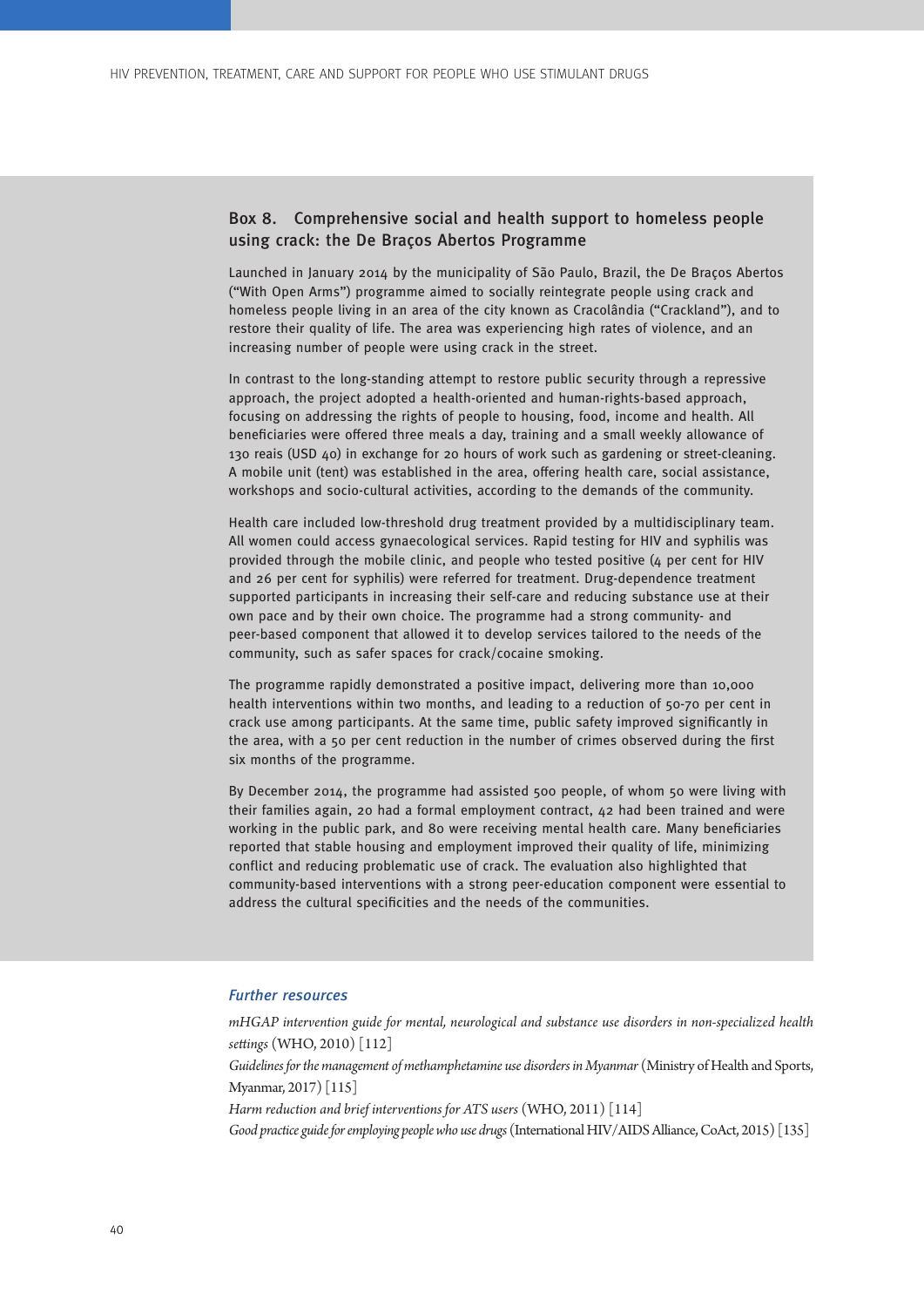# Chapter 4

## Critical enablers

Critical enablers are strategies, activities and approaches that are necessary to support the effectiveness and efficiency of core programme interventions. They are based on the insight that provision of services for people who use stimulant drugs often occurs within a legal and policy environment that fosters significant levels of stigma, discrimination, fear and violence, sometimes exacerbated by poverty and racism. These factors increase vulnerability to HIV and hepatitis by creating barriers to accessing health services, which results in low access to information, low uptake of HIV prevention services, late HIV testing, late treatment and low adherence to treatment. Critical enablers are needed to address the following issues:

- Structural barriers such as criminal sanctions for non-disclosure of HIV status, HIV exposure or transmission, drug use, same-sex relations or sex work – create a fear of arrest and prosecution that prevents some people who use stimulant drugs from accessing health services.
- Forced abortions and forced sterilization of women who use stimulant drugs, and fears of losing child custody, deter women, pregnant women and mothers from seeking health services, including sexual and reproductive health services and child care.
- Young people who use stimulant drugs, if minors, may face legal barriers to accessing HIV services related to the age of consent.
- In many countries, laws or policies consider possession of HIV prevention commodities such as needles and syringes or condoms as evidence of using drugs or engaging in illegal sex work. This increases vulnerability to HIV by discouraging people from using sterile injection equipment or condoms.

This chapter considers six critical enablers. The adoption of supportive practices by law enforcement officers, the police and prison officers, and access to justice are cross-cutting issues for all these enablers.

#### Further resources

[IDUIT](http://www.unodc.org/documents/hiv-aids/publications/Implementing_Comprehensive_HIV_and_HCV_Programmes_with_People_Who_Inject_Drugs_PRACTICAL_GUIDANCE_FOR_COLLABORATIVE_INTERVENTIONS.pdf), [MSMIT,](https://www.unfpa.org/publications/implementing-comprehensive-hiv-and-sti-programmes-men-who-have-sex-men) [SWIT](https://www.who.int/hiv/pub/sti/sex_worker_implementation/en/) and [TRANSIT](https://www.unfpa.org/publications/implementing-comprehensive-hiv-and-sti-programmes-transgender-people-practical-guidance)

*[Consolidated guidelines on HIV prevention, diagnosis, treatment and care for key populations – 2016 revision,](https://www.who.int/hiv/pub/guidelines/keypopulations-2016/en/)*  Chapter 5: Critical enablers (WHO, 2016) [8]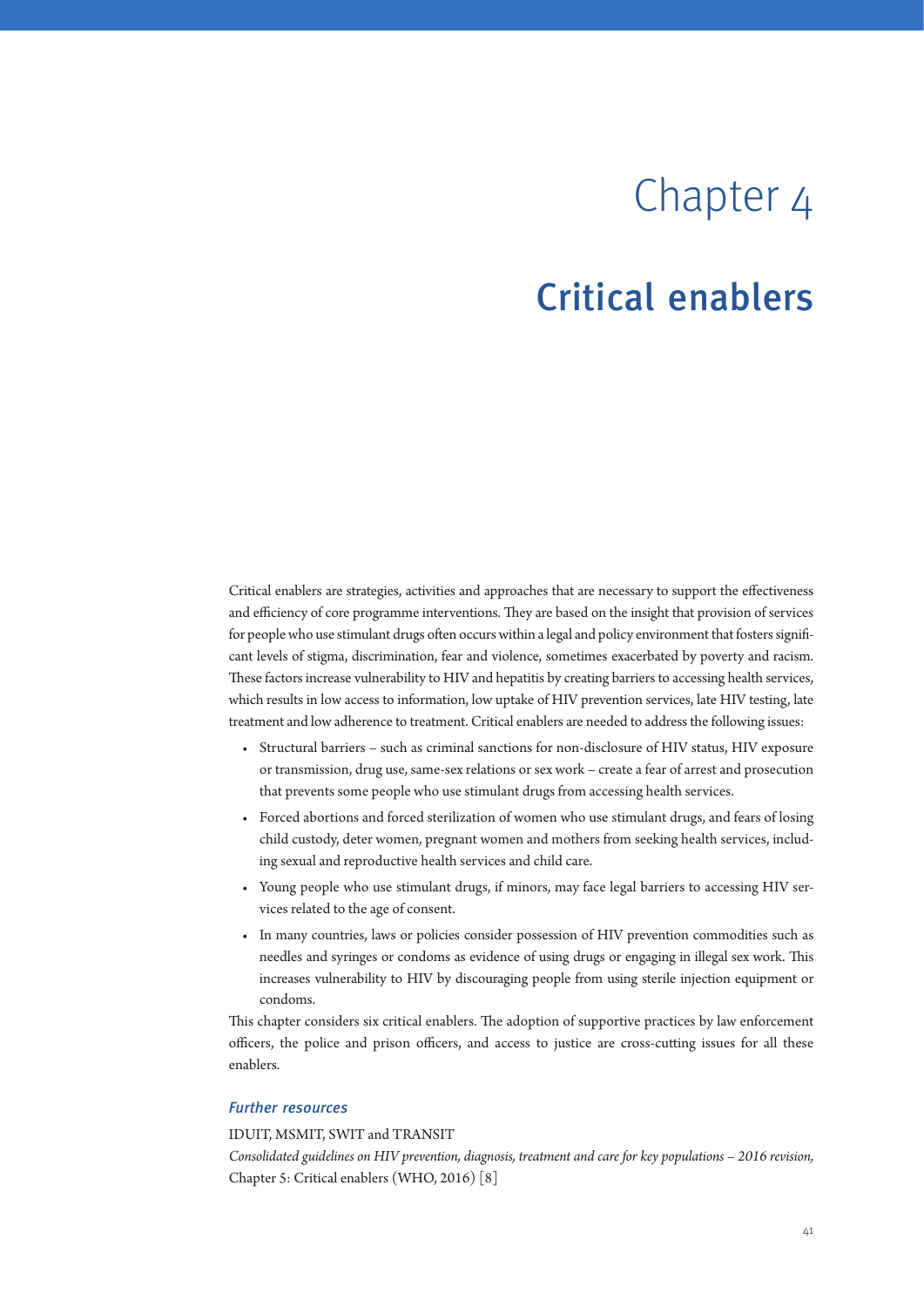#### **4.1 Supportive laws and policies**

All relevant United Nations bodies have endorsed a comprehensive package for HIV prevention and treatment for people who inject drugs as described in the *WHO/UNODC/UNAIDS technical guide* [7], which lists needle and syringe programmes as the first priority intervention. The comprehensive package [is also reflected in the UNGASS 2016 Outcome Document \[136\], which calls for "effective measures](#page-72-0)  aimed at minimizing the adverse public health and social consequences of drug abuse, including appropriate medication-assisted therapy programmes, injecting equipment programmes, as well as antiretroviral therapy and other relevant interventions that prevent the transmission of HIV, viral hepatitis and other bloodborne diseases associated with drug use".

National and subnational laws and policies should be reviewed and, where necessary, reformed to ensure they are supportive of interventions to improve the health of people who use drugs, including those who use stimulant drugs.

Effectively addressing drug use as a public-health issue requires that criminal justice sanctions be removed or mitigated so that they do not create more social and health problems for people who use drugs, their families and, by extension, the wider community. Alternatives to incarceration and punishment for drug use or drug possession for personal consumption would substantially reduce the structural barriers to the provision of health care, including HIV services for people who use stimulant drugs.

Supportive laws that do not impose criminal sanctions on key populations will also reduce the risks undertaken by peer outreach workers and other health workers delivering education, outreach, community mobilization, NSPs, condoms, and other recommended low-threshold HIV services.

Laws and policies should make provisions against stigma and discrimination within health and social sectors. They should allow for the distribution of HIV and hepatitis prevention information along with specialist drug paraphernalia – such as needles and syringes and the extended range of injecting equipment, and straws, crack or methamphetamine pipes for stimulant drugs – to reduce the risks of HIV or hepatitis transmission.

#### Box 9. Reforming drug policy through a consultative process in Myanmar



While opium use is a significant issue in Myanmar, the country is also one of the largest methamphetamine producers in the world. It has an estimated 80,000 people who inject drugs (mainly heroin), 30 per cent of whom are living with HIV. There is a lack of reliable data on methamphetamine use, but it has been identified as a growing health problem, and the number of people seeking treatment has increased for each of the last six years.

Until 2017, the government of Myanmar implemented a repressive drug-control plan aiming at achieving a "drug-free country". The policy addressed drug use primarily as a crime, and people who used drugs were sentenced to imprisonment (making up 48 per cent of the country's 70,000 prisoners) or could be sent to compulsory treatment centres. People who use drugs in Myanmar face high levels of stigma and social exclusion, and have poor access to health services.

In 2015 UNODC supported a consultation on amending Myanmar's Narcotic Drugs and Psychotropic Substances Law. The changes suggested by the participants included removing compulsory registration for drug users, switching from imprisonment to drug treatment, reducing penalties for minor offences and including the harm reduction approach in the law. United Nations also recommended removing the death penalty for drug-related criminal offences.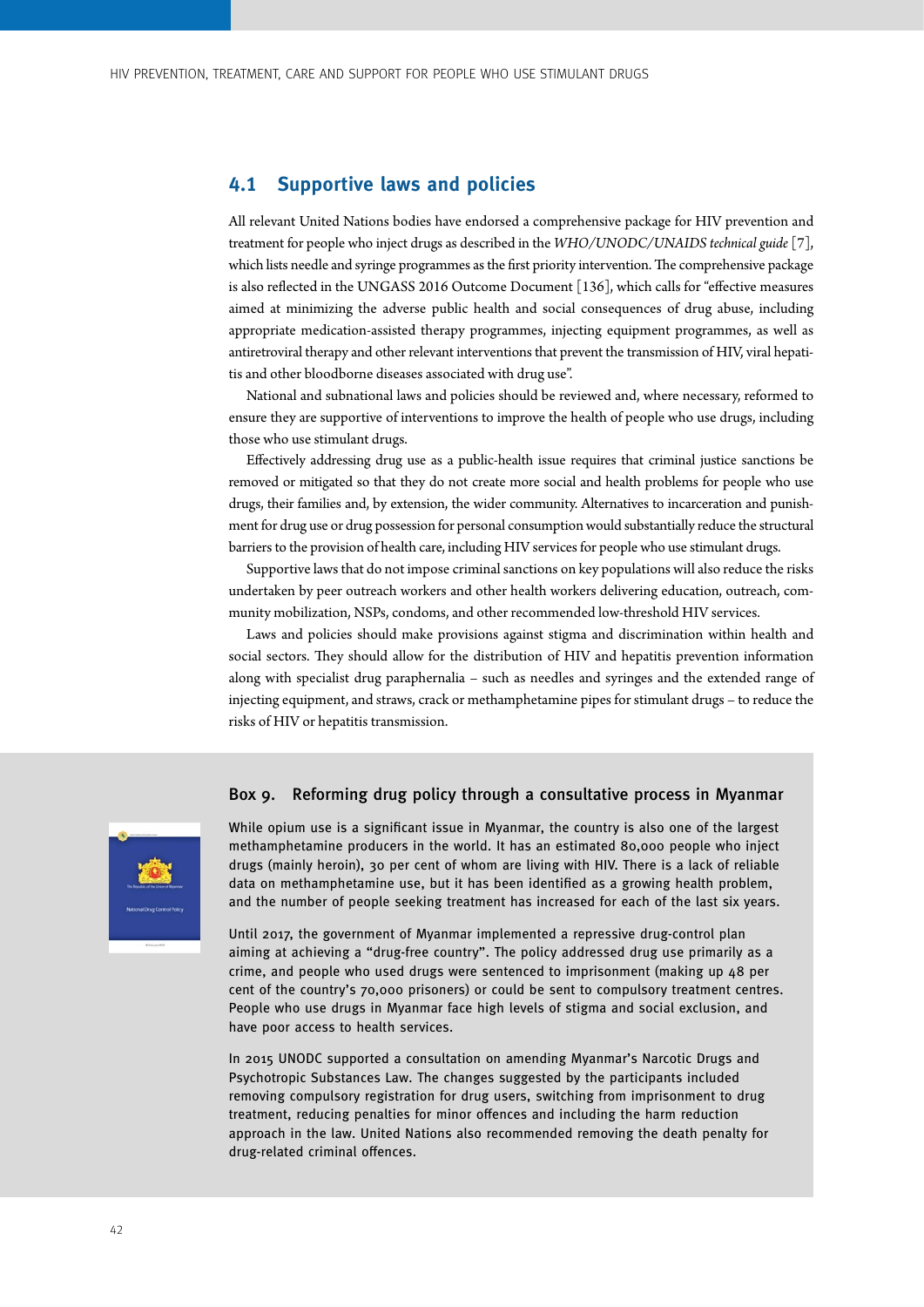In September 2016, after an intergovernmental meeting and briefing for Members of Parliament, a roadmap to revise the drug policy was developed under the leadership of the Central Committee for Drug Abuse Control (CCDAC), which invited interested CSOs to take part in the process. More than 150 governmental and nongovernmental organizations, stakeholders and experts from sectors including health and social care, law enforcement, academia, education, psychology and rural development provided input through three rounds of consultation.

The new policy was launched by the Government and UNODC on 28 February 2018. It references international best practices and is aligned with the approach of the UNGASS 2016. The policy recommends a health-based approach with a focus on prevention and harm reduction, and it advocates that "structural reform is required to reduce the negative consequences associated with drug use and to promote alternatives to imprisonment for drug offenses." The policy identifies that drug services need to be expanded to address methamphetamine use and other drug-related harms, and that community-based treatment and services for people who use drugs should be increased. It also proposes transitioning from mandatory to voluntary drug treatment systems.

*See also:* Myanmar's *[National drug control policy](https://www.unodc.org/documents/southeastasiaandpacific/2018/02/Myanmar_Drug_Control_Policy.pdf)* [\(Ministry of Health, Myanmar, 2018\) \[137\]](#page-72-0)

### **4.2 Empowering the community and meaningful community engagement**

Health policies and programmes are more effective and have a more positive impact on health out[comes when affected populations take part in their development \[138\]. Community empowerment is](#page-72-0)  the process whereby people who use drugs, and other key populations, are supported to address for themselves the structural constraints to health, human rights and well-being that they face, and improve their access to services, including to reduce the risk of acquiring HIV and HCV, and to provide treatment and care for those living with HIV, HCV and other health problems. Community action can:

- Mobilize demand for services
- Increase access for people who are difficult to reach through formal health systems
- Support health systems strengthening
- Mobilize political leadership
- Change social attitudes and norms
- Create an enabling environment that promotes equal access to services

The 2016 United Nations Political Declaration on Ending AIDS affirms the critical role of communities in advocacy, participation in the coordination of HIV responses and service delivery. It further recognizes that community responses to HIV must be scaled up, and that at least 30 per cent of services should be community-led by 2030. Similarly, the UNGASS 2016 Outcome Document recommends intensifying the meaningful participation of CSOs, and supporting and training them *(136)*.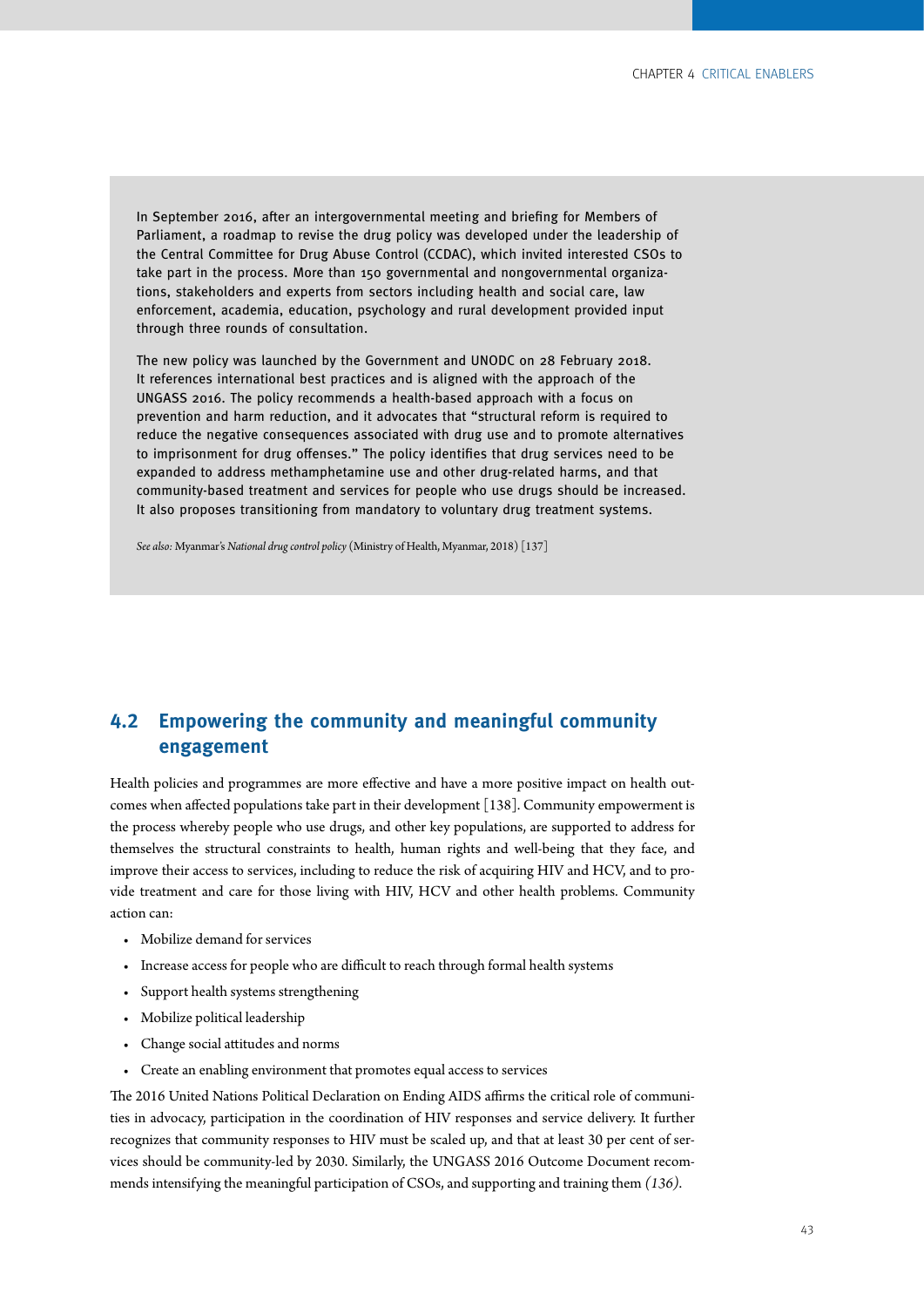Figure II. provides an overview of the role of the community in the response to HIV and HCV.



**Figure II. A community-focused, rights-based framework for HIV and HCV prevention**

#### **4.3 Addressing stigma and discrimination**

When people who use drugs are also members of other key populations, they are likely to face additional stigma and discrimination from wider society and their local communities, as well as self-stigma. They may also be stigmatized within their own key population community, if drug use is viewed disapprovingly by their peers.

Stigma and discrimination against people who use stimulant drugs occurs in the general community, the health sector (including in HIV and drug-treatment services), law-enforcement agencies and the judicial system. Interventions to reduce stigma and discrimination need to be developed tailored to each of these sectors. Suggested activities include:

- Assess the extent and nature of stigma and discrimination against key populations who use stimulant drugs, among health professionals, social services, community-based and other low-threshold HIV services, and the police. Engage with communities of people who use drugs to understand and define their needs for services.
- Sensitize health- and social-care professionals to reduce stigma and discrimination against people who use stimulant drugs.
- Build the capacity of health workers, including community health workers, to address the specific needs of people who use stimulant drugs. Within services for people who use stimulant drugs, this means building capacity to provide information tailored to the needs of different key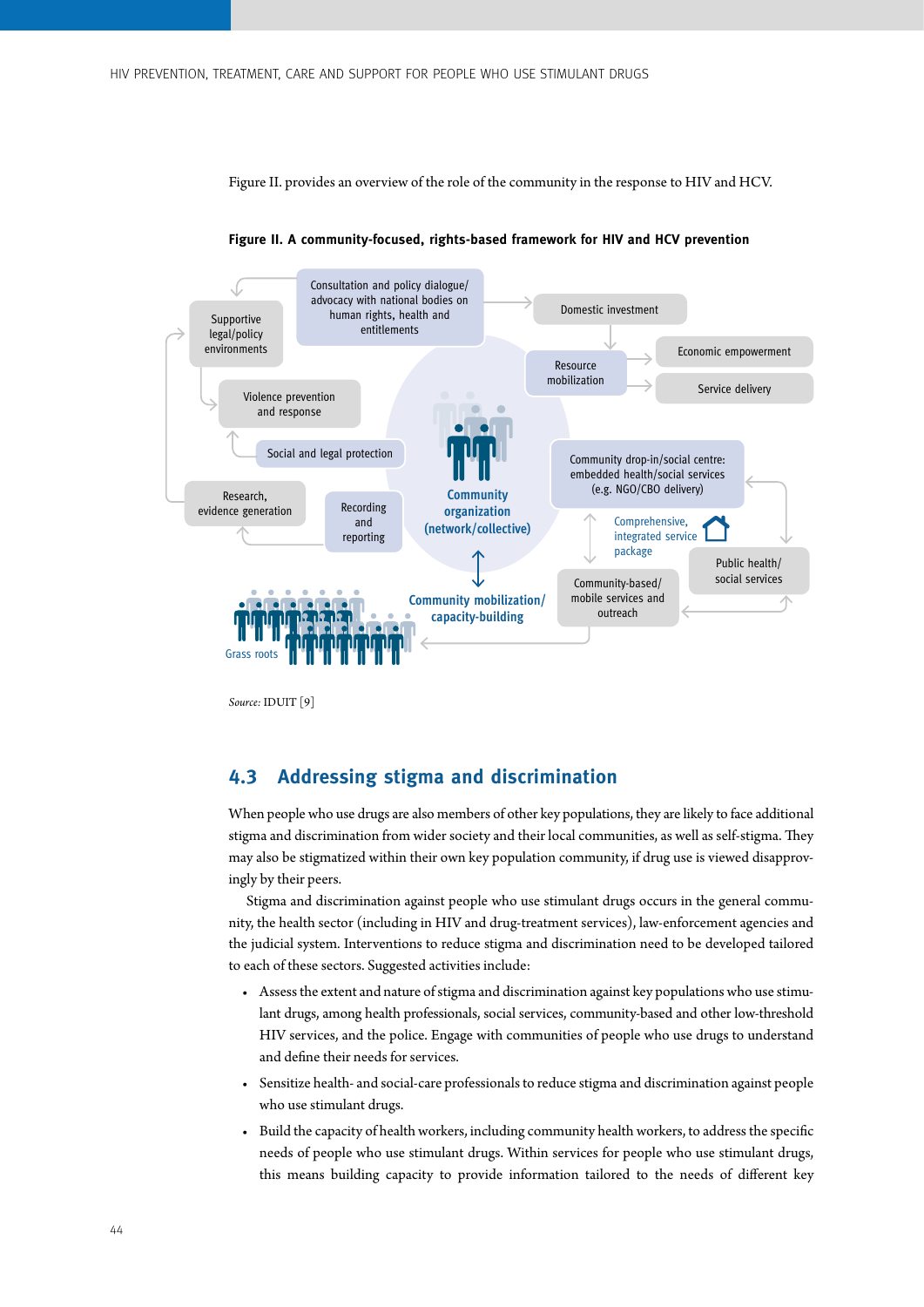populations. At clinics serving men who have sex with men, sex workers or transgender people, or medical facilities for people in prisons, it means building capacity to provide HIV prevention information and services specific to the context of stimulant drug use. In both cases, services should be user-friendly and adapted to the lifestyle, gender and age of the population they serve (with regard to opening hours, outreach, mobile clinics, etc.).

- Sensitize police on the crucial role their attitude and practices play in the response to the HIV epidemic among key populations, and build their capacity to adopt supportive practices.
- Provide legal literacy and legal aid through low-threshold services to raise the awareness of people who use drugs on their rights and access to legal aid to address family, employment, housing or criminal law cases.
- Support community-based organizations to develop and implement effective approaches to reducing stigma and discrimination within key populations, including self-stigma, and to support individuals in challenging stigma and discrimination.

#### Further resources

*[Training manual for law enforcement officials on HIV service provision for people who inject drugs](https://www.unodc.org/documents/hiv-aids/Lemanual/LE_Manual_presentations_and_annexes.pdf)* [\(UNODC, 2014\) \[139\]](#page-72-0)

[Joint United Nations statement on ending discrimination in health-care settings](https://www.who.int/news-room/detail/27-06-2017-joint-united-nations-statement-on-ending-discrimination-in-health-care-settings) (2017) [\[140\]](#page-72-0)

### **4.4 Alternatives to arrest and incarceration**

People should not be incarcerated for using drugs. It is ineffective and expensive and deters people who use stimulant drugs from accessing the health services they need. People who use stimulant drugs should instead be diverted to health promotion or drug services, including HIV prevention and treatment services.

Law enforcement, and especially police, plays a key role in the lives of people who use stimulant drugs. Capacity-building, partnership-building and sensitization training are key strategies to support law-enforcement agencies to adopt policies and practices which facilitate access to evidence- and human-rights-based HIV services.

Forming a partnership between police and HIV harm reduction services, including drug treatment services, and communities of people who use drugs and other key populations can be effective in establishing a diversion scheme to prevent people who use drugs from being arrested. Guidance on how to establish these services is provided in the *[Practical guide for civil society HIV service providers](https://www.unodc.org/documents/hiv-aids/2016/Practical_Guide_for_Civil_Society_HIV_Service_Providers.pdf)  [among people who use drugs: improving cooperation and interaction with law enforcement officials](https://www.unodc.org/documents/hiv-aids/2016/Practical_Guide_for_Civil_Society_HIV_Service_Providers.pdf)* [\(UNODC, INPUD, LEAHN, 2016\)\[141\].](#page-72-0)

Providing legal aid to people who use stimulant drugs who have been arrested, including through the assistance of paralegals, can also prevent incarceration and facilitate diversion to alternative measures in the case of minor non-violent crime.

### **4.5 Preventing and addressing violence**

Physical, sexual or psychological violence, including gender-based violence, against highly stigmatized population groups is common and increases the vulnerability of key populations to HIV  $\lceil 142 \rceil \lceil 143 \rceil$ . Women who use drugs, sex workers and transgender women, are particularly vulnerable to violence,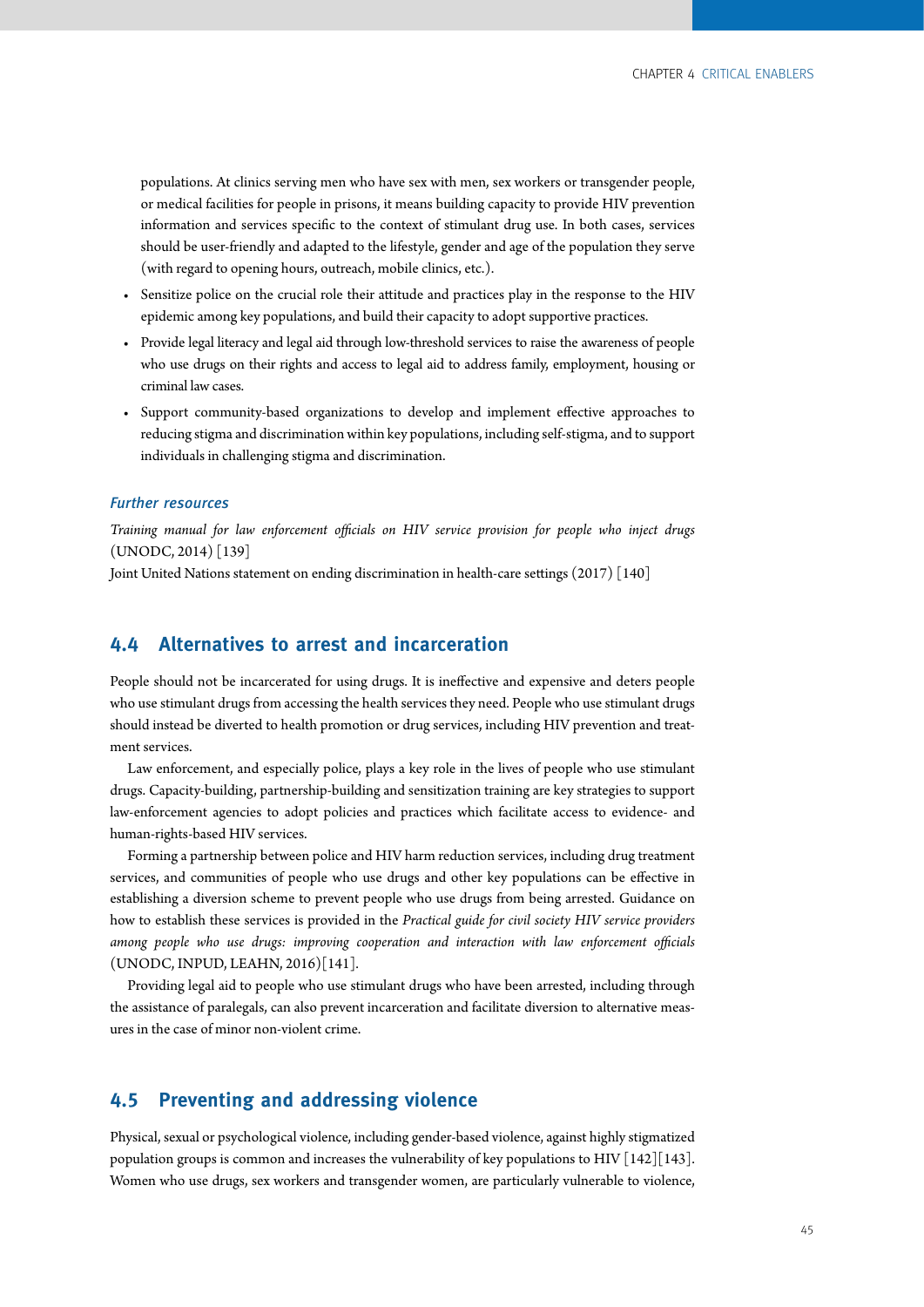including domestic violence and violence by police. Discriminatory laws banning same-sex contact fuel homophobic violence, which also creates barriers to accessing and using services.

In sex-work premises, the use of stimulant drugs increases the risk of violence against sex workers, including forcing them to use drugs. Under the influence of drugs, sex workers have a reduced ability to assess the safety of situations and to negotiate safer sex.

Measures should be taken to prevent violence and to protect people from being exposed to violence. These can include sensitization and training of police officers; environmental measures such as street lighting; and offering access to safe houses, child care and self-defence for people vulnerable to violence. Community-led initiatives, such as hotlines, are more effective to support victims of violence, including for crisis response.

People who have been the victim of violence should have access to health services such as sexual and reproductive health and HIV services, including PEP, as well as social-protection services, psychological support and legal aid, as needed.

#### **4.6 Closing compulsory drug detention and rehabilitation centres**

Compulsory drug detention and rehabilitation centres are used in a number of countries to hold men, women and children suspected of using drugs. Other compulsory detention centres are designed to hold people who have engaged in sex work and children who have been victims of sexual exploitation.

The violation of human rights involved in forced detention without judicial review is compounded by other reported characteristics of these centres, such as poor conditions, forced labour, physical and sexual violence, and lack of access to health care, including HIV prevention and treatment services.

United Nations agencies have advocated in a joint United Nations statement for States to close these centres and to make available voluntary, evidence-informed and rights-based health and social services [in the community, including community-based HIV harm reduction services \[144\]. The provision of](#page-72-0)  community service orders and other non-custodial sentences should be accompanied by the health and human services that people need.

#### Further resources

[IDUIT](http://www.unodc.org/documents/hiv-aids/publications/Implementing_Comprehensive_HIV_and_HCV_Programmes_with_People_Who_Inject_Drugs_PRACTICAL_GUIDANCE_FOR_COLLABORATIVE_INTERVENTIONS.pdf), [MSMIT,](https://www.unfpa.org/publications/implementing-comprehensive-hiv-and-sti-programmes-men-who-have-sex-men) [SWIT](https://www.who.int/hiv/pub/sti/sex_worker_implementation/en/) and [TRANSIT](https://www.unfpa.org/publications/implementing-comprehensive-hiv-and-sti-programmes-transgender-people-practical-guidance)

*[Consolidated guidelines on HIV prevention, diagnosis, treatment and care for key populations – 2016 revision,](https://www.who.int/hiv/pub/guidelines/keypopulations-2016/en/)*  Chapter 5: Critical enablers (WHO, 2016) [8]

*[Advocacy guide: HIV/AIDS prevention among injecting drug users](https://www.who.int/hiv/pub/idu/iduadvocacyguide/en/)* [\(WHO, UNAIDS, UNODC, 2004\) \[145\]](#page-72-0) Joint statement on compulsory drug detention and rehabilitation centers. United Nations, 2012 [168]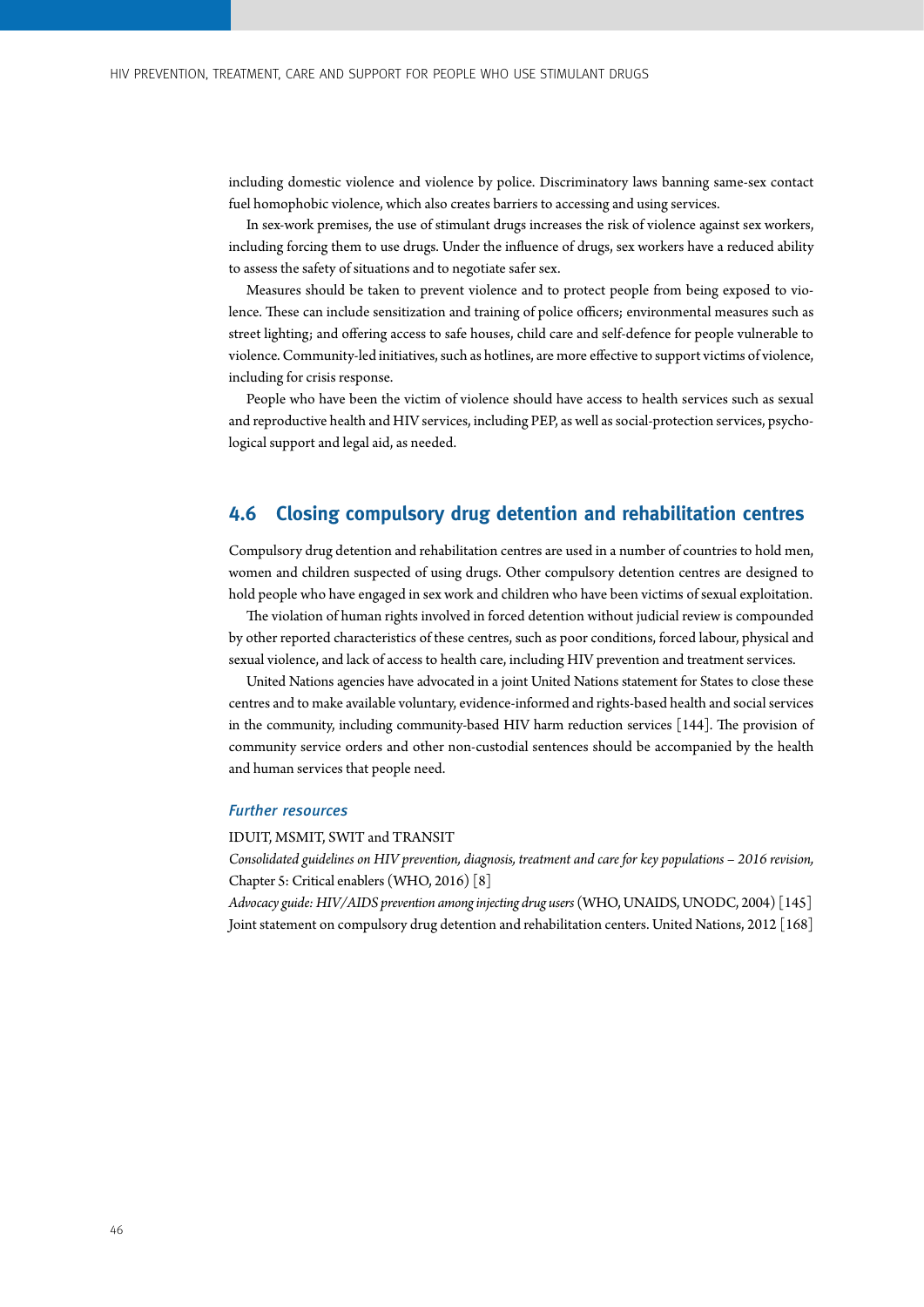# Chapter 5

## Implementation considerations

HIV, HCV, HBV, STI and TB interventions for people who use stimulant drugs must be accessible and tailored to the specific needs and concerns of key populations. These may vary according to the drugs that are used, the modes of administration, the settings where drug use occurs, and other concurrent risks and vulnerabilities, and the range of possible communication channels.

Drug use is often a collective activity. Stimulant drug use is associated with other communal activities such as participation in clubs, festivals and sex parties, or at sex-work venues. The transmission of HIV or other bloodborne viruses is therefore largely contingent on communal behaviours and social norms that exist within a wider risk environment. The sexual transmission of HIV among people who use stimulant drugs can be influenced by rules or rituals within a group or subpopulations.

Programmes for people who use stimulant drugs need to consider each population subgroup, both in terms of interventions related to substance use and sexual risk, and to service delivery approaches. Effective programmes for people who use stimulant drugs therefore require detailed, disaggregated data by target population groups for a solid assessment of needs. Undertaking a community consultation with people who use stimulant drugs in different geographic areas and settings (or virtual spaces) provides an opportunity to better understand, document and plan responses to the needs of the group.

## **5.1 Intersection between groups of people who use stimulant drugs and overlapping risks**

Effective HIV programming to address HIV and stimulant drug use requires cooperation and integration between service providers for people who use drugs and other key populations. It also requires overcoming external stigma, including cross-stigmatization among groups.

Services for key populations often operate in silos and lack the resources to address the needs of people outside their specific group. A challenge in delivering HIV services to members of key populations who use stimulant drugs is providing confidential and appropriate services, resources and information by their peers or other providers that are relevant to all the various behaviours they engage in, e.g., using stimulant drugs and practising sex work, or men who have sex with men using stimulant drugs.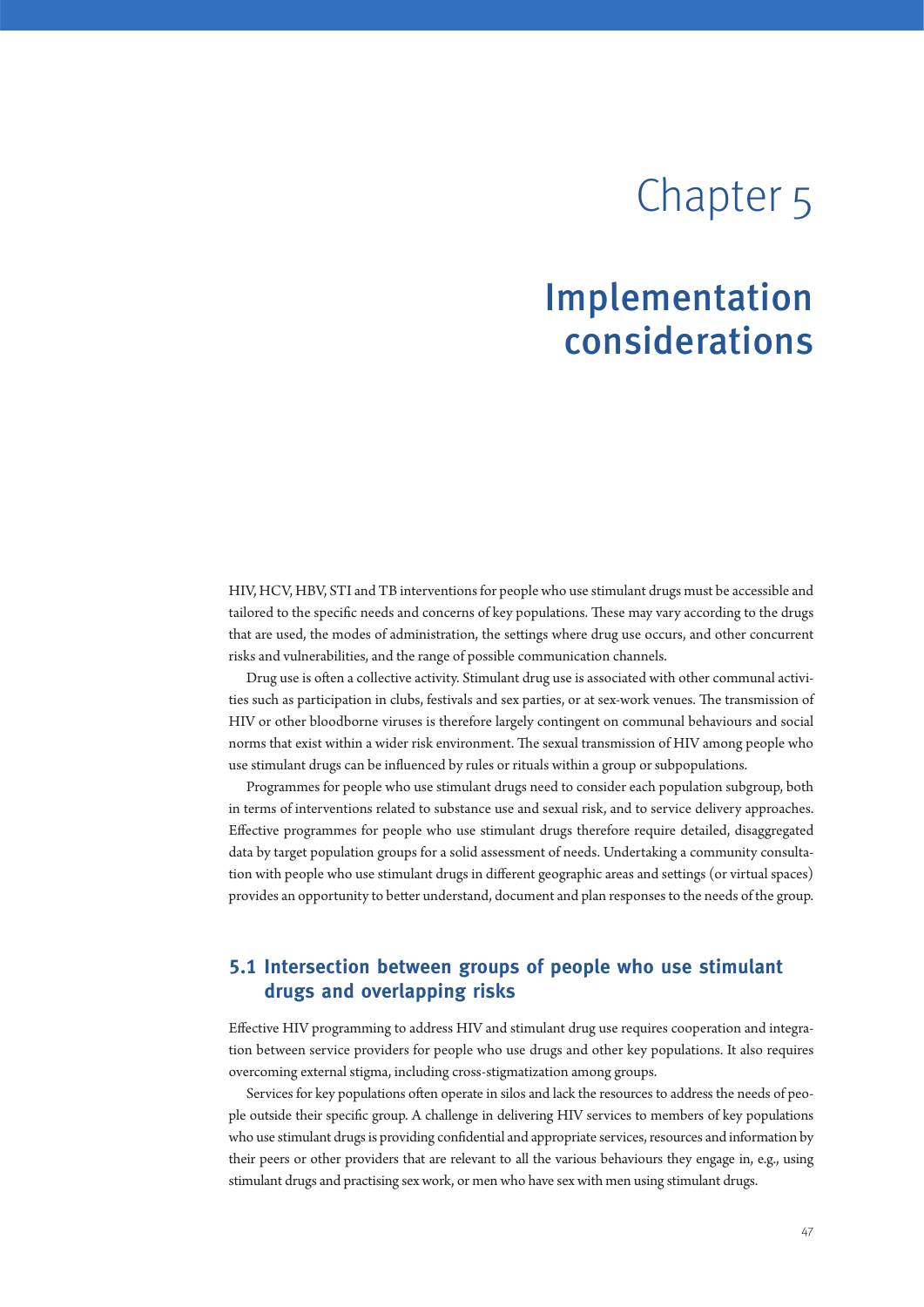Most services for men who have sex with men, sex workers or transgender people do not have the specific HIV prevention component needed for people who use crack, amphetamines or methamphetamines. Conversely, HIV harm reduction programmes for people who use drugs mostly lack services responsive to the needs of other key populations. For example, most participants in a study of ChemSex among gay men in London, reported that they had never encountered HIV harm reduction informa[tion that related specifically to venues that cater for sex on their premises \[146\].](#page-72-0) 

The intersectionality between drug use (including injecting drug use) and sex indicates a clear need to integrate drug-related HIV prevention interventions for men who have sex with men who use drugs into sexual health services, and targeted sexual health interventions into HIV harm reduction services, including NSPs.

Correspondingly, NSPs should emphasize information on the risks for sexual transmission of HIV among people who inject drugs, in particular those who inject stimulant drugs.

Although this guide focuses on stimulant drugs, it is important to bear in mind that polydrug use (i.e., the use of stimulant drugs alongside other drugs such as opiates) is common.

HIV service providers and prison authorities should work together to ensure that people who use drugs have access to the same essential services in prison that are available in the community and to ensure continuity of treatments and care between community and prisons. The recommended package of 15 essential HIV interventions<sup>7</sup> for people in prisons is detailed in the UNODC policy brief *[HIV prevention, treatment](http://www.who.int/hiv/pub/prisons/interventions_package/en/) [and care in prisons and other closed settings: a comprehensive package of interventions](http://www.who.int/hiv/pub/prisons/interventions_package/en/)* [\(2013\) \[147\].](#page-72-0)

#### **5.2 ChemSex and HIV prevention**

There is a need for expanded availability and access to HIV harm reduction and sexual health services that are welcoming of men who have sex with men and capacitated to address the psychosocial and physical needs related to ChemSex. This includes recruiting members of this community to conduct outreach prevention services on site. Addressing ChemSex within HIV harm reduction approaches and strategies also requires the meaningful participation of the community to ensure that materials developed are relevant and appropriate. The following topics may be appropriate for IEC materials:

- Safer drug use and HIV harm recognition
- Safer sex
- Consent, respect for others and reducing sexual exploitation
- Transmission of STIs, HIV, HCV and HBV
- Sexual satisfaction and safety
- Dealing with drug-related emergency situations
- HIV-related stigma and issues associated with HIV status disclosure and/or drug use
- Community and social networking opportunities that do not include drugs and sex

The 15 interventions are: 1. Information, education and communication; 2. Condom programmes; 3. Prevention of sexual violence; 4. Drug dependence treatment, including opioid substitution therapy; 5. Needle and syringe programmes; 6. Prevention of transmission through medical or dental services; 7. Prevention of transmission through tattooing, piercing and other forms of skin penetration; 8. Post-exposure prophylaxis; 9. HIV testing and counselling; 10. HIV treatment, care and support; 11. Prevention, diagnosis and treatment of tuberculosis; 12. Prevention of mother-to-child transmission of HIV; 13. Prevention and treatment of sexually transmitted infections; 14. Vaccination, diagnosis and treatment of viral hepatitis; 15. Protecting staff from occupational hazards.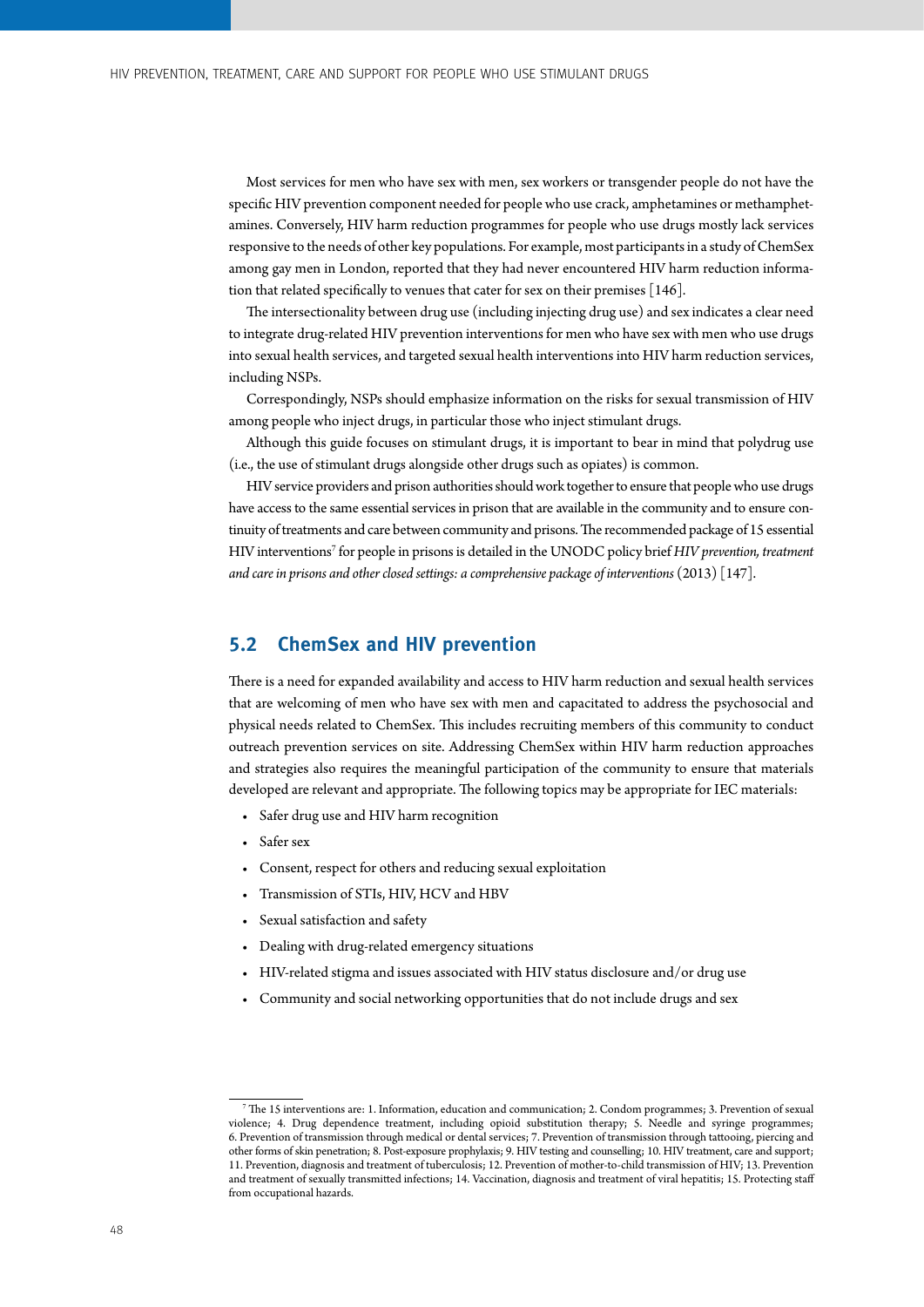Peers delivering health services should work with managers of commercial establishments that allow sex on their premises to facilitate the development and promotion of sex- and drug-related HIV prevention policies and procedures. Training may include how to recognize and help those in distress from their drug use.

Injecting drug use in the context of ChemSex ("slamming") is practised by small numbers of people, but [they are difficult to reach since injecting drugs is often a taboo subject within these communities \[148\].](#page-72-0)  Specific strategies need to be developed to overcome this challenge for delivering appropriate HIV prevention messages or commodities.

### **5.3 Outreach work (including virtual settings)**

In order to reach populations of people who use stimulant drugs in highly stigmatized environments that make them difficult to reach with mainstream services, there is a need for outreach procedures that are non-judgemental and culturally competent.

Through outreach, many interventions can be made accessible, including information, HTS, counselling, condoms and lubricants, sterile injection equipment and safer-sex commodities, social support and referrals to relevant health and social services. Services provided will vary according to the setting (street, clubs, festival, sex-work venues, prisons, etc.) and the specific risks of the people who use stimulant drugs in these settings.

Outreach workers may be professionals, but outreach is often more effective when conducted by trained members of the stimulant drug-using community or the relevant key population. For example, specialist peer educators can provide HIV prevention information or commodities at a festival.

Safe spaces and drop-in centres can be established on a temporary or fixed basis, according to the setting, to give people who use stimulant drugs a place to relax, rest and access information, condoms and lubricants, and commodities for the safe use of drugs, as well as counselling and rapid HIV tests. In some settings such as clubs or festivals, temporary mobile booths and facilities can be set up.

Mobile-phone and Internet applications can also be used, when appropriate and when confidentiality can be ensured, to reach larger numbers of people who use stimulant drugs, including those who are members of key populations, through group or individual contacts.

#### Further resources

*[Evidence for action: effectiveness of community-based outreach in preventing HIV/AIDS among injecting](https://www.who.int/hiv/pub/idu/e4a-outreach/en/)  [drug users](https://www.who.int/hiv/pub/idu/e4a-outreach/en/)* [\(WHO, 2004\) \[149\]](#page-72-0)

*[Training guide for HIV prevention outreach to injecting drug users](https://www.who.int/hiv/pub/idu/hivpubidu/en/)* [\(WHO, 2004\) \[150\]](#page-72-0)

### **5.4 Community-based interventions**

The meaningful involvement of people who use stimulant drugs, in both the design and the implementation of an intervention, is critical for the service to be effective. Communities have unique expertise about their situation and needs that is required, together with scientific expertise, for the provision of effective and accessible services. The development and quality monitoring of HIV prevention, testing and treatment services by groups of people who use drugs, together with representatives of other relevant key populations, can help ensure the effectiveness of services tailored to meet the needs of people who use stimulant drugs.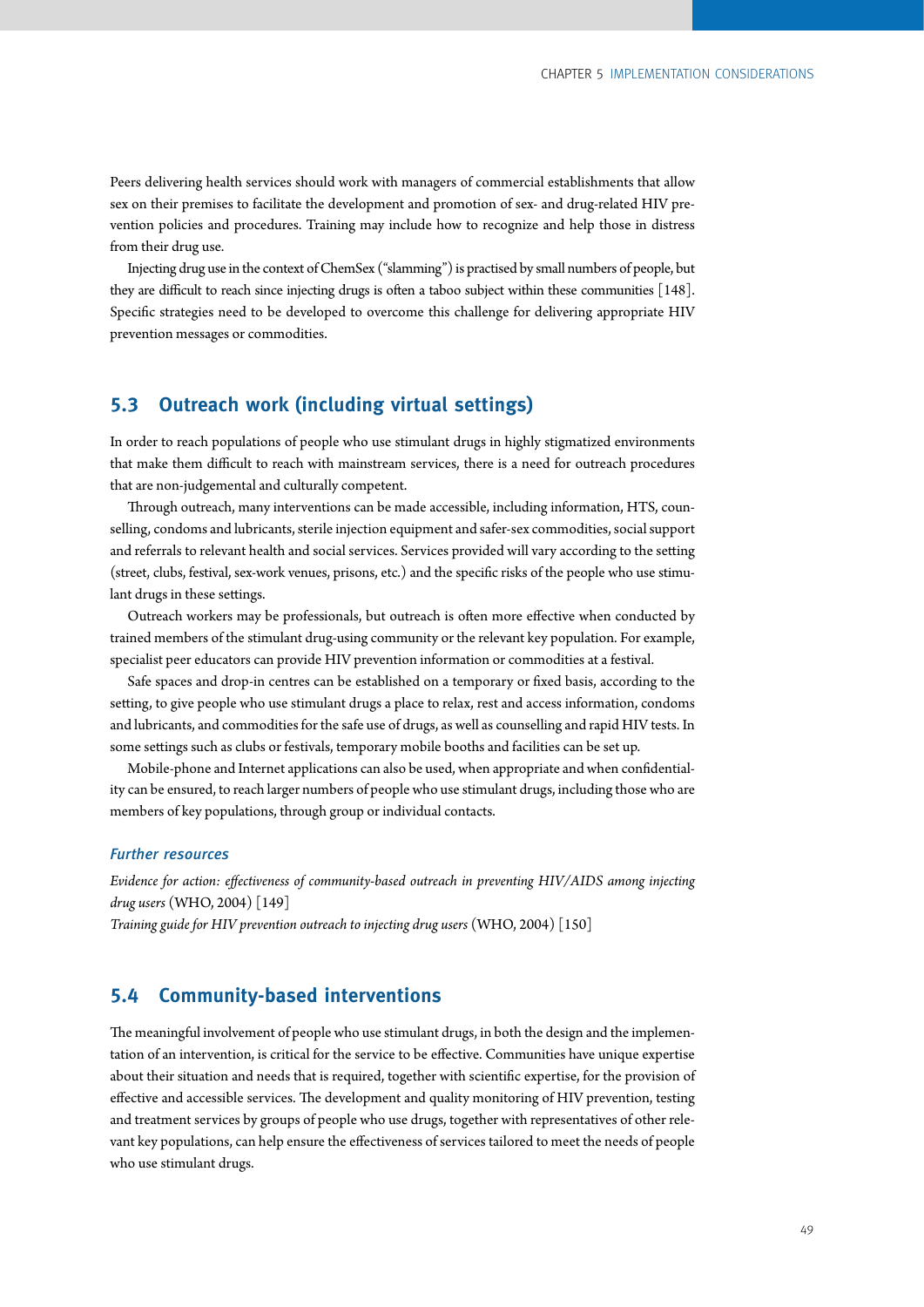For example, in the United Kingdom in the 1990s, a peer initiative called the Crack Squad partnered with the Royal College of General Practitioners to explore drug-taking practices and risk exposure, health needs and services, using the experiences of people using crack cocaine. This helped overcome the gap in professional knowledge and supported the development of new national guidelines, such as information checklists, to drive forward services for people who use crack and cocaine [116].

#### Delivering services

Groups of people who use drugs can deliver HIV and HCV prevention and testing services, support and linkages to ART and other health services. They can also document human-rights violations, undertake individual advocacy, engage in high-level representation and advocacy, and monitor the quality of services. Problems of community credibility and privileged access can be particularly challenging when targeting key populations who use stimulant drugs. Outreach workers who are not from these communities, or who no longer use stimulant drugs, will have reduced network access, insight, credibility and impact. However, the quality and impact of outreach is not only defined by the status of the worker; the nature of the community engagement is also critical. Approaches can be broadly divided into provider-client approaches, modelled after traditional outreach, and network-based models.

- *Provider-client approaches***:** [Examples are peer education \[151\], peer counselling \[152\] and peer](#page-72-0)  [leaders \[153\]. These three models have in common that a relatively small number of participants](#page-73-0)  with specific characteristics (e.g., age, gender, status) are selected by project staff, receive training, and work within the hierarchical structure of traditional service organizations. They are asked to make a significant and sustained commitment to an often emotionally demanding, stressful and low-paid job.
- *Network-based (peer-driven) model:* In this approach, a much larger number of community members are asked to make a far smaller commitment. In a peer-driven intervention, participants are educated on a small body of HIV prevention knowledge and subsequently receive small incentives for educating a limited number of peers and encouraging them to pass on the same informa[tion to people they know. From being clients, they are turned into brokers of information \[154\].](#page-73-0)

Secondary distribution of HIV prevention commodities<sup>8</sup> is perhaps the best example of harnessing the potential of network-based interventions Secondary distribution can be an effective model for making NSPs available outside regular office hours or specialist settings, and in community networks where stimulant drugs are used but people are not normally reached by traditional NSPs. Secondary NSP also provides a vehicle for delivering injecting equipment into commercial or community settings used by people engaged in sex work.

Other examples of network-based approaches include:

- In the Czech Republic, secondary NSP has been used to bring sterile injecting equipment to a population of people who inject methamphetamine who are highly suspicious of NSPs traditionally used by people who inject opiates.
- A peer-driven intervention approach was used in Ukraine with people who use the home-baked version of methamphetamine called *Vint*, to reach a large number of people with HIV prevention messages and commodities and influence community norms.

Community initiatives have also been successful in addressing emerging drug trends and new risk behaviours. The first "crack pipe" distribution scheme was developed in New York, United States, by a

<sup>8</sup> Secondary distribution describes a process whereby a community member receives needles and syringes from a programme to distribute to a group of people who inject drugs.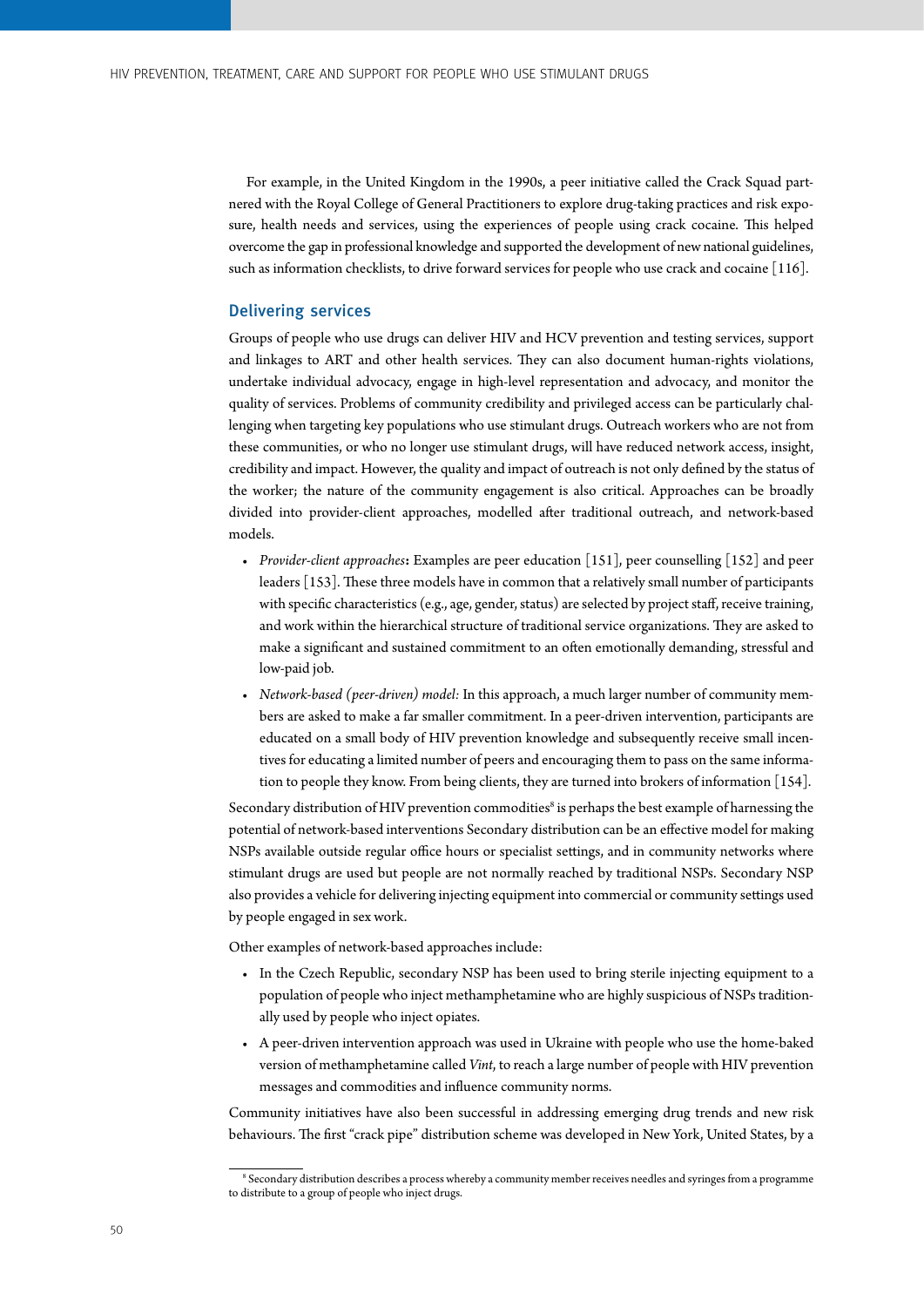peer-based initiative linked to Yale University, and was then further championed in Canada and other settings by peer-led initiatives. Elsewhere, people who use stimulant drugs have developed homemade pipes that avoid exposure to the toxins from plastics or paint that have been associated with harms such as "black lung". Identifying, testing and promoting such peer innovations provides opportunities to validate street equipment that supports HIV harm reduction, and also fosters rules and rituals such as not sharing pipes.

Peers can also play a critical role in the provision of community-based testing and of ART services for all key populations to improve retention and adherence to ART. Peers may provide information on treatment, support the distribution of ART, including delivery in the community, provide psychosocial support and trace clients who have missed appointments, and provide support to address stigma, [discrimination, and legal and social barriers \[155\]](#page-73-0)*.*

Similar models of community organization could be translated to different communities of people who use stimulant drugs, such as sex workers, transgender people, and men who have sex with men, including those who engage in ChemSex. Reaching these populations requires reaching out to community members and empowering and rewarding their participation and mobilization. The use of drugs by these individuals can alienate them from mainstream organizations representing the rights of their population. Community mobilization and organization become priorities to meet the needs for these groups to be represented.

#### Further resources

Further information on community-led outreach to specific key populations can be found in the [IDUIT,](http://www.unodc.org/documents/hiv-aids/publications/Implementing_Comprehensive_HIV_and_HCV_Programmes_with_People_Who_Inject_Drugs_PRACTICAL_GUIDANCE_FOR_COLLABORATIVE_INTERVENTIONS.pdf,) [MSMIT](https://www.unfpa.org/publications/implementing-comprehensive-hiv-and-sti-programmes-men-who-have-sex-men), [SWIT](https://www.who.int/hiv/pub/sti/sex_worker_implementation/en/) and [TRANSIT.](https://www.unfpa.org/publications/implementing-comprehensive-hiv-and-sti-programmes-transgender-people-practical-guidance)

*[Differentiated service delivery for HIV: A decision framework for differentiated antiretroviral therapy delivery for](http://www.differentiatedservicedelivery.org/Portals/0/adam/Content/2a0WxWUHfUKtul1mKWdmGQ/File/Decision%20Framework%20Key%20Population%20Web.pdf)  [key](http://www.differentiatedservicedelivery.org/Portals/0/adam/Content/2a0WxWUHfUKtul1mKWdmGQ/File/Decision%20Framework%20Key%20Population%20Web.pdf) populations* (IAS, 2018) [167]

International AIDS Society (IAS) special website on Differentiated Service Delivery [https://www.](https://www.iasociety.org/Differentiated-Service-Delivery) [iasociety.org/Differentiated-Service-Delivery](https://www.iasociety.org/Differentiated-Service-Delivery)

#### **5.5 Gender-responsive services**

When considering implementation issues, it is critical that services be responsive to the needs of women, men and transgender people, taking into account gender-based themes such as:

- Patterns of use, and types of stimulant drug used
- Places where stimulant drugs are used
- The effects of relationship networks on stimulant drug use
- Differential access to drugs
- Exchanging sex for drugs
- Perceived class and educational disparities
- How stimulant drug use affects lifestyle and behaviour towards family members and friends, including being subjected to physical and psychological violence
- Access to sexual and reproductive health services, including pre- and post-natal care, and PMTCT for pregnant and nursing women

HIV harm reduction services for women who use drugs must be adapted to meet their specific needs, including for sexual and reproductive health care, child care, and support for women who have been [victims of violence, including sexual violence \[156\]](#page-73-0)*.*

For more information on services responsive to women, see *[Addressing the specific needs of women who](https://www.unodc.org/documents/hiv-aids/2016/Addressing_the_specific_needs_of_women_who_inject_drugs_Practical_guide_for_service_providers_on_gender-responsive_HIV_services.pdf)  [inject drugs: practical guide for service providers on gender-responsive HIV services](https://www.unodc.org/documents/hiv-aids/2016/Addressing_the_specific_needs_of_women_who_inject_drugs_Practical_guide_for_service_providers_on_gender-responsive_HIV_services.pdf)* (UNODC, 2016) [156].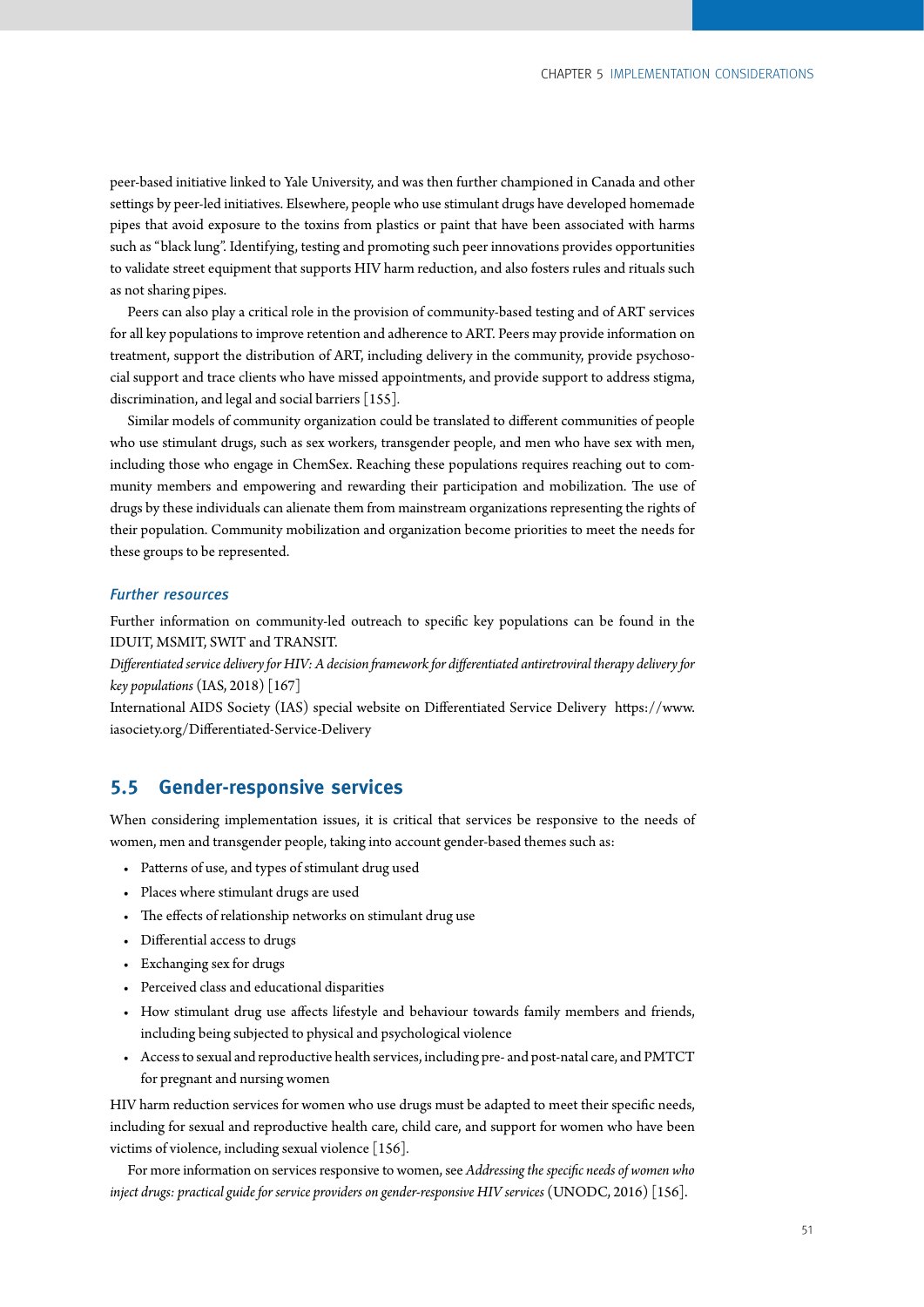#### **5.6 Young people who use stimulant drugs**

Reaching young people (aged 10-24 years) [\[157\] who use stimulant drugs who are vulnerable to HIV,](#page-73-0)  STIs and hepatitis requires the development of age-specific strategies. Often, young people who use stimulant drugs have less information on the drugs and their associated risks. They face higher stigma and discrimination, including specific legal barriers related to age of consent, and lower access to services that in any case are often not adapted to their needs. To protect the health of young key populations who use stimulant drugs, it is crucial that services are tailored to their needs. This includes:

- A comprehensive health package, including comprehensive HIV harm reduction, sexual and reproductive health care and mental health care, in a format that is attractive to their age group and gender
- Youth-friendly, community- and peer-based and decentralized services in locations where young people who use stimulant drugs live or can easily attend, such as recreational settings or youth community centres
- Support and information provided by peers, and through the Internet and social media

#### Box 10. Innovative strategies for HIV interventions among young people who use stimulant drugs in Viet Nam

Viet Nam is experiencing both an HIV epidemic and an increase in the use of methamphetamines that is affecting different groups of key populations. Young people are the population group most affected by HIV risks related to drug use.

Responding to the realization that traditional approaches towards HIV and injecting drug use were not effective among young people who use drugs, Viet Nam in 2017 launched a new strategy, "Saving the Future", for the benefit of 8,000 young people (16-24 years old) who use drugs (including young men who have sex with men, sex workers and transgender people) in a number of cities. The main objective of the project is to enhance the quality of HIV interventions among these young people.

The project started with a baseline assessment of HIV, HCV and drug use among young people, to understand factors associated with the transition to drug injection and with HIV/HCV infection. Methamphetamine was the most prevalent drug used by the participants (71 per cent); heroin use was reported by 18 per cent of them, mostly older participants who used it to mitigate the effects of methamphetamine. All the young people who used methamphetamine reported sharing pipes. People reported being more likely to engage in group sex and unprotected sex under the influence of methamphetamine; between 35 per cent and 60 per cent experienced depression or dependence. Most of them reported using drugs in groups and spending three to five hours a day on Internet-based social media. However, the social links they established were very superficial.

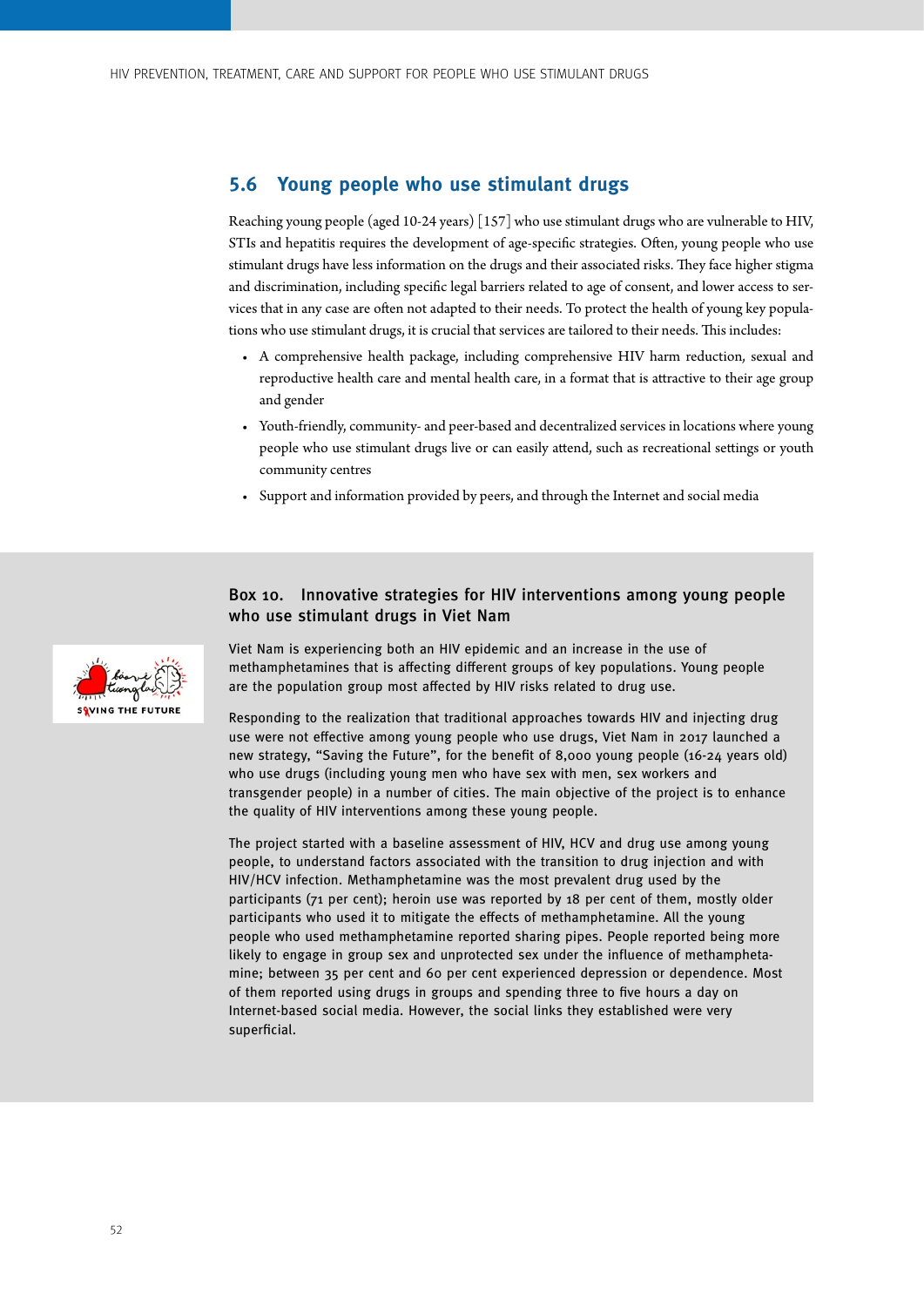Based on these results a new package of interventions is being developed. The project aims to strengthen the capacity of key population organizations to engage with young members and implement innovative interventions. A further goal is to increase the involvement and leadership of young people who use drugs. Differentiated approaches are being developed to address specific subgroups. A counselling guideline has been adapted specifically for young people who use stimulant drugs, as part of the basic package of interventions.

The project started in 2017 and will be evaluated in 2019. Between July and November 2017, 2,750 young people who use drugs were reached, of whom 2,270 received an HIV test, while 397 were referred to STI clinics and 120 were tested for hepatitis. Participants reported a low



level of awareness about HIV and HCV and other risks related to drugs, and frequent risk behaviours, including low use or misuse of condoms and sex in groups, including unprotected ChemSex ("high-fun"). Young people who use stimulant drugs are difficult to reach and follow up, preferring contacts via telephone or social media rather than face to face.

*Source:* Centre for Supporting Community Development Initiatives (SCDI), Viet Nam

#### Further resources

*[HIV and young people who inject drugs: technical brief](http://apps.who.int/iris/bitstream/handle/10665/179865/WHO_HIV_2015.10_eng.pdf?sequence=1)* (WHO, Interagency Working Group on Key [Populations, 2015\) \[158\]](#page-73-0)

*[HIV and young men who have sex with men: technical brief](http://apps.who.int/iris/bitstream/handle/10665/179867/WHO_HIV_2015.8_eng.pdf?sequence=1)* (WHO, Interagency Working Group on Key [Populations, 2015\) \[159\]](#page-73-0)

*[HIV and young people who sell sex: technical brief](http://apps.who.int/iris/bitstream/handle/10665/179868/WHO_HIV_2015.7_eng.pdf?sequence=1)* (WHO, Interagency Working Group on Key Populations, 2015) [\[160\]](#page-73-0)

*[HIV and young transgender people: technical brief](http://apps.who.int/iris/bitstream/handle/10665/179866/WHO_HIV_2015.9_eng.pdf?sequence=1)* (WHO, Interagency Working Group on Key Populations, 2015) [\[161\]](#page-73-0)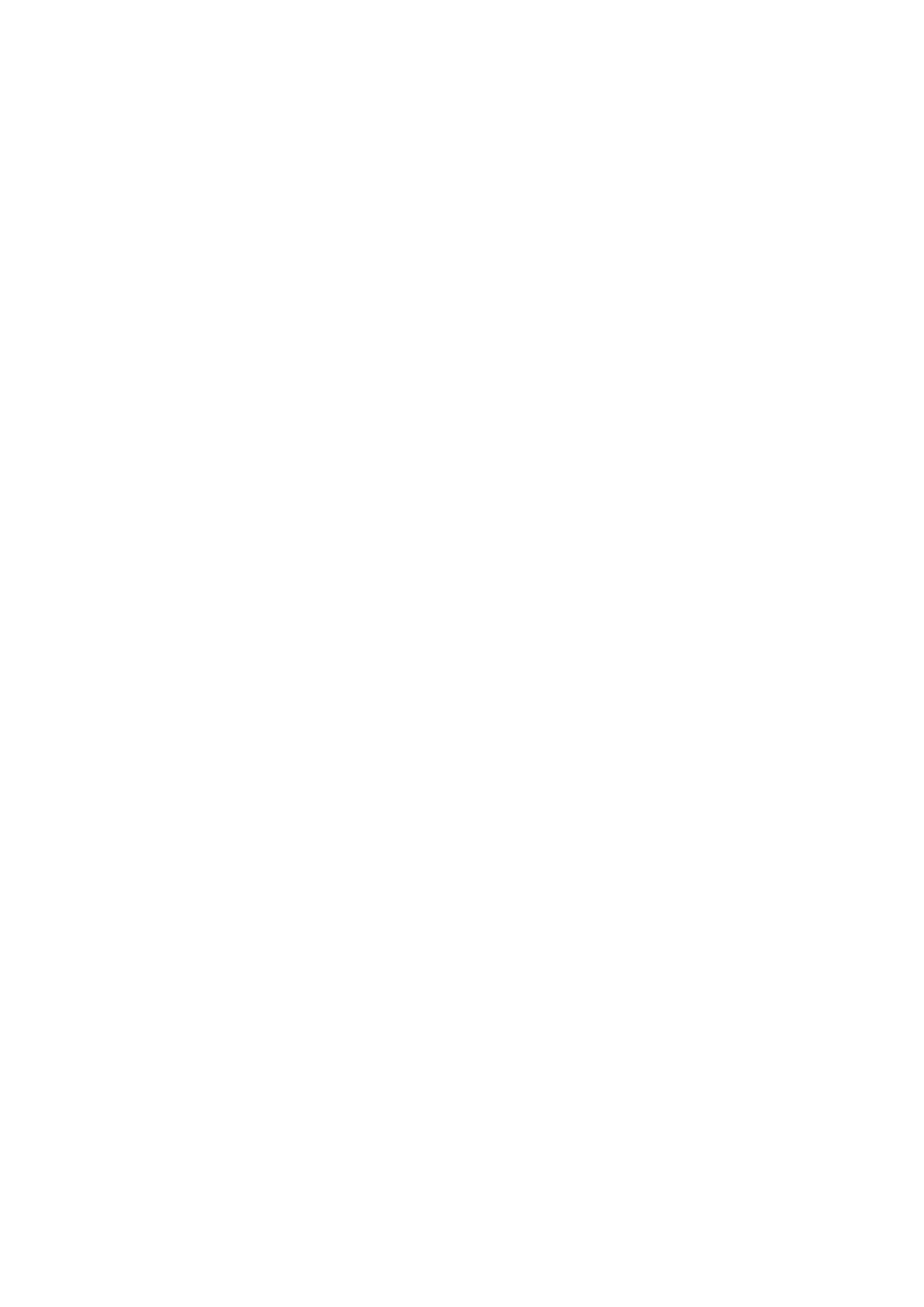## Annex

## HIV harm reduction checklists for people who use stimulant drugs

#### **1. Checklist for policymakers and managers**

- **↘** Needle and syringe programmes (NSPs) should provide access to adequate supplies of injecting equipment that respond to the rapid, repeated and collective patterns of injecting associated with the use of stimulant drugs.
- **↘** NSPs should avoid one-for-one exchange, capping supplies of injecting equipment to individual clients or other protocols that restrict access to injecting equipment to people who inject stimulant drugs.
- **↘** NSPs should actively consider strategies such as needle vending machines, secondary NSP, community outreach or needle-pack schemes in clubs, free-party or sex-party settings, in order to provide easy access to injecting equipment outside traditional working hours and in settings where people buy and take stimulant drugs.
- **↘** Services should proactively promote access to male and female condoms, water-based lubricants, safer-sex advice and access to HIV and STI testing, and where appropriate PEP and PrEP.
- **↘** Services should offer access to harm reduction commodities such as crack or methamphetamine pipes, aluminium foil, safer snorting kits or gel capsules, to support noninjecting routes of administration as an alternative to injecting stimulant drugs. These are also effective engagement strategies with people who use stimulant drugs.
- **↘** Services should offer self-control coaching to support safer patterns of drug use and safer sex.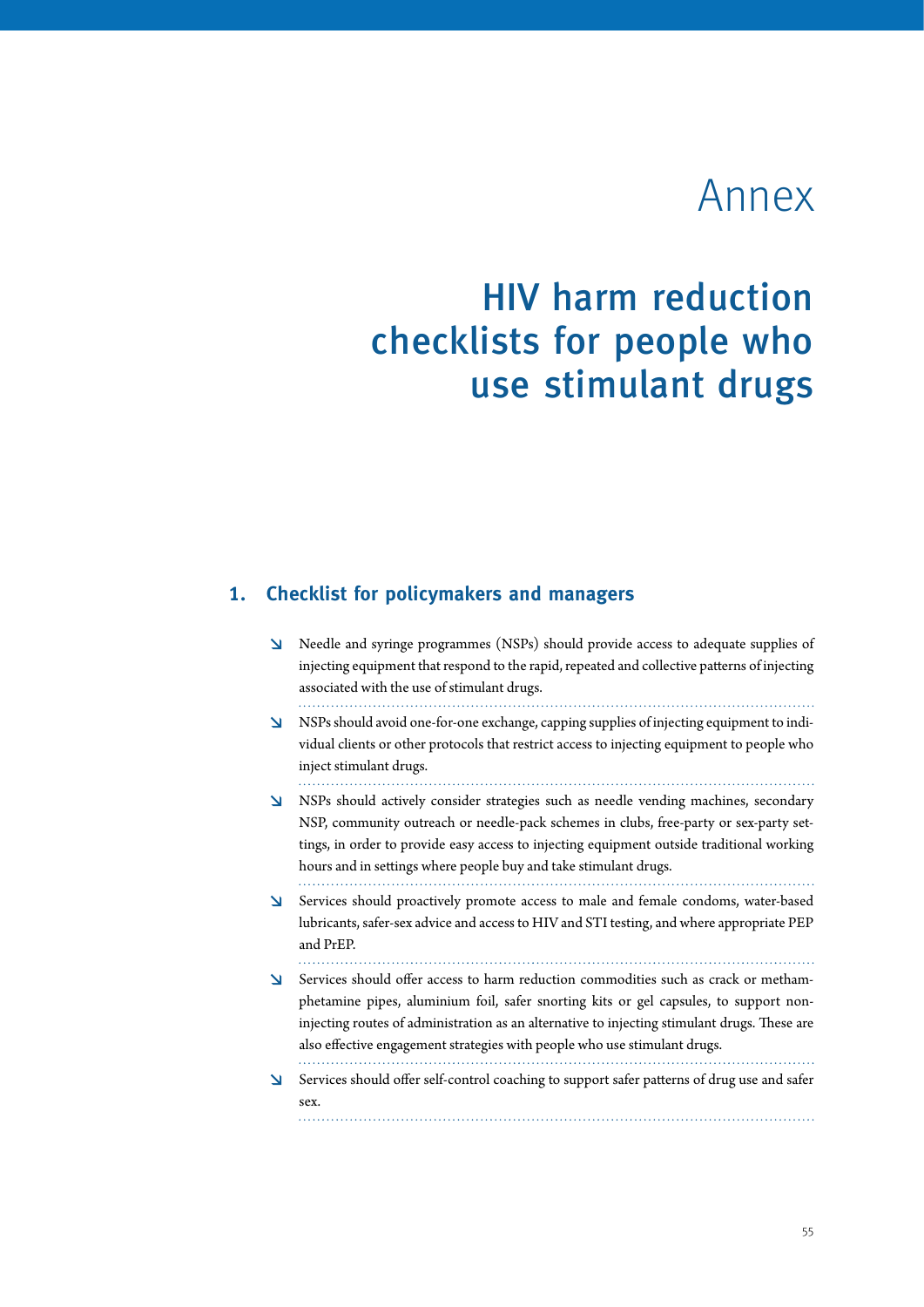## **2. Information for people who use stimulant drugs (without injecting)**

| لا | Avoid sharing straws or pipes, because of the risk of transmitting hepatitis C.                                                                                                                                                                     |
|----|-----------------------------------------------------------------------------------------------------------------------------------------------------------------------------------------------------------------------------------------------------|
| צ  | Always have with you and use condoms and lubricants if you are sexually active.                                                                                                                                                                     |
| N  | Remain hydrated and look after your lips during a session. Dehydration and the heat trans-<br>ferred from the pipe can cause your lips to crack and become bloody, which creates a route<br>for HCV transmission.                                   |
| צ  | Make sure you use a pipe without chips or breaks, as these can increase the risk of lip dam-<br>age and transmitting hepatitis C.                                                                                                                   |
| N  | Mouthpieces for crack pipes, which can be as simple as rubber tubing cut to 2cm length,<br>rubber bands overlapped or rubber sparkplug casings (from vehicle engines), can help<br>reduce risks if you need to share your pipe with another person. |
| צ  | If you use a lighter or blowtorch to smoke methamphetamine or crack, you may burn your<br>fingers, nose or face, and it is easy not to notice these burns at first due to the anaesthetic<br>qualities of cocaine or general intoxication.          |
| צ  | Snorting stimulant drugs can damage the inside of the nose. Nasal douching - flushing<br>saline solution or water into the nostrils and blowing out - helps remove the drug residue<br>after a session.                                             |
| N  | Straws or "tooters" for snorting stimulant drugs should not be shared, due to the risk of<br>transmitting hepatitis C.                                                                                                                              |
| צ  | Smoking flakes of crack in a cigarette of rolled cannabis can temper the rush from the crack<br>and stretch the rock for multiple hits.                                                                                                             |

## **3. Information checklist for people who inject stimulant drugs**

| N                       | Avoid sharing needles, syringes and other injecting equipment. Source adequate supplies<br>of sterile injecting equipment in advance of a using session. Consider your own needs and<br>the needs of people you will be injecting with, and stock up in case your session runs<br>longer than initially planned. |
|-------------------------|------------------------------------------------------------------------------------------------------------------------------------------------------------------------------------------------------------------------------------------------------------------------------------------------------------------|
| $\Delta$                | Source the right size of needle and type of injecting equipment to minimize the damage to<br>your veins.                                                                                                                                                                                                         |
| $\overline{\mathbf{v}}$ | Wash your hands and injecting sites with soapy water before preparing and administering<br>an injection to reduce the risk of a bacterial contamination and a "dirty hit" (severe flu-like<br>symptoms that come on suddenly after a contaminated injection).                                                    |
| $\Delta$                | Research the drugs you are taking to understand the best method of preparing them for<br>injection. Many stimulant drugs dissolve easily in water and do not need heating (cocaine                                                                                                                               |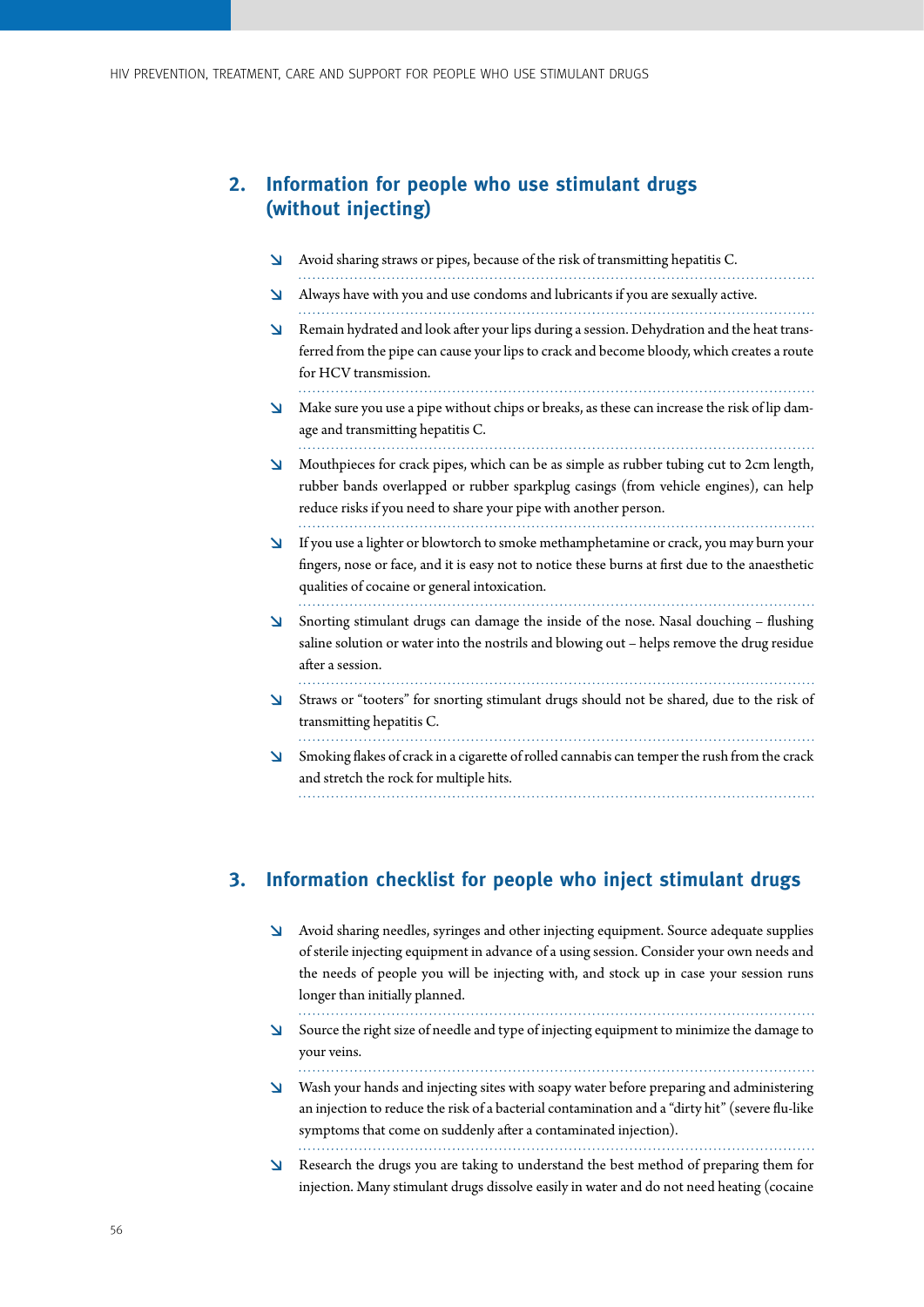hydrochloride, amphetamine sulphate, methamphetamine, mephedrone and methcathinone) or mixing with an acidifier. Some stimulant drugs, such as ketamine, are easily damaged by heating. Crack cocaine needs to be broken down slowly and meticulously with an acidifier before injection. 

- **↘** Rotate your injection sites to give your veins time to recover and heal between injecting sessions. This is particularly important with cocaine, which is a local anaesthetic and numbs the injecting site after the first injection.
- **↘** Using low dead-space syringes means there is less blood residue in the syringe, which reduces risk of transmitting an infection in case of accidental sharing.
- **↘** Use syringes with coloured plungers to help reduce accidental sharing during long and sustained injecting sessions, particularly if reusing becomes a necessity.
- **↘** Dispose of injecting equipment safely to reduce the chance of needle-stick injuries, accidental sharing and injuries to family members, friends, neighbours and the wider community.

**↘** Clean injecting sites with soapy water after an injecting session, and then massage them gently with Vitamin E oil, bio-oil or coconut oil to limit damage to the veins and support their recovery. Using moisturizing disinfectant antiseptic creams will disinfect injection sites and assist with healing.

- **↘** Consider using methamphetamine or crack cocaine via a pipe, as this can have similar effects to injecting, and it limits damage to the veins from repeated injecting and/or the use of acidifiers when preparing crack cocaine for injection.
- **↘** Check you have access to commodities that support taking drugs without injecting, so that you have an alternative if you run out of sterile injecting equipment, or if your veins would benefit from a break.
- **↘** Always have with you and use condoms and lubricants if you have sex.

#### **4. Checklist for self-care and stimulant drug use**

- **↘** *Safer dosing* Before taking a new batch of stimulant drugs, it is sensible to take a smaller test dose to establish the strength of the drug.
- **↘** *Dose management* is a key strategy for reducing the negative consequences of high-dose use associated most commonly with the injection and piping of stimulant drugs. Reducing doses can limit risks of overheating, heart attacks and mental health problems.
- **↘** *Repeated patterns of using*  Using for several days in a row increases the severity of the "come-down" and can cause a "crash", in which exhaustion, serotonin and dopamine depletion, sleep deprivation and the additional pressure on the body lead to a long and deep pattern of sleep. Be aware of your physical limits and plan beforehand to end a session before you are likely to reach your limit.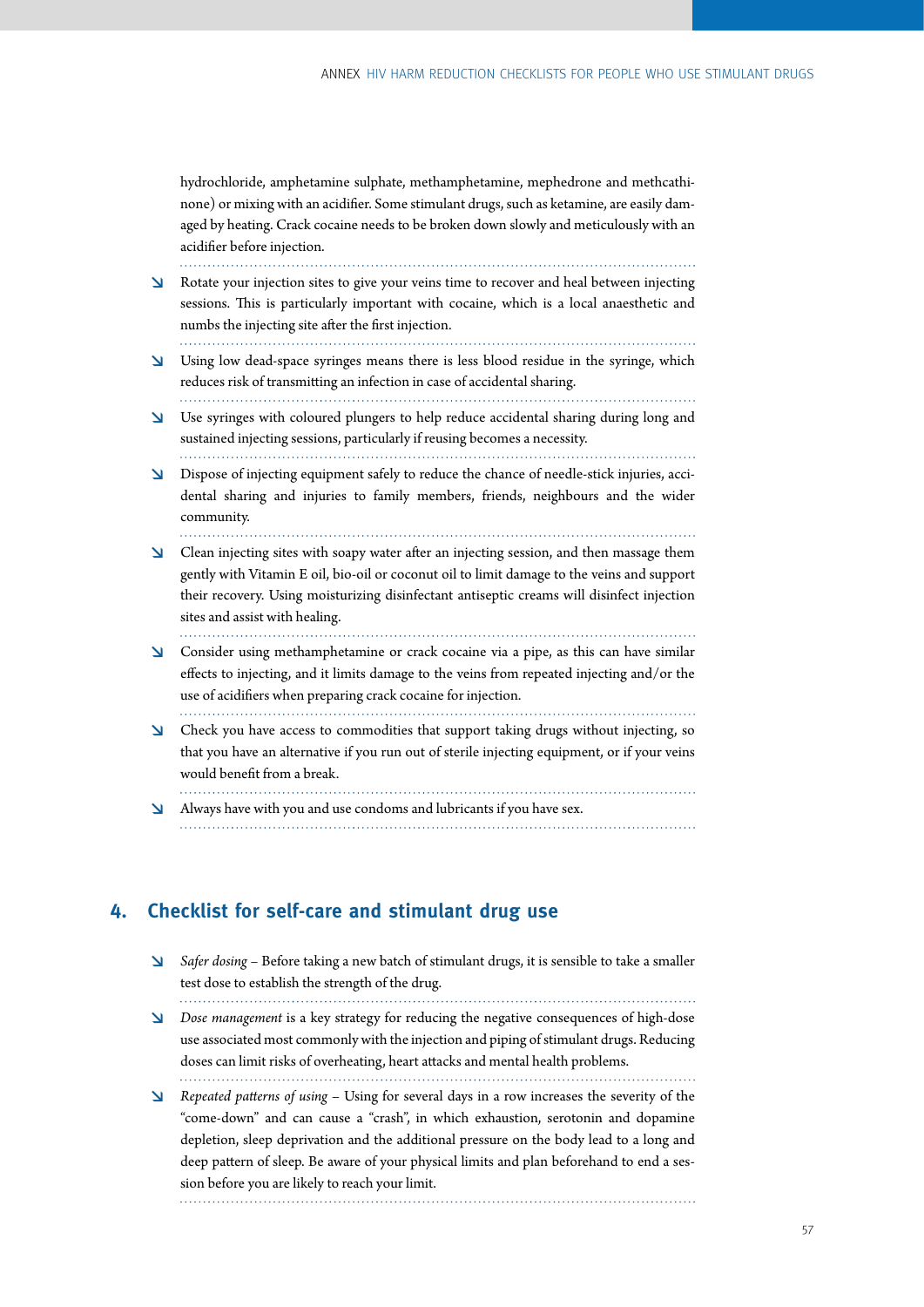. . . . . . . . . . . .

- **↘** *Hydration* Stimulant drugs cause the body to heat up and the body sweats to reduce its core temperature. It is important to remain hydrated to help drug residue pass safely through the body. Drinking water is a key strategy to reduce harm for people who use stimulant drugs. . . . . . . . . . . . . . . .
- **↘** *Hygiene* Cleaning your teeth, showering or at least washing your hands and face are important for skin care and a general sense of well-being after long sessions of taking stimulant drugs.
- **↘** *Eating* Taking stimulant drugs places additional demands on your body, and it is important to stock up with slow-burning carbohydrates before a planned using session. Eating food before you go to sleep after a stimulant drug-using session also helps the body recover and regenerate. Finding foods like fruit, yogurts or energy bars that you can eat during a session reduces the risk of exhaustion sickness that can result from long runs of using stimulant drugs.
- **↘** *Get informed* There are an increasingly diverse array of NPS on the market, and it is important to research the drugs you are planning to take. You can seek advice from experienced peers in person or via online forums, or you can research your NPS on specialist websites, in order to make informed decisions about your choice of drugs, dosing and drug mixing.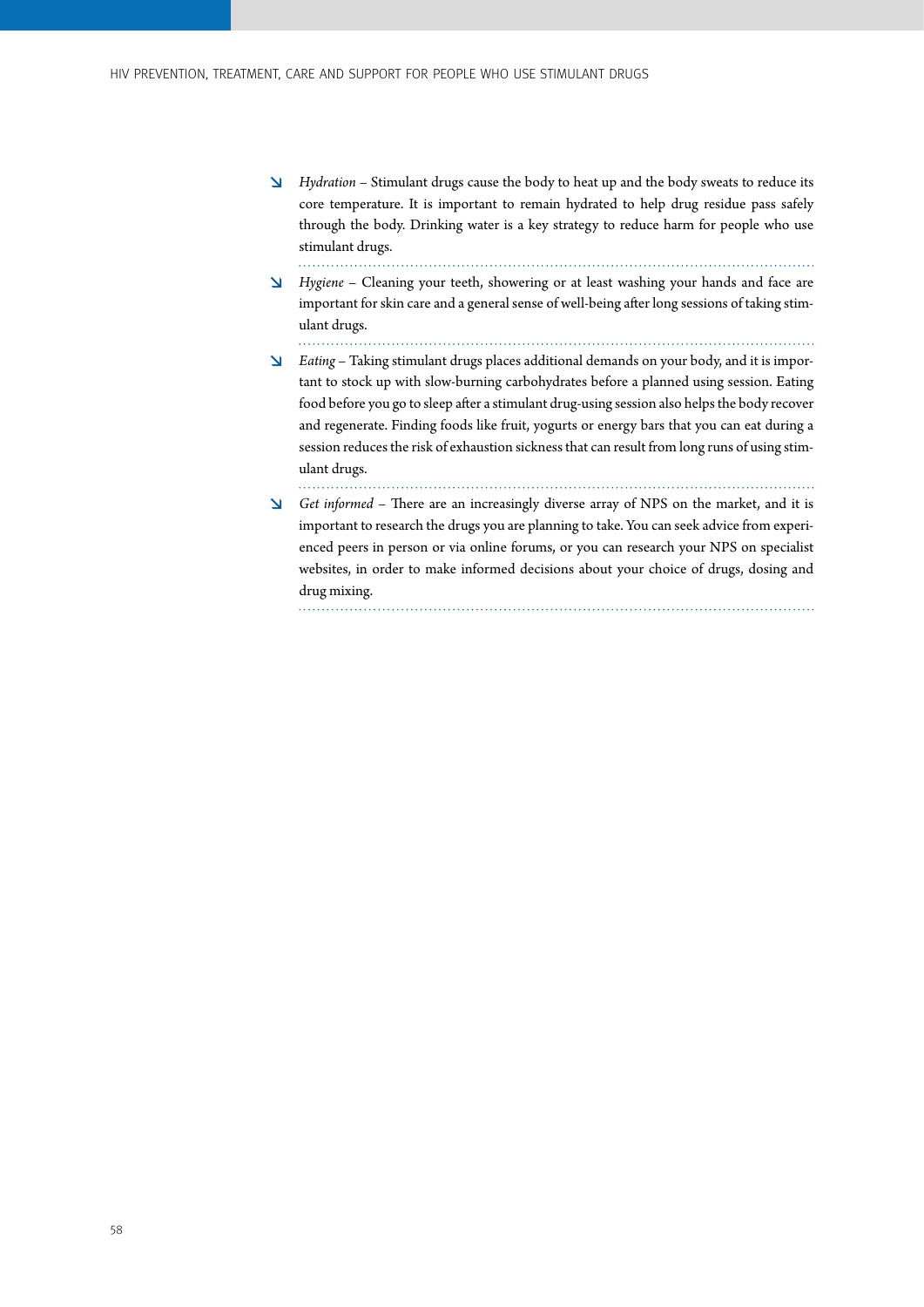## **References**

- [1](#page-13-0). Global AIDS update 2018. Miles to go: closing gaps, breaking barriers, righting injustices. Geneva, Joint United Nations Programme on HIV/AIDS, 2018 ([http://www.unaids.org/sites/default/files/media\\_](http://www.unaids.org/sites/default/files/media_asset/miles-to-go_en.pdf) [asset/miles-to-go\\_en.pdf](http://www.unaids.org/sites/default/files/media_asset/miles-to-go_en.pdf), accessed 15 January 2019).
- [2](#page-13-0). Prevention gap report. Geneva, Joint United Nations Programme on HIV/AIDS, 2016 [\(http://www.](http://www.unaids.org/en/resources/documents/2016/prevention-gap) [unaids.org/en/resources/documents/2016/prevention-gap,](http://www.unaids.org/en/resources/documents/2016/prevention-gap) accessed 15 January 2019).
- [3](#page-13-0). Systematic literature review. Risk and transmission of HIV, HCV & HBV among stimulant drugs users: a review of the evidence (A). Part 1/5: methodology and summary. Vienna, United Nations Office on Drugs and Crime, 2017 (http://www.unodc.org/documents/hiv-aids/2017/1\_Stim\_HIV\_Syst\_Lit\_rev [Part\\_1\\_methodology\\_and\\_summary.pdf](http://www.unodc.org/documents/hiv-aids/2017/1_Stim_HIV_Syst_Lit_rev_Part_1_methodology_and_summary.pdf), accessed 15 January 2019).
- [4](#page-13-0). General Assembly Resolution A/RES/70/1 Transforming our world: the 2030 Agenda for Sustainable Development. New York (NY), United Nations, 2015 ([http://www.un.org/en/development/desa/](http://www.un.org/en/development/desa/population/migration/generalassembly/docs/globalcompact/A_RES_70_1_E.pdf) [population/migration/generalassembly/docs/globalcompact/A\\_RES\\_70\\_1\\_E.pdf](http://www.un.org/en/development/desa/population/migration/generalassembly/docs/globalcompact/A_RES_70_1_E.pdf), accessed 15 January 2019).
- [5](#page-13-0). UNAIDS 2016–2021 Strategy: on the Fast-Track to end AIDS. Geneva, Joint United Nations Programme on HIV/AIDS, 2015 ([http://www.unaids.org/sites/default/files/media\\_asset/20151027\\_UNAIDS\\_](http://www.unaids.org/sites/default/files/media_asset/20151027_UNAIDS_PCB37_15_18_EN_rev1.pdf) [PCB37\\_15\\_18\\_EN\\_rev1.pdf](http://www.unaids.org/sites/default/files/media_asset/20151027_UNAIDS_PCB37_15_18_EN_rev1.pdf), accessed 15 January 2019).
- [6](#page-13-0). General Assembly Resolution A/70/L.52 Political declaration on HIV and AIDS: on the fast track to accelerate the fight against HIV and to ending the AIDS epidemic by 2030. New York (NY), United Nations, 2016 [\(http://www.unaids.org/sites/default/files/media\\_asset/2016-political-declaration-HIV-](http://www.unaids.org/sites/default/files/media_asset/2016-political-declaration-HIV-AIDS_en.pdf)[AIDS\\_en.pdf,](http://www.unaids.org/sites/default/files/media_asset/2016-political-declaration-HIV-AIDS_en.pdf) accessed 15 January 2019).
- [7](#page-14-0). WHO, UNODC, UNAIDS technical guide for countries to set targets for universal access to HIV prevention, treatment and care for injecting drug users – 2012 revision. Geneva, World Health Organization, 2012 [\(http://apps.who.int/iris/bitstream/10665/77969/1/9789241504379\\_eng.pdf,](http://apps.who.int/iris/bitstream/10665/77969/1/9789241504379_eng.pdf) accessed 15 January 2019).
- [8](#page-14-0). Consolidated guidelines on HIV prevention, diagnosis, treatment and care for key populations 2016 update. Geneva, World Health Organization, 2016 ([https://www.who.int/hiv/pub/guidelines/keypopula](https://www.who.int/hiv/pub/guidelines/keypopulations-2016/en/)[tions-2016/en/,](https://www.who.int/hiv/pub/guidelines/keypopulations-2016/en/) accessed 15 January 2019).
- [9](#page-14-0). Implementing comprehensive HIV and HCV programmes with people who inject drugs: practical guidance for collaborative interventions. Vienna, United Nations Office on Drugs and Crime, 2017 ([http://www.unodc.org/documents/hiv-aids/publications/Implementing\\_Comprehensive\\_HIV\\_and\\_](http://www.unodc.org/documents/hiv-aids/publications/Implementing_Comprehensive_HIV_and_HCV_Programmes_with_People_Who_Inject_Drugs_PRACTICAL_GUIDANCE_FOR_COLLABORATIVE_INTERVENTIONS.pdf) HCV Programmes with People Who Inject Drugs PRACTICAL GUIDANCE FOR [COLLABORATIVE\\_INTERVENTIONS.pdf,](http://www.unodc.org/documents/hiv-aids/publications/Implementing_Comprehensive_HIV_and_HCV_Programmes_with_People_Who_Inject_Drugs_PRACTICAL_GUIDANCE_FOR_COLLABORATIVE_INTERVENTIONS.pdf) accessed 15 January 2019).
- [10](#page-14-0). Implementing comprehensive HIV/STI programmes with sex workers: practical approaches from collaborative interventions. Geneva, World Health Organization, 2013 ([https://www.who.int/hiv/pub/](https://www.who.int/hiv/pub/sti/sex_worker_implementation/en/) [sti/sex\\_worker\\_implementation/en/](https://www.who.int/hiv/pub/sti/sex_worker_implementation/en/), accessed 15 January 2019).
- [11](#page-14-0). Implementing comprehensive HIV and STI programmes with men who have sex with men: practical guidance for collaborative interventions. New York (NY), United Nations Population Fund, 2015 ([https://](https://www.unfpa.org/publications/implementing-comprehensive-hiv-and-sti-programmes-men-who-have-sex-men) [www.unfpa.org/publications/implementing-comprehensive-hiv-and-sti-programmes-men-who-have-sex](https://www.unfpa.org/publications/implementing-comprehensive-hiv-and-sti-programmes-men-who-have-sex-men)[men,](https://www.unfpa.org/publications/implementing-comprehensive-hiv-and-sti-programmes-men-who-have-sex-men) accessed 15 January 2019).
- [12](#page-14-0). Implementing comprehensive HIV and STI programmes with transgender people: practical guidance for collaborative interventions. New York (NY), United Nations Development Programme, 2016 ([https://](https://www.unfpa.org/publications/implementing-comprehensive-hiv-and-sti-programmes-transgender-people-practical-guidance) [www.unfpa.org/publications/implementing-comprehensive-hiv-and-sti-programmes-transgender-people](https://www.unfpa.org/publications/implementing-comprehensive-hiv-and-sti-programmes-transgender-people-practical-guidance)[practical-guidance,](https://www.unfpa.org/publications/implementing-comprehensive-hiv-and-sti-programmes-transgender-people-practical-guidance) accessed 15 January 2019).
- [13](#page-16-0). Systematic literature review on HIV and stimulant drugs use (A). Part 2/5: ATS and HIV risk and transmission. Vienna, 2017, United Nations Office on Drugs and Crime ([http://www.unodc.org/](http://www.unodc.org/documents/hiv-aids/2017/2_Stim_HIV_Syst_Lit_Rev_Part_2_ATS.pdf) [documents/hiv-aids/2017/2\\_Stim\\_HIV\\_Syst\\_Lit\\_Rev\\_Part\\_2\\_ATS.pdf](http://www.unodc.org/documents/hiv-aids/2017/2_Stim_HIV_Syst_Lit_Rev_Part_2_ATS.pdf), accessed 15 January 2019).
- [14](#page-16-0). Systematic literature review on HIV and stimulant drugs use (A). Part 3/5: cocaine use and HIV risk and transmission. Vienna, 2017, United Nations Office on Drugs and Crime ([http://www.unodc.org/](http://www.unodc.org/documents/hiv-aids/2017/3_Stim_HIV_Syst_Lit_Rev_Part_3_Cocaine_and_Crack-Cocaine.pdf) [documents/hiv-aids/2017/3\\_Stim\\_HIV\\_Syst\\_Lit\\_Rev\\_Part\\_3\\_Cocaine\\_and\\_Crack-Cocaine.pdf,](http://www.unodc.org/documents/hiv-aids/2017/3_Stim_HIV_Syst_Lit_Rev_Part_3_Cocaine_and_Crack-Cocaine.pdf) accessed 15 January 2019).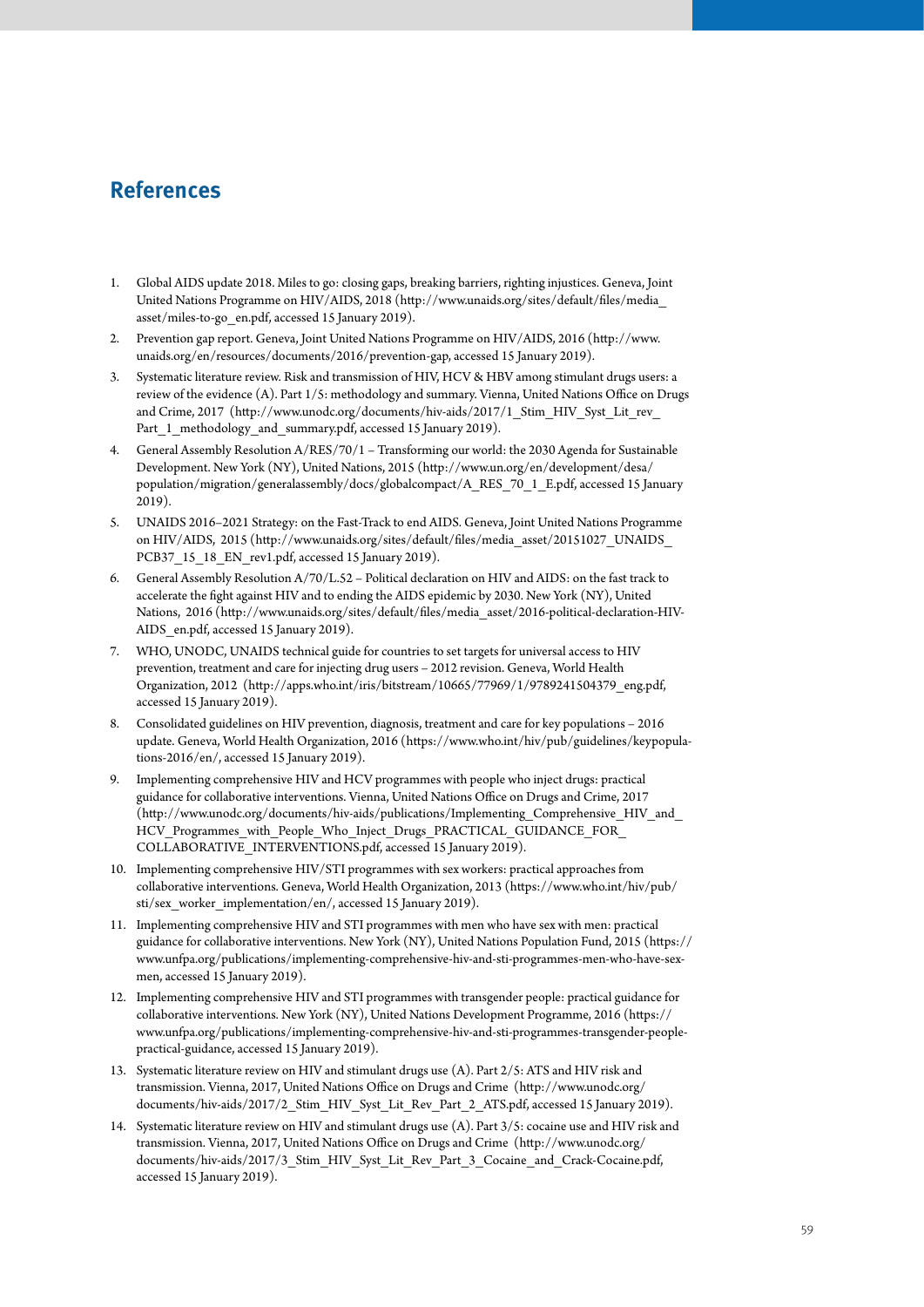- [15.](#page-16-0) Systematic literature review on HIV and stimulant drugs use (A). Part 4/5: NPS and HIV risk and transmission. Vienna, 2017, United Nations Office on Drugs and Crime ([http://www.unodc.org/](http://www.unodc.org/documents/hiv-aids/2017/4_Stim_HIV_Syst_Lit_Rev_Part_4_-_New_Psychoactive_Substances.pdf) [documents/hiv-aids/2017/4\\_Stim\\_HIV\\_Syst\\_Lit\\_Rev\\_Part\\_4\\_-\\_New\\_Psychoactive\\_Substances.pdf](http://www.unodc.org/documents/hiv-aids/2017/4_Stim_HIV_Syst_Lit_Rev_Part_4_-_New_Psychoactive_Substances.pdf), accessed 15 January 2019).
- [16.](#page-16-0) Systematic literature review on HIV and stimulant drugs use (B). Part 5/5: [treatment and prevention of](http://www.unodc.org/documents/hiv-aids/2017/5_Stim_HIV_Syst_Lit_rev_Part_5_Prevention_and_treatment.pdf)  [HIV, HCV & HBV among stimulant drugs users.](http://www.unodc.org/documents/hiv-aids/2017/5_Stim_HIV_Syst_Lit_rev_Part_5_Prevention_and_treatment.pdf) Vienna, 2017, United Nations Office on Drugs and Crime (http:// [www.unodc.org/documents/hiv-aids/2017/5\\_Stim\\_HIV\\_Syst\\_Lit\\_rev\\_Part\\_5\\_Prevention\\_](file:///C:\Users\jbaer\Documents\Jobs\UNODC\Stimulants%20guidelines\www.unodc.org\documents\hiv-aids\2017\5_Stim_HIV_Syst_Lit_rev_Part_5_Prevention_and_treatment.pdf) and treatment.pdf, accessed 15 January 2019).
- [17.](#page-16-0) Science addressing drugs and HIV: state of the art. 2nd scientific statement: March 2016. Vienna, United Nations Office on Drugs and Crime, 2016 [\(http://www.unodc.org/documents/hiv-aids/2016/2nd\\_](http://www.unodc.org/documents/hiv-aids/2016/2nd_Scientific_Statement_-_March_2016.pdf) Scientific Statement - March 2016.pdf, accessed 15 January 2019).
- [18.](#page-18-0) World Drug Report 2019. Booklet 2: global overview of drug demand and supply. United Nations, 2019 (https://wdr.unodc.org/wdr2019/en/drug-demand-and-supply.html, accessed 15 July 2019).
- [19.](#page-18-0) World Drug Report 2017. Booklet 4: market analysis of synthetic drugs. Vienna, United Nations Office on Drugs and Crime, 2017 ([https://www.unodc.org/wdr2017/field/Booklet\\_4\\_ATSNPS.pdf,](https://www.unodc.org/wdr2017/field/Booklet_4_ATSNPS.pdf) accessed 15 January 2019).
- [20.](#page-19-0) Karila L, Weinstein A, Aubin H-J, Benyamina A, Reynaud M, Batki SL. Pharmacological approaches to methamphetamine dependence: a focused review. *British Journal of Clinical Pharmacology*. 2010;69(6):578-92 ([https://www.ncbi.nlm.nih.gov/pmc/articles/PMC2883750/,](https://www.ncbi.nlm.nih.gov/pmc/articles/PMC2883750/) accessed 15 January 2019).
- [21.](#page-19-0) The challenge of new psychoactive substances. Vienna, United Nations Office on Drugs and Crime, 2013 [\(https://www.unodc.org/documents/scientific/NPS\\_2013\\_SMART.pdf](https://www.unodc.org/documents/scientific/NPS_2013_SMART.pdf), accessed 15 January 2019).
- [22.](#page-19-0) UNODC Early Warning Advisory on new psychoactive substances [website]. Vienna, United Nations Office on Drugs and Crime (<https://www.unodc.org/LSS/Home/NPS>, accessed 15 January 2019).
- [23.](#page-19-0) Deimel D, Stöver H, Hösselbarth S, Dichtl A, Graf N, Gebhardt V. Drug use and health behaviour among German men who have sex with men: results of a qualitative, multi-centre study. *Harm Reduction Journal*. 2016;13:36. ([https://doi.org/10.1186/s12954-016-0125-y,](https://doi.org/10.1186/s12954-016-0125-y) accessed 15 January 2019).
- [24.](#page-20-0) Lee N, Johns L, Jenkinson R, Johnston J, Connolly K, Hall K et al. Clinical treatment guidelines for alcohol and drug clinicians. No 14: methamphetamine dependence and treatment. Fitzroy (Australia), Turning Point Alcohol and Drug Centre Inc., 2007 [\(http://nceta.flinders.edu.au/files/2814/3130/6037/](http://nceta.flinders.edu.au/files/2814/3130/6037/Clinical_Treatment_Guidelines_for_Alcohol__Drug_Clinicians_No._14.pdf) [Clinical\\_Treatment\\_Guidelines\\_for\\_Alcohol\\_\\_Drug\\_Clinicians\\_No.\\_14.pdf](http://nceta.flinders.edu.au/files/2814/3130/6037/Clinical_Treatment_Guidelines_for_Alcohol__Drug_Clinicians_No._14.pdf), accessed 15 January 2019).
- [25.](#page-20-0) Friedman H, Newton C, Klein TW. Microbial infections, immunomodulation, and drugs of abuse. *Clinical Microbiology Review.* 2003;16:209-19 (<https://www.ncbi.nlm.nih.gov/pmc/articles/PMC153143/>, accessed 15 January 2019).
- [26.](#page-20-0) Johnson PS, Johnson MW. Investigation of "bath salts" use patterns within an online sample of users in the United States. *Journal of Psychoactive Drugs.* 2014;46(5):369-78. doi:10.1080/02791072.2014.962717.
- [27.](#page-20-0) Csák R, Demetrovics Z, Rácz J. Transition to injecting 3,4-methylene-dioxy-pyrovalerone (MDPV) among needle exchange program participants in Hungary. *Journal of Psychopharmacology*. 2013;27(6):559-63. doi:10.1177/0269881113480987.
- [28.](#page-20-0) Rácz J, Csák R, Lisznyai S. Transition from "old" injected drugs to mephedrone in an urban micro segregate in Budapest, Hungary: a qualitative analysis. *Journal of Substance Use*. 2015;20(3):178-86. doi:10.3109/146 59891.2014.895872.
- [29.](#page-20-0) Tarján A, Dudás M, Gyarmathy VA, Rusvai E, Tresó B, Csohán Á. Emerging risks due to new injecting patterns in Hungary during austerity times. *Substance Use & Misuse*. 2015;50(7):848-58 ([https://www.](https://www.researchgate.net/publication/273637824_Emerging_Risks_Due_to_New_Injecting_Patterns_in_Hungary_During_Austerity_Times) researchgate.net/publication/273637824 Emerging Risks Due to New Injecting Patterns in Hungary During Austerity Times, accessed 15 January 2019).
- [30.](#page-20-0) Giese C, Igoe D, Gibbons Z, Hurley C, Stokes S, McNamara S et al. Injection of new psychoactive substance snow blow associated with recently acquired HIV infections among homeless people who inject drugs in Dublin, Ireland, 2015. *Eurosurveillance*. 2015;20(40) [\(https://www.eurosurveillance.org/con](https://www.eurosurveillance.org/content/10.2807/1560-7917.ES.2015.20.40.30036)[tent/10.2807/1560-7917.ES.2015.20.40.30036](https://www.eurosurveillance.org/content/10.2807/1560-7917.ES.2015.20.40.30036), accessed 15 January 2019).
- [31.](#page-20-0) Van Hout MC, Bingham T. "A costly turn on": patterns of use and perceived consequences of mephedrone based head shop products amongst Irish injectors. *International Journal of Drug Policy*. 2012;23(3):188-97. doi:10.1016/j.drugpo.2012.01.008.
- [32.](#page-20-0) Katchman E, Ben-Ami R, Savyon M, Chemtob T, Avidor B, Wasserman A et al. Successful control of a large outbreak of HIV infection associated with injection of cathinone derivatives in Tel Aviv, Israel. *Clinical*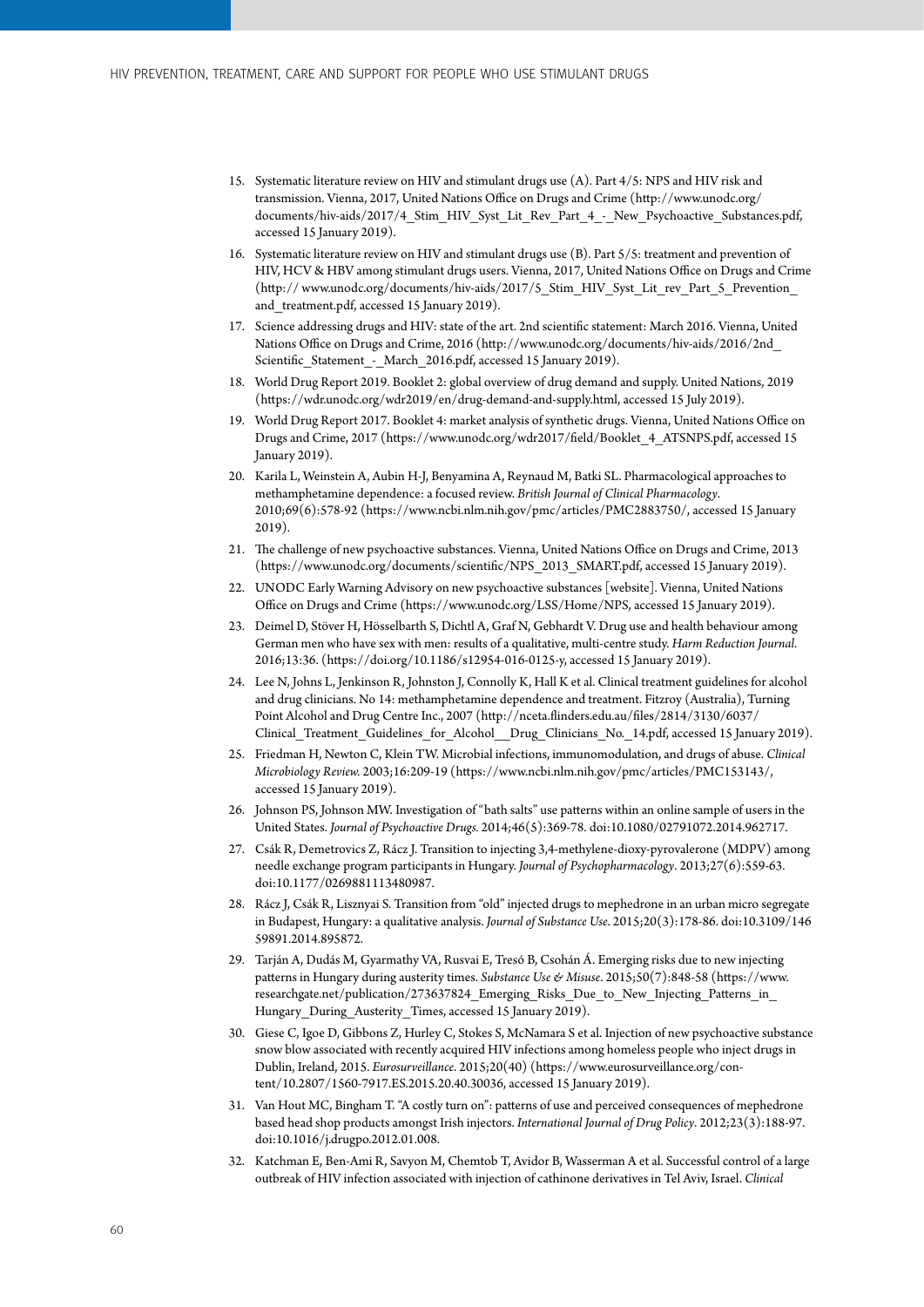*Microbiology and Infection.* 2017;23(5):336e5-e8 ([https://www.sciencedirect.com/science/article/pii/](https://www.sciencedirect.com/science/article/pii/S1198743X1630564X) [S1198743X1630564X,](https://www.sciencedirect.com/science/article/pii/S1198743X1630564X) accessed 15 January 2019).

- [33](#page-20-0). Botescu A, Abagiu A, Mardarescu M, Ursan M. HIV/AIDS among injecting drug users in Romania. Report of a recent outbreak and initial response policies. Lisbon, European Monitoring Centre for Drugs and Drug Addiction, 2012 ([http://b.aids-bg.com/files/downloads/statistics/HIV\\_outbreak\\_Romania\\_2012.pdf,](http://b.aids-bg.com/files/downloads/statistics/HIV_outbreak_Romania_2012.pdf) accessed 15 January 2019).
- [34](#page-20-0). Shooting up: infections among people who injected drugs in the UK, 2015. London, Public Health England, 2016 ([https://webarchive.nationalarchives.gov.uk/20180911151429/https://www.gov.uk/](https://webarchive.nationalarchives.gov.uk/20180911151429/https:/www.gov.uk/government/publications/shooting-up-infections-among-people-who-inject-drugs-in-the-uk) [government/publications/shooting-up-infections-among-people-who-inject-drugs-in-the-uk](https://webarchive.nationalarchives.gov.uk/20180911151429/https:/www.gov.uk/government/publications/shooting-up-infections-among-people-who-inject-drugs-in-the-uk), accessed 15 January 2019).
- [35](#page-20-0). Battjes RJ, Pickens RW, Haverkos HW, Sloboda Z. HIV risk factors among injecting drug users in five US cities. AIDS. 1994;8(5):681-7.
- [36](#page-21-0). Chintalova-Dallas R, Case P, Kitsenko N, Lazzarini Z. Boltushka: a homemade amphetamine-type stimulant and HIV risk in Odessa, Ukraine. *International Journal of Drug Policy*. 2009;20(4):347-51 (<https://www.ncbi.nlm.nih.gov/pmc/articles/PMC2823117/>, accessed 15 January 2019).
- [37](#page-21-0). WHO hepatitis C fact sheet [website]. World Health Organization, 2018 [\(http://www.who.int/mediacen](http://www.who.int/mediacentre/factsheets/fs164/en/)[tre/factsheets/fs164/en/](http://www.who.int/mediacentre/factsheets/fs164/en/), accessed 15 January 2019).
- [38](#page-21-0). Fischer B, Powis J, Firestone-Cruz M, Rudzinski K, Rehm J. Hepatitis C virus transmission among oral crack users: viral detection on crack paraphernalia. *European Journal of Gastroenterology and Hepatology*. 2008;20(1):29-32.
- [39](#page-21-0). [Fernandez N](https://www.ncbi.nlm.nih.gov/pubmed/?term=Fernandez%20N%5BAuthor%5D&cauthor=true&cauthor_uid=27400008), Towers CV, Wolfe L, Hennessy MD, Weitz B, Porter S. Sharing of snorting straws and hepatitis C virus infection in pregnant women. *[Obstetrics and Gynecology](https://www.ncbi.nlm.nih.gov/pubmed/27400008)*. 2016;128(2):234-7. doi:10.1097/ AOG.0000000000001507.
- [40](#page-21-0). Caiaffa WT, Zocratto KF, Osimani ML, Martinez PL, Radulich G, Latorre L et al. Hepatitis C virus among non-injecting cocaine users (NICUs) in South America: can injectors be a bridge? *Addiction*. 2011;106(1):143-51. doi:10.1111/j.1360-0443.2010.03118.x.
- [41](#page-21-0). Scheinmann, R, Hagan H, Lelutiu-Weinberger C, Stern R, Des Jarlais DC, Flom PL et al. Non-injection drug use and hepatitis C virus: a systematic review. *Drug and Alcohol Dependence*. 2007; 89(1):1- 12 ([https://www.ncbi.nlm.nih.gov/pmc/articles/PMC1892753/,](https://www.ncbi.nlm.nih.gov/pmc/articles/PMC1892753/) accessed 15 January 2019).
- [42](#page-21-0). Vu NTT, Maher L, Zablotska I. Amphetamine-type stimulants and HIV infection among men who have sex with men: implications on HIV research and prevention from a systematic review and meta-analysis. *Journal of the International AIDS Society*. 2015;18(1):19273 ([https://www.ncbi.nlm.nih.gov/pmc/articles/](https://www.ncbi.nlm.nih.gov/pmc/articles/PMC4302169/) [PMC4302169/,](https://www.ncbi.nlm.nih.gov/pmc/articles/PMC4302169/) accessed 15 January 2019).
- [43](#page-21-0). Gorbach PM, Holmes KK. Transmission of STIs/HIV at the partnership level: beyond individual-level analyses. *Journal of Urban Health*. 2003;80(Suppl.3):iii15-iii25 ([https://www.ncbi.nlm.nih.gov/pmc/](https://www.ncbi.nlm.nih.gov/pmc/articles/PMC3456259/) [articles/PMC3456259/,](https://www.ncbi.nlm.nih.gov/pmc/articles/PMC3456259/) accessed 15 January 2019).
- [44](#page-21-0). Rajasingham R, Mimiaga MJ, White JM, Pinkston MM, Baden RP, Mitty JA. A systematic review of behavioral and treatment outcome studies among HIV-infected men who have sex with men who abuse crystal methamphetamine. *AIDS Patient Care and STDs*. 2012;26(1):36-52 [\(https://www.ncbi.nlm.nih.](https://www.ncbi.nlm.nih.gov/pmc/articles/PMC3248609/) [gov/pmc/articles/PMC3248609/,](https://www.ncbi.nlm.nih.gov/pmc/articles/PMC3248609/) accessed 15 January 2019).
- [45](#page-21-0). Parry CD, Plüddeman A, Myers B, Wechsberg WM, Flisher AJ. Methamphetamine use and sexual risk behaviours in Cape Town, South Africa: a review of data from 8 studies conducted between 2004 and 2007. *African Journal of Psychiatry*. 2011;14(5):372-6 [\(https://www.researchgate.net/publication/51901762\\_](https://www.researchgate.net/publication/51901762_Methamphetamine_use_and_sexual_risk_behaviour_in_Cape_Town_South_Africa_A_review_of_data_from_8_studies_conducted_between_2004_and_2007) Methamphetamine\_use\_and\_sexual\_risk\_behaviour\_in\_Cape\_Town\_South\_Africa\_A\_review\_of [data\\_from\\_8\\_studies\\_conducted\\_between\\_2004\\_and\\_2007,](https://www.researchgate.net/publication/51901762_Methamphetamine_use_and_sexual_risk_behaviour_in_Cape_Town_South_Africa_A_review_of_data_from_8_studies_conducted_between_2004_and_2007) accessed 15 January 2019).
- [46](#page-21-0). Prestage G, Jin F, Kippax S, Zablotska I, Imrie J, Grulich A. Use of illicit drugs and erectile dysfunction medications and subsequent HIV infection among gay men in Sydney, Australia. *Journal of Sexual Medicine*. 2009;6(8):2311-20. doi: 10.1111/j.1743-6109.2009.01323.x.
- [47](#page-21-0). Ackers M-L, Greenberg AE, Lin CY, Bartholow BN, Goodman AH, Longhi M et al. High and persistent HIV seroincidence in men who have sex with men across 47 U.S. cities. *PLoS ONE*. 2012;7(4):e34972 (<https://journals.plos.org/plosone/article?id=10.1371/journal.pone.0034972>, accessed 15 January 2019).
- [48](#page-21-0). Rawstorne P, Digiusto E, Worth H, Zablotska I. Associations between crystal methamphetamine use and potentially unsafe sexual activity among gay men in Australia. *Archives of Sexual Behavior*. 2007;36(5):646- 54. doi:10.1007/s10508-007-9206-z.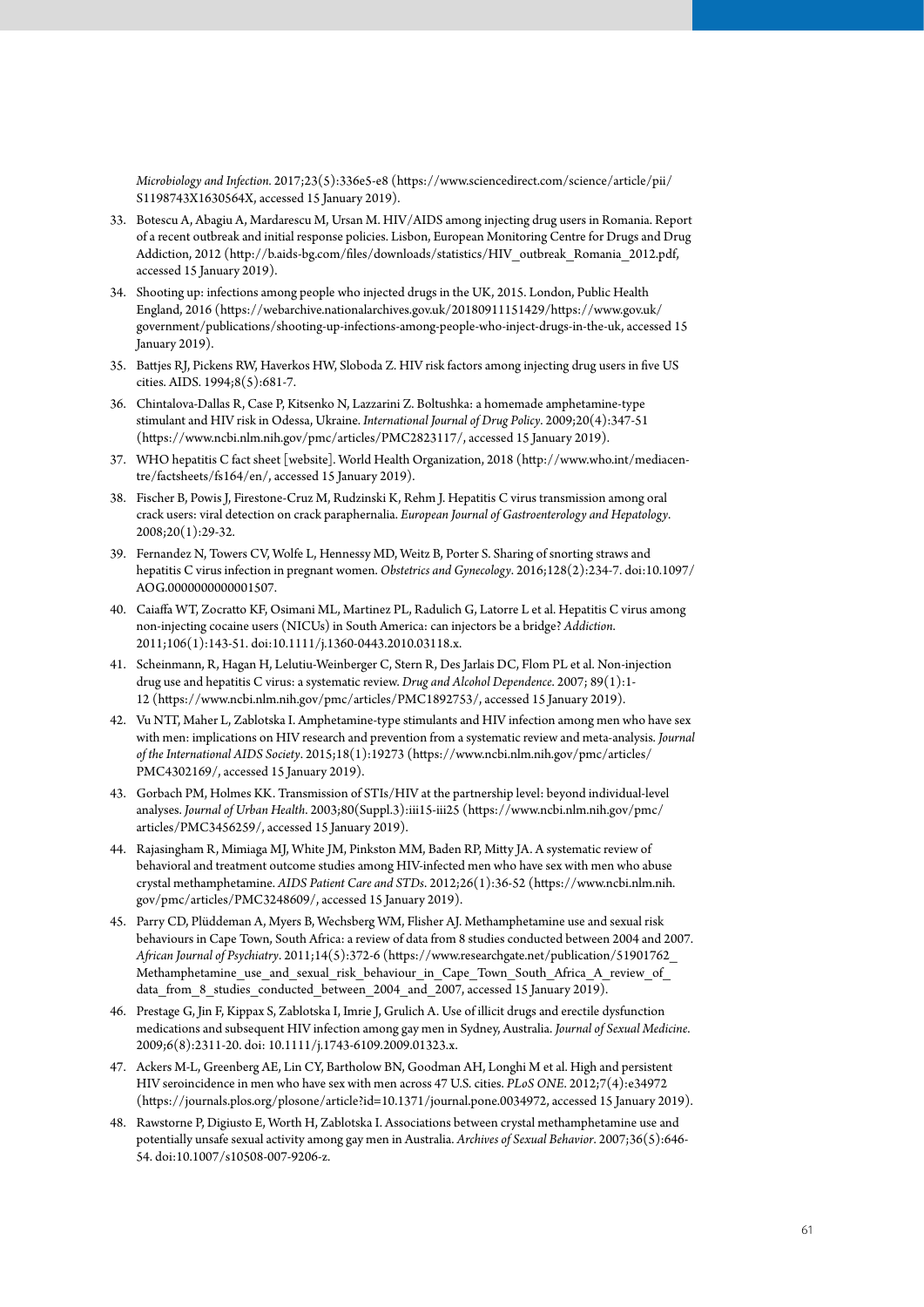- [49.](#page-21-0) Fairbairn N, Kerr T, Milloy M-J, Zhang R, Montaner J, Wood E. Crystal methamphetamine injection predicts slower HIV RNA suppression among injection drug users. *Addictive Behaviors*. 2011;36(7):762-3 [\(https://www.ncbi.nlm.nih.gov/pmc/articles/PMC3081981/](https://www.ncbi.nlm.nih.gov/pmc/articles/PMC3081981/), accessed 15 January 2019).
- [50.](#page-21-0) Chan DP, Sun HY, Wong HT, Lee SS, Hung CC. Sexually acquired hepatitis C virus infection: a review. *International Journal of Infectious Diseases*. 2016;49:47-58 ([https://www.ijidonline.com/article/S1201-](https://www.ijidonline.com/article/S1201-9712(16)31073-6/fulltext) [9712\(16\)31073-6/fulltext,](https://www.ijidonline.com/article/S1201-9712(16)31073-6/fulltext) accessed 15 January 2019).
- [51.](#page-22-0) Glass R, Hope VD, Tanner C, Desai M. 'Slamming' among men who have sex with men accessing general drug services, in response to Schmidt, AJ et al., 2016, Illicit drug use among gay and bisexual men in 44 cities: findings from the European MSM Internet Survey (EMIS). *International Journal of Drug Policy*. 2017;49:24-5. doi:10.1016/j.drugpo.2017.07.028.
- [52.](#page-22-0) Stuart D. Sexualised drug use by MSM: background, current status and response. *HIV Nursing Journal*. 2013;13(1):6-10 [\(https://www.researchgate.net/publication/285738167\\_Sexualised\\_drug\\_use\\_by\\_](https://www.researchgate.net/publication/285738167_Sexualised_drug_use_by_MSM_Background_current_status_and_response) [MSM\\_Background\\_current\\_status\\_and\\_response](https://www.researchgate.net/publication/285738167_Sexualised_drug_use_by_MSM_Background_current_status_and_response), accessed 15 January 2019).
- [53.](#page-22-0) Bui H, Zablotska-Manos I, Hammoud M, Jin F, Lea T, Bourne A et al. Prevalence and correlates of recent injecting drug use among gay and bisexual men in Australia: results from the FLUX study. *International Journal of Drug Policy*. 2018;55:222-30. [doi:10.1016/j.drugpo.2018.01.018.](https://doi.org/10.1016/j.drugpo.2018.01.018)
- [54.](#page-22-0) Kirby T, Thornber-Dunwell M. High-risk drug practices tighten grip on London gay scene. *Lancet World Report*. 2013;381(9861):101-2 [\(https://www.thelancet.com/journals/lancet/article/PIIS0140-](https://www.thelancet.com/journals/lancet/article/PIIS0140-6736(13)60032-X/fulltext) [6736\(13\)60032-X/fulltext,](https://www.thelancet.com/journals/lancet/article/PIIS0140-6736(13)60032-X/fulltext) accessed 15 January 2019).
- [55.](#page-22-0) Fisher DG, Reynolds GL, Ware MR, Napper LE. Methamphetamine and viagra use: relationship to sexual risk behaviours. *Archives of Sexual Behaviour*. 2011;40(2):273-79 [\(https://www.ncbi.nlm.nih.gov/pmc/](https://www.ncbi.nlm.nih.gov/pmc/articles/PMC3047702/) [articles/PMC3047702/](https://www.ncbi.nlm.nih.gov/pmc/articles/PMC3047702/), accessed 15 January 2018).
- [56.](#page-22-0) Tavitian-Exley I, Vickerman P, Bastos FI, Boily MC. Influence of different drugs on HIV risk in people who inject: systematic review and meta-analysis. *Addiction*. 2015;110(4):572-84. doi:10.1111/add.12846.
- [57.](#page-22-0) Fotiou A, Micha K, Paraskevis D, Terzidou M, Malliori M, Hatzakis A et al. HIV outbreak among injecting drug users in Greece. An updated report for the EMCDDA on the recent outbreak of HIV infections among drug injectors in Greece, 31 October 2012. Lisbon, European Monitoring Centre for Drugs and Drug Addiction, 2012 [http://www.emcdda.europa.eu/attachements.cfm/att\\_191984\\_EN\\_HIV\\_update\\_](http://www.emcdda.europa.eu/attachements.cfm/att_191984_EN_HIV_update_Greece_2012.pdf) Greece 2012.pdf, accessed 15 January 2019).
- [58.](#page-22-0) Niculescu I, Paraschiv S, Paraskevis D, Abagiu A, Batan I, Banica L et al. Recent HIV-1 outbreak among intravenous drug users in Romania: evidence for cocirculation of CRF14\_BG and subtype F1 strains. *AIDS Research and Human Retroviruses*. 2015;31(5):488-95 ([https://www.ncbi.nlm.nih.gov/pmc/articles/](https://www.ncbi.nlm.nih.gov/pmc/articles/PMC4426324/) [PMC4426324/](https://www.ncbi.nlm.nih.gov/pmc/articles/PMC4426324/), accessed 15 January 2019).
- [59.](#page-22-0) Lorvick J, Bourgois P, Wenger LD, Arreola SG, Lutnick A, Wechsberg WM et al. Sexual pleasure and sexual risk among women who use methamphetamine: a mixed methods study. *International Journal of Drug Policy*. 2012;23(5):385-92 ([https://www.ncbi.nlm.nih.gov/pmc/articles/PMC3466046/,](https://www.ncbi.nlm.nih.gov/pmc/articles/PMC3466046/) accessed 15 January 2019).
- [60.](#page-22-0) Semple SJ, Patterson TL, Grant I. The context of sexual risk behaviour among heterosexual methamphetamine users. *Addictive Behaviours.* 2004:29(4):807-10. doi:10.1016/j.addbeh.2004.02.013.
- [61.](#page-22-0) Braine N, Des Jarlais DC, Goldblatt C, Zadoretzky C, Turner C. HIV risk behaviour among amphetamine injectors at U.S. syringe exchange programs. *AIDS Education and Prevention*. 2005;17(6):515-24. doi:10.1521/aeap.2005.17.6.515.
- [62.](#page-22-0) Peck JA, Shoptaw S, Rotheram-Fuller E, Reback CJ, Bierman B. HIV-associated medical, behavioural, and psychiatric characteristics of treatment-seeking, methamphetamine-dependent men who have sex with men. *Journal of Addictive Diseases*. 2005;24(3):115-32, [\(http://chipts.ucla.edu/wp-content/uploads/](http://chipts.ucla.edu/wp-content/uploads/downloads/2012/02/Peck_MedicalConsequences_Oct2005.pdf) [downloads/2012/02/Peck\\_MedicalConsequences\\_Oct2005.pdf,](http://chipts.ucla.edu/wp-content/uploads/downloads/2012/02/Peck_MedicalConsequences_Oct2005.pdf) accessed 15 January 2019).
- [63.](#page-22-0) Duff P, Tyndall M, Buxton J, Zhang R, Kerr T, Shannon K. Sex-for-crack exchanges: associations with risky sexual and drug use niches in an urban Canadian city. *Harm Reduction Journal*. 2013;10:29 ([https://www.](https://www.ncbi.nlm.nih.gov/pmc/articles/PMC3833173/) [ncbi.nlm.nih.gov/pmc/articles/PMC3833173/,](https://www.ncbi.nlm.nih.gov/pmc/articles/PMC3833173/) accessed 15 January 2019).
- [64.](#page-22-0) Patterson TL, Semple SJ, Fraga M, Bucardo J, De La Torre A, Salazar J et al. Comparison of sexual and drug use behaviours between female sex workers in Tijuana and Ciudad Juarez, Mexico. *Substance Use & Misuse*. 2006;41(10-12):1535-49 ([https://www.researchgate.net/publication/6791560\\_Comparison\\_of\\_Sexual\\_](https://www.researchgate.net/publication/6791560_Comparison_of_Sexual_and_Drug_Use_Behaviors_Between_Female_Sex_Workers_in_Tijuana_and_Ciudad_Juarez_Mexico) and Drug Use Behaviors Between Female Sex Workers in Tijuana and Ciudad Juarez Mexico, accessed 15 January 2019).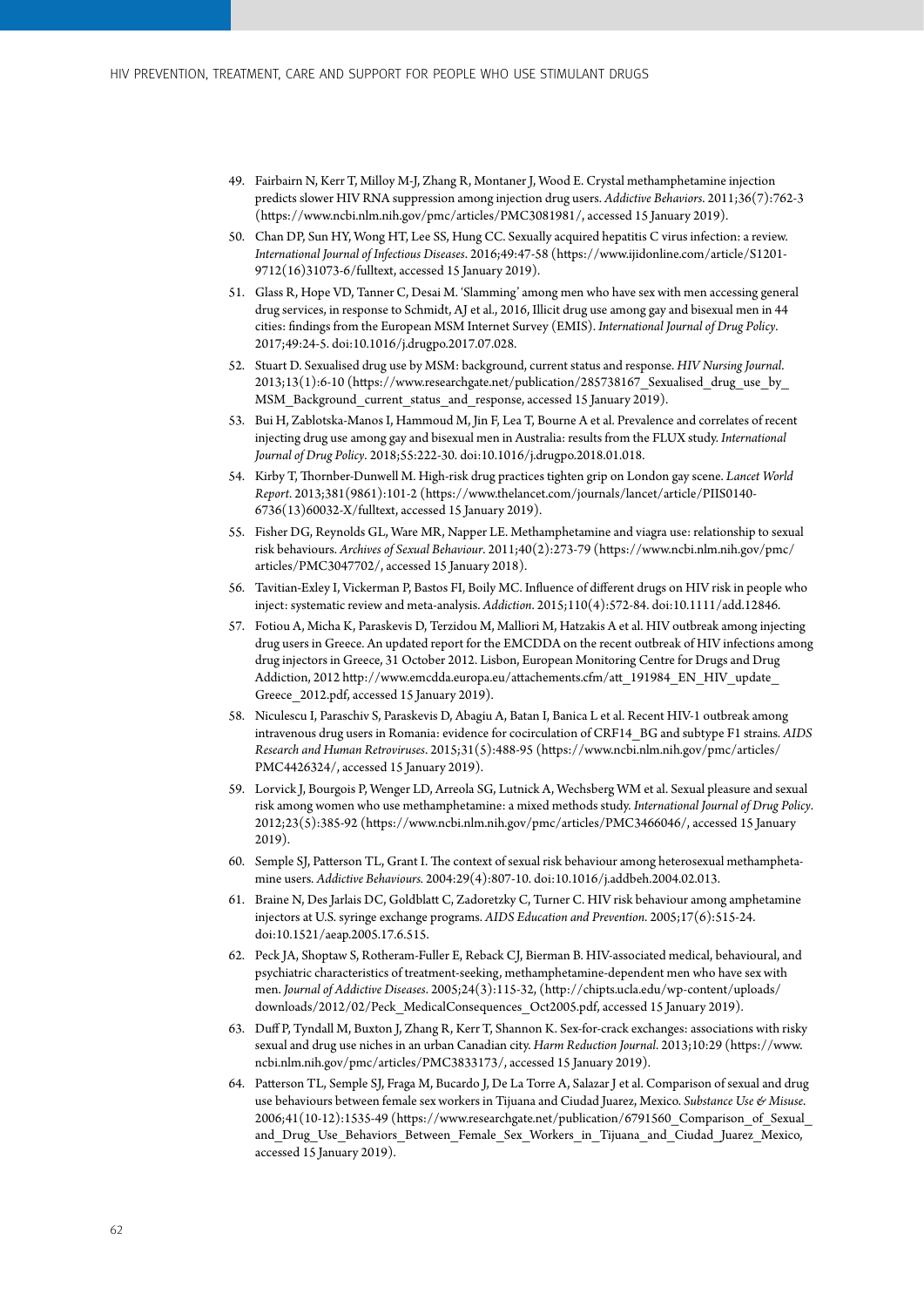- [65](#page-22-0). Shannon K, Kerr T, Bright V, Gibson K, Tyndall MW. Drug sharing with clients as a risk marker for increased violence and sexual and drug-related harms among survival sex workers. *AIDS Care*. 2008:20(2):228-34. doi:10.1080/09540120701561270.
- [66](#page-22-0). Edwards JM, Halpern CT, Wechsberg WM. Correlates of exchanging sex for drugs or money among women who use crack cocaine. *AIDS Education and Prevention*. 2006;18(5):420-29. doi:10.1521/ aeap.2006.18.5.420.
- [67](#page-22-0). Bastos FI, Bertoni N. Pesquisa Nacional Sobre o Uso de Crack. Rio de Janeiro (Brazil), Instituto de Comunicação e Informação Científica e Tecnológica em Saúde/Fundação Oswaldo Cruz (FIOCRUZ), 2014 [\(https://www.arca.fiocruz.br/bitstream/icict/10019/2/UsoDeCrack.pdf](https://www.arca.fiocruz.br/bitstream/icict/10019/2/UsoDeCrack.pdf), accessed 15 January 2019).
- [68](#page-22-0). Khan M, Berger A, Hemberg J, O'Neill A, Penniman Dyer T, Smyrk K. Non-injection and injection drug use and STI/HIV risk in the United States: the degree to which sexual risk behaviors versus sex with an STI-infected partner account for infection transmission among drug users. *AIDS and Behavior.* 2013;17(3):1185-94 ([https://www.ncbi.nlm.nih.gov/pmc/articles/PMC3923515/,](https://www.ncbi.nlm.nih.gov/pmc/articles/PMC3923515/) accessed 15 January 2019).
- [69](#page-22-0). Maher L, Phlong P, Mooney-Somers J, Keo S, Stein E, Page K et al. Amphetamine-type stimulant use and HIV/STI risk behaviour among young female sex workers in Phnom Penh, Cambodia. *International Journal of Drug Policy.* 2011;22(3):203-9 [\(https://www.ncbi.nlm.nih.gov/pmc/articles/PMC3104095/](https://www.ncbi.nlm.nih.gov/pmc/articles/PMC3104095/), accessed 15 January 2019).
- [70](#page-22-0). Santos GM, Rapues J, Wilson EC, Macias O, Packer T, Colfax G et al. Alcohol and substance use among transgender women in San Francisco: prevalence and association with human immunodeficiency virus infection. *Drug and Alcohol Review.* 2014;33(3):287-95. doi:10.1111/dar.12116.
- [71](#page-22-0). Sevelius JM, Reznick OG, Hart SL, Schwarcz S. Informing interventions: the importance of contextual factors in the prediction of sexual risk behaviors among transgender women. *AIDS Education and Prevention.* 2009;21(2):113-27 ([https://www.ncbi.nlm.nih.gov/pmc/articles/PMC4535696/,](https://www.ncbi.nlm.nih.gov/pmc/articles/PMC4535696/) accessed 15 January 2019).
- [72](#page-22-0). Reback CJ, Fletcher JB. HIV prevalence, substance use, and sexual risk behaviors among transgender women recruited through outreach. *AIDS and Behavior.* 2014;18(7):1359-67 [\(https://www.ncbi.nlm.nih.](https://www.ncbi.nlm.nih.gov/pmc/articles/PMC4535696/) [gov/pmc/articles/PMC4535696/,](https://www.ncbi.nlm.nih.gov/pmc/articles/PMC4535696/) accessed 15 January 2019).
- [73](#page-22-0). Cartier JJ, Greenwell L, Prendergast ML. The persistence of HIV risk behaviours among methamphetamine-using offenders. *Journal of Psychoactive Drugs*. 2008;40(4):437-46 [\(https://www.ncbi.nlm.nih.gov/](https://www.ncbi.nlm.nih.gov/pmc/articles/PMC3286359/) [pmc/articles/PMC3286359/,](https://www.ncbi.nlm.nih.gov/pmc/articles/PMC3286359/) accessed 15 January 2019).
- [74](#page-22-0). Steinberg JK, Grella CE, Boudov MR, Kerndt PR, Kadrnka CM. Methamphetamine use and high-risk sexual behaviours among incarcerated female adolescents with a diagnosed STD. *Journal of Urban Health.* 2011:88(2):352-64 [\(https://www.ncbi.nlm.nih.gov/pmc/articles/PMC3079043/](https://www.ncbi.nlm.nih.gov/pmc/articles/PMC3079043/), accessed 15 January 2019).
- [75](#page-23-0). Brecht ML, O'Brien A, von Mayrhauser C, Anglin MD. Methamphetamine use behaviors and gender differences. *Addictive Behaviors.* 2004;29(1):89-106.
- [76](#page-23-0). Position statement: condoms and HIV prevention. Geneva, United Nations Population Fund, World Health Organization, Joint United Nations Programme on HIV/AIDS, 2004, updated 2009 ([www.who.int/](file:///C:\Users\jbaer\Documents\Jobs\UNODC\Stimulants%20guidelines\www.who.int\hiv\pub\condoms\20090318_position_condoms.pdf) [hiv/pub/condoms/20090318\\_position\\_condoms.pdf,](file:///C:\Users\jbaer\Documents\Jobs\UNODC\Stimulants%20guidelines\www.who.int\hiv\pub\condoms\20090318_position_condoms.pdf) accessed 15 January 2015).
- [77](#page-23-0). Shoptaw S, Stall R, Bordon J, Kao U, Cox C, Li X et al. Cumulative exposure to stimulants and immune function outcomes among HIV-positive and HIV-negative men in the multicenter AIDS cohort study. *International Journal of STD & AIDS*. 2012;23(8):576-80 ([https://www.ncbi.nlm.nih.gov/pmc/articles/](https://www.ncbi.nlm.nih.gov/pmc/articles/PMC3576843/) [PMC3576843/,](https://www.ncbi.nlm.nih.gov/pmc/articles/PMC3576843/) accessed 15 January 2019).
- [78](#page-23-0). Scott JC, Woods SP, Matt GE, Meyer RA, Heaton RK, Atkins JH et al. Neurocognitive effects of methamphetamine: a critical review and meta-analysis. *Neuropsychology Review.* 2007;17(3):275-97. doi[:10.1007/](https://doi.org/10.1007/s11065-007-9031-0) [s11065-007-9031-0](https://doi.org/10.1007/s11065-007-9031-0).
- [79](#page-23-0). Cherner M, Letendre S, Heaton RK, Durelle J, Marquie-Beck J, Gragg B et al. Hepatitis C augments cognitive deficits associated with HIV infection and methamphetamine. *Neurology*. 2005;64(8):1343-7. doi:10.1212/01.WNL.0000158328.26897.0D.
- [80](#page-23-0). Carrico AW, Johnson MO, Colfax GN, Moskowitz JT. Affective correlates of stimulant use and adherence to anti-retroviral therapy among HIV-positive methamphetamine users. *AIDS and Behavior*. 2010;14(4):769- 77 ([https://www.ncbi.nlm.nih.gov/pmc/articles/PMC2891867/,](https://www.ncbi.nlm.nih.gov/pmc/articles/PMC2891867/) accessed 15 January 2019).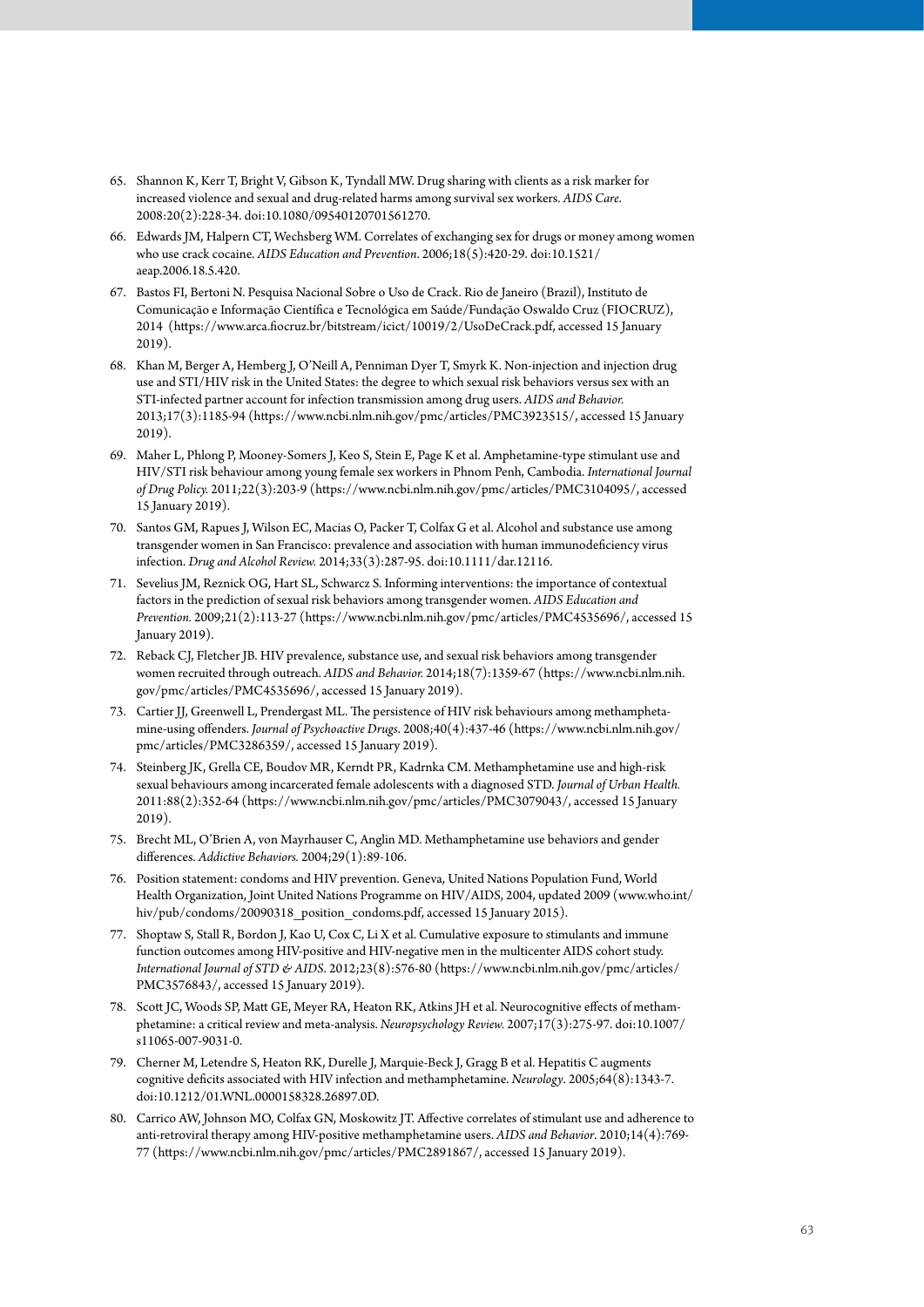- [81.](#page-23-0) Cook JA, Burke-Miller JK, Cohen MH, Cook RL, Vlahov D, Wilson TE et al. Crack cocaine, disease progression, and mortality in a multicenter cohort of HIV-1 positive women. *AIDS*. 22(11):1355-63 [\(https://www.ncbi.nlm.nih.gov/pmc/articles/PMC2645902/](https://www.ncbi.nlm.nih.gov/pmc/articles/PMC2645902/), accessed 15 January 2019).
- [82.](#page-24-0) [DeBeck](file:///G:/docs/ODC/DRUGS/19-04568_HIV_Prevention_Treatment_Care_Guide/19-04568-Client/javascript:void(0);) K, Cheng T, Montaner JS, Beyrer C, Elliott R, Sherman S et al. HIV and the criminalisation of drug use among people who inject drugs: a systematic review. *The Lancet HIV*. 2017;4(8):e357-74 ([http://](http://thelancet.com/journals/lanhiv/article/PIIS2352-3018(17)30073-5/fulltext) [thelancet.com/journals/lanhiv/article/PIIS2352-3018\(17\)30073-5/fulltext,](http://thelancet.com/journals/lanhiv/article/PIIS2352-3018(17)30073-5/fulltext) accessed 15 January 2019).
- [83.](#page-26-0) Bousman CA, Cherner M, Ake C, Letendre S, Atkinson JH, Patterson TL et al. Negative mood and sexual behavior among non-monogamous men who have sex with men in the context of methamphetamine and HIV. *Journal of Affective Disorders.* 2009;119(1-3):84-91 [\(https://www.ncbi.nlm.nih.gov/pmc/articles/](https://www.ncbi.nlm.nih.gov/pmc/articles/PMC3051049/) [PMC3051049/](https://www.ncbi.nlm.nih.gov/pmc/articles/PMC3051049/), accessed 15 January 2019).
- [84.](#page-27-0) Holt M, Lea T, Mao L, Kolstee J, Zablotska I, Dick T et al. Community-level changes in condom use and uptake of HIV pre-exposure prophylaxis by gay and bisexual men in Melbourne and Sydney, Australia: results of repeated behavioural surveillance in 2013–17. *The Lancet HIV.* 2018:5(8):PE448-E456. doi:10.1016/S2352-3018(18)30072-9.
- [85.](#page-28-0) Hyshka E, [Strathdee](https://www.ncbi.nlm.nih.gov/pubmed/?term=Strathdee%20S%5BAuthor%5D&cauthor=true&cauthor_uid=22579215) S, [Wood](https://www.ncbi.nlm.nih.gov/pubmed/?term=Wood%20E%5BAuthor%5D&cauthor=true&cauthor_uid=22579215) E, [Kerr](https://www.ncbi.nlm.nih.gov/pubmed/?term=Kerr%20T%5BAuthor%5D&cauthor=true&cauthor_uid=22579215) T. Needle exchange and the HIV epidemic in Vancouver: lessons learned from 15 years of research. *International Journal of Drug Policy.* 2012;23(4):61-70 ([https://www.](https://www.ncbi.nlm.nih.gov/pmc/articles/PMC3392518/) [ncbi.nlm.nih.gov/pmc/articles/PMC3392518/,](https://www.ncbi.nlm.nih.gov/pmc/articles/PMC3392518/) accessed 15 January 2019).
- [86.](#page-28-0) Guide to starting and managing needle and syringe programmes. Geneva, World Health Organization, 2007 [\(https://www.who.int/hiv/pub/idu/needleprogram/en/,](https://www.who.int/hiv/pub/idu/needleprogram/en/) accessed 15 January 2019).
- [87.](#page-28-0) Guidance on prevention of viral hepatitis B and C among people who inject drugs. Geneva, World Health Organization, 2012 (<http://www.who.int/hiv/pub/guidelines/hepatitis/en/>, accessed 15 January 2019).
- [88.](#page-29-0) Guide to starting and managing needle and syringe programmes. Geneva, World Health Organization, 2007 [\(https://www.who.int/hiv/pub/idu/needleprogram/en/,](https://www.who.int/hiv/pub/idu/needleprogram/en/) accessed 15 January 2019).
- [89.](#page-30-0) Consolidated guidelines on HIV testing services. Geneva, World Health Organization, 2015 ([https://www.](https://www.who.int/hiv/pub/guidelines/hiv-testing-services/en/) [who.int/hiv/pub/guidelines/hiv-testing-services/en/](https://www.who.int/hiv/pub/guidelines/hiv-testing-services/en/), accessed 15 January 2019).
- [90.](#page-31-0) Guidelines on HIV self-testing and partner notification: supplement to consolidated guidelines on HIV testing services. Geneva, World Health Organization, 2016 [\(https://www.who.int/hiv/pub/vct/hiv-self](https://www.who.int/hiv/pub/vct/hiv-self-testing-guidelines/en/)[testing-guidelines/en/](https://www.who.int/hiv/pub/vct/hiv-self-testing-guidelines/en/), accessed 15 January 2019).
- [91.](#page-32-0) Guideline on when to start antiretroviral therapy and on pre-exposure prophylaxis for HIV. Geneva, World Health Organization, 2015 ([http://www.who.int/hiv/pub/guidelines/earlyrelease-arv/en/,](http://www.who.int/hiv/pub/guidelines/earlyrelease-arv/en/) accessed 15 January 2019).
- [92.](#page-32-0) HIV basics: PrEP [website]. Atlanta (GA), Centers for Disease Control and Prevention [\(https://www.cdc.](https://www.cdc.gov/hiv/basics/prep.html) [gov/hiv/basics/prep.html,](https://www.cdc.gov/hiv/basics/prep.html) accessed 15 January 2019).
- [93.](#page-33-0) Implementation tool for pre-exposure prophylaxis (PrEP) of HIV infection. Geneva, World Health Organization, 2017 ([https://www.who.int/hiv/pub/prep/prep-implementation-tool/en/,](https://www.who.int/hiv/pub/prep/prep-implementation-tool/en/) accessed 15 January 2019).
- [94.](#page-33-0) Zinberg NE. *Drug, set, and setting: the basis for controlled intoxicant use*. New Haven (CT), Yale University Press, 1984.
- [95.](#page-34-0) Pérez-Mañá C, Castells X, Torrens M, Capellà D, Farre M. Efficacy of psychostimulant drugs for amphetamine abuse or dependence. *Cochrane Database of Systematic Reviews.* 2013;9:CD009695 [\(https://www.](https://www.cochranelibrary.com/cdsr/doi/10.1002/14651858.CD009695.pub2/full) [cochranelibrary.com/cdsr/doi/10.1002/14651858.CD009695.pub2/full,](https://www.cochranelibrary.com/cdsr/doi/10.1002/14651858.CD009695.pub2/full) accessed 15 January 2019).
- [96.](#page-34-0) Castells X, Cunill R, Pérez-Mañá C, Vidal X, Capellà D. Psychostimulant drugs for cocaine dependence. *Cochrane Database of Systematic Reviews.* 2016;9:CD007380 [\(https://www.cochranelibrary.com/cdsr/](https://www.cochranelibrary.com/cdsr/doi/10.1002/14651858.CD007380.pub4/full) [doi/10.1002/14651858.CD007380.pub4/full,](https://www.cochranelibrary.com/cdsr/doi/10.1002/14651858.CD007380.pub4/full) accessed 15 January 2019).
- [97.](#page-34-0) Colfax, G, Santos GM, Chu P, Vittinghoff E, Pluddemann A, Kumar S et al. Amphetamine-group substances and HIV. *The Lancet.* 2010;376(9739):458-74. doi:10.1016/S0140-6736(10)60753-2.
- [98.](#page-34-0) Malta M, Magnanini MM, Strathdee SA, Bastos FI. et al., 2010. Adherence to antiretroviral therapy among HIV-infected drug users: a meta-analysis. *AIDS and Behavior.* 2010;14(4):731-47 ([https://www.research](https://www.researchgate.net/publication/23485019_Adherence_to_Antiretroviral_Therapy_Among_HIV-Infected_Drug_Users_A_Meta-Analysis)gate.net/publication/23485019\_Adherence\_to\_Antiretroviral\_Therapy\_Among\_HIV-Infected\_Drug Users A Meta-Analysis, accessed 15 January 2019).
- [99.](#page-34-0) Degenhardt L, Mathers B, Vickerman P, Rhodes T, Latkin C, Hickman M. Prevention of HIV infection for people who inject drugs: why individual, structural, and combination approaches are needed. *The Lancet.*  2010;376(9737):285-301 [\(https://www.thelancet.com/journals/lancet/article/PIIS0140-](https://www.thelancet.com/journals/lancet/article/PIIS0140-6736(10)60742-8/fulltext) [6736\(10\)60742-8/fulltext,](https://www.thelancet.com/journals/lancet/article/PIIS0140-6736(10)60742-8/fulltext) accessed 15 January 2019).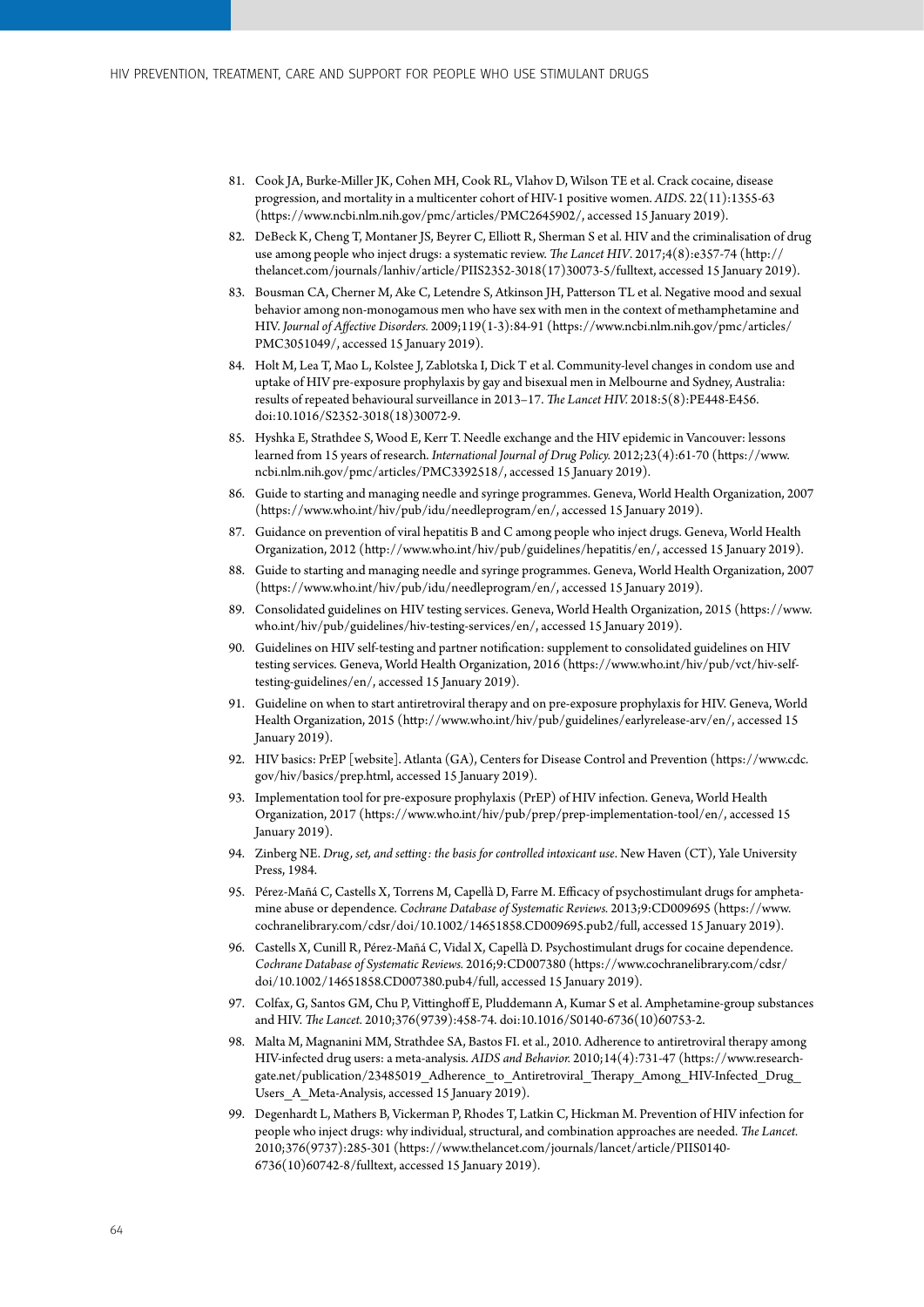- [100.](#page-34-0) Minozzi S, Saulle R, De Crescenzo F, Amato L. Psychosocial interventions for psychostimulant misuse. *Cochrane Database of Systematic Reviews*. 2016(9):CD011866. doi:10.1002/14651858.CD011866.pub2.
- [101.](#page-34-0) Dunn C, Deroo L, Rivara FP. The use of brief interventions adapted from motivational interviewing across behavioral domains: a systematic review. *Addiction.* 2001;96(12):1725-42 [\(https://onlinelibrary.wiley.](https://onlinelibrary.wiley.com/doi/abs/10.1046/j.1360-0443.2001.961217253.x) [com/doi/abs/10.1046/j.1360-0443.2001.961217253.x,](https://onlinelibrary.wiley.com/doi/abs/10.1046/j.1360-0443.2001.961217253.x) accessed 15 January 2019).
- [102.](#page-34-0) Mbuagbaw L, Ye C, Thabane L. Motivational interviewing for improving outcomes in youth living with HIV. *Cochrane Database of Systematic Reviews*. 2012;9:CD009748 ([https://www.cochranelibrary.com/](https://www.cochranelibrary.com/cdsr/doi/10.1002/14651858.CD009748.pub2/full) [cdsr/doi/10.1002/14651858.CD009748.pub2/full](https://www.cochranelibrary.com/cdsr/doi/10.1002/14651858.CD009748.pub2/full), accessed 15 January 2019).
- [103.](#page-34-0) Parsons JT, Lelutiu-Weinberger C, Botsko M, Golub SA. A randomized controlled trial utilizing motivational interviewing to reduce HIV risk and drug use in young gay and bisexual men. *Journal of Consulting and Clinical Psychology*. 2014;82(1):9-18 ([https://www.ncbi.nlm.nih.gov/pmc/articles/PMC3935799/,](https://www.ncbi.nlm.nih.gov/pmc/articles/PMC3935799/) accessed 15 January 2019).
- [104.](#page-34-0) Smedslund G, Berg RC, Hammerstrøm KT, Steiro A, Leiknes KA, Dahl HM et al. Motivational interviewing for substance abuse. *Cochrane Database of Systematic Reviews.* 2011;5:CD008063 ([https://www.](https://www.cochranelibrary.com/cdsr/doi/10.1002/14651858.CD008063.pub2/full) [cochranelibrary.com/cdsr/doi/10.1002/14651858.CD008063.pub2/full](https://www.cochranelibrary.com/cdsr/doi/10.1002/14651858.CD008063.pub2/full), accessed 15 January 2019).
- [105.](#page-34-0) Meader N, Li R, Des Jarlais DC, Pilling S. Psychosocial interventions for reducing injection and sexual risk behaviour for preventing HIV in drug users. *Cochrane Database of Systematic Reviews*. 2010;1:CD007192 (<https://www.cochranelibrary.com/cdsr/doi/10.1002/14651858.CD007192.pub2/full>, accessed 15 January 2019).
- [106.](#page-35-0) Dutra L, Stathopoulou G, Basden SL, Leyro TM, Powers MB, Otto MW. A meta-analytic review of psychosocial interventions for substance use disorders. *American Journal of Psychiatry.* 2008;165(2):179-87 (<https://ajp.psychiatryonline.org/doi/full/10.1176/appi.ajp.2007.06111851>, accessed 15 January 2019).
- [107.](#page-35-0) Kiluk BD, Carroll KM. New developments in behavioral treatments for substance use disorders. *Current Psychiatry Reports.* 2013;15(12) [\(https://www.ncbi.nlm.nih.gov/pmc/articles/PMC3878068/](https://www.ncbi.nlm.nih.gov/pmc/articles/PMC3878068/), accessed 15 January 2019).
- [108.](#page-35-0) Chiesa A, Serretti A. Are mindfulness-based interventions effective for substance use disorders? A systematic review of the evidence. *Substance Use & Misuse*. 2014;49(5):492-512. doi:10.3109/10826084.20 13.770027.
- [109.](#page-35-0) Glasner-Edwards S, Mooney LJ, Ang A, Chokron Garneau H, Hartwell E, Brecht M-L et al. Mindfulnessbased relapse prevention for stimulant dependent adults: a pilot randomized clinical trial. *Mindfulness*. 2017;8(1):126-35 [\(https://www.ncbi.nlm.nih.gov/pmc/articles/PMC5300086/](https://www.ncbi.nlm.nih.gov/pmc/articles/PMC5300086/), accessed 15 January 2019).
- [110.](#page-35-0) Bayles C. Using mindfulness in a harm reduction approach to substance abuse treatment: a literature review. *International Journal of Behavioral Consultation and Therapy.* 2014;9(2):22-5 [\(https://www.researchgate.](https://www.researchgate.net/publication/273063462_Using_Mindfulness_in_a_Harm_Reduction_Approach_to_Substance_Abuse_Treatment_A_Literature_Review) net/publication/273063462\_Using\_Mindfulness\_in\_a\_Harm\_Reduction\_Approach\_to\_Substance [Abuse\\_Treatment\\_A\\_Literature\\_Review,](https://www.researchgate.net/publication/273063462_Using_Mindfulness_in_a_Harm_Reduction_Approach_to_Substance_Abuse_Treatment_A_Literature_Review) accessed 15 January 2019).
- [111.](#page-35-0) TreatNet quality standards for drug dependence treatment and care services. Vienna, United Nations Office on Drugs and Crime, 2012 ([https://www.unodc.org/docs/treatment/treatnet\\_quality\\_standards.pdf](https://www.unodc.org/docs/treatment/treatnet_quality_standards.pdf), accessed 15 January 2019).
- [112.](#page-35-0) mhGAP intervention guide for mental, neurological and substance use disorders in non-specialized health settings. Geneva, World Health Organization, 2010 [\(http://www.who.int/mental\\_health/publications/](http://www.who.int/mental_health/publications/mhGAP_intervention_guide/en/) mhGAP intervention guide/en/, accessed 15 January 2019).
- [113.](#page-35-0) Therapeutic interventions for users of amphetamine-type stimulants. Manila, World Health Organization Regional Office for the Western Pacific, 2011 ([http://www.wpro.who.int/hiv/documents/docs/](http://www.wpro.who.int/hiv/documents/docs/Brief4forweb_7DF1.pdf?ua=1&ua=1) Brief4forweb 7DF1.pdf?ua=1&ua=1, accessed 15 January 2019).
- [114.](#page-35-0) Harm reduction and brief interventions for ATS users. Manila, World Health Organization Regional Office for the Western Pacific, 2011 ([http://www.who.int/hiv/pub/idu/ats\\_brief2.pdf,](http://www.who.int/hiv/pub/idu/ats_brief2.pdf) accessed 15 January 2019).
- [115.](#page-35-0) Guidelines for the management of methamphetamine use disorders in Myanmar. Ministry of Health and Sports, Republic of the Union of Myanmar, 2017 ([https://idpc.net/publications/2018/01/guidelines-for](https://idpc.net/publications/2018/01/guidelines-for-the-management-of-methamphetamine-use-disorders-in-myanmar)[the-management-of-methamphetamine-use-disorders-in-myanmar,](https://idpc.net/publications/2018/01/guidelines-for-the-management-of-methamphetamine-use-disorders-in-myanmar) accessed 15 January 2019).
- [116.](#page-35-0) Ford C. Guidance for working with cocaine and crack users in primary care. London, Royal College of General Practitioners, 2004 ([http://www.rcgp.org.uk/-/media/Files/CIRC/Clinical-resources-S/](http://www.rcgp.org.uk/-/media/Files/CIRC/Clinical-resources-S/RCGP-Guidance-working-with-cocaine-and-crack-users-in-primary-care-2004xx.ashx?la=en) [RCGP-Guidance-working-with-cocaine-and-crack-users-in-primary-care-2004xx.ashx?la=en](http://www.rcgp.org.uk/-/media/Files/CIRC/Clinical-resources-S/RCGP-Guidance-working-with-cocaine-and-crack-users-in-primary-care-2004xx.ashx?la=en), accessed 15 January 2019).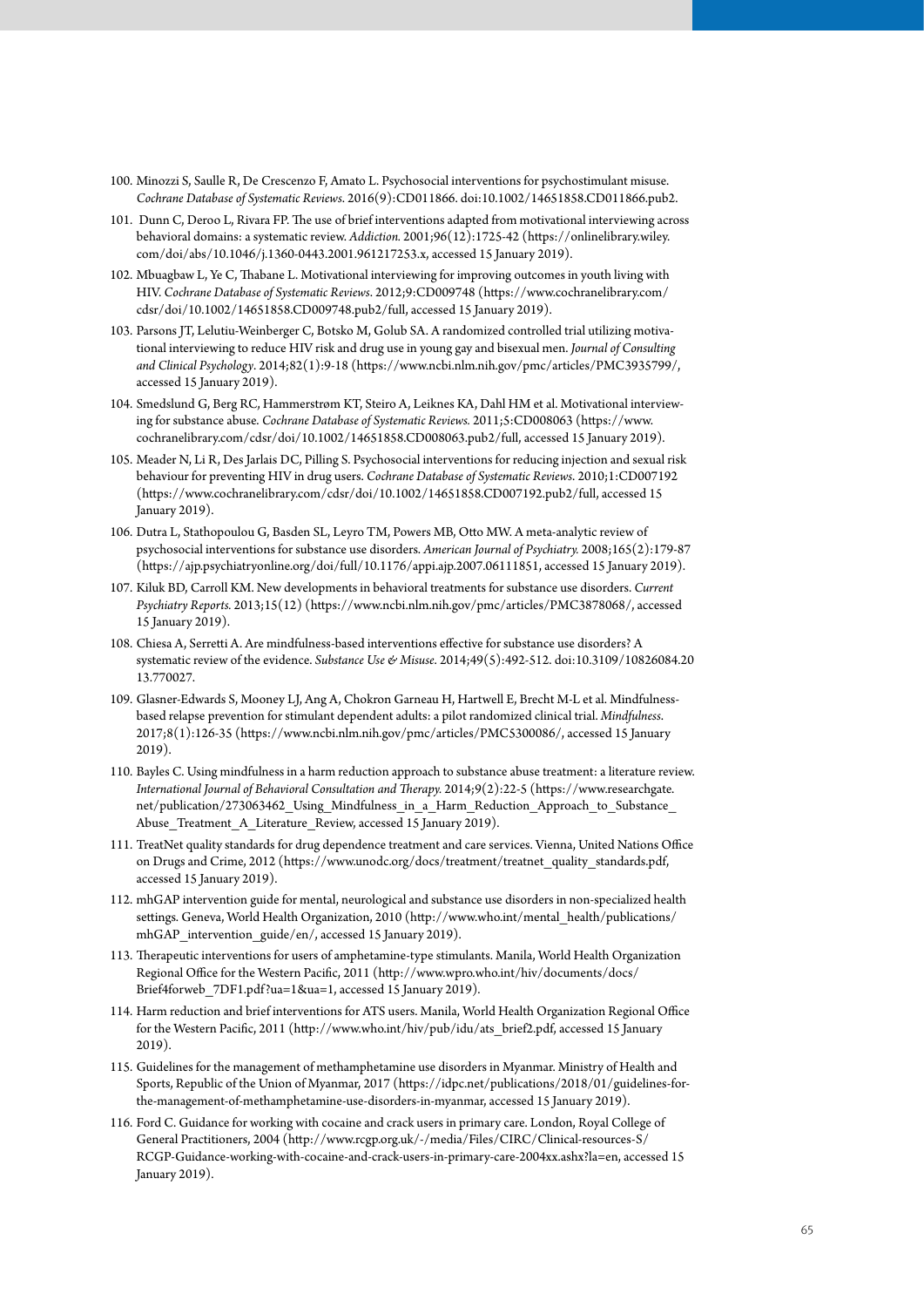- <span id="page-71-0"></span>[117](#page-35-0). Principles of drug dependence treatment. United Nations Office on Drugs and Crime, World Health Organization, 2008 ([https://www.unodc.org/documents/drug-treatment/UNODC-WHO-Principles-of-](https://www.unodc.org/documents/drug-treatment/UNODC-WHO-Principles-of-Drug-Dependence-Treatment-March08.pdf)[Drug-Dependence-Treatment-March08.pdf,](https://www.unodc.org/documents/drug-treatment/UNODC-WHO-Principles-of-Drug-Dependence-Treatment-March08.pdf) accessed 15 January 2019).
- [118](#page-35-0). [Drug abuse treatment and rehabilitation: a practical planning and implementation guide.](https://www.unodc.org/pdf/report_2003-07-17_1.pdf) Vienna, United Nations Office on Drugs and Crime, 2003 [\(https://www.unodc.org/pdf/report\\_2003-07-17\\_1.pdf](https://www.unodc.org/pdf/report_2003-07-17_1.pdf), accessed 15 January 2019).
- [119](#page-36-0). Sexually transmitted and reproductive tract infections [website]. Geneva, World Health Organization [\(https://www.who.int/reproductivehealth/publications/rtis/en/](https://www.who.int/reproductivehealth/publications/rtis/en/), accessed 15 January 2019).
- [120](#page-36-0). Hepatitis C question and answers for the public [website]. Atlanta (GA), Centers for Disease Control and Prevention (<https://www.cdc.gov/hepatitis/hcv/cfaq.htm>, accessed 15 January 2019).
- [121](#page-36-0). Hepatitis A fact sheet [website]. Geneva, World Health Organization, 2018 ([http://www.who.int/en/](http://www.who.int/en/news-room/fact-sheets/detail/hepatitis-a) [news-room/fact-sheets/detail/hepatitis-a,](http://www.who.int/en/news-room/fact-sheets/detail/hepatitis-a) accessed 15 January 2019).
- [122](#page-37-0). [Mravčík V](https://www.ncbi.nlm.nih.gov/pubmed/?term=Mrav%C4%8D%C3%ADk%20V%5BAuthor%5D&cauthor=true&cauthor_uid=25523218), [Strada L](https://www.ncbi.nlm.nih.gov/pubmed/?term=Strada%20L%5BAuthor%5D&cauthor=true&cauthor_uid=25523218), [Reimer J,](https://www.ncbi.nlm.nih.gov/pubmed/?term=Reimer%20J%5BAuthor%5D&cauthor=true&cauthor_uid=25523218) [Schulte B](https://www.ncbi.nlm.nih.gov/pubmed/?term=Schulte%20B%5BAuthor%5D&cauthor=true&cauthor_uid=25523218). Hepatitis C treatment uptake and adherence among injecting drug users in the Czech Republic. *[Epidemiology, Microbiology, Immunology.](https://www.ncbi.nlm.nih.gov/pubmed/25523218)* 2014;63(4):265-9 [\(https://www.](https://www.prolekare.cz/casopisy/epidemiologie/2014-4-9/vstup-do-lecby-a-adherence-k-lecbe-vhc-u-injekcnich-uzivatelu-drog-v-cr-50669?hl=en) [prolekare.cz/casopisy/epidemiologie/2014-4-9/vstup-do-lecby-a-adherence-k-lecbe-vhc-u-injekcnich](https://www.prolekare.cz/casopisy/epidemiologie/2014-4-9/vstup-do-lecby-a-adherence-k-lecbe-vhc-u-injekcnich-uzivatelu-drog-v-cr-50669?hl=en)[uzivatelu-drog-v-cr-50669?hl=en,](https://www.prolekare.cz/casopisy/epidemiologie/2014-4-9/vstup-do-lecby-a-adherence-k-lecbe-vhc-u-injekcnich-uzivatelu-drog-v-cr-50669?hl=en) accessed 15 January 2019).
- [123](#page-37-0). Guidelines for the screening, care and treatment of persons with chronic hepatitis C infection updated version, April 2016. Geneva, World Health Organization, 2016 ([https://www.who.int/hepatitis/](https://www.who.int/hepatitis/publications/hepatitis-c-guidelines-2016/en/) [publications/hepatitis-c-guidelines-2016/en/](https://www.who.int/hepatitis/publications/hepatitis-c-guidelines-2016/en/), accessed 15 January 2019).
- [124](#page-37-0). Tuberculosis fact sheet [website]. Geneva, World Health Organization, 2018 ([http://www.who.int/](http://www.who.int/mediacentre/factsheets/fs104/en/) [mediacentre/factsheets/fs104/en/](http://www.who.int/mediacentre/factsheets/fs104/en/), accessed 15 January 2019).
- [125](#page-37-0). Integrating collaborative TB and HIV services within a comprehensive package of care for people who inject drugs: consolidated guidelines. Geneva, World Health Organization, 2016 ([http://www.who.int/tb/](http://www.who.int/tb/publications/integrating-collaborative-tb-and-hiv_services_for_pwid/en/) [publications/integrating-collaborative-tb-and-hiv\\_services\\_for\\_pwid/en/,](http://www.who.int/tb/publications/integrating-collaborative-tb-and-hiv_services_for_pwid/en/) accessed 15 January 2019).
- [126](#page-38-0). Noar SM, Black HG, Pierce LB. Efficacy of computer technology-based HIV prevention interventions: a meta-analysis. *AIDS.* 2009;23(1):107-15 ([https://journals.lww.com/aidsonline/fulltext/2009/01020/](https://journals.lww.com/aidsonline/fulltext/2009/01020/Efficacy_of_computer_technology_based_HIV.15.aspx) [Efficacy\\_of\\_computer\\_technology\\_based\\_HIV.15.aspx](https://journals.lww.com/aidsonline/fulltext/2009/01020/Efficacy_of_computer_technology_based_HIV.15.aspx), accessed 15 January 2019).
- [127](#page-38-0). Young SD, Swendeman D, Holloway IW, Reback CJ, Kao U. Use of technology to address substance use in the context of HIV: a systematic review. *Current HIV/AIDS Reports.* 2015;12(4):462-71 [https://www.ncbi.](https://www.ncbi.nlm.nih.gov/pmc/articles/PMC4749410/) [nlm.nih.gov/pmc/articles/PMC4749410/](https://www.ncbi.nlm.nih.gov/pmc/articles/PMC4749410/), accessed 15 January 2019).
- [128](#page-39-0). [Effective use of digital platforms for HIV prevention among men who have sex with men in the European](https://ecdc.europa.eu/sites/portal/files/documents/Effective-use-digital-platforms-HIV-prevention-EU-EEA.pdf)  [Union/European Economic Area: an introduction to the ECDC guides.](https://ecdc.europa.eu/sites/portal/files/documents/Effective-use-digital-platforms-HIV-prevention-EU-EEA.pdf) Stockholm, European Centre for Disease Prevention and Control, 2017 ([https://ecdc.europa.eu/sites/portal/files/documents/Effective](https://ecdc.europa.eu/sites/portal/files/documents/Effective-use-digital-platforms-HIV-prevention-EU-EEA.pdf)[use-digital-platforms-HIV-prevention-EU-EEA.pdf,](https://ecdc.europa.eu/sites/portal/files/documents/Effective-use-digital-platforms-HIV-prevention-EU-EEA.pdf) accessed 15 January 2019).
- [129](#page-42-0). Muth S, Len A, Evans JL, Phou M, Chhit S, Neak Y et al. HIV treatment cascade among female entertainment and sex workers in Cambodia: impact of amphetamine use and an HIV prevention program. *Addiction Science & Clinical Practice.* 2017;12:20 ([https://www.ncbi.nlm.nih.gov/pmc/articles/PMC5584046/,](https://www.ncbi.nlm.nih.gov/pmc/articles/PMC5584046/) accessed 15 January 2019).
- [130](#page-43-0). Lester R, Ritvo P, Mills EJ, Kariri A, Karanja S, Chung M et al. Effects of a mobile phone short message service on antiretroviral treatment adherence in Kenya (WelTel Kenya1): a randomised trial. *The Lancet.* 2019;376(9755):1838-45. doi:10.1016/S0140-6736(10)61997-6.
- [131](#page-43-0). Reback CJ, Ling Grant D, Fletcher JB, Branson CM, Shoptaw S, Rohde Bowers J et al. Text messaging reduces HIV risk behaviors among methamphetamine-using men who have sex with men. *AIDS and Behavior*. 2012;16(7):1993-2002 ([https://www.ncbi.nlm.nih.gov/pmc/articles/PMC4878815/,](https://www.ncbi.nlm.nih.gov/pmc/articles/PMC4878815/) accessed 15 January 2019).
- [132](#page-44-0). Muthulingam D, Chin J, Hsu L, Scheer S, Schwarcz S. Disparities in engagement in care and viral suppression among persons with HIV. *Journal of Acquired Immune Deficiency Syndromes*. 2013;65(1):112-19 [\(https://journals.lww.com/jaids/fulltext/2013/05010/Disparities\\_in\\_Engagement\\_in\\_Care\\_and\\_](https://journals.lww.com/jaids/fulltext/2013/05010/Disparities_in_Engagement_in_Care_and_Viral.17.aspx) [Viral.17.aspx,](https://journals.lww.com/jaids/fulltext/2013/05010/Disparities_in_Engagement_in_Care_and_Viral.17.aspx) accessed 15 January 2019).
- [133](#page-44-0). Milloy, M-J, Marshall BDL, Montaner J, Wood E. Housing status and the health of people living with HIV/ AIDS. *Current HIV/AIDS Reports*. 2012:9(4):364-74 ([https://www.ncbi.nlm.nih.gov/pmc/articles/](https://www.ncbi.nlm.nih.gov/pmc/articles/PMC3693560/) [PMC3693560/](https://www.ncbi.nlm.nih.gov/pmc/articles/PMC3693560/), accessed 15 January 2019).
- [134](#page-44-0). Robertson MJ, Clark RA, Charlebois ED, Tulsky J, Long HL, Bangsberg DR et al. HIV seroprevalence among homeless and marginally housed adults in San Francisco. *American Journal of Public Health.* 2004;94(7):1207- 17 [\(https://www.ncbi.nlm.nih.gov/pmc/articles/PMC1448423/](https://www.ncbi.nlm.nih.gov/pmc/articles/PMC1448423/), accessed 15 January 2019).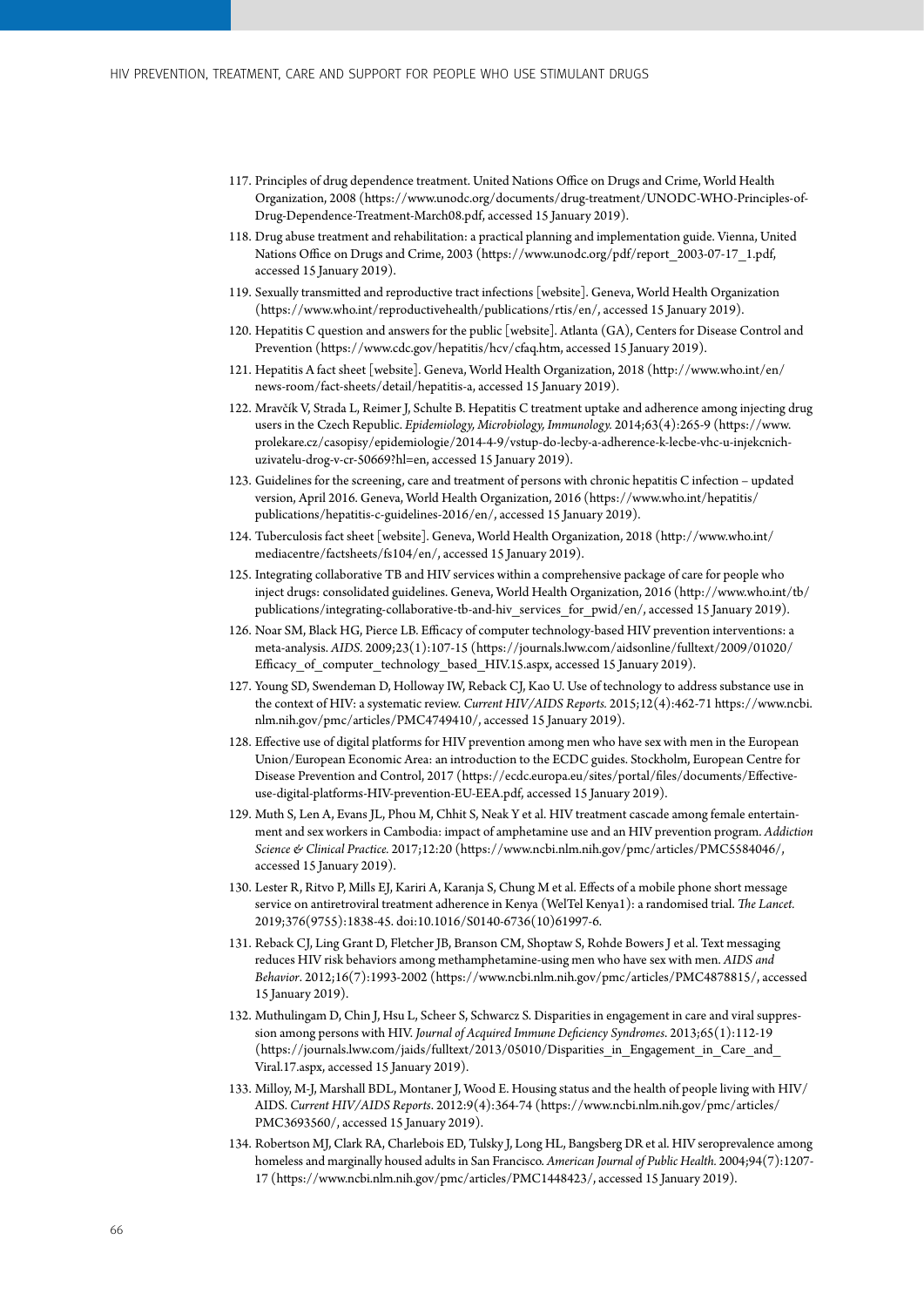- [135.](#page-45-0) [Good practice guide for employing people who use drugs](https://www.aidsalliance.org/assets/000/001/840/Employing_FINAL_original.pdf?1445009816). Hove (UK), International HIV/AIDS Alliance, 2015 [\(https://www.aidsalliance.org/assets/000/001/840/Employing\\_FINAL\\_original.pdf?1445009816,](https://www.aidsalliance.org/assets/000/001/840/Employing_FINAL_original.pdf?1445009816) accessed 15 January 2019).
- [136.](#page-47-0) Outcome document of the United Nations General Assembly Special Session on the World Drug Problem: our joint commitment to effectively addressing and countering the world drug problem. New York (NY), United Nations, 2016 ([https://www.unodc.org/documents/postungass2016/outcome/V1603301-E.pdf,](https://www.unodc.org/documents/postungass2016/outcome/V1603301-E.pdf) accessed 15 January 2019).
- [137.](#page-48-0) National Drug Control Policy. Ministry of Health, Republic of the Union of Myanmar, 2018 [\(https://www.](https://www.unodc.org/documents/southeastasiaandpacific/2018/02/Myanmar_Drug_Control_Policy.pdf) [unodc.org/documents/southeastasiaandpacific/2018/02/Myanmar\\_Drug\\_Control\\_Policy.pdf](https://www.unodc.org/documents/southeastasiaandpacific/2018/02/Myanmar_Drug_Control_Policy.pdf), accessed 15 January 2019).
- [138.](#page-48-0) Potts H. Accountability and the right to the highest standard of health. Colchester (UK), University of Essex Human Rights Centre, 2008 [\(http://repository.essex.ac.uk/9717/1/accountability-right-highest](http://repository.essex.ac.uk/9717/1/accountability-right-highest-attainable-standard-health.pdf)[attainable-standard-health.pdf,](http://repository.essex.ac.uk/9717/1/accountability-right-highest-attainable-standard-health.pdf) accessed 15 January 2019).
- [139.](#page-50-0) Training manual for law enforcement officials on HIV service provision for people who inject drugs. Vienna, United Nations Office on Drugs and Crime, 2014 ([https://www.unodc.org/documents/hiv-aids/](https://www.unodc.org/documents/hiv-aids/Lemanual/LE_Manual_presentations_and_annexes.pdf) [Lemanual/LE\\_Manual\\_presentations\\_and\\_annexes.pdf](https://www.unodc.org/documents/hiv-aids/Lemanual/LE_Manual_presentations_and_annexes.pdf), accessed 15 January 2019).
- [140.](#page-50-0) Joint United Nations statement on ending discrimination in health care settings [website]. Geneva, World Health Organization, 2017 [\(https://www.who.int/news-room/detail/27-06-2017-joint-united-nations](https://www.who.int/news-room/detail/27-06-2017-joint-united-nations-statement-on-ending-discrimination-in-health-care-settings)[statement-on-ending-discrimination-in-health-care-settings](https://www.who.int/news-room/detail/27-06-2017-joint-united-nations-statement-on-ending-discrimination-in-health-care-settings), accessed 15 January 2019).
- [141.](#page-50-0) Practical guide for civil society HIV service providers among people who use drugs: improving cooperation and interaction with law enforcement officials. Vienna, United Nations Office on Drugs and Crime, 2016 ([https://www.unodc.org/documents/hiv-aids/2016/Practical\\_Guide\\_for\\_Civil\\_Society\\_HIV\\_Service\\_](https://www.unodc.org/documents/hiv-aids/2016/Practical_Guide_for_Civil_Society_HIV_Service_Providers.pdf) [Providers.pdf](https://www.unodc.org/documents/hiv-aids/2016/Practical_Guide_for_Civil_Society_HIV_Service_Providers.pdf), accessed 15 January 2019).
- [142.](#page-50-0) World report on violence and health. Geneva, World Health Organization, 2002 [\(http://www.who.int/](http://www​.who.int/violence​_injury_prevention​/violence/world_report/en/) [violence\\_injury\\_prevention/violence/world\\_report/en/,](http://www​.who.int/violence​_injury_prevention​/violence/world_report/en/) accessed 15 January 2019).
- [143.](#page-50-0) Global and regional estimates of violence against women: prevalence and health effects of intimate partner violence and non-partner sexual violence. Geneva, World Health Organization, 2013 [\(http://www.who.](http://www​.who.int/reproductivehealth​/publications​/violence/9789241564625/en/) [int/reproductivehealth/publications/violence/9789241564625/en/](http://www​.who.int/reproductivehealth​/publications​/violence/9789241564625/en/), accessed 15 January 2019).
- [144.](#page-51-0) Joint statement: compulsory drug detention and rehabilitation centers. United Nations, 2012 [\(http://files.](http://files.unaids.org/en/media/unaids/contentassets/documents/document/2012/JC2310_Joint%20Statement6March12FINAL_en.pdf) [unaids.org/en/media/unaids/contentassets/documents/document/2012/JC2310\\_Joint%20](http://files.unaids.org/en/media/unaids/contentassets/documents/document/2012/JC2310_Joint%20Statement6March12FINAL_en.pdf) [Statement6March12FINAL\\_en.pdf](http://files.unaids.org/en/media/unaids/contentassets/documents/document/2012/JC2310_Joint%20Statement6March12FINAL_en.pdf), accessed 15 January 2019).
- [145.](#page-51-0) Advocacy guide: HIV/AIDS prevention among injecting drug users. Geneva, World Health Organization, 2004 [\(https://www.who.int/hiv/pub/idu/iduadvocacyguide/en/,](https://www.who.int/hiv/pub/idu/iduadvocacyguide/en/) accessed 15 January 2019).
- [146.](#page-53-0) Bourne A, Reid D, Hickson F, Torres Rueda S, Weatherburn P. The Chemsex Study: drug use in sexual settings among gay and bisexual men in Lambeth, Southwark & Lewisham. London: Sigma Research, London School of Hygiene and Tropical Medicine, 2014 ([https://www.lambeth.gov.uk/sites/default/files/](https://www.lambeth.gov.uk/sites/default/files/ssh-chemsex-study-final-main-report.pdf) [ssh-chemsex-study-final-main-report.pdf,](https://www.lambeth.gov.uk/sites/default/files/ssh-chemsex-study-final-main-report.pdf) accessed 15 January 2019).
- [147.](#page-53-0) HIV prevention, treatment and care in prisons and other closed settings: a comprehensive package of interventions. Vienna, United Nations Office on Drugs and Crime, 2013 ([https://www.who.int/hiv/pub/](https://www.who.int/hiv/pub/prisons/interventions_package/en/) [prisons/interventions\\_package/en/,](https://www.who.int/hiv/pub/prisons/interventions_package/en/) accessed 15 January 2019).
- [148.](#page-54-0) Ahmed AK, Weatherburn P, Reid D, Hickson F, Torres-Rueda S, Steinberg P et al. Social norms related to combining drugs and sex ("chemsex") among gay men in South London. *International Journal of Drug Policy*. 2016;38:29-35 [\(http://researchonline.lshtm.ac.uk/3112628/,](http://researchonline.lshtm.ac.uk/3112628/) accessed 15 January 2019).
- [149.](#page-54-0) Evidence for action: effectiveness of community-based outreach in preventing HIV/AIDS among injecting drug users. Geneva, World Health Organization, 2004 ([https://www.who.int/hiv/pub/idu/e4a-outreach/](https://www.who.int/hiv/pub/idu/e4a-outreach/en/) [en/](https://www.who.int/hiv/pub/idu/e4a-outreach/en/), accessed 15 January 2019).
- [150.](#page-54-0) Training guide for HIV prevention outreach to injecting drug users. Geneva, World Health Organization, 2004 [\(https://www.who.int/hiv/pub/idu/hivpubidu/en/,](https://www.who.int/hiv/pub/idu/hivpubidu/en/) accessed 15 January 2019).
- [151.](#page-55-0) Parkin S, McKeganey N. The rise and rise of peer education approaches. *Drugs: Education Prevention & Policy.* 2000;7(3):293-310. doi:10.1080/09687630050109961.
- [152.](#page-55-0) Hilfinger Messias DK, Moneyham HL, Vyavaharkar M, Murdaugh C, Phillips KD. Embodied work: insider perspectives on the work of HIV/AIDS peer counselors. *Health Care for Women International.* 2009;30(7):572-94. [\(https://www.ncbi.nlm.nih.gov/pmc/articles/PMC2729058/](https://www.ncbi.nlm.nih.gov/pmc/articles/PMC2729058/), accessed 15 January 2019).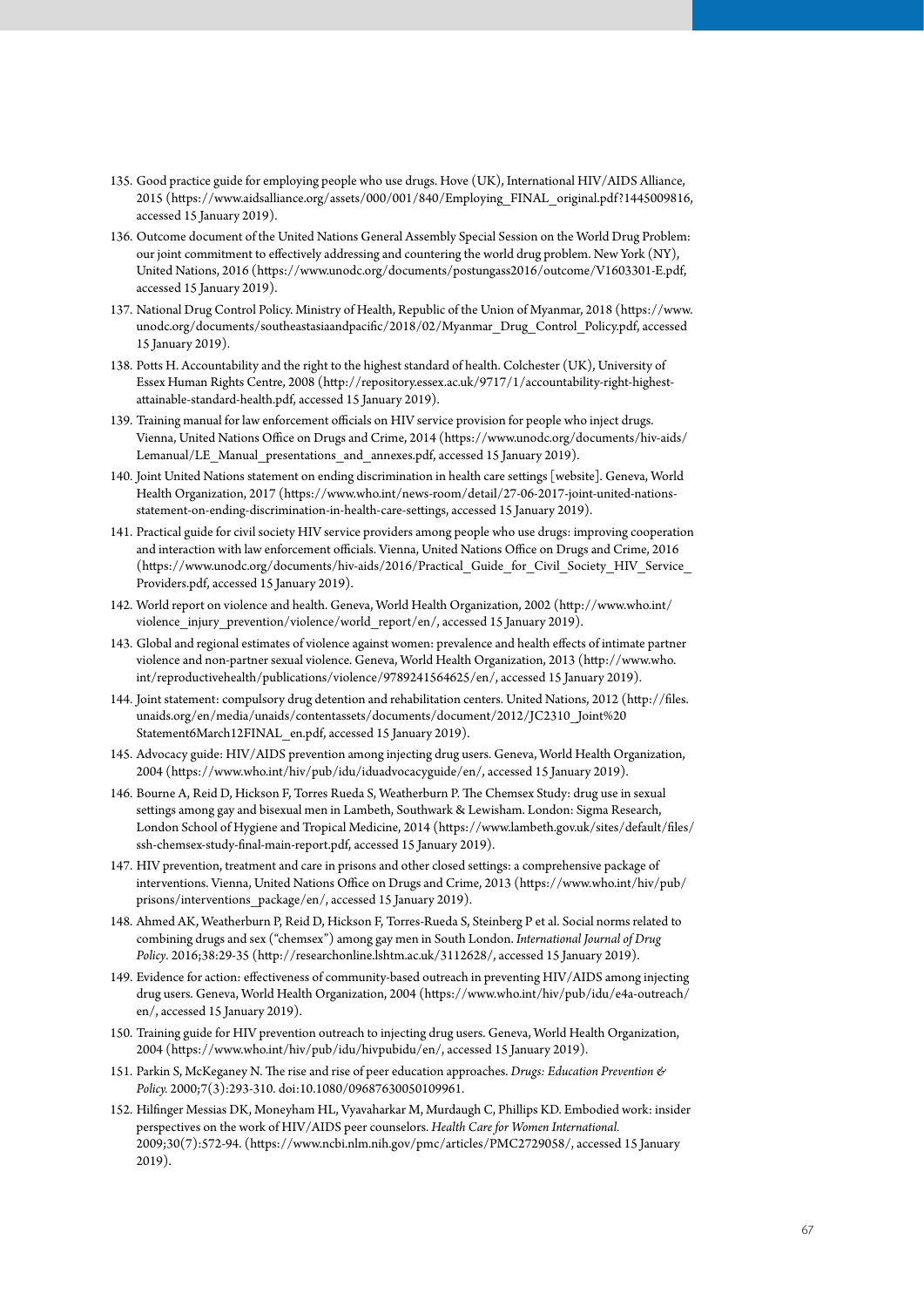- [153](#page-55-0). Latkin CA, Hua W, Davey MA. Factors associated with peer HIV prevention outreach in drug-using communities. *AIDS Education and Prevention*. 2004;16(6):499-508 [\(https://guilfordjournals.com/doi/](https://guilfordjournals.com/doi/abs/10.1521/aeap.16.6.499.53794) [abs/10.1521/aeap.16.6.499.53794,](https://guilfordjournals.com/doi/abs/10.1521/aeap.16.6.499.53794) accessed 15 January 2019).
- [154](#page-55-0). Smyrnov P, Broadhead RS, Datsenko O, Matiyash O. Rejuvenating harm reduction projects for injection drug users: Ukraine's nationwide introduction of peer-driven interventions. *International Journal of Drug Policy*. 2012;23(2),141-7. doi:10.1016/j.drugpo.2012.01.001.
- [155](#page-56-0). Differentiated service delivery for HIV: a decision framework for differentiated antiretroviral therapy delivery for key populations. Amsterdam, International AIDS Society, 2018 [\(http://www.differentiatedser](http://www.differentiatedservicedelivery.org/Portals/0/adam/Content/2a0WxWUHfUKtul1mKWdmGQ/File/Decision%20Framework%20Key%20Population%20Web.pdf)[vicedelivery.org/Portals/0/adam/Content/2a0WxWUHf UKtul1mKWdmGQ/File/Decision%20](http://www.differentiatedservicedelivery.org/Portals/0/adam/Content/2a0WxWUHfUKtul1mKWdmGQ/File/Decision%20Framework%20Key%20Population%20Web.pdf) [Framework%20Key%20Population%20Web.pdf](http://www.differentiatedservicedelivery.org/Portals/0/adam/Content/2a0WxWUHfUKtul1mKWdmGQ/File/Decision%20Framework%20Key%20Population%20Web.pdf), accessed 15 January 2019).
- [156](#page-56-0). Addressing the specific needs of women who inject drugs: practical guide for service providers on gender-responsive HIV services. Vienna, United Nations Office on Drugs and Crime, 2016 [\(https://www.](https://www.unodc.org/documents/hiv-aids/2016/Addressing_the_specific_needs_of_women_who_inject_drugs_Practical_guide_for_service_providers_on_gender-responsive_HIV_services.pdf) [unodc.org/documents/hiv-aids/2016/Addressing\\_the\\_specific\\_needs\\_of\\_women\\_who\\_inject\\_drugs\\_](https://www.unodc.org/documents/hiv-aids/2016/Addressing_the_specific_needs_of_women_who_inject_drugs_Practical_guide_for_service_providers_on_gender-responsive_HIV_services.pdf) Practical guide for service providers on gender-responsive HIV services.pdf, accessed 15 January 2019).
- [157](#page-57-0). Young people most at risk of HIV: a meeting report and discussion paper from the Interagency Youth Working Group, U.S. Agency for International Development, the Joint United Nations Programme on HIV/AIDS (UNAIDS) Inter-Agency Task Team on HIV and Young People, and FHI. Research Triangle Park (NC), FHI, 2010 ([http://data.unaids.org/pub/basedocument/2010/2010\\_ypmar\\_en.pdf,](http://data.unaids.org/pub/basedocument/2010/2010_ypmar_en.pdf) accessed 15 January 2019).
- [158](#page-58-0). HIV and young people who inject drugs: technical brief. Geneva, World Health Organization, 2015 [\(http://apps.who.int/iris/bitstream/handle/10665/179865/WHO\\_HIV\\_2015.10\\_eng.pdf?sequence=1](http://apps.who.int/iris/bitstream/handle/10665/179865/WHO_HIV_2015.10_eng.pdf?sequence=1), accessed 15 January 2019).
- [159](#page-58-0). HIV and young men who have sex with men: technical brief. Geneva, World Health Organization, 2015 [\(http://apps.who.int/iris/bitstream/handle/10665/179867/WHO\\_HIV\\_2015.8\\_eng.pdf?sequence=1](http://apps.who.int/iris/bitstream/handle/10665/179867/WHO_HIV_2015.8_eng.pdf?sequence=1), accessed 15 January 2019).
- [160](#page-58-0). HIV and young people who sell sex: technical brief. Geneva, World Health Organization, 2015 ([http://](http://apps.who.int/iris/bitstream/handle/10665/179868/WHO_HIV_2015.7_eng.pdf?sequence=1) [apps.who.int/iris/bitstream/handle/10665/179868/WHO\\_HIV\\_2015.7\\_eng.pdf?sequence=1,](http://apps.who.int/iris/bitstream/handle/10665/179868/WHO_HIV_2015.7_eng.pdf?sequence=1) accessed 15 January 2019).
- [161](#page-58-0). HIV and young transgender people: technical brief. Geneva, World Health Organization, 2015 ([http://](http://apps.who.int/iris/bitstream/handle/10665/179866/WHO_HIV_2015.9_eng.pdf?sequence=1) [apps.who.int/iris/bitstream/handle/10665/179866/WHO\\_HIV\\_2015.9\\_eng.pdf?sequence=1,](http://apps.who.int/iris/bitstream/handle/10665/179866/WHO_HIV_2015.9_eng.pdf?sequence=1) accessed 15 January 2019).
- 162. Consolidated guidelines on the use of antiretroviral drugs for treating and preventing HIV infection. Recommendations for a public health approach - Second edition (WHO, 2016) (https://apps.who.int/ iris/bitstream/handle/10665/208825/9789241549684\_eng.pdf;jsessionid=7A8D2949C0412903C8629 5A3B6BCE893?sequence=1)
- 163. Guidelines for the psychosocially assisted pharmacological treatment of opioid dependence. Geneva, World Health Organization, 2009 (https://www.who.int/hiv/pub/idu/opioid/en/, accessed 15 July 2019).
- 164. Treatment of stimulant use disorders: current practices and promising perspectives. Discussion paper, Vienna, United Nations Office on Drugs and Crime, 2019 (https://www.unodc.org/documents/ drug-prevention-and-treatment/Treatment\_of\_PSUD\_for\_website\_24.05.19.pdf, accessed 15 July 2019).
- 165. Guidelines for the care and treatment of persons diagnosed with chronic hepatitis C virus infection. Geneva, World Health Organization, 2018 (https://www.who.int/hepatitis/publications/hepatitis-cguidelines-2018/en/, accessed 15 July 2019).
- 166. Community management of opioid overdose. Geneva, World Health Organization, 2014 (https://www. who.int/substance\_abuse/publications/management\_opioid\_overdose/en/, accessed 15 July 2019).
- 167. Differentiated Service Delivery for HIV: A Decision Framework For Differentiated Antiretroviral Therapy Delivery For Key Populations. The last mile to universal access. Amsterdam, International AIDS Society, 2018 (http://www.differentiatedservicedelivery.org/Portals/0/adam/ Content/2a0WxWUHf UKtul1mKWdmGQ/File/Decision%20Framework%20Key%20Population%20 Web.pdf, accessed 15 July 2019).
- 168. Joint statement on Compulsory drug detention and rehabilitation centres. United Nations, 2012 (http:// files.unaids.org/en/media/unaids/contentassets/documents/document/2012/JC2310\_Joint%20 Statement6March12FINAL\_en.pdf, accessed 15 July 2019).